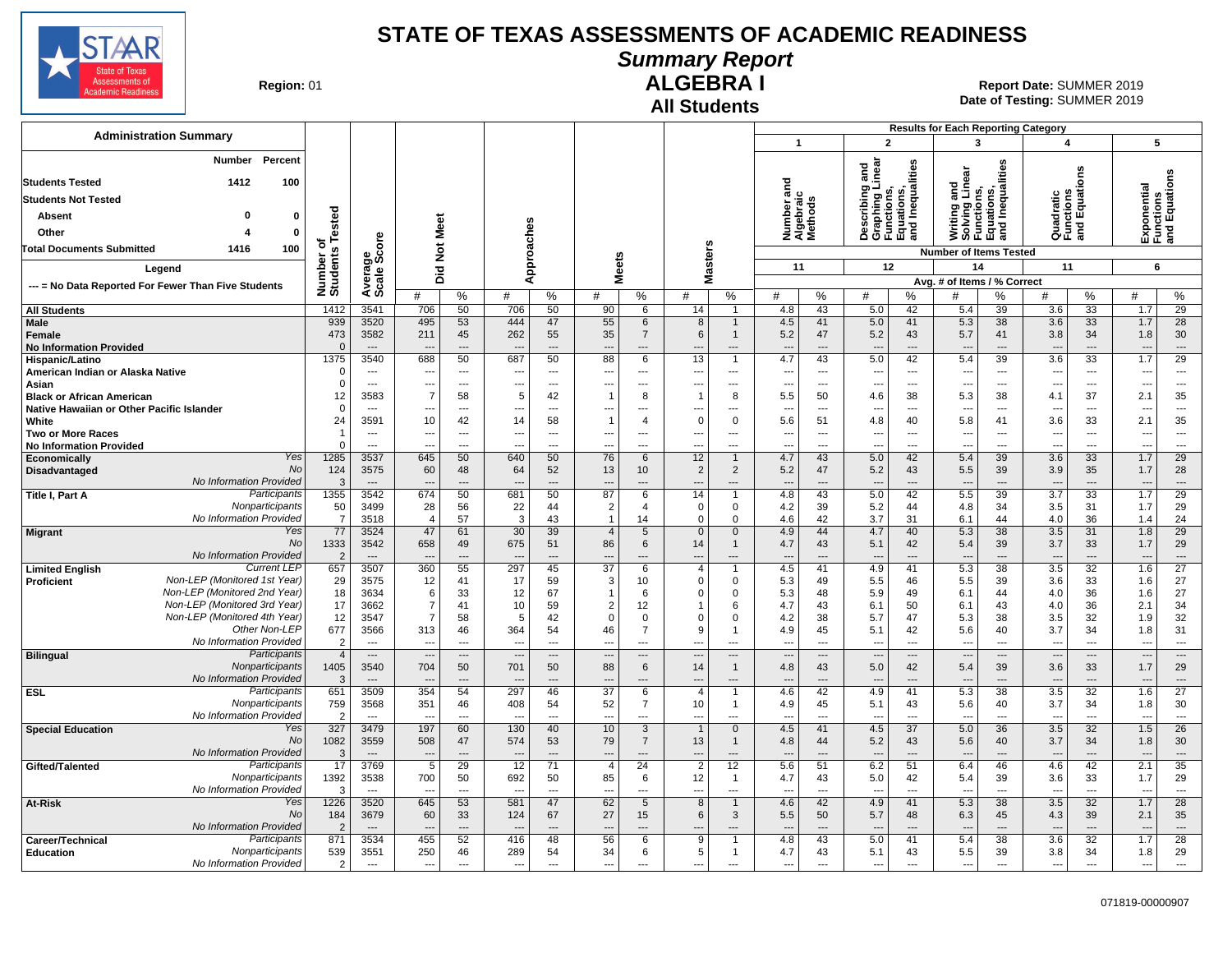

**Summary Report**

**Region: 01** 

#### **First-Time Tested Students ALGEBRA I** 01 **Report Date:** SUMMER 2019

**Date of Testing:**  SUMMER 2019

|                                                                              |                               |                                      |                                            |                                 |                                    |                         |                                            |                                   |                                                      |                                            |                                    |                            |                                                                                   |                                | <b>Results for Each Reporting Category</b>                                    |                                                      |                                                      |                       |                                            |                                                      |
|------------------------------------------------------------------------------|-------------------------------|--------------------------------------|--------------------------------------------|---------------------------------|------------------------------------|-------------------------|--------------------------------------------|-----------------------------------|------------------------------------------------------|--------------------------------------------|------------------------------------|----------------------------|-----------------------------------------------------------------------------------|--------------------------------|-------------------------------------------------------------------------------|------------------------------------------------------|------------------------------------------------------|-----------------------|--------------------------------------------|------------------------------------------------------|
| <b>Administration Summary</b>                                                |                               |                                      |                                            |                                 |                                    |                         |                                            |                                   |                                                      |                                            | $\overline{1}$                     |                            | $\overline{2}$                                                                    |                                | 3                                                                             |                                                      | 4                                                    |                       | 5                                          |                                                      |
| Percent<br>Number<br><b>Students Tested</b><br>63<br>100                     |                               |                                      |                                            |                                 |                                    |                         |                                            |                                   |                                                      |                                            |                                    |                            | Describing and<br>Graphing Linear<br>Functions,<br>Equations,<br>and Inequalities |                                | Writing and<br>Solving Linear<br>Functions,<br>Equations,<br>and Inequalities |                                                      |                                                      | ons                   |                                            | Expone.<br>Functions<br>and Equations                |
| <b>Students Not Tested</b>                                                   |                               |                                      |                                            |                                 |                                    |                         |                                            |                                   |                                                      |                                            |                                    |                            |                                                                                   |                                |                                                                               |                                                      |                                                      |                       |                                            |                                                      |
| $\Omega$                                                                     |                               |                                      |                                            |                                 |                                    |                         |                                            |                                   |                                                      |                                            |                                    |                            |                                                                                   |                                |                                                                               |                                                      |                                                      |                       |                                            |                                                      |
| 0<br>Absent                                                                  | Tested                        |                                      | Meet                                       |                                 |                                    |                         |                                            |                                   |                                                      |                                            | Number and<br>Algebraic<br>Methods |                            |                                                                                   |                                |                                                                               |                                                      | Quadratic<br>Functions<br>and Equati                 |                       |                                            |                                                      |
| $\bf{0}$<br>Other<br>$\Omega$                                                |                               |                                      |                                            |                                 |                                    |                         |                                            |                                   |                                                      |                                            |                                    |                            |                                                                                   |                                |                                                                               |                                                      |                                                      |                       |                                            |                                                      |
| 100<br><b>Total Documents Submitted</b><br>63                                | ৳                             | ge<br>Score                          | $\frac{5}{2}$                              |                                 |                                    |                         |                                            |                                   |                                                      |                                            |                                    |                            |                                                                                   |                                | <b>Number of Items Tested</b>                                                 |                                                      |                                                      |                       |                                            |                                                      |
| Legend                                                                       | Number o<br>Students          |                                      |                                            |                                 | Approaches                         |                         | <b>Meets</b>                               |                                   | lasters                                              |                                            | 11                                 |                            | 12                                                                                |                                | 14                                                                            |                                                      | 11                                                   |                       | 6                                          |                                                      |
| --- = No Data Reported For Fewer Than Five Students                          |                               | Average                              | Did                                        |                                 |                                    |                         |                                            |                                   | Σ                                                    |                                            |                                    |                            |                                                                                   |                                | Avg. # of Items / % Correct                                                   |                                                      |                                                      |                       |                                            |                                                      |
|                                                                              |                               |                                      | #                                          | %                               | #                                  | %                       | #                                          | %                                 | #                                                    | %                                          | #                                  | %                          | #                                                                                 | %                              | #                                                                             | %                                                    | #                                                    | %                     | #                                          | %                                                    |
| <b>All Students</b>                                                          | 63                            | 3755                                 | 21                                         | 33                              | 42                                 | 67                      | 16                                         | 25                                | 6                                                    | 10                                         | 6.0                                | 54                         | 6.3                                                                               | 52                             | 6.8                                                                           | 49                                                   | 4.6                                                  | 42                    | 2.1                                        | 36                                                   |
| Male                                                                         | 40                            | 3731                                 | 15                                         | 38                              | 25                                 | 63                      | 9                                          | 23                                | 3                                                    | 8                                          | 5.4                                | 49                         | 6.0                                                                               | 50                             | 6.9                                                                           | 49                                                   | 4.6                                                  | 42                    | 2.0                                        | 34                                                   |
| Female                                                                       | 23                            | 3798                                 | 6                                          | 26                              | 17                                 | 74                      | $\overline{7}$                             | 30                                | 3                                                    | 13                                         | 6.9                                | 62                         | 6.7                                                                               | 56                             | 6.7                                                                           | 48                                                   | 4.5                                                  | 41                    | 2.3                                        | 39                                                   |
| <b>No Information Provided</b><br>Hispanic/Latino                            | $\Omega$<br>61                | $\overline{a}$<br>3737               | $\overline{21}$                            | $\overline{\phantom{a}}$<br>34  | 40                                 | $---$<br>66             | $\overline{\phantom{a}}$<br>14             | 23                                | 5                                                    | $\overline{\phantom{a}}$<br>8              | 5.8                                | $\overline{a}$<br>53       | $\overline{\phantom{a}}$<br>6.2                                                   | ---<br>51                      | $\overline{a}$<br>6.8                                                         | $\overline{a}$<br>48                                 | $\overline{\phantom{a}}$<br>4.5                      | $---$<br>41           | 2.1                                        | $\qquad \qquad \cdots$<br>34                         |
| American Indian or Alaska Native                                             | $\Omega$                      | $\overline{\phantom{a}}$             | ---                                        | ---                             | $\overline{\phantom{a}}$           | $\overline{a}$          | ---                                        | ---                               | $\overline{\phantom{a}}$                             | ---                                        | ---                                | $\cdots$                   | $\overline{\phantom{a}}$                                                          | ---                            | $\overline{\phantom{a}}$                                                      | ---                                                  | ---                                                  | ---                   | ---                                        | $\overline{\phantom{a}}$                             |
| Asian                                                                        |                               | $\overline{\phantom{a}}$             | ---                                        | ---                             |                                    | $\overline{a}$          | $\overline{\phantom{a}}$                   | $\overline{a}$                    | $\overline{\phantom{a}}$                             | ---                                        | ---                                | $\overline{a}$             | $\overline{\phantom{a}}$                                                          | ---                            | $\overline{\phantom{a}}$                                                      | ---                                                  | $\overline{\phantom{a}}$                             | ---                   | ---                                        | $\overline{\phantom{a}}$                             |
| <b>Black or African American</b>                                             |                               | $---$                                | ---                                        | $---$                           | $\overline{\phantom{a}}$           | $---$                   | $\overline{\phantom{a}}$                   | $\overline{a}$                    | $\overline{\phantom{a}}$                             | $---$                                      | ---                                | $---$                      | $\overline{\phantom{a}}$                                                          | $\overline{a}$                 | $\overline{\phantom{a}}$                                                      | ---                                                  | $\overline{\phantom{a}}$                             | $---$                 | $---$                                      | $\overline{\phantom{a}}$                             |
| Native Hawaiian or Other Pacific Islander                                    | O                             | $\overline{\phantom{a}}$             | ---                                        | ---                             | $\overline{\phantom{a}}$           | $\overline{a}$          | $\overline{\phantom{a}}$                   | $\overline{a}$                    | $\overline{\phantom{a}}$                             | ---                                        | ---                                | $\overline{a}$             | $\overline{\phantom{a}}$                                                          | ---                            | $\hspace{0.05cm} \cdots$                                                      | ---                                                  | $\overline{\phantom{a}}$                             | ---                   | $\cdots$                                   | $\hspace{0.05cm} \ldots$                             |
| White                                                                        | 0                             | $---$<br>$---$                       | $\overline{a}$<br>$\overline{\phantom{a}}$ | $\overline{a}$<br>---           | $\sim$<br>$\overline{\phantom{a}}$ | $---$<br>$\overline{a}$ | $- - -$<br>$\overline{\phantom{a}}$        | $\overline{a}$<br>---             | $\sim$<br>$\overline{\phantom{a}}$                   | $\overline{a}$<br>---                      | $---$<br>$\overline{\phantom{a}}$  | $---$<br>$\overline{a}$    | $\sim$<br>$\ddotsc$                                                               | $---$<br>---                   | $\sim$<br>$\overline{\phantom{a}}$                                            | $\overline{a}$<br>---                                | $- - -$<br>$\overline{\phantom{a}}$                  | $---$<br>$\cdots$     | $\overline{a}$<br>$\overline{\phantom{a}}$ | $\sim$<br>$\overline{\phantom{a}}$                   |
| <b>Two or More Races</b><br><b>No Information Provided</b>                   | $\Omega$                      | ---                                  | ---                                        | $\overline{a}$                  | --                                 | $---$                   | ---                                        | $- -$                             | $\overline{\phantom{a}}$                             | ---                                        | $---$                              | $---$                      | $\sim$                                                                            | $---$                          | $---$                                                                         | $\overline{a}$                                       | $- - -$                                              | $---$                 |                                            | $\overline{a}$                                       |
| Yes<br>Economically                                                          | 59                            | 3735                                 | 21                                         | 36                              | 38                                 | 64                      | 14                                         | 24                                | 5                                                    | 8                                          | 5.8                                | 53                         | 6.1                                                                               | 51                             | 6.7                                                                           | 48                                                   | 4.4                                                  | 40                    | 2.1                                        | 35                                                   |
| No<br>Disadvantaged                                                          | 4                             | $\hspace{0.05cm} \cdots$             | $\overline{\phantom{a}}$                   | $\overline{\phantom{a}}$        | $\overline{\phantom{a}}$           | ---                     | $\overline{\phantom{a}}$                   | ---                               | $\overline{\phantom{a}}$                             | ---                                        | $\overline{\phantom{a}}$           | $\overline{\phantom{a}}$   | $\overline{\phantom{a}}$                                                          | ---                            | $\overline{\phantom{a}}$                                                      | ---                                                  | $\overline{\phantom{a}}$                             | ---                   | ---                                        | $\hspace{0.05cm} \ldots$                             |
| No Information Provided                                                      | $\mathbf{0}$                  | $\overline{\phantom{a}}$             |                                            | $\overline{\phantom{a}}$        |                                    | $\overline{a}$          |                                            | $\overline{a}$                    |                                                      | $\overline{a}$                             |                                    | $\overline{a}$             |                                                                                   | $\overline{a}$                 | $\overline{a}$                                                                | $\overline{a}$                                       | $\overline{\phantom{a}}$                             | ---                   |                                            | $\overline{\phantom{a}}$                             |
| Participants<br>Title I, Part A<br>Nonparticipants                           | 56                            | 3793                                 | 16                                         | $\overline{29}$                 | 40                                 | $\overline{71}$         | 16                                         | 29                                | 6                                                    | 11                                         | 6.2                                | 57                         | 6.5                                                                               | 54                             | 7.0                                                                           | 50                                                   | 4.7                                                  | 43                    | 2.3                                        | 38                                                   |
| No Information Provided                                                      | 3<br>$\overline{4}$           | $\sim$<br>$\overline{a}$             | $\overline{\phantom{a}}$<br>$\overline{a}$ | ---<br>$\overline{a}$           | $\overline{\phantom{a}}$<br>$\sim$ | $\cdots$<br>---         | $\overline{\phantom{a}}$<br>$\overline{a}$ | ---<br>$\overline{a}$             | $\overline{\phantom{a}}$<br>$\overline{\phantom{a}}$ | $\overline{\phantom{a}}$<br>$\overline{a}$ | $\overline{\phantom{a}}$<br>$\sim$ | $\cdots$<br>$\overline{a}$ | $\overline{\phantom{a}}$<br>$\sim$                                                | ---<br>$\overline{a}$          | $\cdots$<br>$\overline{a}$                                                    | $\overline{\phantom{a}}$<br>$\sim$                   | $\overline{\phantom{a}}$<br>$\sim$                   | ---<br>$\overline{a}$ | $\ldots$<br>$\sim$                         | $\hspace{0.05cm} \ldots$<br>$\overline{a}$           |
| Yes<br><b>Migrant</b>                                                        | $5\phantom{.0}$               | 3603                                 | $\overline{2}$                             | 40                              | 3                                  | 60                      | $\overline{0}$                             | $\mathbf 0$                       | $\mathbf 0$                                          | $\mathbf 0$                                | 4.2                                | 38                         | 6.4                                                                               | 53                             | 6.2                                                                           | 44                                                   | 4.0                                                  | 36                    | 1.8                                        | 30                                                   |
| <b>No</b>                                                                    | 58                            | 3768                                 | 19                                         | 33                              | 39                                 | 67                      | 16                                         | 28                                | 6                                                    | 10                                         | 6.1                                | 55                         | 6.2                                                                               | 52                             | 6.9                                                                           | 49                                                   | 4.6                                                  | 42                    | 2.2                                        | 36                                                   |
| No Information Provided                                                      | $\mathbf{0}$                  | $\overline{\phantom{a}}$             | $\overline{a}$                             | $\overline{\phantom{a}}$        | $\overline{\phantom{a}}$           | $---$                   | $\overline{\phantom{a}}$                   | $\overline{\phantom{a}}$          | $\overline{\phantom{a}}$                             | $---$                                      | $\overline{\phantom{a}}$           | $\overline{\phantom{a}}$   | $\overline{\phantom{a}}$                                                          | $\overline{\phantom{a}}$       | $---$                                                                         | $\overline{a}$                                       | ---                                                  | $---$                 | $\overline{\phantom{a}}$                   | $\overline{\phantom{a}}$                             |
| <b>Current LEP</b><br><b>Limited English</b><br>Non-LEP (Monitored 1st Year) | $\overline{22}$               | 3647                                 | 11                                         | 50                              | 11                                 | 50                      | 7                                          | $\overline{32}$<br>$\overline{a}$ |                                                      | 5                                          | 5.0                                | 46                         | 5.4                                                                               | 45<br>$\overline{a}$           | 6.6                                                                           | 47                                                   | 4.2                                                  | 38                    | 2.1                                        | 35                                                   |
| Proficient<br>Non-LEP (Monitored 2nd Year)                                   | $\overline{2}$<br>$\mathbf 0$ | $\cdots$<br>$\overline{\phantom{a}}$ | ---<br>---                                 | ---<br>$\overline{\phantom{a}}$ | $\sim$                             | $\ldots$<br>---         | $\overline{\phantom{a}}$                   |                                   | $\overline{\phantom{a}}$                             | ---<br>---                                 | $\overline{\phantom{a}}$<br>---    | $\ldots$<br>$\overline{a}$ | $\overline{\phantom{a}}$<br>$\overline{\phantom{a}}$                              | ---                            | $\overline{\phantom{a}}$<br>---                                               | $\overline{\phantom{a}}$<br>$\overline{\phantom{a}}$ | $\overline{\phantom{a}}$<br>$\overline{\phantom{a}}$ | ---<br>---            | $\cdots$<br>---                            | $\hspace{0.05cm} \ldots$<br>$\overline{\phantom{a}}$ |
| Non-LEP (Monitored 3rd Year)                                                 |                               | $\sim$                               | ---                                        | ---                             |                                    | $\overline{a}$          | ---                                        | ---                               | $\overline{\phantom{a}}$                             | ---                                        | ---                                | $\overline{a}$             | $\overline{\phantom{a}}$                                                          | $\overline{a}$                 | $\overline{\phantom{a}}$                                                      | ---                                                  | $\overline{\phantom{a}}$                             | ---                   | ---                                        | $\overline{\phantom{a}}$                             |
| Non-LEP (Monitored 4th Year)                                                 | $\mathbf{1}$                  | $\overline{a}$                       | ---                                        | $\overline{a}$                  |                                    | $\overline{a}$          | ---                                        |                                   | $\overline{\phantom{a}}$                             | ---                                        | $\overline{a}$                     | $\overline{a}$             | $\overline{\phantom{a}}$                                                          | ---                            | $\overline{\phantom{a}}$                                                      |                                                      | $\overline{\phantom{a}}$                             | ---                   | ---                                        | $\overline{\phantom{a}}$                             |
| Other Non-LEP                                                                | 37                            | 3783                                 | 9                                          | 24                              | 28                                 | 76                      | 8                                          | 22                                | $\overline{4}$                                       | 11                                         | 6.4                                | 58                         | 6.7                                                                               | 56                             | 6.7                                                                           | 48                                                   | 4.6                                                  | 42                    | 2.1                                        | 36                                                   |
| No Information Provided<br>Participants                                      | $\overline{0}$                | $---$<br>$\overline{\phantom{a}}$    | $\overline{a}$                             | $\overline{a}$                  | $\overline{\phantom{a}}$           | $\overline{a}$          | $\overline{a}$                             | $\overline{a}$                    | $\overline{a}$                                       | $\overline{a}$                             | $\overline{a}$                     | $\overline{a}$             | $\overline{\phantom{a}}$                                                          | $\overline{a}$                 | $\overline{a}$                                                                | $\overline{a}$                                       | $\overline{a}$                                       | $\overline{a}$        | $\overline{\phantom{a}}$                   | $---$                                                |
| <b>Bilingual</b><br>Nonparticipants                                          | $\overline{2}$<br>60          | 3750                                 | $\overline{\phantom{a}}$<br>21             | $\overline{a}$<br>35            | $\overline{\phantom{a}}$<br>39     | $\overline{a}$<br>65    | $\overline{\phantom{a}}$<br>15             | $\overline{\phantom{a}}$<br>25    | $\overline{\phantom{a}}$<br>6                        | $\overline{\phantom{a}}$<br>10             | $\overline{a}$<br>6.0              | $\overline{a}$<br>55       | 6.2                                                                               | $\overline{\phantom{a}}$<br>52 | $\overline{\phantom{a}}$<br>6.7                                               | $\overline{a}$<br>48                                 | $\overline{a}$<br>4.6                                | $\overline{a}$<br>41  | $\overline{\phantom{a}}$<br>2.1            | $\cdots$<br>36                                       |
| No Information Provided                                                      | $\overline{1}$                | $\overline{a}$                       | ---                                        | $---$                           | $\overline{\phantom{a}}$           | ---                     | $\overline{\phantom{a}}$                   | $\overline{\phantom{a}}$          | $\overline{a}$                                       | $---$                                      | $\overline{a}$                     | $\overline{a}$             | $\overline{\phantom{a}}$                                                          | $\overline{\phantom{a}}$       | $\overline{a}$                                                                | ---                                                  |                                                      | $---$                 |                                            | $\overline{\phantom{a}}$                             |
| Participants<br><b>ESL</b>                                                   | $\overline{23}$               | 3637                                 | 11                                         | 48                              | 12                                 | 52                      | 6                                          | 26                                |                                                      | $\overline{4}$                             | 5.1                                | 46                         | 5.3                                                                               | 45                             | 6.5                                                                           | 46                                                   | 4.0                                                  | $\overline{37}$       | 2.1                                        | $\overline{36}$                                      |
| Nonparticipants                                                              | 40                            | 3823                                 | 10                                         | 25                              | 30                                 | 75                      | 10                                         | 25                                | 5                                                    | 13                                         | 6.5                                | 59                         | 6.8                                                                               | 56                             | 7.0                                                                           | 50                                                   | 4.9                                                  | 44                    | 2.2                                        | 36                                                   |
| No Information Provided<br>Yes                                               | $\mathbf 0$                   | $\overline{\phantom{a}}$             | ---                                        | $\overline{\phantom{a}}$        | $\overline{\phantom{a}}$           | ---                     | $\overline{\phantom{a}}$                   | ---                               | $\overline{\phantom{a}}$                             | $\overline{a}$                             | $\overline{\phantom{a}}$           | $\overline{a}$             | $\overline{\phantom{a}}$                                                          | $\overline{a}$                 | $\overline{\phantom{a}}$                                                      | ---                                                  | $\overline{\phantom{a}}$                             | ---                   | $\overline{a}$                             | $\hspace{0.05cm} \ldots$                             |
| <b>Special Education</b><br>No                                               | 9<br>54                       | 3502<br>3798                         | 6<br>15                                    | 67<br>28                        | 3<br>39                            | 33<br>72                | $\overline{1}$<br>15                       | 11<br>28                          | $\Omega$<br>6                                        | $\mathbf{0}$<br>11                         | 4.9<br>6.1                         | 44<br>56                   | 5.0<br>6.5                                                                        | 42<br>54                       | 5.0<br>7.1                                                                    | 36<br>51                                             | 3.7<br>4.7                                           | 33<br>43              | 1.4<br>2.3                                 | 24<br>38                                             |
| No Information Provided                                                      | $\overline{0}$                | $\overline{\phantom{a}}$             | ---                                        | $\overline{\phantom{a}}$        | $\overline{\phantom{a}}$           | $\overline{a}$          | ---                                        | $\overline{\phantom{a}}$          | $\overline{\phantom{a}}$                             | $\cdots$                                   | $\overline{a}$                     | $\overline{a}$             | $\overline{\phantom{a}}$                                                          | $---$                          | $\overline{a}$                                                                | $\overline{\phantom{a}}$                             | $\overline{\phantom{a}}$                             | $---$                 | $\overline{a}$                             | $\cdots$                                             |
| Participants<br>Gifted/Talented                                              | $\overline{4}$                | $\overline{\phantom{a}}$             | ---                                        | $\overline{\phantom{a}}$        |                                    | $\overline{a}$          | ---                                        | ---                               | $\overline{\phantom{a}}$                             | ---                                        |                                    | $\overline{a}$             |                                                                                   | ---                            | $\overline{\phantom{a}}$                                                      | ---                                                  | $\overline{\phantom{a}}$                             | $\overline{a}$        | ---                                        | $\overline{\phantom{a}}$                             |
| Nonparticipants                                                              | 59                            | 3712                                 | 21                                         | 36                              | 38                                 | 64                      | 14                                         | 24                                | $\overline{4}$                                       | $\overline{7}$                             | 5.8                                | 53                         | 6.1                                                                               | 51                             | 6.6                                                                           | 47                                                   | 4.4                                                  | 40                    | 2.1                                        | 35                                                   |
| No Information Provided                                                      | $\mathbf 0$                   | $\overline{a}$                       | ---                                        | $\overline{a}$                  | $\overline{\phantom{a}}$           | $\overline{a}$          | $\overline{a}$                             | $\overline{a}$                    | $\overline{\phantom{a}}$                             | ---                                        |                                    | $\overline{a}$             | $\overline{\phantom{a}}$                                                          | ---                            | $\overline{a}$                                                                | ---                                                  | $\overline{\phantom{a}}$                             | $\overline{a}$        | ---                                        | $\overline{a}$                                       |
| Yes<br>At-Risk<br>No                                                         | 48                            | 3644                                 | $\overline{20}$                            | 42                              | $\overline{28}$                    | 58                      | 8                                          | 17                                | $\overline{1}$                                       | $\overline{2}$                             | 5.6                                | 51                         | 5.8                                                                               | 48                             | 6.2                                                                           | 44                                                   | 4.0                                                  | 36                    | 1.8                                        | 29                                                   |
| No Information Provided                                                      | 15<br>$\Omega$                | 4113<br>$---$                        | $\overline{1}$<br>---                      | $\overline{7}$<br>$---$         | 14<br>$\overline{\phantom{a}}$     | 93<br>$---$             | 8<br>$---$                                 | 53<br>$\overline{\phantom{a}}$    | 5                                                    | 33<br>$---$                                | 6.9<br>$---$                       | 63<br>$---$                | 7.9<br>$\overline{\phantom{a}}$                                                   | 66<br>---                      | 8.8<br>$---$                                                                  | 63<br>---                                            | 6.5<br>$\overline{\phantom{a}}$                      | 59<br>$---$           | 3.4<br>$---$                               | 57<br>$\overline{\phantom{a}}$                       |
| Participants<br>Career/Technical                                             | 42                            | 3773                                 | 15                                         | 36                              | 27                                 | 64                      | 12                                         | 29                                | 6                                                    | 14                                         | 6.0                                | 55                         | 6.4                                                                               | 53                             | 6.9                                                                           | 49                                                   | 4.5                                                  | 41                    | 2.2                                        | 36                                                   |
| Nonparticipants<br><b>Education</b>                                          | 20                            | 3732                                 | 5                                          | 25                              | 15                                 | 75                      | $\overline{4}$                             | 20                                | $\Omega$                                             | $\mathbf 0$                                | 5.9                                | 54                         | 6.2                                                                               | 51                             | 6.6                                                                           | 47                                                   | 4.8                                                  | 43                    | 2.1                                        | 35                                                   |
| No Information Provided                                                      | $\overline{1}$                | $---$                                | ---                                        | $\overline{a}$                  | $\overline{\phantom{a}}$           | $\overline{a}$          | $\overline{a}$                             | $\overline{a}$                    | $\overline{\phantom{a}}$                             | ---                                        | $\overline{\phantom{a}}$           | $\overline{a}$             | $\overline{a}$                                                                    | $\overline{\phantom{a}}$       | $\overline{a}$                                                                | $\overline{a}$                                       | $\overline{\phantom{a}}$                             | ---                   | $\overline{a}$                             | $\overline{a}$                                       |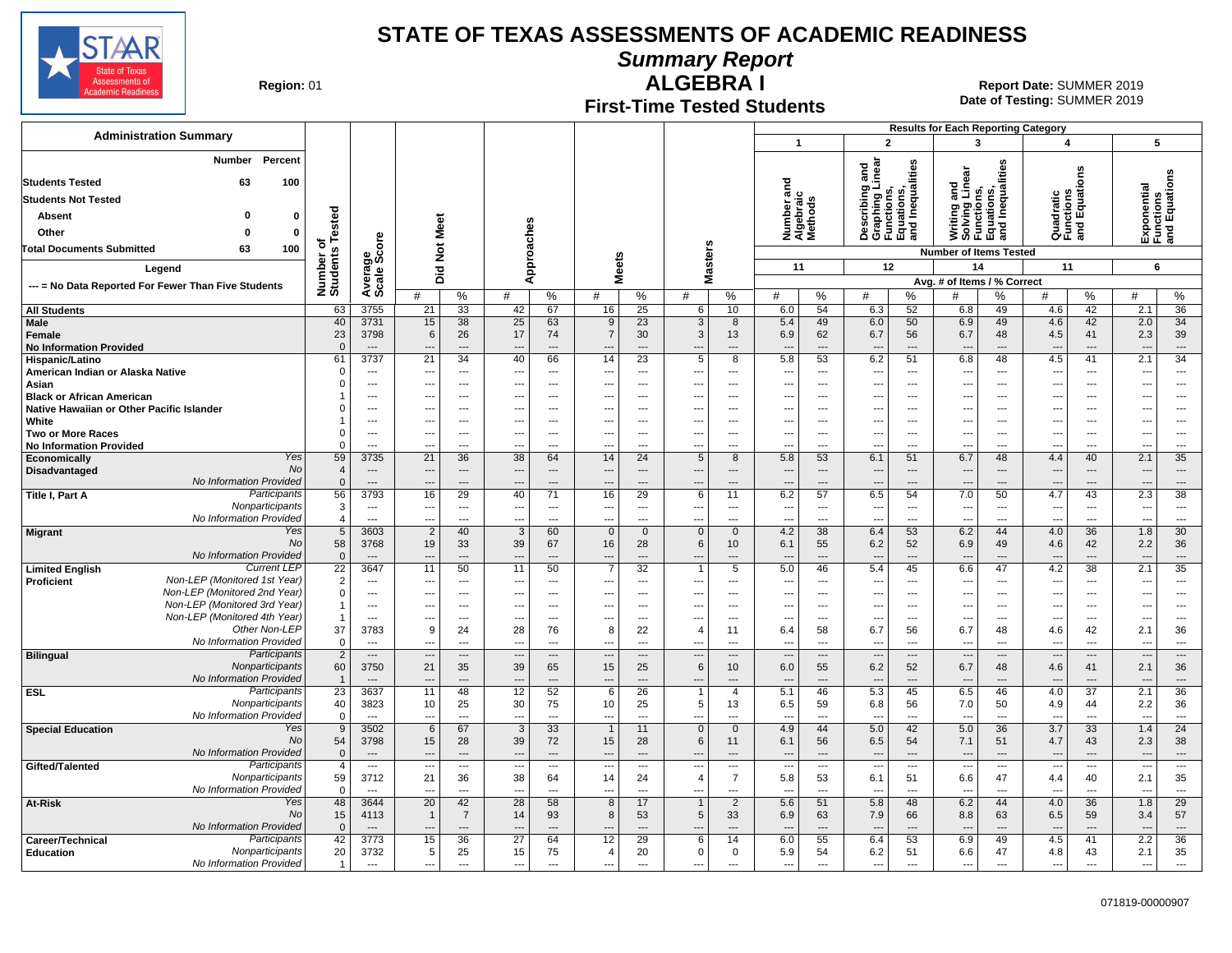

### **Summary Report**

**Region: 01** 

## **Retested Students**

**ALGEBRA I** 01 **Report Date:** SUMMER 2019 **Date of Testing:**  SUMMER 2019

|                                                                              |                                  |                                  |                                            |                            |                                            |                                |                                            |                                            |                                      |                               |                                    |                         |                                 |                                                                      | <b>Results for Each Reporting Category</b>                                    |                                                      |                                      |                                            |                                            |                                           |
|------------------------------------------------------------------------------|----------------------------------|----------------------------------|--------------------------------------------|----------------------------|--------------------------------------------|--------------------------------|--------------------------------------------|--------------------------------------------|--------------------------------------|-------------------------------|------------------------------------|-------------------------|---------------------------------|----------------------------------------------------------------------|-------------------------------------------------------------------------------|------------------------------------------------------|--------------------------------------|--------------------------------------------|--------------------------------------------|-------------------------------------------|
| <b>Administration Summary</b>                                                |                                  |                                  |                                            |                            |                                            |                                |                                            |                                            |                                      |                               | $\overline{1}$                     |                         | $\overline{2}$                  |                                                                      | 3                                                                             |                                                      | 4                                    |                                            | 5                                          |                                           |
| Percent<br>Number<br>1349<br>100<br><b>Students Tested</b>                   |                                  |                                  |                                            |                            |                                            |                                |                                            |                                            |                                      |                               |                                    |                         | inear<br>and                    | qualities                                                            | Writing and<br>Solving Linear<br>Functions,<br>Equations,<br>and Inequalities | lities                                               |                                      | õ                                          |                                            | Exponential<br>Functions<br>and Equations |
| <b>Students Not Tested</b>                                                   |                                  |                                  |                                            |                            |                                            |                                |                                            |                                            |                                      |                               | Number and<br>Algebraic<br>Methods |                         |                                 | Describing<br>Graphing Li<br>Functions,<br>Equations,<br>and Inequal |                                                                               |                                                      | Quadratic<br>Functions<br>and Equati |                                            |                                            |                                           |
| $\Omega$                                                                     |                                  |                                  |                                            |                            |                                            |                                |                                            |                                            |                                      |                               |                                    |                         |                                 |                                                                      |                                                                               |                                                      |                                      |                                            |                                            |                                           |
| $\mathbf{0}$<br>Absent                                                       |                                  |                                  | Meet                                       |                            |                                            |                                |                                            |                                            |                                      |                               |                                    |                         |                                 |                                                                      |                                                                               |                                                      |                                      |                                            |                                            |                                           |
| Other<br>$\mathbf{0}$                                                        | Tested<br>ъ                      |                                  |                                            |                            |                                            |                                |                                            |                                            |                                      |                               |                                    |                         |                                 |                                                                      |                                                                               |                                                      |                                      |                                            |                                            |                                           |
| 100<br><b>Total Documents Submitted</b><br>1353                              |                                  | ge<br>Score                      | $\frac{5}{2}$                              |                            |                                            | Approaches                     |                                            |                                            | <b>Masters</b>                       |                               |                                    |                         |                                 |                                                                      | <b>Number of Items Tested</b>                                                 |                                                      |                                      |                                            |                                            |                                           |
| Legend                                                                       |                                  |                                  | Ъïd                                        |                            |                                            |                                | <b>Meets</b>                               |                                            |                                      |                               | 11                                 |                         |                                 | 12                                                                   | 14                                                                            |                                                      | 11                                   |                                            | 6                                          |                                           |
| --- = No Data Reported For Fewer Than Five Students                          | Number of<br>Students            | Averag<br>Scale                  |                                            |                            |                                            |                                |                                            |                                            |                                      |                               |                                    |                         |                                 |                                                                      | Avg. # of Items / % Correct                                                   |                                                      |                                      |                                            |                                            |                                           |
|                                                                              |                                  |                                  | #                                          | %                          | #                                          | %                              | #                                          | %                                          | #                                    | %                             | #                                  | %                       | #                               | %                                                                    | #                                                                             | %                                                    | #                                    | %                                          | #                                          | %                                         |
| <b>All Students</b>                                                          | 1349<br>899                      | 3531<br>3511                     | 685<br>480                                 | 51<br>53                   | 664                                        | 49<br>47                       | 74<br>46                                   | 5                                          | 8<br>5                               | $\mathbf 1$<br>$\mathbf{1}$   | 4.7<br>4.5                         | 43<br>41                | 5.0                             | 42<br>41                                                             | 5.4<br>5.2                                                                    | 38<br>37                                             | 3.6<br>3.6                           | 33                                         | 1.7<br>1.7                                 | 29<br>28                                  |
| Male<br>Female                                                               | 450                              | 3571                             | 205                                        | 46                         | 419<br>245                                 | 54                             | 28                                         | 5<br>6                                     | 3                                    | $\mathbf{1}$                  | 5.1                                | 46                      | 4.9<br>5.1                      | 43                                                                   | 5.6                                                                           | 40                                                   | 3.7                                  | 32<br>34                                   | 1.8                                        | 30                                        |
| <b>No Information Provided</b>                                               | $\mathbf{0}$                     | $\overline{\phantom{a}}$         | $\overline{\phantom{a}}$                   | $\overline{\phantom{a}}$   |                                            | $\overline{a}$                 | ---                                        | $---$                                      | $\overline{\phantom{a}}$             | ---                           | $\overline{\phantom{a}}$           | ---                     | ---                             | $---$                                                                | $\overline{a}$                                                                | $\overline{\phantom{a}}$                             | $\overline{\phantom{a}}$             | ---                                        | $\overline{\phantom{a}}$                   | $---$                                     |
| Hispanic/Latino                                                              | 1314                             | 3531                             | 667                                        | 51                         | 647                                        | 49                             | 74                                         | 6                                          | 8                                    | $\overline{1}$                | 4.7                                | 43                      | 5.0                             | 42                                                                   | 5.4                                                                           | 38                                                   | 3.6                                  | 33                                         | 1.7                                        | 28                                        |
| American Indian or Alaska Native                                             | $\mathbf 0$                      | $\overline{\phantom{a}}$         | ---                                        | $---$                      |                                            | $\overline{\phantom{a}}$       | ---                                        | $---$                                      | ---                                  | ---                           | $\overline{a}$                     | $\overline{a}$          | ---                             | $\overline{\phantom{a}}$                                             | $\ddotsc$                                                                     | $\overline{\phantom{a}}$                             | $\overline{\phantom{a}}$             | $\overline{\phantom{a}}$                   | $\overline{\phantom{a}}$                   | $---$                                     |
| Asian<br><b>Black or African American</b>                                    | $\mathbf 0$<br>11                | $\overline{a}$<br>3505           | ---<br>$\overline{7}$                      | ---<br>64                  | $\overline{4}$                             | $\overline{\phantom{a}}$<br>36 | $\overline{\phantom{a}}$<br>$\Omega$       | ---<br>$\Omega$                            | $\overline{\phantom{a}}$<br>$\Omega$ | ---<br>$\mathbf 0$            | $\overline{\phantom{a}}$<br>5.1    | ---<br>46               | <br>4.1                         | $\overline{\phantom{a}}$<br>34                                       | ---<br>4.8                                                                    | $\cdots$<br>34                                       | ---<br>3.7                           | ---<br>34                                  | $\overline{\phantom{a}}$<br>1.8            | $\overline{\phantom{a}}$<br>30            |
| Native Hawaiian or Other Pacific Islander                                    | $\mathbf 0$                      |                                  | Ξ.                                         |                            |                                            | ---                            | ---                                        |                                            |                                      | ---                           |                                    | …                       | ---                             |                                                                      |                                                                               | $\overline{a}$                                       |                                      | ---                                        |                                            | $\overline{\phantom{a}}$                  |
| White                                                                        | 23                               | 3566                             | 10                                         | 43                         | 13                                         | 57                             | $\Omega$                                   | $\mathbf 0$                                | $\mathbf 0$                          | $\mathbf 0$                   | 5.4                                | 49                      | 4.7                             | 39                                                                   | 5.7                                                                           | 40                                                   | 3.5                                  | 32                                         | 2.0                                        | 33                                        |
| <b>Two or More Races</b>                                                     | $\overline{1}$                   | $---$                            | Ξ.                                         | $\sim$                     |                                            | $-$                            | $\overline{a}$                             | $\overline{a}$                             | ---                                  | ---                           | $\overline{a}$                     | $\sim$                  | ---                             | $\overline{\phantom{a}}$                                             | $\overline{a}$                                                                | $\overline{\phantom{a}}$                             | $\sim$                               | $\overline{a}$                             | $\overline{\phantom{a}}$                   | $\sim$                                    |
| <b>No Information Provided</b><br>Yes<br>Economically                        | $\Omega$<br>1226                 | $\overline{a}$<br>3528           | ---<br>624                                 | $\overline{a}$<br>51       | 602                                        | $---$<br>49                    | $\overline{a}$<br>62                       | $\overline{a}$<br>5                        | $\overline{a}$<br>$\overline{7}$     | ---<br>$\mathbf 1$            | $\overline{a}$<br>4.7              | $\overline{a}$<br>42    | $\overline{a}$<br>5.0           | $\overline{\phantom{a}}$<br>41                                       | $\overline{a}$<br>5.4                                                         | $---$<br>38                                          | $\overline{a}$<br>3.6                | $\overline{a}$<br>33                       | $\overline{a}$<br>1.7                      | $\overline{\phantom{a}}$<br>29            |
| <b>No</b><br>Disadvantaged                                                   | 120                              | 3559                             | 60                                         | 50                         | 60                                         | 50                             | 11                                         | 9                                          | $\mathbf 1$                          | $\mathbf{1}$                  | 5.1                                | 46                      | 5.1                             | 43                                                                   | 5.4                                                                           | 38                                                   | 3.8                                  | 35                                         | 1.7                                        | 28                                        |
| No Information Provided                                                      | 3                                | $\overline{\phantom{a}}$         | ---                                        | $\overline{\phantom{a}}$   |                                            | $---$                          | $\overline{\phantom{a}}$                   | $\overline{\phantom{a}}$                   | $\overline{\phantom{a}}$             | ---                           | $\overline{\phantom{a}}$           | ---                     | ---                             | $\overline{\phantom{a}}$                                             | $\overline{\phantom{a}}$                                                      | $---$                                                | $\overline{\phantom{a}}$             | $---$                                      | $\overline{\phantom{a}}$                   | $---$                                     |
| Participants<br>Title I, Part A                                              | 1299                             | 3531                             | 658                                        | 51                         | 641                                        | 49                             | 71                                         | 5                                          | 8                                    | -1                            | 4.7                                | 43                      | 5.0                             | 41                                                                   | 5.4                                                                           | 39                                                   | 3.6                                  | 33                                         | 1.7                                        | 28                                        |
| Nonparticipants<br>No Information Provided                                   | 47<br>3                          | 3500<br>$\overline{\phantom{a}}$ | 26<br>−−                                   | 55<br>---                  | 21<br>$\overline{a}$                       | 45<br>$\overline{a}$           | $\overline{2}$<br>$\overline{a}$           | 4<br>---                                   | $\Omega$<br>---                      | $\mathbf 0$<br>---            | 4.3<br>---                         | 39<br>$\overline{a}$    | 5.1                             | 43<br>$\overline{\phantom{a}}$                                       | 4.8<br>$\overline{a}$                                                         | 34<br>$\overline{a}$                                 | 3.5<br>---                           | 32                                         | 1.8<br>$\overline{a}$                      | 29                                        |
| Yes<br><b>Migrant</b>                                                        | 72                               | 3518                             | 45                                         | 63                         | 27                                         | 38                             | $\overline{4}$                             | 6                                          | $\mathbf{0}$                         | $\mathbf 0$                   | 4.9                                | 45                      | ---<br>4.6                      | 39                                                                   | 5.3                                                                           | 38                                                   | 3.4                                  | ---<br>31                                  | 1.8                                        | $\cdots$<br>29                            |
| <b>No</b>                                                                    | 1275                             | 3531                             | 639                                        | 50                         | 636                                        | 50                             | 70                                         | 5                                          | 8                                    | $\mathbf{1}$                  | 4.7                                | 43                      | 5.0                             | 42                                                                   | 5.4                                                                           | 38                                                   | 3.6                                  | 33                                         | 1.7                                        | 28                                        |
| No Information Provided                                                      | $\overline{2}$                   | $\overline{a}$                   |                                            | $\overline{a}$             |                                            | $\overline{a}$                 | ---                                        |                                            |                                      | $\overline{a}$                |                                    | $\overline{a}$          | ---                             | $\overline{\phantom{a}}$                                             |                                                                               | $\overline{a}$                                       |                                      | $\overline{a}$                             | $\overline{\phantom{a}}$                   | $\overline{\phantom{a}}$                  |
| <b>Current LEP</b><br><b>Limited English</b><br>Non-LEP (Monitored 1st Year) | 635<br>27                        | 3502<br>3573                     | 349<br>11                                  | 55<br>41                   | 286<br>16                                  | 45<br>59                       | $\overline{30}$<br>3                       | 5<br>11                                    | 3<br>$\Omega$                        | 0<br>0                        | 4.5<br>5.3                         | 41<br>48                | 4.9<br>5.5                      | 41<br>46                                                             | 5.2                                                                           | $\overline{37}$<br>39                                | 3.5<br>3.6                           | $\overline{32}$<br>33                      | 1.6<br>1.6                                 | 27<br>27                                  |
| Proficient<br>Non-LEP (Monitored 2nd Year)                                   | 18                               | 3634                             | 6                                          | 33                         | 12                                         | 67                             | -1                                         | 6                                          | $\Omega$                             | 0                             | 5.3                                | 48                      | 5.9                             | 49                                                                   | 5.4<br>6.1                                                                    | 44                                                   | 4.0                                  | 36                                         | 1.6                                        | 27                                        |
| Non-LEP (Monitored 3rd Year)                                                 | 16                               | 3558                             | $\overline{7}$                             | 44                         | 9                                          | 56                             | $\overline{1}$                             | 6                                          | $\Omega$                             | 0                             | 4.3                                | 39                      | 5.8                             | 48                                                                   | 5.6                                                                           | 40                                                   | 3.6                                  | 32                                         | 1.9                                        | 31                                        |
| Non-LEP (Monitored 4th Year)                                                 | 11                               | 3518                             | $\overline{7}$                             | 64                         | $\overline{4}$                             | 36                             | $\Omega$                                   | $\mathbf 0$                                | $\Omega$                             | $\mathbf 0$                   | 4.0                                | 36                      | 5.6                             | 47                                                                   | 4.9                                                                           | 35                                                   | 3.3                                  | 30                                         | 1.9                                        | 32                                        |
| Other Non-LEP<br>No Information Provided                                     | 640                              | 3554                             | 304                                        | 48                         | 336                                        | 53                             | 38                                         | 6                                          | 5                                    | $\mathbf{1}$                  | 4.8                                | 44                      | 5.0                             | 42                                                                   | 5.5                                                                           | 39                                                   | 3.7                                  | 34                                         | 1.8                                        | 30                                        |
| Participants<br><b>Bilingual</b>                                             | $\overline{2}$<br>$\overline{2}$ | $\overline{a}$<br>$\cdots$       | $\overline{a}$<br>$\overline{\phantom{a}}$ | $\overline{a}$<br>$\cdots$ | $\overline{a}$<br>$\overline{\phantom{a}}$ | $-$<br>$\overline{a}$          | $\overline{a}$<br>$\overline{\phantom{a}}$ | $\overline{a}$<br>$\overline{\phantom{a}}$ | $\overline{a}$<br>$\overline{a}$     | $\overline{a}$<br>---         | $\overline{a}$<br>$\overline{a}$   | $\overline{a}$<br>$---$ | ---<br>$\overline{\phantom{a}}$ | $\overline{a}$<br>$\overline{\phantom{a}}$                           | $\overline{a}$<br>$\overline{\phantom{a}}$                                    | $\overline{\phantom{a}}$<br>$\overline{\phantom{a}}$ | $\sim$<br>$\overline{\phantom{a}}$   | $\overline{a}$<br>$\overline{\phantom{a}}$ | $\overline{a}$<br>$\overline{\phantom{a}}$ | $\sim$<br>$\cdots$                        |
| Nonparticipants                                                              | 1345                             | 3531                             | 683                                        | 51                         | 662                                        | 49                             | 73                                         | 5                                          | 8                                    | $\mathbf{1}$                  | 4.7                                | 43                      | 5.0                             | 41                                                                   | 5.4                                                                           | 38                                                   | 3.6                                  | 33                                         | 1.7                                        | 29                                        |
| No Information Provided                                                      | 2                                | $\overline{\phantom{a}}$         | ---                                        |                            |                                            | $\overline{a}$                 | ---                                        |                                            | $\overline{\phantom{a}}$             |                               |                                    | $\overline{a}$          | ---                             |                                                                      |                                                                               |                                                      | ---                                  | ---                                        | $\overline{\phantom{a}}$                   | $\overline{\phantom{a}}$                  |
| Participants<br><b>ESL</b>                                                   | 628                              | 3504                             | 343                                        | 55                         | 285                                        | 45                             | 31                                         | 5                                          | 3                                    | $\mathbf 0$                   | 4.6                                | 41                      | 4.9                             | 41                                                                   | 5.2                                                                           | $\overline{37}$                                      | 3.5                                  | 32                                         | 1.6                                        | $\overline{27}$                           |
| Nonparticipants<br>No Information Provided                                   | 719<br>$\mathcal{P}$             | 3553<br>$---$                    | 341                                        | 47<br>$\overline{a}$       | 378                                        | 53<br>$\overline{a}$           | 42<br>$\overline{a}$                       | 6<br>$-$ --                                | 5<br>$\overline{a}$                  | $\mathbf 1$<br>$\overline{a}$ | 4.8<br>$\overline{a}$              | 44<br>$\overline{a}$    | 5.1<br>---                      | 42<br>$\overline{\phantom{a}}$                                       | 5.5<br>$\overline{a}$                                                         | 39<br>$\overline{a}$                                 | 3.7<br>$\overline{a}$                | 33<br>$---$                                | 1.8<br>$\sim$                              | 30<br>$-$                                 |
| <b>Special Education</b><br>Yes                                              | 318                              | 3478                             | 191                                        | 60                         | 127                                        | 40                             | 9                                          | 3                                          |                                      | $\mathbf 0$                   | 4.5                                | 41                      | 4.5                             | 37                                                                   | 5.0                                                                           | 36                                                   | 3.5                                  | 32                                         | 1.5                                        | 26                                        |
| No                                                                           | 1028                             | 3547                             | 493                                        | 48                         | 535                                        | 52                             | 64                                         | 6                                          | $\overline{7}$                       | $\mathbf{1}$                  | 4.8                                | 43                      | 5.1                             | 43                                                                   | 5.5                                                                           | 39                                                   | 3.6                                  | 33                                         | 1.8                                        | 29                                        |
| No Information Provided                                                      | 3                                | $---$                            | ---                                        | $\overline{a}$             |                                            | $\overline{a}$                 | $\overline{a}$                             |                                            | $\overline{a}$                       | $---$                         | $\overline{a}$                     | $\overline{a}$          | $\overline{a}$                  | $---$                                                                | $\overline{a}$                                                                | $---$                                                | $\overline{a}$                       | $---$                                      | $\overline{a}$                             | $\overline{\phantom{a}}$                  |
| Participants<br>Gifted/Talented<br>Nonparticipants                           | 13<br>1333                       | 3577                             | $\overline{5}$<br>679                      | 38<br>51                   | 8<br>654                                   | 62<br>49                       | $\overline{2}$<br>71                       | 15<br>5                                    | $\mathbf 0$<br>8                     | $\mathbf 0$<br>1              | 4.9<br>4.7                         | 45<br>43                | 5.5                             | 46<br>41                                                             | 5.4                                                                           | 38<br>38                                             | 4.0                                  | 36<br>33                                   | 1.8                                        | $\overline{31}$<br>28                     |
| No Information Provided                                                      | 3                                | 3530<br>$-$                      |                                            | $-$                        |                                            | $\sim$                         |                                            | $\overline{a}$                             | ---                                  | $\overline{a}$                | $\overline{a}$                     | $\sim$                  | 5.0                             | $\sim$                                                               | 5.4<br>$\overline{a}$                                                         | $\sim$                                               | 3.6                                  | $\sim$                                     | 1.7<br>$\sim$                              | $\sim$                                    |
| Yes<br>At-Risk                                                               | 1178                             | 3515                             | 625                                        | 53                         | 553                                        | 47                             | 54                                         | 5                                          | $\overline{7}$                       | $\mathbf{1}$                  | 4.6                                | 42                      | 4.9                             | 41                                                                   | 5.3                                                                           | 38                                                   | 3.5                                  | 32                                         | 1.7                                        | 28                                        |
| No                                                                           | 169                              | 3640                             | 59                                         | 35                         | 110                                        | 65                             | 19                                         | 11                                         | -1                                   | $\mathbf{1}$                  | 5.3                                | 49                      | 5.6                             | 46                                                                   | 6.1                                                                           | 44                                                   | 4.1                                  | 38                                         | 2.0                                        | 33                                        |
| No Information Provided                                                      | 2                                | $---$                            | ---                                        | $---$                      |                                            | $---$                          | $---$                                      | $---$                                      | $\overline{a}$                       | $---$                         | $\overline{a}$                     | $---$                   | ---                             | $\overline{\phantom{a}}$                                             | $\overline{a}$                                                                | $---$                                                | $\overline{\phantom{a}}$             | $\overline{a}$                             | $\overline{\phantom{a}}$                   | $---$                                     |
| Participants<br>Career/Technical<br>Nonparticipants<br><b>Education</b>      | 829<br>519                       | 3522<br>3544                     | 440<br>245                                 | 53<br>47                   | 389<br>274                                 | 47<br>53                       | 44<br>30                                   | 5<br>6                                     | 3<br>5                               | 0<br>$\mathbf{1}$             | 4.7<br>4.7                         | 43<br>42                | 4.9<br>5.1                      | 41<br>42                                                             | 5.3<br>5.5                                                                    | 38<br>39                                             | 3.5<br>3.8                           | 32<br>34                                   | 1.7<br>1.8                                 | 28<br>29                                  |
| No Information Provided                                                      | $\mathbf{1}$                     | $\overline{\phantom{a}}$         | ---                                        | $\overline{a}$             | $\overline{\phantom{a}}$                   | ---                            | $\overline{a}$                             | $\overline{a}$                             |                                      | ---                           | ---                                | ---                     | ---                             | $\overline{\phantom{a}}$                                             | $\overline{\phantom{a}}$                                                      | ---                                                  | $\overline{\phantom{a}}$             | ---                                        | $\overline{a}$                             | $\sim$                                    |
|                                                                              |                                  |                                  |                                            |                            |                                            |                                |                                            |                                            |                                      |                               |                                    |                         |                                 |                                                                      |                                                                               |                                                      |                                      |                                            |                                            |                                           |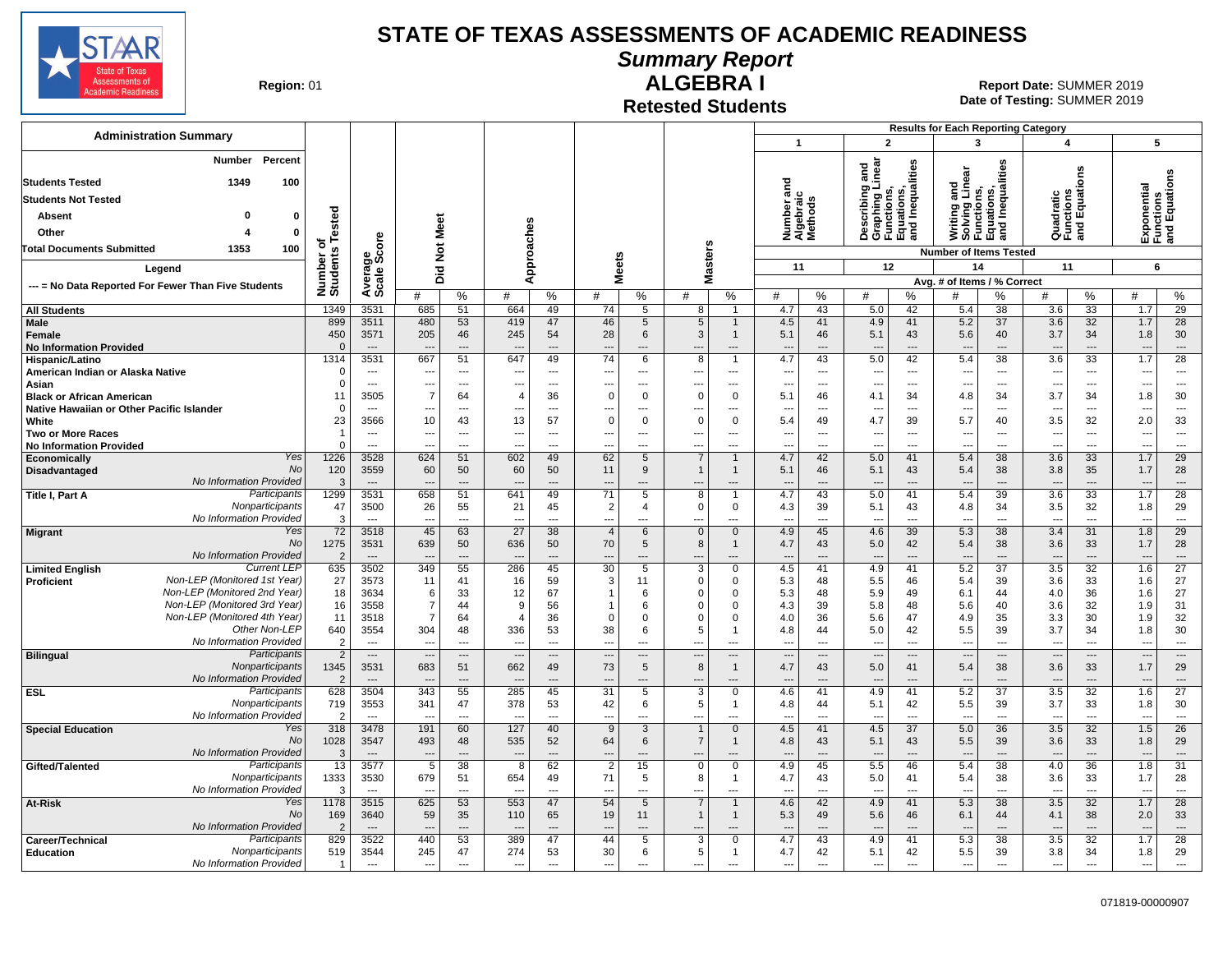

**Summary Report**

**Region: 01** 

# **All Students**

**BIOLOGY** 01 **Report Date:** SUMMER 2019 **Date of Testing:**  SUMMER 2019

|                                                                                            |                             |                                          |                              |                                      |                              |                            |                                |                                  |                               |                      |                              |                                |                                        |                                      | <b>Results for Each Reporting Category</b>    |                            |                                    |                      |                              |                                      |
|--------------------------------------------------------------------------------------------|-----------------------------|------------------------------------------|------------------------------|--------------------------------------|------------------------------|----------------------------|--------------------------------|----------------------------------|-------------------------------|----------------------|------------------------------|--------------------------------|----------------------------------------|--------------------------------------|-----------------------------------------------|----------------------------|------------------------------------|----------------------|------------------------------|--------------------------------------|
| <b>Administration Summary</b>                                                              |                             |                                          |                              |                                      |                              |                            |                                |                                  |                               |                      | $\overline{1}$               |                                | $\overline{2}$                         |                                      | 3                                             |                            | 4                                  |                      | 5                            |                                      |
| <b>Number</b><br>Percent<br>1716<br>100<br><b>Students Tested</b>                          |                             |                                          |                              |                                      |                              |                            |                                |                                  |                               |                      | Structure<br>Function        |                                | w                                      |                                      | Biological<br>Evolution and<br>Classification |                            | ត្ត                                |                      | rdependence                  | within<br>Environmental<br>Systems   |
| <b>Students Not Tested</b>                                                                 |                             |                                          |                              |                                      |                              |                            |                                |                                  |                               |                      |                              |                                |                                        |                                      |                                               |                            |                                    |                      |                              |                                      |
| $\mathbf 0$<br>Absent<br>$\mathbf 0$                                                       | Tested                      |                                          |                              |                                      |                              |                            |                                |                                  |                               |                      |                              |                                | lechanisms<br>f Genetics               |                                      |                                               |                            | Biological<br>Processes<br>Systems |                      |                              |                                      |
| $\mathbf{2}$<br>$\Omega$<br>Other                                                          |                             |                                          | Meet                         |                                      |                              |                            |                                |                                  |                               |                      | $\overline{3}$               |                                |                                        |                                      |                                               |                            |                                    |                      | <u>let</u>                   |                                      |
| 100<br><b>Total Documents Submitted</b><br>1718                                            | ъ                           |                                          |                              |                                      |                              |                            |                                |                                  |                               |                      |                              |                                | ই ১                                    |                                      |                                               |                            |                                    |                      |                              |                                      |
|                                                                                            |                             | ge<br>Score                              | $\breve{\mathbf{z}}$         |                                      |                              |                            |                                |                                  |                               |                      |                              |                                |                                        |                                      | <b>Number of Items Tested</b>                 |                            |                                    |                      |                              |                                      |
| Legend                                                                                     |                             |                                          | Did                          |                                      |                              | Approaches                 |                                | <b>Meets</b>                     | <b>Masters</b>                |                      | 10                           |                                | 10                                     |                                      | 10                                            |                            | 10                                 |                      |                              | 10                                   |
| --- = No Data Reported For Fewer Than Five Students                                        | Number of<br>Students       | Averare<br>Scale                         | #                            | %                                    | #                            | %                          | #                              | %                                | #                             | $\%$                 | #                            | %                              | #                                      | %                                    | Avg. # of Items / % Correct<br>#              | %                          | #                                  | %                    | #                            | %                                    |
| <b>All Students</b>                                                                        | 1716                        | 3500                                     | 1102                         | 64                                   | 614                          | 36                         | 74                             | $\overline{4}$<br>$\overline{4}$ | $\overline{7}$                | $\Omega$<br>$\Omega$ | 3.2                          | 32                             | 3.3                                    | 33                                   | 3.9                                           | 39                         | 3.8                                | 38                   | 3.5                          | 35                                   |
| Male<br>Female<br><b>No Information Provided</b>                                           | 1026<br>690<br>$\Omega$     | 3490<br>3515<br>$\overline{\phantom{a}}$ | 675<br>427                   | 66<br>62<br>$\hspace{0.05cm} \ldots$ | 351<br>263                   | 34<br>38<br>---            | 44<br>30<br>---                | $\overline{4}$<br>---            | 3<br>$\boldsymbol{\Delta}$    | 1<br>---             | 3.1<br>3.3<br>$\overline{a}$ | 31<br>33<br>$---$              | 3.3<br>3.4<br>$\overline{\phantom{a}}$ | 33<br>34<br>$\overline{\phantom{a}}$ | 3.8<br>4.0<br>$\overline{\phantom{a}}$        | 38<br>40<br>---            | 3.7<br>4.0<br>$\overline{a}$       | 37<br>40<br>$---$    | 3.6<br>3.4<br>---            | 36<br>34<br>$\overline{\phantom{a}}$ |
| Hispanic/Latino<br>American Indian or Alaska Native                                        | 1684<br>2                   | 3499<br>$\overline{\phantom{a}}$         | 1084<br>---                  | 64<br>$\sim$                         | 600<br>$\overline{a}$        | 36<br>$---$                | 70<br>---                      | $\overline{4}$<br>---            | ---                           | $\Omega$<br>---      | 3.2<br>$\overline{a}$        | 32<br>$\overline{\phantom{a}}$ | 3.3<br>$\overline{\phantom{a}}$        | 33<br>$---$                          | 3.9<br>$\overline{\phantom{a}}$               | 39<br>$---$                | 3.8<br>---                         | 38<br>$\cdots$       | 3.5<br>---                   | $\overline{35}$<br>$\sim$            |
| Asian<br><b>Black or African American</b>                                                  | 1<br>5                      | $\overline{a}$<br>3486                   | ---<br>3                     | $---$<br>60                          | $---$<br>$\overline{2}$      | $\overline{a}$<br>40       | ---<br>$\Omega$                | ---<br>$\Omega$                  | ---<br>$\Omega$               | ---<br>$\Omega$      | ---<br>3.2                   | $\overline{\phantom{a}}$<br>32 | $\overline{a}$<br>4.0                  | ---<br>40                            | $\overline{\phantom{a}}$<br>3.0               | $\cdots$<br>30             | ---<br>3.4                         | $\overline{a}$<br>34 | ---<br>3.6                   | $\overline{\phantom{a}}$<br>36       |
| Native Hawaiian or Other Pacific Islander                                                  | $\mathbf 0$                 | $\overline{\phantom{a}}$                 | ---                          | ---                                  |                              | $---$                      | ---                            | ---                              | --                            | ---                  | ---                          | $\overline{\phantom{a}}$       | $\overline{\phantom{a}}$               | ---                                  | $\overline{\phantom{a}}$                      | ---                        | ---                                | ---                  | ---                          | $---$                                |
| White                                                                                      | 23                          | 3596                                     | 12                           | 52                                   | 11                           | 48                         | $\overline{4}$                 | 17                               | $\Omega$                      | $\Omega$             | 3.7                          | 37                             | 3.6                                    | 36                                   | 4.5                                           | 45                         | 4.3                                | 43                   | 4.0                          | 40                                   |
| <b>Two or More Races</b>                                                                   | $\mathsf 0$                 | $\overline{\phantom{a}}$                 | ---                          | ---                                  |                              | ---                        | ---                            | ---                              | $\overline{a}$                | ---                  |                              | $\overline{\phantom{a}}$       | $\overline{\phantom{a}}$               | $\overline{\phantom{a}}$             | $\overline{\phantom{a}}$                      | ---                        | ---                                | ---                  | ---                          | $---$                                |
| <b>No Information Provided</b><br>Yes                                                      | $\mathbf 1$<br>1568         | $\overline{a}$<br>3496                   | 1020                         | $-$<br>65                            | 548                          | ---<br>35                  | ---<br>64                      | ---<br>$\overline{4}$            | $\overline{\phantom{a}}$<br>5 | ---<br>$\Omega$      | ---<br>3.2                   | $\overline{a}$<br>32           | $\overline{a}$<br>3.3                  | $\overline{\phantom{a}}$<br>33       | $\overline{\phantom{a}}$<br>3.8               | $\sim$<br>38               | ---<br>3.8                         | $\overline{a}$<br>38 | Ξ.<br>3.5                    | $\overline{\phantom{a}}$<br>35       |
| Economically<br><b>No</b><br>Disadvantaged                                                 | 142                         | 3545                                     | 79                           | 56                                   | 63                           | 44                         | 9                              | 6                                | $\overline{2}$                | 1                    | 3.3                          | 33                             | 3.5                                    | 35                                   | 4.2                                           | 42                         | 3.9                                | 39                   | 3.8                          | 38                                   |
| No Information Provided                                                                    | 6                           | 3548                                     | 3                            | 50                                   | 3                            | 50                         | $\overline{1}$                 | 17                               | $\Omega$                      | $\Omega$             | 2.8                          | 28                             | 3.8                                    | 38                                   | 4.3                                           | 43                         | 4.7                                | 47                   | 3.2                          | 32                                   |
| Participants<br>Title I, Part A                                                            | 1638                        | 3501                                     | 1054                         | 64                                   | 584                          | 36                         | 71                             | $\overline{4}$                   | 7                             | 0                    | 3.2                          | 32                             | 3.3                                    | 33                                   | 3.9                                           | 39                         | 3.8                                | 38                   | 3.5                          | 35                                   |
| Nonparticipants<br>No Information Provideo                                                 | 72<br>6                     | 3478<br>3548                             | 45<br>3                      | 63<br>50                             | 27<br>3                      | 38<br>50                   | $\overline{2}$<br>$\mathbf{1}$ | 3<br>17                          | $\Omega$<br>$\Omega$          | $\Omega$<br>0        | 3.0<br>2.8                   | 30<br>28                       | 3.1<br>3.8                             | 31<br>38                             | 3.8<br>4.3                                    | 38<br>43                   | 3.6<br>4.7                         | 36<br>47             | 3.7<br>3.2                   | 37<br>32                             |
| Yes<br><b>Migrant</b>                                                                      | 76                          | 3543                                     | 47                           | 62                                   | 29                           | 38                         | $\overline{7}$                 | 9                                | $\mathbf{1}$                  | 1                    | 3.4                          | 34                             | 3.5                                    | 35                                   | 4.1                                           | 41                         | 4.0                                | 40                   | 3.7                          | 37                                   |
| <b>No</b>                                                                                  | 1637                        | 3499                                     | 1053                         | 64                                   | 584                          | 36                         | 67                             | $\overline{4}$                   | 6                             | $\mathbf{0}$         | 3.2                          | 32                             | 3.3                                    | 33                                   | 3.9                                           | 39                         | 3.8                                | 38                   | 3.5                          | 35                                   |
| No Information Provided                                                                    | $\mathbf{3}$                | $---$                                    |                              | $---$                                |                              | $\overline{a}$             | $\overline{a}$                 | $\overline{a}$                   |                               |                      | $\overline{a}$               | $\overline{a}$                 | $\overline{\phantom{a}}$               | $\overline{\phantom{a}}$             |                                               | $\overline{a}$             | $\overline{\phantom{a}}$           | $\overline{a}$       | ---                          | $\overline{\phantom{a}}$             |
| <b>Current LEP</b><br><b>Limited English</b><br>Non-LEP (Monitored 1st Year)<br>Proficient | 999<br>29                   | 3472<br>3529                             | 681<br>17                    | 68<br>59                             | 318<br>12                    | 32<br>41                   | 20<br>3                        | $\overline{2}$<br>10             | 0                             | 0<br>3               | 3.1<br>3.4                   | 31<br>34                       | 3.2<br>3.3                             | 32<br>33                             | 3.7<br>4.2                                    | 37<br>42                   | 3.7<br>3.5                         | 37<br>35             | 3.3<br>3.7                   | 33<br>37                             |
| Non-LEP (Monitored 2nd Year)                                                               | 19                          | 3709                                     | 5                            | 26                                   | 14                           | 74                         | 3                              | 16                               | $\Omega$                      | $\Omega$             | 3.7                          | 37                             | 4.3                                    | 43                                   | 5.1                                           | 51                         | 4.6                                | 46                   | 4.9                          | 49                                   |
| Non-LEP (Monitored 3rd Year)                                                               | 14                          | 3774                                     | 5                            | 36                                   | 9                            | 64                         | 3                              | 21                               |                               | 7                    | 4.1                          | 41                             | 4.3                                    | 43                                   | 5.4                                           | 54                         | 4.6                                | 46                   | 4.5                          | 45                                   |
| Non-LEP (Monitored 4th Year)                                                               | 14                          | 3580                                     | 6                            | 43                                   | 8                            | 57                         | $\overline{1}$                 | $\overline{7}$                   | $\Omega$                      | 0                    | 3.6                          | 36                             | 2.9                                    | 29                                   | 5.3                                           | 53                         | 4.1                                | 41                   | 3.5                          | 35                                   |
| Other Non-LEF<br>No Information Provided                                                   | 636<br>5                    | 3530<br>3527                             | 385<br>3                     | 61<br>60                             | 251<br>$\overline{2}$        | 39<br>40                   | 43<br>$\overline{1}$           | $\overline{7}$<br>20             | 5<br>$\Omega$                 | 1<br>$\Omega$        | 3.3<br>2.8                   | 33<br>28                       | 3.4<br>3.8                             | 34<br>38                             | 4.1<br>4.6                                    | 41<br>46                   | 3.9<br>4.4                         | 39<br>44             | 3.7<br>2.8                   | 37<br>28                             |
| Participants<br><b>Bilingual</b>                                                           | $\overline{2}$              | $---$                                    | ---                          | $\overline{\phantom{a}}$             | $\overline{a}$               | $\overline{\phantom{a}}$   | $\overline{\phantom{a}}$       | ---                              | ---                           | ---                  | $\qquad \qquad \cdots$       | $\overline{\phantom{a}}$       | $\overline{\phantom{a}}$               | $\overline{\phantom{a}}$             | $\overline{\phantom{a}}$                      | $\overline{a}$             | $\overline{a}$                     | ---                  | ---                          | $---$                                |
| Nonparticipants<br>No Information Provideo                                                 | 1709<br>5                   | 3500<br>3527                             | 1097<br>3                    | 64<br>60                             | 612<br>$\overline{2}$        | 36<br>40                   | 73<br>$\overline{1}$           | $\overline{4}$<br>20             | $\overline{7}$<br>$\Omega$    | 0<br>$\Omega$        | 3.2<br>2.8                   | 32<br>28                       | 3.3<br>3.8                             | 33<br>38                             | 3.9<br>4.6                                    | 39<br>46                   | 3.8<br>4.4                         | 38<br>44             | 3.5<br>2.8                   | 35<br>28                             |
| Participants<br><b>ESL</b>                                                                 | 998                         | 3472                                     | 677                          | 68                                   | 321                          | $\overline{32}$            | $\overline{21}$                | 2                                | $\mathbf 0$                   | 0                    | 3.1                          | 31                             | $\overline{3.2}$                       | 32                                   | $\overline{3.7}$                              | 37                         | $\overline{3.7}$                   | $\overline{37}$      | 3.3                          | $\overline{33}$                      |
| Nonparticipants<br>No Information Provided                                                 | 712<br>6                    | 3540<br>3513                             | 421<br>$\overline{4}$        | 59<br>67                             | 291<br>2                     | 41<br>33                   | 52<br>$\overline{1}$           | $\overline{7}$<br>17             | 7<br>$\mathbf 0$              | 1<br>$\Omega$        | 3.3<br>2.8                   | 33<br>28                       | 3.4<br>3.8                             | 34<br>38                             | 4.1<br>4.5                                    | 41<br>45                   | 3.9<br>4.2                         | 39<br>42             | 3.8<br>2.7                   | 38<br>27                             |
| Yes<br><b>Special Education</b>                                                            | 395                         | 3440                                     | 292                          | 74                                   | 103                          | 26                         | 10                             | 3                                | $\mathbf{0}$                  | $\Omega$             | 3.0                          | 30                             | 3.1                                    | 31                                   | 3.6                                           | 36                         | 3.4                                | 34                   | 3.3                          | 33                                   |
| No                                                                                         | 1314                        | 3519                                     | 806                          | 61                                   | 508                          | 39                         | 63                             | 5                                | $\overline{7}$                | 1                    | 3.3                          | 33                             | 3.4                                    | 34                                   | 4.0                                           | 40                         | 3.9                                | 39                   | 3.6                          | 36                                   |
| <b>No Information Provided</b>                                                             | $\overline{7}$              | 3505                                     | $\overline{4}$               | 57                                   | 3                            | 43                         | $\mathbf{1}$                   | 14                               | $\mathbf 0$                   | $\Omega$             | 2.6                          | 26                             | 3.4                                    | 34                                   | 4.4                                           | 44                         | 4.3                                | 43                   | 3.1                          | 31                                   |
| Participants<br>Gifted/Talented<br>Nonparticipants                                         | 9<br>1700                   | 4139<br>3497                             | 3<br>1096                    | 33<br>64                             | 6<br>604                     | 67<br>36                   | $\overline{4}$<br>69           | 44<br>$\overline{4}$             | 3<br>4                        | 33<br>$\Omega$       | 5.7<br>3.2                   | 57<br>32                       | 5.9<br>3.3                             | 59<br>33                             | 6.4<br>3.9                                    | 64<br>39                   | 6.2<br>3.8                         | 62<br>38             | 5.3<br>3.5                   | 53<br>35                             |
| No Information Provideo                                                                    | $\overline{7}$              | 3574                                     | 3                            | 43                                   | $\overline{4}$               | 57                         | -1                             | 14                               | $\mathbf 0$                   | $\Omega$             | 2.9                          | 29                             | 4.0                                    | 40                                   | 4.4                                           | 44                         | 4.4                                | 44                   | 3.7                          | 37                                   |
| Yes<br>At-Risk                                                                             | 1611                        | 3484                                     | 1058                         | 66                                   | 553                          | 34                         | 47                             | $\overline{3}$                   | $\mathbf{1}$                  | $\mathbf{0}$         | 3.1                          | 31                             | 3.2                                    | 32                                   | 3.8                                           | 38                         | 3.7                                | $\overline{37}$      | 3.4                          | 34                                   |
| No                                                                                         | 100                         | 3758                                     | 41                           | 41                                   | 59                           | 59                         | 26                             | 26                               | 6                             | 6                    | 4.2                          | 42                             | 4.3                                    | 43                                   | 5.3                                           | 53                         | 4.9                                | 49                   | 4.7                          | 47                                   |
| No Information Provided<br>Participants                                                    | 5                           | 3527                                     | 3                            | 60                                   | $\mathcal{P}$                | 40                         | $\overline{1}$                 | 20                               | $\Omega$                      | $\mathbf{0}$         | 2.8                          | 28                             | 3.8                                    | 38                                   | 4.6                                           | 46                         | 4.4                                | 44                   | 2.8                          | 28                                   |
| Career/Technical<br>Nonparticipants<br><b>Education</b><br>No Information Provided         | 1206<br>509<br>$\mathbf{1}$ | 3506<br>3487<br>$\sim$                   | 759<br>343<br>$\overline{a}$ | 63<br>67<br>$\sim$                   | 447<br>166<br>$\overline{a}$ | 37<br>33<br>$\overline{a}$ | 56<br>18<br>$\overline{a}$     | 5<br>$\overline{4}$<br>---       | 6<br>$\mathbf 1$<br>---       | 0<br>0<br>---        | 3.3<br>3.0<br>$\overline{a}$ | 33<br>30<br>---                | 3.3<br>3.3<br>$\overline{a}$           | 33<br>33<br>$\overline{a}$           | 3.9<br>3.8<br>$\sim$                          | 39<br>38<br>$\overline{a}$ | 3.8<br>3.7<br>$\sim$               | 38<br>37<br>---      | 3.5<br>3.5<br>$\overline{a}$ | 35<br>35<br>$\overline{\phantom{a}}$ |
|                                                                                            |                             |                                          |                              |                                      |                              |                            |                                |                                  |                               |                      |                              |                                |                                        |                                      |                                               |                            |                                    |                      |                              |                                      |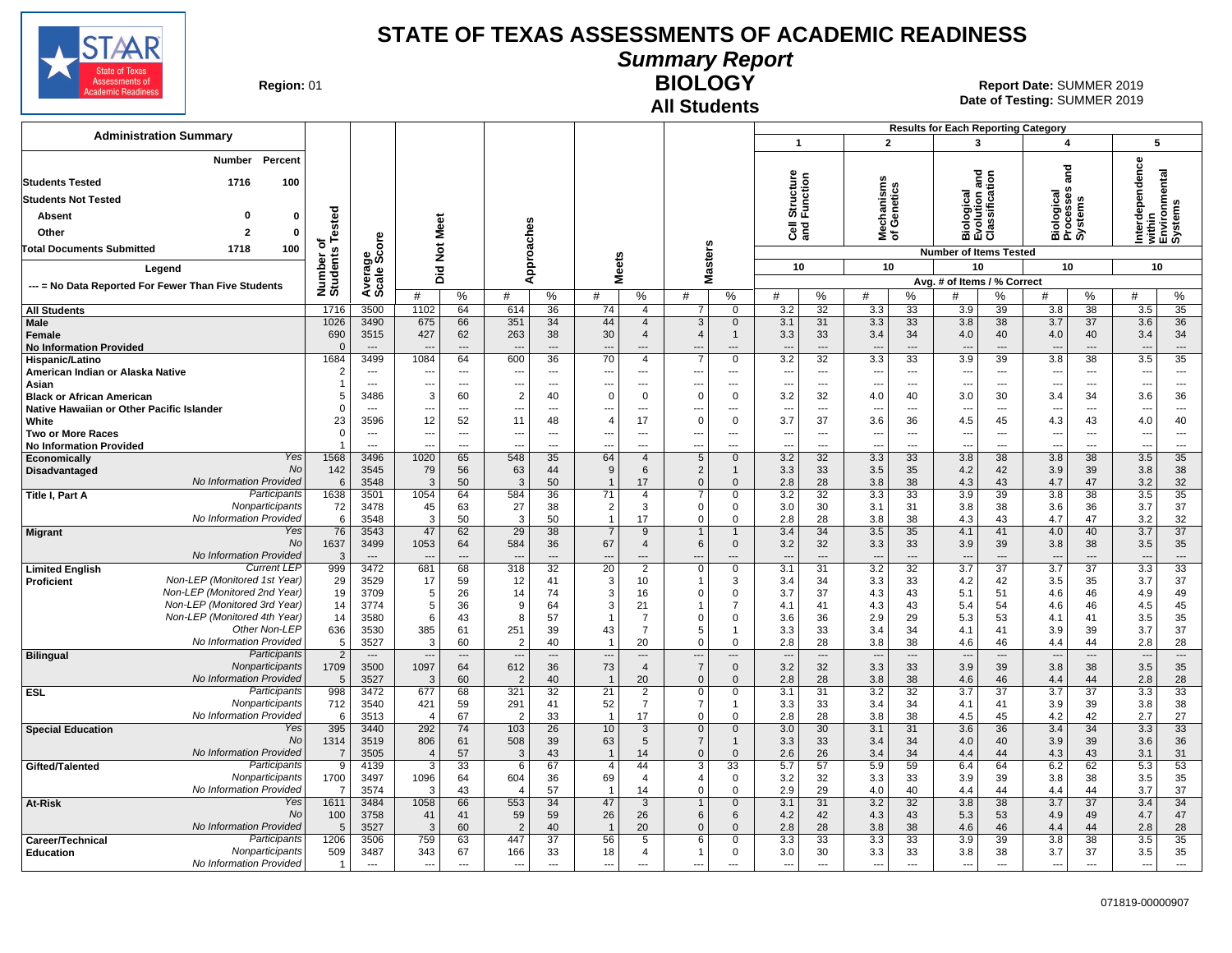

**Summary Report**

**Region: 01** 

### **First-Time Tested Students**

**BIOLOGY** 01 **Report Date:** SUMMER 2019 **Date of Testing:**  SUMMER 2019

|                                                                         |                      |                          |                                            |                                |                                |                                   |                                            |                                            |                                                      |                       |                                 |                                             |                                    |                                                      |                                  |                                               | <b>Results for Each Reporting Category</b> |                            |                                   |                                            |
|-------------------------------------------------------------------------|----------------------|--------------------------|--------------------------------------------|--------------------------------|--------------------------------|-----------------------------------|--------------------------------------------|--------------------------------------------|------------------------------------------------------|-----------------------|---------------------------------|---------------------------------------------|------------------------------------|------------------------------------------------------|----------------------------------|-----------------------------------------------|--------------------------------------------|----------------------------|-----------------------------------|--------------------------------------------|
| <b>Administration Summary</b>                                           |                      |                          |                                            |                                |                                |                                   |                                            |                                            |                                                      |                       | $\mathbf{1}$                    |                                             | $\overline{2}$                     |                                                      |                                  | 3                                             | 4                                          |                            | 5                                 |                                            |
| Number<br>Percent<br>69<br>100<br><b>Students Tested</b>                |                      |                          |                                            |                                |                                |                                   |                                            |                                            |                                                      |                       | Structure<br>Function           |                                             | Mechanisms<br>of Genetics          |                                                      |                                  | Biological<br>Evolution and<br>Classification | ក្ត                                        |                            | erdependence                      | within<br>Environmental<br>Systems         |
| <b>Students Not Tested</b>                                              |                      |                          |                                            |                                |                                |                                   |                                            |                                            |                                                      |                       |                                 |                                             |                                    |                                                      |                                  |                                               |                                            |                            |                                   |                                            |
| 0<br>Absent                                                             |                      |                          |                                            |                                |                                |                                   |                                            |                                            |                                                      |                       |                                 |                                             |                                    |                                                      |                                  |                                               | Biological<br>Processes<br>Systems         |                            |                                   |                                            |
| $\bf{0}$<br>Other                                                       | Tested               |                          | Meet                                       |                                |                                |                                   |                                            |                                            |                                                      |                       | ੌੌe ਛੋ                          |                                             |                                    |                                                      |                                  |                                               |                                            |                            |                                   |                                            |
| 100<br><b>Total Documents Submitted</b><br>69                           | ৳                    |                          |                                            |                                |                                |                                   |                                            |                                            |                                                      |                       |                                 |                                             |                                    |                                                      |                                  |                                               |                                            |                            | Ξ                                 |                                            |
|                                                                         |                      | ge<br>Score              | $\overline{\mathbf{z}}$                    |                                |                                | Approaches                        | <b>Meets</b>                               |                                            | Masters                                              |                       |                                 |                                             |                                    |                                                      | <b>Number of Items Tested</b>    |                                               |                                            |                            |                                   |                                            |
| Legend                                                                  |                      |                          | Did                                        |                                |                                |                                   |                                            |                                            |                                                      |                       | 10                              |                                             | 10                                 |                                                      |                                  | 10                                            | 10                                         |                            | 10                                |                                            |
| --- = No Data Reported For Fewer Than Five Students                     | Number o<br>Students | Average                  | #                                          | %                              | #                              | %                                 | #                                          | %                                          | #                                                    | %                     | #                               | %                                           | #                                  | ℅                                                    | Avg. # of Items / % Correct<br># | %                                             | #                                          | %                          | #                                 | %                                          |
| <b>All Students</b>                                                     | 69                   | 3861                     | 29                                         | 42                             | 40                             | 58                                | 27                                         | 39                                         | 7                                                    | 10                    | 4.5                             | 45                                          | 5.0                                | 50                                                   | 5.3                              | 53                                            | 5.4                                        | 54                         | 5.2                               | 52                                         |
| Male                                                                    | 40                   | 3746                     | 23                                         | 58                             | 17                             | 43                                | 13                                         | 33                                         | 3                                                    | 8                     | 4.0                             | 40                                          | 4.7                                | 47                                                   | 4.6                              | 46                                            | 4.8                                        | 48                         | 4.7                               | 47                                         |
| Female                                                                  | 29<br>$\mathbf{0}$   | 4019<br>$\overline{a}$   | 6<br>---                                   | 21<br>$\overline{a}$           | 23<br>$\sim$                   | 79<br>$\overline{a}$              | 14<br>$\overline{a}$                       | 48<br>$\overline{a}$                       | $\overline{4}$                                       | 14<br>$\overline{a}$  | 5.1<br>$\sim$                   | 51<br>$\sim$                                | 5.4<br>$\overline{\phantom{a}}$    | 54<br>$\overline{\phantom{a}}$                       | 6.2<br>$\sim$                    | 62<br>$\overline{a}$                          | 6.4<br>$\overline{\phantom{a}}$            | 64<br>$\overline{a}$       | 5.9<br>$\overline{a}$             | 59<br>$\overline{\phantom{a}}$             |
| <b>No Information Provided</b><br><b>Hispanic/Latino</b>                | 64                   | 3851                     | $\overline{28}$                            | 44                             | $\overline{36}$                | 56                                | $\overline{24}$                            | $\overline{38}$                            |                                                      | 11                    | 4.4                             | 44                                          | 4.9                                | 49                                                   | 5.2                              | 52                                            | 5.4                                        | 54                         | 5.1                               | 51                                         |
| American Indian or Alaska Native                                        | $\mathbf 0$          | $\cdots$                 | ---                                        | $\sim$                         | $\overline{a}$                 | $---$                             | ---                                        | $---$                                      |                                                      | $\overline{a}$        | ---                             | $---$                                       | $\overline{\phantom{a}}$           | $\sim$                                               | $\overline{\phantom{a}}$         | $\overline{a}$                                | $\overline{\phantom{a}}$                   | $---$                      | $\overline{a}$                    | ---                                        |
| Asian                                                                   | $\Omega$             | $---$                    | ---                                        | $---$                          | $---$                          | $\overline{\phantom{a}}$          | ---                                        | $\overline{\phantom{a}}$                   | $\sim$                                               | ---                   | $\overline{\phantom{a}}$        | $---$                                       | $\overline{\phantom{a}}$           | $\overline{\phantom{a}}$                             | $\overline{\phantom{a}}$         | $\overline{a}$                                | $\ddotsc$                                  | $---$                      | $---$                             | $\sim$                                     |
| <b>Black or African American</b>                                        |                      | $---$                    | ---                                        | $\overline{\phantom{a}}$       | ---                            | $\overline{\phantom{a}}$          | ---                                        | $\ddotsc$                                  | $\overline{\phantom{a}}$                             | ---                   | $\overline{a}$                  | $\overline{\phantom{a}}$                    | $\overline{\phantom{a}}$           | $\overline{\phantom{a}}$                             | $\overline{a}$                   | ---                                           | $\ddotsc$                                  | ---                        | ---                               | $\overline{\phantom{a}}$                   |
| Native Hawaiian or Other Pacific Islander<br>White                      | $\Omega$<br>3        | $---$<br>$\cdots$        | ---<br>---                                 | $\sim$<br>$---$                | $---$                          | $---$<br>$\overline{\phantom{a}}$ | $\overline{a}$<br>$\overline{\phantom{a}}$ | $\sim$                                     | $\overline{\phantom{a}}$<br>$\overline{\phantom{a}}$ | $---$<br>---          | $---$<br>---                    | $\sim$<br>$\overline{\phantom{a}}$          | $\overline{a}$                     | $\overline{\phantom{a}}$<br>$\overline{\phantom{a}}$ | ---<br>$\overline{\phantom{a}}$  | $\overline{a}$                                | $\sim$<br>---                              | $---$                      | $---$<br>$\overline{\phantom{a}}$ | $\overline{a}$<br>$\overline{\phantom{a}}$ |
| <b>Two or More Races</b>                                                | 0                    | $\overline{\phantom{a}}$ |                                            | $\overline{\phantom{a}}$       |                                | $\overline{\phantom{a}}$          | $\overline{\phantom{a}}$                   | $\overline{\phantom{a}}$<br>$\ddotsc$      | $\overline{\phantom{a}}$                             | ---                   | ---                             | $\overline{\phantom{a}}$                    | $\overline{\phantom{a}}$<br>$\sim$ | $\overline{\phantom{a}}$                             | $\hspace{0.05cm} \ldots$         | ---<br>---                                    | $\overline{\phantom{a}}$                   | $---$<br>---               | ---                               | $\overline{\phantom{a}}$                   |
| <b>No Information Provided</b>                                          | 1                    | $\overline{a}$           | …                                          | $\overline{a}$                 |                                | $\sim$                            | ---                                        | ---                                        |                                                      | $\overline{a}$        |                                 | $\sim$                                      | $\overline{\phantom{a}}$           | $\overline{a}$                                       | $\overline{\phantom{a}}$         | ---                                           | $\overline{\phantom{a}}$                   | $\overline{a}$             | ---                               | ---                                        |
| Yes<br>Economically                                                     | 55                   | 3858                     | 24                                         | 44                             | 31                             | 56                                | $\overline{23}$                            | 42                                         | $5\overline{5}$                                      | 9                     | 4.5                             | 45                                          | 4.9                                | 49                                                   | 5.3                              | 53                                            | 5.5                                        | 55                         | 5.3                               | 53                                         |
| <b>No</b><br>Disadvantaged                                              | 10                   | 3980                     | $\mathbf{3}$                               | 30                             | 7                              | 70                                | $\mathbf{3}$                               | 30                                         | $\overline{2}$                                       | 20                    | 4.9                             | 49                                          | 5.8                                | 58                                                   | 5.5                              | 55                                            | 5.6                                        | 56                         | 5.4                               | 54                                         |
| <b>No Information Provided</b><br>Participants<br>Title I, Part A       | $\overline{4}$<br>60 | $---$<br>3886            | $\overline{\phantom{a}}$<br>25             | $---$<br>42                    | $\overline{\phantom{a}}$<br>35 | $---$<br>58                       | $---$<br>24                                | $\overline{\phantom{a}}$<br>40             | ---<br>$\overline{7}$                                | $---$<br>12           | $\overline{a}$<br>4.7           | $---$<br>47                                 | $\overline{\phantom{a}}$<br>5.0    | $---$<br>50                                          | $\overline{\phantom{a}}$<br>5.3  | $\overline{a}$<br>53                          | $\overline{\phantom{a}}$<br>5.6            | $---$<br>56                | $\overline{a}$<br>5.2             | $\overline{a}$<br>52                       |
| Nonparticipants                                                         | $\overline{5}$       | 3776                     | $\overline{2}$                             | 40                             | 3                              | 60                                | $\overline{2}$                             | 40                                         | $\Omega$                                             | $\Omega$              | 3.0                             | 30                                          | 5.2                                | 52                                                   | $5.0\,$                          | 50                                            | 4.4                                        | 44                         | 6.6                               | 66                                         |
| No Information Provided                                                 | $\overline{4}$       | $\overline{a}$           | ---                                        | $\overline{a}$                 | ---                            | $---$                             | $\overline{a}$                             | $\overline{a}$                             | ---                                                  | ---                   | $\overline{a}$                  | $\overline{a}$                              | $\overline{\phantom{a}}$           | $\overline{\phantom{a}}$                             | $\overline{a}$                   | ---                                           | $\overline{a}$                             | $\overline{a}$             | $\overline{\phantom{a}}$          | $\overline{\phantom{a}}$                   |
| Yes<br><b>Migrant</b>                                                   | 8                    | 3883                     | $\overline{3}$                             | 38                             | $5\phantom{.0}$                | 63                                | $\overline{4}$                             | 50                                         | $\overline{1}$                                       | 13                    | 4.6                             | 46                                          | 4.9                                | 49                                                   | 5.8                              | 58                                            | 6.0                                        | 60                         | 4.8                               | 48                                         |
| No<br>No Information Provided                                           | 60                   | 3867                     | 25                                         | 42                             | 35                             | 58                                | 23                                         | 38                                         | 6                                                    | 10                    | 4.5                             | 45                                          | 5.0                                | 50                                                   | 5.3                              | 53                                            | 5.4                                        | 54                         | 5.3                               | 53                                         |
| <b>Current LEP</b><br><b>Limited English</b>                            | $\overline{1}$<br>13 | $\overline{a}$<br>3611   | $\overline{\phantom{a}}$<br>$\overline{7}$ | 54                             | 6                              | ---<br>46                         | ---<br>$\overline{1}$                      | $\overline{\phantom{a}}$<br>$\overline{8}$ | $\mathbf 0$                                          | $\mathbf 0$           | 3.4                             | $\overline{\phantom{a}}$<br>$\overline{34}$ | $\overline{\phantom{a}}$<br>3.8    | ---<br>$\overline{38}$                               | $\overline{\phantom{a}}$<br>4.1  | ---<br>41                                     | $\overline{\phantom{a}}$<br>4.8            | 48                         | ---<br>4.2                        | ---<br>42                                  |
| Non-LEP (Monitored 1st Year)<br><b>Proficient</b>                       | $\overline{2}$       | $\overline{\phantom{a}}$ | ---                                        | $\overline{\phantom{a}}$       | ---                            | $\overline{\phantom{a}}$          | $\overline{\phantom{a}}$                   | $\overline{\phantom{a}}$                   | $\overline{\phantom{a}}$                             | ---                   | $\overline{\phantom{a}}$        | $\overline{\phantom{a}}$                    | $\sim$                             | $\overline{\phantom{a}}$                             | $\overline{\phantom{a}}$         | ---                                           | $\overline{\phantom{a}}$                   | ---                        | $\overline{\phantom{a}}$          | $\overline{\phantom{a}}$                   |
| Non-LEP (Monitored 2nd Year)                                            | $\mathbf{1}$         | $---$                    | $\overline{a}$                             | $---$                          | $\sim$                         | $---$                             | $\sim$                                     | $\overline{\phantom{a}}$                   | $\sim$                                               | $---$                 | $\overline{a}$                  | $---$                                       | $\sim$                             | $\sim$                                               | $---$                            | $\overline{a}$                                | $\overline{a}$                             | $---$                      | $---$                             | $\sim$                                     |
| Non-LEP (Monitored 3rd Year)                                            | $\overline{2}$       | $\cdots$                 | ---                                        | $\sim$ $\sim$                  |                                | $---$                             | ---                                        | $\ddotsc$                                  | $\overline{\phantom{a}}$                             | ---                   | ---                             | $---$                                       | $\overline{\phantom{a}}$           | $\overline{\phantom{a}}$                             | $\overline{\phantom{a}}$         | ---                                           | $\ddotsc$                                  | ---                        | ---                               | $\hspace{0.05cm} \ldots$                   |
| Non-LEP (Monitored 4th Year)                                            | $\mathbf 0$          | $\sim$ $\sim$            | ---                                        | $\sim$ $\sim$                  | ---                            | $---$                             | $\overline{\phantom{a}}$                   | $---$                                      | $\overline{\phantom{a}}$                             | $---$                 | $\overline{\phantom{a}}$        | $\overline{\phantom{a}}$                    | $\sim$                             | $\overline{\phantom{a}}$                             | $\overline{\phantom{a}}$         | ---                                           | ---                                        | $\cdots$                   | $\overline{\phantom{a}}$          | ---                                        |
| Other Non-LEP<br>No Information Provided                                | 47<br>$\overline{4}$ | 3885<br>$\overline{a}$   | 19<br>---                                  | 40<br>$\overline{\phantom{a}}$ | 28<br>$\overline{a}$           | 60<br>$\overline{a}$              | 21<br>$\overline{a}$                       | 45<br>$\overline{a}$                       | 5<br>$\overline{\phantom{a}}$                        | 11<br>$\overline{a}$  | 4.6<br>$\overline{\phantom{a}}$ | 46<br>$\overline{a}$                        | 5.1<br>$\overline{\phantom{a}}$    | 51<br>$\overline{\phantom{a}}$                       | 5.4<br>$\hspace{0.05cm} \ldots$  | 54<br>---                                     | 5.6<br>$\overline{a}$                      | 56<br>$\overline{a}$       | 5.4<br>---                        | 54<br>$\hspace{0.05cm} \ldots$             |
| Participants<br><b>Bilingual</b>                                        | $\mathbf 0$          | $\overline{\phantom{a}}$ | ---                                        | $\overline{\phantom{a}}$       |                                | $\qquad \qquad \cdots$            |                                            |                                            |                                                      |                       |                                 | $---$                                       |                                    | ---                                                  | $\overline{\phantom{a}}$         |                                               | $\overline{\phantom{a}}$                   | ---                        |                                   | $\cdots$                                   |
| Nonparticipants                                                         | 65                   | 3877                     | 27                                         | 42                             | 38                             | 58                                | 26                                         | 40                                         | $\overline{7}$                                       | 11                    | 4.6                             | 46                                          | 5.0                                | 50                                                   | 5.3                              | 53                                            | 5.5                                        | 55                         | 5.3                               | 53                                         |
| No Information Provided                                                 | $\overline{4}$       | $\overline{\phantom{a}}$ | ---                                        | $---$                          | $\overline{a}$                 | $\overline{a}$                    | $\overline{\phantom{a}}$                   | $\overline{\phantom{a}}$                   | $\overline{\phantom{a}}$                             | ---                   | $\overline{\phantom{a}}$        | $\overline{\phantom{a}}$                    | $\overline{\phantom{a}}$           | $\overline{\phantom{a}}$                             | $\overline{\phantom{a}}$         | ---                                           | $\overline{\phantom{a}}$                   | ---                        | ---                               | $\overline{\phantom{a}}$                   |
| Participants<br><b>ESL</b><br>Nonparticipants                           | 14<br>51             | 3589<br>3956             | $\overline{8}$<br>19                       | 57<br>37                       | 6<br>32                        | 43<br>63                          | $\overline{1}$<br>25                       | $\overline{7}$<br>49                       | $\mathbf 0$<br>$\overline{7}$                        | $\Omega$<br>14        | 3.3<br>4.9                      | 33<br>49                                    | $\overline{3.7}$<br>5.4            | $\overline{37}$<br>54                                | 4.0<br>5.6                       | 40<br>56                                      | 4.5<br>5.8                                 | 45<br>58                   | 4.2<br>5.6                        | 42<br>56                                   |
| No Information Provided                                                 | $\overline{4}$       | $\overline{a}$           | ---                                        | $\overline{a}$                 | ---                            | $---$                             | $\overline{a}$                             | $\overline{a}$                             |                                                      | $\overline{a}$        | $\overline{a}$                  | $\overline{a}$                              | $\overline{\phantom{a}}$           | $\overline{\phantom{a}}$                             | $\overline{a}$                   | ---                                           | $\overline{\phantom{a}}$                   | $\overline{a}$             | ---                               | $\overline{a}$                             |
| Yes<br><b>Special Education</b>                                         | 11                   | 3537                     | 9                                          | 82                             | $\overline{2}$                 | 18                                | $\overline{1}$                             | 9                                          | $\mathbf 0$                                          | $\mathbf{0}$          | 2.9                             | 29                                          | 3.9                                | 39                                                   | 3.5                              | 35                                            | 4.3                                        | 43                         | 3.7                               | 37                                         |
| No                                                                      | 54                   | 3946                     | 18                                         | 33                             | 36                             | 67                                | 25                                         | 46                                         | $\overline{7}$                                       | 13                    | 4.9                             | 49                                          | 5.2                                | 52                                                   | 5.7                              | 57                                            | 5.8                                        | 58                         | 5.6                               | 56                                         |
| No Information Provided                                                 | $\overline{4}$       | $---$                    | $\overline{a}$                             |                                |                                | $\overline{a}$                    | $\overline{\phantom{a}}$                   |                                            |                                                      |                       | $\overline{a}$                  | $\overline{a}$                              | $\overline{\phantom{a}}$           | $\overline{a}$                                       | $\overline{\phantom{a}}$         |                                               | $\overline{\phantom{a}}$                   | ---                        |                                   | ---                                        |
| Participants<br>Gifted/Talented<br>Nonparticipants                      | 4<br>60              | $\cdots$<br>3814         | $\overline{\phantom{a}}$<br>27             | $\hspace{0.05cm} \ldots$<br>45 | ---<br>33                      | $\overline{\phantom{a}}$<br>55    | $\overline{\phantom{a}}$<br>22             | $\overline{\phantom{a}}$<br>37             | $\overline{\phantom{a}}$<br>$\overline{4}$           | ---<br>$\overline{7}$ | $\overline{a}$<br>4.4           | $\overline{a}$<br>44                        | $\overline{\phantom{a}}$<br>4.7    | $\hspace{0.05cm} \ldots$<br>47                       | $\overline{\phantom{a}}$<br>5.1  | ---<br>51                                     | $\cdots$<br>5.3                            | $\scriptstyle\cdots$<br>53 | $\overline{a}$<br>5.1             | $\sim$<br>51                               |
| No Information Provided                                                 | 5                    | 3623                     | 2                                          | 40                             | 3                              | 60                                | $\overline{1}$                             | 20                                         | $\Omega$                                             | $\mathbf 0$           | 2.8                             | 28                                          | 4.4                                | 44                                                   | 5.2                              | 52                                            | 4.2                                        | 42                         | 4.0                               | 40                                         |
| Yes<br>At-Risk                                                          | 41                   | 3608                     | 25                                         | 61                             | 16                             | 39                                | 5                                          | 12                                         | $\overline{1}$                                       | $\overline{2}$        | 3.4                             | 34                                          | 3.8                                | 38                                                   | 4.1                              | 41                                            | 4.4                                        | 44                         | 4.2                               | 42                                         |
| No                                                                      | 24                   | 4337                     | $\overline{2}$                             | 8                              | 22                             | 92                                | 21                                         | 88                                         | 6                                                    | 25                    | 6.6                             | 66                                          | 7.0                                | 70                                                   | 7.3                              | 73                                            | 7.4                                        | 74                         | 7.2                               | 72                                         |
| No Information Provided                                                 | $\overline{4}$       | $\overline{a}$           | ---                                        |                                |                                | $\overline{a}$                    |                                            |                                            |                                                      |                       |                                 | $\overline{a}$                              |                                    |                                                      |                                  | $\overline{a}$                                |                                            | $\overline{a}$             | ---                               | $\overline{a}$                             |
| Participants<br>Career/Technical<br>Nonparticipants<br><b>Education</b> | 45<br>24             | 3926<br>3739             | 18<br>11                                   | 40<br>46                       | 27<br>13                       | 60<br>54                          | 19<br>8                                    | 42<br>33                                   | 6<br>$\overline{1}$                                  | 13<br>4               | 4.7<br>4.0                      | 47<br>40                                    | 5.3<br>4.3                         | 53<br>43                                             | 5.6<br>4.8                       | 56<br>48                                      | 5.7<br>4.9                                 | 57<br>49                   | 5.4<br>4.9                        | $\overline{54}$<br>49                      |
| No Information Provided                                                 | 0                    | $\cdots$                 | $\overline{\phantom{a}}$                   | $\sim$                         | ---                            | $\overline{\phantom{a}}$          | ---                                        | $\cdots$                                   | $\overline{\phantom{a}}$                             | ---                   | $\overline{\phantom{a}}$        | $\hspace{0.05cm} \ldots$                    | $\hspace{0.05cm} \cdots$           | $\hspace{0.05cm} \ldots$                             | $\overline{\phantom{a}}$         | ---                                           | $\cdots$                                   | ---                        | $\overline{\phantom{a}}$          | $\overline{\phantom{a}}$                   |
|                                                                         |                      |                          |                                            |                                |                                |                                   |                                            |                                            |                                                      |                       |                                 |                                             |                                    |                                                      |                                  |                                               |                                            |                            |                                   |                                            |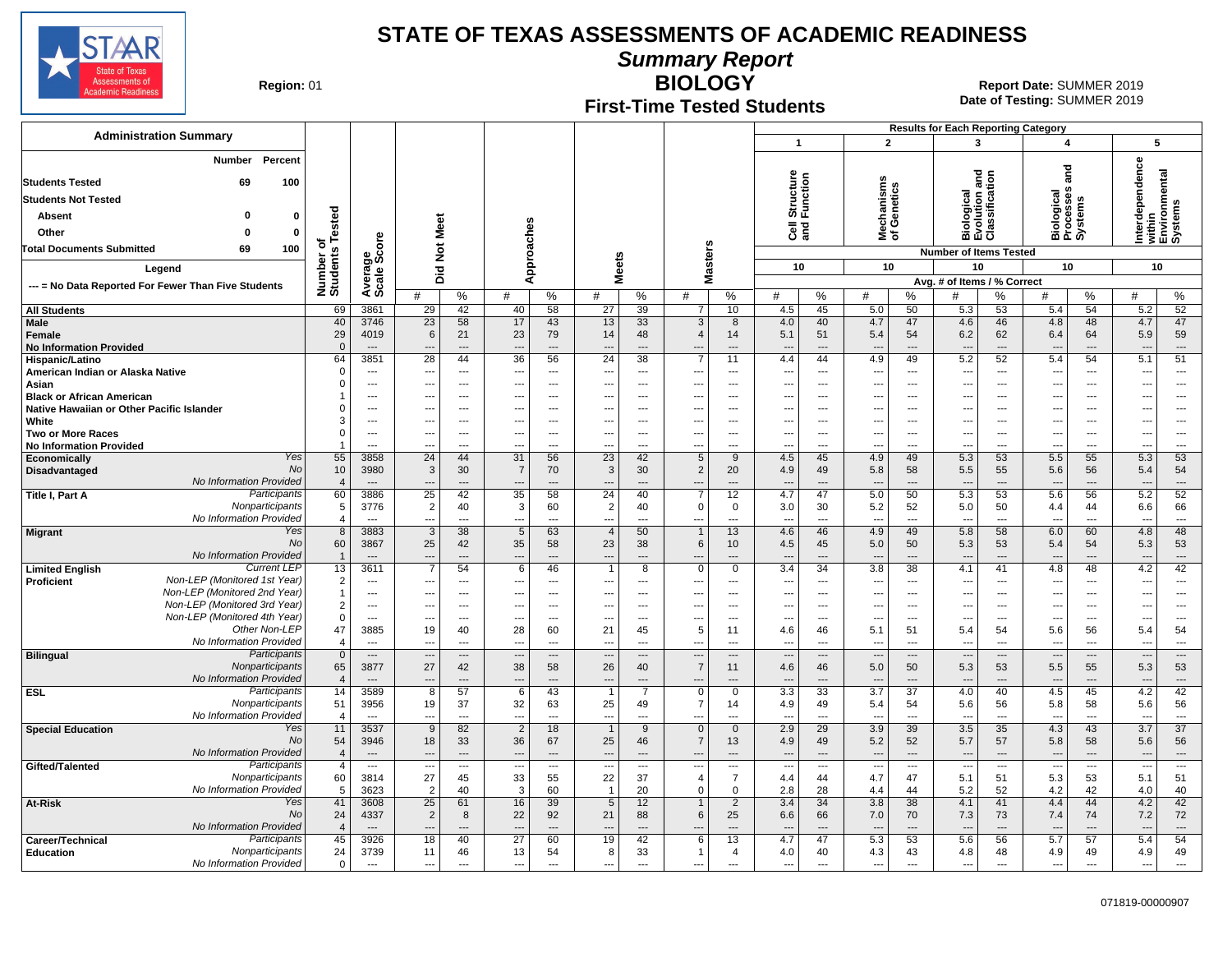

**Summary Report**

**Region: 01** 

### **Retested Students**

**BIOLOGY** 01 **Report Date:** SUMMER 2019 **Date of Testing:**  SUMMER 2019

|                                                                                   |                        |                                |                          |                                |                          |                          |                                      |                                            |                                      |                               |                                 |                      |                                 |                                | <b>Results for Each Reporting Category</b>           |                                |                                            |                      |                                                       |                                |
|-----------------------------------------------------------------------------------|------------------------|--------------------------------|--------------------------|--------------------------------|--------------------------|--------------------------|--------------------------------------|--------------------------------------------|--------------------------------------|-------------------------------|---------------------------------|----------------------|---------------------------------|--------------------------------|------------------------------------------------------|--------------------------------|--------------------------------------------|----------------------|-------------------------------------------------------|--------------------------------|
| <b>Administration Summary</b>                                                     |                        |                                |                          |                                |                          |                          |                                      |                                            |                                      |                               | $\overline{1}$                  |                      | $\overline{2}$                  |                                | 3                                                    |                                | 4                                          |                      | 5                                                     |                                |
| Percent<br>Number<br>1647<br>100<br><b>Students Tested</b>                        |                        |                                |                          |                                |                          |                          |                                      |                                            |                                      |                               | Structure<br>Function           |                      | lechanisms<br>f Genetics        |                                | Biological<br>Evolution and<br>Classification        |                                | ত<br>a                                     |                      | Interdependence<br>within<br>Environmental<br>Systems |                                |
| <b>Students Not Tested</b>                                                        |                        |                                |                          |                                |                          |                          |                                      |                                            |                                      |                               |                                 |                      |                                 |                                |                                                      |                                | Biological<br>Processes<br>Systems         |                      |                                                       |                                |
| $\mathbf{0}$<br>$\mathbf 0$<br><b>Absent</b>                                      | Tested                 |                                |                          |                                |                          |                          |                                      |                                            |                                      |                               |                                 |                      |                                 |                                |                                                      |                                |                                            |                      |                                                       |                                |
| Other<br>$\overline{2}$<br>$\mathbf 0$                                            |                        |                                | Meet                     |                                |                          |                          |                                      |                                            |                                      |                               | මි දි                           |                      | ≊ ১                             |                                |                                                      |                                |                                            |                      |                                                       |                                |
| 100<br>Total Documents Submitted<br>1649                                          | ъ                      |                                | $\rm \tilde{z}$          |                                |                          |                          |                                      |                                            |                                      |                               |                                 |                      |                                 |                                | <b>Number of Items Tested</b>                        |                                |                                            |                      |                                                       |                                |
|                                                                                   |                        |                                |                          |                                |                          |                          |                                      |                                            |                                      |                               | 10                              |                      | 10                              |                                | 10                                                   |                                | 10                                         |                      | 10                                                    |                                |
| Legend                                                                            |                        |                                | 고<br>ō                   |                                |                          | Approaches               | <b>Meets</b>                         |                                            | Masters                              |                               |                                 |                      |                                 |                                | Avg. # of Items / % Correct                          |                                |                                            |                      |                                                       |                                |
| --- = No Data Reported For Fewer Than Five Students                               | Number of<br>Students  | Average<br>Scale Score         | #                        | $\%$                           | #                        | %                        | #                                    | %                                          | #                                    | %                             | #                               | %                    | #                               | %                              | #                                                    | %                              | #                                          | %                    | #                                                     | %                              |
| <b>All Students</b>                                                               | 1647                   | 3485                           | 1073                     | 65                             | 574                      | 35                       | 47                                   | 3                                          | $\mathbf 0$                          | 0                             | 3.1                             | 31                   | 3.2                             | 32                             | 3.8                                                  | 38                             | 3.7                                        | 37                   | 3.4                                                   | 34                             |
| Male                                                                              | 986                    | 3480                           | 652                      | 66                             | 334                      | 34                       | 31                                   | 3                                          | $\mathbf 0$                          | $\mathbf 0$                   | 3.1                             | 31                   | 3.2                             | 32                             | 3.7                                                  | 37                             | 3.7                                        | 37                   | 3.5                                                   | 35                             |
| Female                                                                            | 661                    | 3493                           | 421                      | 64                             | 240                      | 36                       | 16                                   | $\overline{2}$                             | $\Omega$                             | $\mathbf 0$                   | 3.2                             | 32                   | 3.3                             | 33                             | 3.9                                                  | 39                             | 3.8                                        | 38                   | 3.3                                                   | 33                             |
| <b>No Information Provided</b><br>Hispanic/Latino                                 | $\Omega$<br>1620       | $---$<br>3485                  | $\overline{a}$<br>1056   | $---$<br>65                    | 564                      | $\overline{a}$<br>35     | $\overline{a}$<br>46                 | $---$<br>3                                 | $\overline{a}$<br>$\Omega$           | ---<br>$\mathbf 0$            | $\overline{a}$<br>3.1           | $\overline{a}$<br>31 | ---<br>$\overline{3.2}$         | $---$<br>32                    | $\overline{\phantom{a}}$<br>3.8                      | $---$<br>$\overline{38}$       | $\overline{\phantom{a}}$<br>3.7            | $---$<br>37          | $\overline{\phantom{a}}$<br>3.4                       | $---$<br>34                    |
| American Indian or Alaska Native                                                  | $\overline{2}$         | $\overline{\phantom{a}}$       | ---                      | ---                            | ---                      | $---$                    | ---                                  | $---$                                      | ---                                  | ---                           | ---                             | $\overline{a}$       | $\overline{\phantom{a}}$        | $\overline{\phantom{a}}$       | $---$                                                | $\cdots$                       | ---                                        | ---                  | $\overline{\phantom{a}}$                              | $---$                          |
| Asian                                                                             | $\mathbf{1}$           | $\overline{\phantom{a}}$       | --                       | ---                            |                          | $\overline{\phantom{a}}$ | $\overline{\phantom{a}}$             | ---                                        | $\overline{\phantom{a}}$             | ---                           | ---                             | ---                  | ---                             | $\overline{\phantom{a}}$       | $\overline{\phantom{a}}$                             | ---                            | ---                                        | ---                  | ---                                                   | $\overline{\phantom{a}}$       |
| <b>Black or African American</b>                                                  | $\overline{\bf{4}}$    | ---                            | $\overline{\phantom{a}}$ | $\overline{\phantom{a}}$       |                          | $\overline{a}$           | $\overline{a}$                       | ---                                        | $\overline{\phantom{a}}$             | ---                           | ---                             | ---                  | ---                             | $\overline{\phantom{a}}$       | $\overline{\phantom{a}}$                             | ---                            | ---                                        | ---                  | ---                                                   | $\overline{\phantom{a}}$       |
| Native Hawaiian or Other Pacific Islander                                         | $\Omega$               | $\overline{\phantom{a}}$       | ---                      | $\overline{\phantom{a}}$       |                          | ---                      | $\overline{\phantom{a}}$             | ---                                        | ---                                  | ---                           | ---                             | ---                  | ---                             | $\overline{\phantom{a}}$       | $\overline{a}$                                       | ---                            | ---                                        | ---                  | Ξ.                                                    | $\overline{\phantom{a}}$       |
| White                                                                             | 20<br>$\Omega$         | 3486                           | 12                       | 60                             | 8                        | 40                       | $\overline{1}$                       | 5                                          | $\mathbf 0$                          | 0                             | 3.2                             | 32<br>$\overline{a}$ | 3.2                             | 32                             | 3.9                                                  | 39                             | 3.9                                        | 39<br>$\overline{a}$ | 3.5                                                   | 35<br>$\sim$                   |
| <b>Two or More Races</b><br><b>No Information Provided</b>                        | $\Omega$               | $---$<br>$\overline{a}$        | --<br>--                 | $\overline{a}$<br>$---$        |                          | $- - -$<br>$---$         | ---<br>$\overline{a}$                | $\overline{a}$<br>$\overline{a}$           | ---<br>$\overline{a}$                | ---<br>---                    | ---<br>$\overline{a}$           | $\overline{a}$       | $\ddotsc$<br>$\overline{a}$     | $\sim$<br>$\sim$               | $\overline{\phantom{a}}$<br>$\overline{\phantom{a}}$ | $---$<br>$\overline{a}$        | $\overline{\phantom{a}}$<br>$\overline{a}$ | $\overline{a}$       | ---<br>---                                            | $\sim$                         |
| Yes<br>Economically                                                               | 1513                   | 3483                           | 996                      | 66                             | 517                      | 34                       | 41                                   | 3                                          | $\mathbf 0$                          | $\mathbf 0$                   | 3.1                             | 31                   | 3.2                             | 32                             | 3.8                                                  | 38                             | 3.7                                        | 37                   | 3.4                                                   | 34                             |
| No<br>Disadvantaged                                                               | 132                    | 3512                           | 76                       | 58                             | 56                       | 42                       | 6                                    | 5                                          | $\Omega$                             | $\mathbf{0}$                  | 3.2                             | 32                   | 3.3                             | 33                             | 4.1                                                  | 41                             | 3.8                                        | 38                   | 3.7                                                   | 37                             |
| No Information Provided                                                           | $\overline{2}$         | $\overline{\phantom{a}}$       | $\overline{\phantom{a}}$ | ---                            |                          | $---$                    | $\overline{\phantom{a}}$             | $\overline{\phantom{a}}$                   | $\overline{\phantom{a}}$             |                               | $\overline{\phantom{a}}$        | ---                  | $\overline{\phantom{a}}$        | $\overline{\phantom{a}}$       | $\overline{\phantom{a}}$                             |                                | $\overline{\phantom{a}}$                   | ---                  | ---                                                   | $\overline{\phantom{a}}$       |
| Participants<br>Title I, Part A                                                   | 1578                   | 3487                           | 1029                     | 65                             | 549                      | 35                       | 47                                   | 3                                          | 0                                    | 0                             | 3.2                             | 32                   | 3.2                             | 32                             | 3.8                                                  | 38                             | 3.7                                        | $\overline{37}$      | 3.4                                                   | 34                             |
| Nonparticipants<br>No Information Provided                                        | 67<br>$\overline{2}$   | 3455<br>$\overline{a}$         | 43<br>--                 | 64<br>---                      | 24<br>$\overline{a}$     | 36<br>$\overline{a}$     | $\Omega$<br>$\overline{\phantom{a}}$ | $\Omega$<br>---                            | $\Omega$<br>---                      | 0<br>---                      | 3.0<br>$\overline{\phantom{a}}$ | 30<br>---            | 2.9<br>$\overline{\phantom{a}}$ | 29<br>$\overline{\phantom{a}}$ | 3.8<br>$\overline{a}$                                | 38<br>---                      | 3.5<br>---                                 | 35<br>---            | 3.5<br>---                                            | 35<br>$\overline{\phantom{a}}$ |
| Yes<br><b>Migrant</b>                                                             | 68                     | 3503                           | 44                       | 65                             | 24                       | 35                       | 3                                    | $\overline{4}$                             | $\mathsf 0$                          | $\mathbf 0$                   | 3.3                             | 33                   | 3.3                             | 33                             | 3.9                                                  | 39                             | 3.7                                        | 37                   | 3.5                                                   | 35                             |
| <b>No</b>                                                                         | 1577                   | 3485                           | 1028                     | 65                             | 549                      | 35                       | 44                                   | 3                                          | $\mathbf{0}$                         | $\mathbf 0$                   | 3.1                             | 31                   | 3.2                             | 32                             | 3.8                                                  | 38                             | 3.7                                        | 37                   | 3.4                                                   | 34                             |
| No Information Provided                                                           | $\overline{2}$         | $\sim$                         |                          |                                |                          | $\overline{a}$           |                                      | $\overline{\phantom{a}}$                   |                                      |                               |                                 | ---                  | $\overline{\phantom{a}}$        | $\overline{a}$                 |                                                      | $\overline{a}$                 |                                            | $\overline{a}$       | ---                                                   | $\overline{\phantom{a}}$       |
| <b>Current LEP</b><br><b>Limited English</b>                                      | 986                    | 3470                           | 674                      | 68                             | 312                      | $\overline{32}$          | 19                                   | 2                                          | 0                                    | 0                             | 3.1                             | 31                   | 3.2                             | 32                             | 3.7                                                  | 37                             | 3.7                                        | $\overline{37}$      | 3.3                                                   | 33                             |
| Non-LEP (Monitored 1st Year)<br><b>Proficient</b><br>Non-LEP (Monitored 2nd Year) | 27<br>18               | 3484<br>3678                   | 16<br>5                  | 59<br>28                       | 11<br>13                 | 41<br>72                 | $\overline{2}$<br>$\overline{2}$     | 7<br>11                                    | $\Omega$<br>$\Omega$                 | 0<br>0                        | 3.3<br>3.6                      | 33<br>36             | 3.1<br>4.2                      | 31<br>42                       | 4.1<br>4.8                                           | 41<br>48                       | 3.4<br>4.4                                 | 34<br>44             | 3.6<br>4.9                                            | 36<br>49                       |
| Non-LEP (Monitored 3rd Year)                                                      | 12                     | 3574                           | 5                        | 42                             | $\overline{7}$           | 58                       | $\overline{1}$                       | 8                                          | $\Omega$                             | 0                             | 3.3                             | 33                   | 3.5                             | 35                             | 4.9                                                  | 49                             | 4.0                                        | 40                   | 3.8                                                   | 38                             |
| Non-LEP (Monitored 4th Year)                                                      | 14                     | 3580                           | 6                        | 43                             | 8                        | 57                       | $\overline{1}$                       | $\overline{7}$                             | $\Omega$                             | $\mathbf 0$                   | 3.6                             | 36                   | 2.9                             | 29                             | 5.3                                                  | 53                             | 4.1                                        | 41                   | 3.5                                                   | 35                             |
| Other Non-LEF                                                                     | 589                    | 3502                           | 366                      | 62                             | 223                      | 38                       | 22                                   | 4                                          | $\Omega$                             | $\mathbf 0$                   | 3.2                             | 32                   | 3.2                             | 32                             | 4.0                                                  | 40                             | 3.8                                        | 38                   | 3.6                                                   | 36                             |
| No Information Provided                                                           | $\overline{1}$         | $---$                          | $\overline{a}$           | $---$                          | $\overline{a}$           | $---$                    | $---$                                | $---$                                      | ---                                  | ---                           | $\overline{a}$                  | $\overline{a}$       | $\overline{\phantom{a}}$        | $\sim$                         | $\overline{\phantom{a}}$                             | $---$                          | $\sim$                                     | $\overline{a}$       | $\overline{a}$                                        | $\sim$                         |
| Participants<br><b>Bilingual</b><br>Nonparticipants                               | $\overline{2}$<br>1644 | $\qquad \qquad \cdots$<br>3485 | μ.,<br>1070              | $\overline{\phantom{a}}$<br>65 | 574                      | $\cdots$<br>35           | $\overline{\phantom{a}}$<br>47       | $\overline{\phantom{a}}$<br>3              | $\overline{a}$<br>$\mathbf{0}$       | $\overline{a}$<br>$\mathbf 0$ | $\overline{a}$<br>3.1           | ---<br>31            | $\overline{\phantom{a}}$<br>3.2 | $\overline{\phantom{a}}$<br>32 | $\overline{\phantom{a}}$<br>3.8                      | $\overline{\phantom{a}}$<br>38 | $\overline{\phantom{a}}$<br>3.7            | ---<br>37            | $\overline{\phantom{a}}$<br>3.4                       | $\cdots$<br>34                 |
| No Information Provided                                                           | $\mathbf{1}$           | $---$                          | $\overline{\phantom{a}}$ |                                |                          | $\overline{a}$           |                                      | $\overline{\phantom{a}}$                   |                                      | ---                           | $\overline{\phantom{a}}$        | ---                  | $\overline{\phantom{a}}$        | $\overline{\phantom{a}}$       | $\overline{\phantom{a}}$                             |                                |                                            | $---$                | ---                                                   | $---$                          |
| Participants<br><b>ESL</b>                                                        | 984                    | 3470                           | 669                      | 68                             | 315                      | $\overline{32}$          | 20                                   | $\overline{2}$                             | $\mathbf 0$                          | 0                             | 3.1                             | 31                   | 3.2                             | 32                             | $\overline{3.7}$                                     | 37                             | 3.7                                        | $\overline{37}$      | 3.3                                                   | 33                             |
| Nonparticipants                                                                   | 661                    | 3508                           | 402                      | 61                             | 259                      | 39                       | 27                                   | 4                                          | $\Omega$                             | 0                             | 3.2                             | 32                   | 3.3                             | 33                             | 4.0                                                  | 40                             | 3.8                                        | 38                   | 3.6                                                   | 36                             |
| No Information Provided                                                           | $\mathcal{P}$          | $---$                          | $\overline{a}$           | $---$                          | $\overline{a}$           | $\overline{a}$           | $\overline{\phantom{a}}$             | $---$                                      | ---                                  | ---                           | $\overline{\phantom{a}}$        | ---                  | $\overline{\phantom{a}}$        | $\sim$                         | $\overline{\phantom{a}}$                             | $\overline{a}$                 | $\overline{a}$                             | ---                  | ---                                                   | $---$                          |
| <b>Special Education</b><br>Yes<br>No                                             | 384<br>1260            | 3437<br>3500                   | 283<br>788               | 74<br>63                       | 101<br>472               | 26<br>37                 | 9<br>38                              | $\overline{2}$<br>3                        | $\mathbf{0}$<br>$\Omega$             | $\mathbf 0$<br>$\mathbf 0$    | 3.0<br>3.2                      | 30<br>32             | 3.1<br>3.3                      | 31<br>33                       | 3.6<br>3.9                                           | 36<br>39                       | 3.4<br>3.8                                 | 34<br>38             | 3.2<br>3.5                                            | 32<br>35                       |
| No Information Provided                                                           | 3                      | $\overline{a}$                 |                          |                                |                          |                          | $\overline{a}$                       |                                            |                                      |                               | $\overline{a}$                  | ---                  | $\overline{a}$                  |                                |                                                      | $\overline{a}$                 |                                            | ---                  |                                                       | $\overline{\phantom{a}}$       |
| Participants<br>Gifted/Talented                                                   | 5                      | 3557                           | $\overline{3}$           | 60                             | $\overline{2}$           | 40                       | $\Omega$                             | $\mathbf 0$                                | $\mathbf 0$                          | $\mathbf 0$                   | 3.6                             | 36                   | 3.4                             | 34                             | 5.0                                                  | 50                             | 3.8                                        | 38                   | 3.2                                                   | 32                             |
| Nonparticipants                                                                   | 1640                   | 3485                           | 1069                     | 65                             | 571                      | 35                       | 47                                   | 3                                          | 0                                    | 0                             | 3.1                             | 31                   | 3.2                             | 32                             | 3.8                                                  | 38                             | 3.7                                        | 37                   | 3.4                                                   | 34                             |
| No Information Provided                                                           |                        | $-$                            |                          |                                |                          | $\sim$                   |                                      | $\overline{a}$                             |                                      | ---                           |                                 | $\sim$               | $\overline{a}$                  | $\overline{a}$                 |                                                      | $-$                            |                                            | $\sim$               |                                                       | $\sim$                         |
| Yes<br>At-Risk<br>No                                                              | 1570                   | 3481                           | 1033                     | 66                             | 537                      | 34                       | 42                                   | 3                                          | $\mathbf 0$                          | $\mathbf 0$                   | 3.1                             | 31                   | 3.2                             | 32                             | 3.8                                                  | 38                             | 3.7                                        | 37                   | 3.4                                                   | 34                             |
| No Information Provided                                                           | 76                     | 3575<br>$---$                  | 39<br>$\overline{a}$     | 51<br>$---$                    | 37                       | 49<br>$---$              | 5<br>$---$                           | $\overline{7}$<br>$\overline{\phantom{a}}$ | $\Omega$<br>$\overline{\phantom{a}}$ | $\mathbf 0$<br>---            | 3.4<br>$\overline{a}$           | 34<br>---            | 3.5<br>$\overline{\phantom{a}}$ | 35<br>$\overline{\phantom{a}}$ | 4.6<br>$-$                                           | 46<br>$---$                    | 4.1<br>$\overline{a}$                      | 41<br>$---$          | 3.9<br>---                                            | 39<br>$---$                    |
| Participants<br>Career/Technical                                                  | 1161                   | 3490                           | 741                      | 64                             | 420                      | 36                       | 37                                   | 3                                          | $\Omega$                             | 0                             | 3.2                             | 32                   | 3.2                             | 32                             | 3.8                                                  | 38                             | 3.7                                        | 37                   | 3.4                                                   | 34                             |
| Nonparticipants<br><b>Education</b>                                               | 485                    | 3474                           | 332                      | 68                             | 153                      | 32                       | 10                                   | 2                                          | $\Omega$                             | 0                             | 2.9                             | 29                   | 3.3                             | 33                             | 3.8                                                  | 38                             | 3.7                                        | 37                   | 3.4                                                   | 34                             |
| No Information Provided                                                           | $\overline{1}$         | $\overline{\phantom{a}}$       | ---                      | $\overline{\phantom{a}}$       | $\overline{\phantom{a}}$ | ---                      | $\overline{a}$                       | $\overline{\phantom{a}}$                   | $\overline{a}$                       | ---                           | $\overline{\phantom{a}}$        | ---                  | ---                             | $\overline{\phantom{a}}$       | $\overline{\phantom{a}}$                             | $\overline{\phantom{a}}$       | ---                                        | ---                  | ---                                                   | $\sim$                         |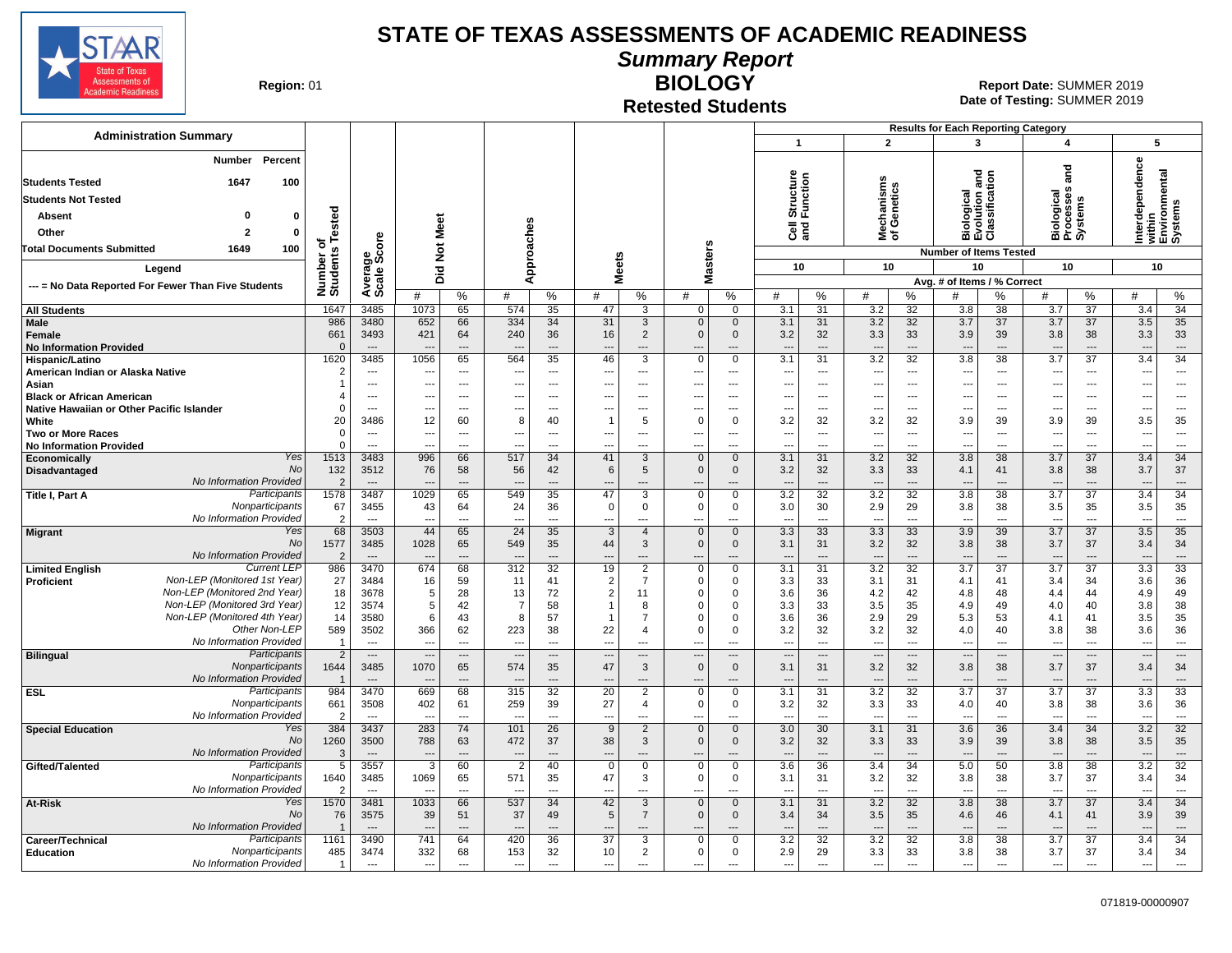

#### **Summary Report**

**Region: 01** 

## **All Students**

**ENGLISH I** 01 **Report Date:** SUMMER 2019 **Date of Testing:**  SUMMER 2019

| <b>Administration Summary</b>                                              |                       |                          |                |                      |                                 |                          |                     |                                  |                               |                               |                                     |                          |                                  |                          |                                      |                                       | <b>Results for Each Reporting Category</b> |                          |                                 |                                |                          |                                |
|----------------------------------------------------------------------------|-----------------------|--------------------------|----------------|----------------------|---------------------------------|--------------------------|---------------------|----------------------------------|-------------------------------|-------------------------------|-------------------------------------|--------------------------|----------------------------------|--------------------------|--------------------------------------|---------------------------------------|--------------------------------------------|--------------------------|---------------------------------|--------------------------------|--------------------------|--------------------------------|
|                                                                            |                       |                          |                |                      |                                 |                          |                     |                                  |                               |                               | $\overline{1}$                      |                          | $\overline{2}$                   |                          | 3                                    |                                       | $\overline{4}$                             |                          | 5                               |                                | 6                        |                                |
| Percent<br>Number                                                          |                       |                          |                |                      |                                 |                          |                     |                                  |                               |                               |                                     |                          |                                  |                          |                                      |                                       |                                            |                          |                                 |                                |                          |                                |
| 6181<br>100<br><b>Students Tested</b>                                      |                       |                          |                |                      |                                 |                          |                     |                                  |                               |                               | Across<br>ding/                     |                          | tanding/<br>s of<br>Texts        |                          | tanding/                             | Analysis of<br>Informational<br>Texts |                                            |                          |                                 |                                |                          |                                |
| <b>Students Not Tested</b>                                                 |                       |                          |                |                      |                                 |                          |                     |                                  |                               |                               | Understanc<br>Analysis Ao<br>Genres |                          |                                  |                          |                                      |                                       | Composition                                |                          |                                 |                                |                          |                                |
| $\Omega$<br>0<br>Absent                                                    |                       |                          |                |                      |                                 |                          |                     |                                  |                               |                               |                                     |                          | Understa<br>Analysis<br>Literary |                          | erst                                 |                                       |                                            |                          | Revision                        |                                | Editing                  |                                |
| Other<br>0<br>5                                                            | Tested                |                          |                | Meet                 |                                 |                          |                     |                                  |                               |                               |                                     |                          |                                  |                          | Š                                    |                                       |                                            |                          |                                 |                                |                          |                                |
| 6186<br>100<br>Total Documents Submitted                                   | ৳                     | ö                        |                |                      |                                 | oaches                   |                     |                                  |                               |                               |                                     |                          |                                  |                          |                                      |                                       |                                            |                          |                                 |                                |                          |                                |
|                                                                            |                       | క్తిం                    |                | $\breve{\mathbf{z}}$ |                                 | ۵.                       |                     |                                  |                               | asters                        |                                     |                          |                                  |                          | <b>Number of Points Possible</b>     |                                       |                                            |                          | 9                               |                                |                          |                                |
| Legend                                                                     |                       |                          |                | 으<br>ā               |                                 | ᅙ<br>₹                   | <b>Meets</b>        |                                  | Σ                             |                               | 8                                   |                          | 13                               |                          | 13<br><b>Number of Points Scored</b> |                                       | 16                                         |                          |                                 |                                | 9                        |                                |
| --- = No Data Reported For Fewer Than Five Students                        | Number of<br>Students | Averag<br>Scale          | #              | %                    | #                               | %                        | #                   | %                                | #                             | $\%$                          | #                                   | %                        | #                                | %                        | #                                    | %                                     | #                                          | ℅                        | #                               | $\%$                           | #                        | ℅                              |
| <b>All Students</b>                                                        | 6181                  | 3518                     | 4950           | 80                   | 1231                            | 20                       | 237                 | $\overline{4}$                   | 6                             | $\Omega$                      | 3.6                                 | 45                       | 5.7                              | 44                       | 5.1                                  | 39                                    | 6.7                                        | 42                       | 4.5                             | 50                             | 4.9                      | 55                             |
| <b>Male</b>                                                                | 3850                  | 3493                     | 3164           | 82                   | 686                             | 18                       | 132                 | 3                                | $\mathbf{1}$                  | $\mathbf{0}$                  | 3.5                                 | 43                       | 5.5                              | 43                       | 5.1                                  | 39                                    | 6.5                                        | 40                       | 4.5                             | 50                             | 4.8                      | 53                             |
| <b>Female</b>                                                              | 2331                  | 3558                     | 1786           | 77                   | 545                             | 23                       | 105                 | 5                                | 5                             | $\mathbf 0$                   | 3.8                                 | 47                       | 5.9                              | 46                       | 5.2                                  | 40                                    | 7.2                                        | 45                       | 4.5                             | 50                             | 5.2                      | 57                             |
| <b>No Information Provided</b><br>Hispanic/Latino                          | $\Omega$<br>6093      | $\overline{a}$<br>3516   | 4887           | $---$<br>80          | $\overline{a}$<br>1206          | $\overline{a}$<br>20     | 229                 | $\overline{a}$<br>$\overline{4}$ | $\overline{\phantom{a}}$<br>5 | $\overline{a}$<br>$\mathbf 0$ | $\overline{a}$<br>3.6               | $\sim$<br>45             | $\sim$<br>5.7                    | $\overline{a}$<br>44     | $\overline{a}$<br>5.1                | $\sim$<br>39                          | $\overline{a}$<br>6.7                      | $\sim$<br>42             | $\overline{\phantom{a}}$<br>4.5 | $\overline{\phantom{a}}$<br>50 | $\sim$<br>4.9            | $\overline{\phantom{a}}$<br>55 |
| American Indian or Alaska Native                                           | $\Omega$              | $-$                      | $\overline{a}$ | $---$                | ---                             | $---$                    | $-$                 | $---$                            | $-$                           | $---$                         | $\overline{a}$                      | $\sim$                   | $\sim$                           | $---$                    | $\overline{a}$                       | $\overline{\phantom{a}}$              | $\overline{a}$                             | $\sim$                   | $\sim$                          | $\sim$                         | $\sim$                   | $---$                          |
| Asian                                                                      | 5                     | 3683                     | $\overline{4}$ | 80                   | $\overline{1}$                  | 20                       | $\mathbf{1}$        | 20                               | $\Omega$                      | $\mathbf 0$                   | 4.6                                 | 58                       | 7.2                              | 55                       | 5.0                                  | 38                                    | 8.0                                        | 50                       | 5.2                             | 58                             | 5.8                      | 64                             |
| <b>Black or African American</b>                                           | 24                    | 3682                     | 16             | 67                   | 8                               | 33                       | $\overline{4}$      | 17                               |                               | 4                             | 4.4                                 | 55                       | 7.1                              | 55                       | 5.9                                  | 46                                    | 7.5                                        | 47                       | 4.8                             | 53                             | 5.8                      | 64                             |
| Native Hawaiian or Other Pacific Islander<br>White                         | $\Omega$<br>51        | $- - -$<br>3552          | 37             | $\overline{a}$<br>73 | ---<br>14                       | $\overline{a}$<br>27     | ---<br>3            | ---<br>6                         | $\Omega$                      | $- -$<br>$\mathbf 0$          | $\overline{a}$<br>3.9               | $\overline{a}$<br>48     | $\overline{\phantom{a}}$<br>5.8  | $\overline{a}$<br>45     | ---<br>5.7                           | $---$<br>44                           | 6.9                                        | $\overline{a}$<br>43     | 4.6                             | $\sim$<br>51                   | 4.8                      | $\overline{a}$<br>54           |
| <b>Two or More Races</b>                                                   | 4                     | $\overline{\phantom{a}}$ |                | $\overline{a}$       | ---                             | $\overline{\phantom{a}}$ | ---                 | $\overline{a}$                   | $\overline{a}$                | ---                           | ---                                 | $\overline{\phantom{a}}$ | $\overline{\phantom{a}}$         | $\overline{\phantom{a}}$ | ---                                  | ---                                   | ---                                        | $\overline{\phantom{a}}$ |                                 | $\overline{\phantom{a}}$       | $\overline{\phantom{a}}$ | $\overline{\phantom{a}}$       |
| <b>No Information Provided</b>                                             | $\overline{4}$        | $\overline{a}$           | $\overline{a}$ | $\sim$               |                                 | $\sim$                   | --                  | $\overline{a}$                   | $\overline{a}$                | $\overline{a}$                | ---                                 | ---                      | $\overline{\phantom{a}}$         | $\overline{a}$           | ---                                  | $\overline{a}$                        | -−                                         | $\sim$                   |                                 | $\sim$                         | $\overline{\phantom{a}}$ | ---                            |
| Yes<br>Economically<br>No                                                  | 5653                  | 3512                     | 4571           | 81                   | 1082                            | 19                       | 203                 | 4                                | 6                             | $\mathbf 0$                   | 3.6                                 | 45                       | 5.6                              | 43                       | 5.1                                  | 39                                    | 6.7                                        | 42                       | 4.5                             | 50                             | 4.9                      | 54                             |
| Disadvantaged<br>No Information Provided                                   | 522<br>6              | 3576<br>3495             | 374<br>.5      | 72<br>83             | 148                             | 28<br>17                 | 34<br>$\Omega$      | $\overline{7}$<br>$\mathbf{0}$   | $\Omega$<br>$\Omega$          | $\Omega$<br>$\Omega$          | 3.8<br>3.2                          | 48<br>40                 | 6.2<br>5.3                       | 48<br>41                 | 5.5<br>5.2                           | 42<br>40                              | 6.9<br>6.7                                 | 43<br>42                 | 4.8<br>3.8                      | 53<br>43                       | 5.2<br>5.5               | 58<br>61                       |
| Participants<br>Title I, Part A                                            | 5878                  | 3519                     | 4707           | 80                   | 1171                            | 20                       | 225                 | 4                                | 6                             | $\Omega$                      | 3.6                                 | 45                       | 5.7                              | 44                       | 5.1                                  | 39                                    | 6.8                                        | 42                       | 4.5                             | 50                             | 4.9                      | 55                             |
| Nonparticipants                                                            | 293                   | 3503                     | 234            | 80                   | 59                              | 20                       | 12                  | 4                                | $\Omega$                      | $\Omega$                      | 3.5                                 | 44                       | 5.7                              | 44                       | 5.4                                  | 41                                    | 6.4                                        | 40                       | 4.5                             | 50                             | 4.7                      | 52                             |
| No Information Provided                                                    | 10                    | 3294                     | -9             | 90                   | $\overline{1}$                  | 10                       | $\mathbf 0$         | 0                                | $\mathbf 0$                   | $\Omega$                      | 2.9                                 | 36                       | 4.2                              | 32                       | 4.3                                  | 33                                    | 4.0                                        | 25                       | 3.2                             | 36                             | 4.4                      | 49                             |
| Yes<br><b>Migrant</b><br>No                                                | 297<br>5877           | 3499<br>3518             | 244<br>4701    | 82<br>80             | 53<br>1176                      | 18<br>20                 | 10<br>226           | 3<br>$\overline{4}$              | $\overline{4}$                | $\Omega$<br>$\Omega$          | 3.6<br>3.6                          | 45<br>45                 | 5.6<br>5.7                       | 43<br>44                 | 4.9<br>5.1                           | 38<br>39                              | 6.5<br>6.7                                 | 41<br>42                 | 4.4<br>4.5                      | 49<br>50                       | 4.8<br>4.9               | 54<br>55                       |
| No Information Provided                                                    | $\overline{7}$        | 3666                     | 5              | 71                   | $\overline{2}$                  | 29                       | $\mathbf{1}$        | 14                               | $\mathbf{1}$                  | 14                            | 3.6                                 | 45                       | 6.1                              | 47                       | 6.3                                  | 48                                    | 7.4                                        | 46                       | 4.6                             | 51                             | 6.0                      | 67                             |
| <b>Current LEP</b><br><b>Limited English</b>                               | 3355                  | 3475                     | 2851           | 85                   | 504                             | 15                       | $\overline{72}$     | $\overline{2}$                   | $\overline{2}$                | $\Omega$                      | 3.5                                 | 43                       | 5.3                              | 41                       | 4.9                                  | 37                                    | 6.4                                        | 40                       | 4.3                             | 48                             | 4.8                      | 53                             |
| Non-LEP (Monitored 1st Year)<br>Proficient<br>Non-LEP (Monitored 2nd Year) | 90                    | 3641                     | 57             | 63                   | 33                              | 37                       | 11                  | 12                               | $\Omega$                      | $\Omega$                      | 4.0                                 | 50                       | 6.6                              | 51                       | 6.1                                  | 47                                    | 7.2                                        | 45                       | 5.1                             | 57                             | 5.5                      | 61                             |
| Non-LEP (Monitored 3rd Year)                                               | 102<br>73             | 3662<br>3644             | 66<br>46       | 65<br>63             | 36<br>27                        | 35<br>37                 | 9<br>6              | 9<br>8                           | $\mathbf 0$<br>$\Omega$       | $\Omega$<br>$\Omega$          | 4.1<br>4.0                          | 51<br>50                 | 6.6<br>6.8                       | 51<br>53                 | 5.9<br>5.9                           | 46<br>46                              | 8.0<br>7.7                                 | 50<br>48                 | 5.0<br>4.7                      | 55<br>52                       | 5.7<br>5.6               | 63<br>62                       |
| Non-LEP (Monitored 4th Year)                                               | 82                    | 3620                     | 56             | 68                   | 26                              | 32                       | 2                   | $\overline{2}$                   | $\Omega$                      | $\Omega$                      | 4.0                                 | 50                       | 6.2                              | 48                       | 5.6                                  | 43                                    | 7.4                                        | 46                       | 5.1                             | 57                             | 5.8                      | 64                             |
| Other Non-LEP                                                              | 2474                  | 3558                     | 1870           | 76                   | 604                             | 24                       | 137                 | 6                                | $\overline{\mathbf{4}}$       | $\Omega$                      | 3.7                                 | 46                       | 6.0                              | 46                       | 5.4                                  | 41                                    | 7.0                                        | 44                       | 4.7                             | 53                             | 5.0                      | 56                             |
| No Information Provided                                                    | 5                     | 3486                     | $\overline{4}$ | 80                   | - 1                             | 20                       | $\Omega$            | $\Omega$                         | $\Omega$                      | $\Omega$                      | 2.8                                 | 35                       | 5.4                              | 42                       | 4.4                                  | 34                                    | 7.2                                        | 45                       | 4.0                             | 44                             | 5.6                      | 62                             |
| Participants<br><b>Bilingual</b><br>Nonparticipants                        | 17<br>6157            | 3413<br>3518             | 16<br>4928     | 94<br>80             | $\overline{\mathbf{1}}$<br>1229 | 6<br>20                  | $\mathbf{0}$<br>237 | $\overline{0}$<br>4              | $\mathbf 0$<br>6              | $\mathbf 0$<br>$\Omega$       | 2.9<br>3.6                          | 37<br>45                 | 4.5<br>5.7                       | 35<br>44                 | 4.9<br>5.1                           | 38<br>39                              | 6.1<br>6.7                                 | 38<br>42                 | 3.8<br>4.5                      | 42<br>50                       | 5.1<br>4.9               | 56<br>55                       |
| No Information Provided                                                    | $\overline{7}$        | 3444                     | 6              | 86                   | -1                              | 14                       | $\Omega$            | $\Omega$                         | $\mathbf{0}$                  | $\Omega$                      | 3.1                                 | 39                       | 5.1                              | 40                       | 4.6                                  | 35                                    | 6.3                                        | 39                       | 3.9                             | 43                             | 5.0                      | 56                             |
| Participants<br><b>ESL</b>                                                 | 3302                  | 3475                     | 2801           | 85                   | 501                             | 15                       | 71                  | $\overline{2}$                   | $\mathbf{1}$                  | $\Omega$                      | 3.5                                 | 43                       | 5.3                              | 41                       | 4.9                                  | 37                                    | 6.4                                        | 40                       | 4.3                             | 48                             | 4.8                      | 53                             |
| Nonparticipants<br>No Information Provided                                 | 2873                  | 3567                     | 2144           | 75                   | 729                             | 25                       | 166                 | 6                                | 5                             | $\Omega$                      | 3.7                                 | 47                       | 6.1                              | 47                       | 5.4                                  | 42                                    | 7.1                                        | 44                       | 4.8                             | 53                             | 5.1                      | 57                             |
| Yes<br><b>Special Education</b>                                            | 6<br>1178             | 3520<br>3429             | 5<br>1052      | 83<br>89             | - 1<br>126                      | 17<br>11                 | $\Omega$<br>21      | 0<br>$\overline{2}$              | $\mathbf 0$<br>$\mathbf 0$    | $\Omega$<br>$\mathbf 0$       | 3.3<br>3.4                          | 42<br>42                 | 5.5<br>5.2                       | 42<br>40                 | 4.7<br>4.7                           | 36<br>36                              | 7.3<br>5.7                                 | 46<br>36                 | 4.2<br>4.1                      | 46<br>45                       | 5.5<br>4.4               | 61<br>49                       |
| No                                                                         | 4997                  | 3538                     | 3893           | 78                   | 1104                            | 22                       | 216                 | 4                                | $6\overline{6}$               | $\Omega$                      | 3.7                                 | 46                       | 5.8                              | 45                       | 5.2                                  | 40                                    | 7.0                                        | 44                       | 4.6                             | 51                             | 5.0                      | 56                             |
| No Information Provided                                                    | 6                     | 3495                     | 5              | 83                   | $\overline{1}$                  | 17                       | $\mathbf{0}$        | $\mathbf 0$                      | $\mathbf{0}$                  | $\Omega$                      | 3.2                                 | 40                       | 5.3                              | 41                       | 5.2                                  | 40                                    | 6.7                                        | 42                       | 3.8                             | 43                             | 5.5                      | 61                             |
| Participants<br>Gifted/Talented                                            | 36                    | 3896                     | 17             | 47                   | 19                              | 53                       | 9                   | 25                               | 4                             | 11                            | 4.6                                 | 58                       | 7.5                              | 57                       | 7.8                                  | 60                                    | 9.0                                        | 56                       | 5.7                             | 63                             | 6.1                      | 68                             |
| Nonparticipants<br>No Information Provided                                 | 6139<br>6             | 3515<br>3495             | 4928<br>5      | 80<br>83             | 1211<br>- 1                     | 20<br>17                 | 228<br>$\Omega$     | 4<br>0                           | $\overline{2}$<br>$\mathbf 0$ | $\mathbf 0$<br>$\Omega$       | 3.6<br>3.2                          | 45<br>40                 | 5.7<br>5.3                       | 44<br>41                 | 5.1<br>5.2                           | 39<br>40                              | 6.7<br>6.7                                 | 42<br>42                 | 4.5<br>3.8                      | 50<br>43                       | 4.9<br>5.5               | 55<br>61                       |
| Yes<br>At-Risk                                                             | 5743                  | 3507                     | 4679           | 81                   | 1064                            | 19                       | 177                 | $\overline{3}$                   | $\overline{4}$                | $\mathbf{0}$                  | 3.6                                 | 45                       | 5.6                              | 43                       | 5.1                                  | 39                                    | 6.7                                        | 42                       | 4.5                             | 50                             | 4.9                      | 54                             |
| No                                                                         | 433                   | 3660                     | 267            | 62                   | 166                             | 38                       | 60                  | 14                               | $\overline{2}$                | $\Omega$                      | 4.0                                 | 50                       | 6.7                              | 51                       | 6.0                                  | 46                                    | 7.7                                        | 48                       | 5.1                             | 56                             | 5.4                      | 60                             |
| No Information Provided                                                    | 5                     | 3486                     | $\overline{4}$ | 80                   | -1                              | 20                       | $\Omega$            | $\mathbf{0}$                     | $\Omega$                      | $\Omega$                      | 2.8                                 | 35                       | 5.4                              | 42                       | 4.4                                  | 34                                    | 7.2                                        | 45                       | 4.0                             | 44                             | 5.6                      | 62                             |
| Participants<br>Career/Technical<br>Nonparticipants<br><b>Education</b>    | 4659<br>1519          | 3522<br>3504             | 3709<br>1239   | 80<br>82             | 950<br>280                      | 20<br>18                 | 176<br>60           | $\overline{4}$<br>$\overline{4}$ | $\overline{4}$                | $\Omega$<br>$\Omega$          | 3.6<br>3.6                          | 45<br>44                 | 5.7<br>5.6                       | 44<br>43                 | 5.1<br>5.1                           | 40<br>39                              | 6.7<br>6.7                                 | 42<br>42                 | 4.5<br>4.4                      | 50<br>49                       | 5.0<br>4.8               | 55<br>53                       |
| No Information Provided                                                    | 3                     | $\overline{a}$           | $\overline{a}$ | $---$                | $\overline{\phantom{a}}$        | $\overline{a}$           | ---                 | $\overline{a}$                   | $\overline{\phantom{a}}$      | $\overline{a}$                | ---                                 | ---                      | $\overline{\phantom{a}}$         | $\overline{a}$           | $\overline{\phantom{a}}$             | $\overline{a}$                        | $\overline{a}$                             | $\overline{\phantom{a}}$ | $\overline{\phantom{a}}$        | $\overline{\phantom{a}}$       | ---                      | $\overline{\phantom{a}}$       |
|                                                                            |                       |                          |                |                      |                                 |                          |                     |                                  |                               |                               |                                     |                          |                                  |                          |                                      |                                       |                                            |                          |                                 |                                |                          |                                |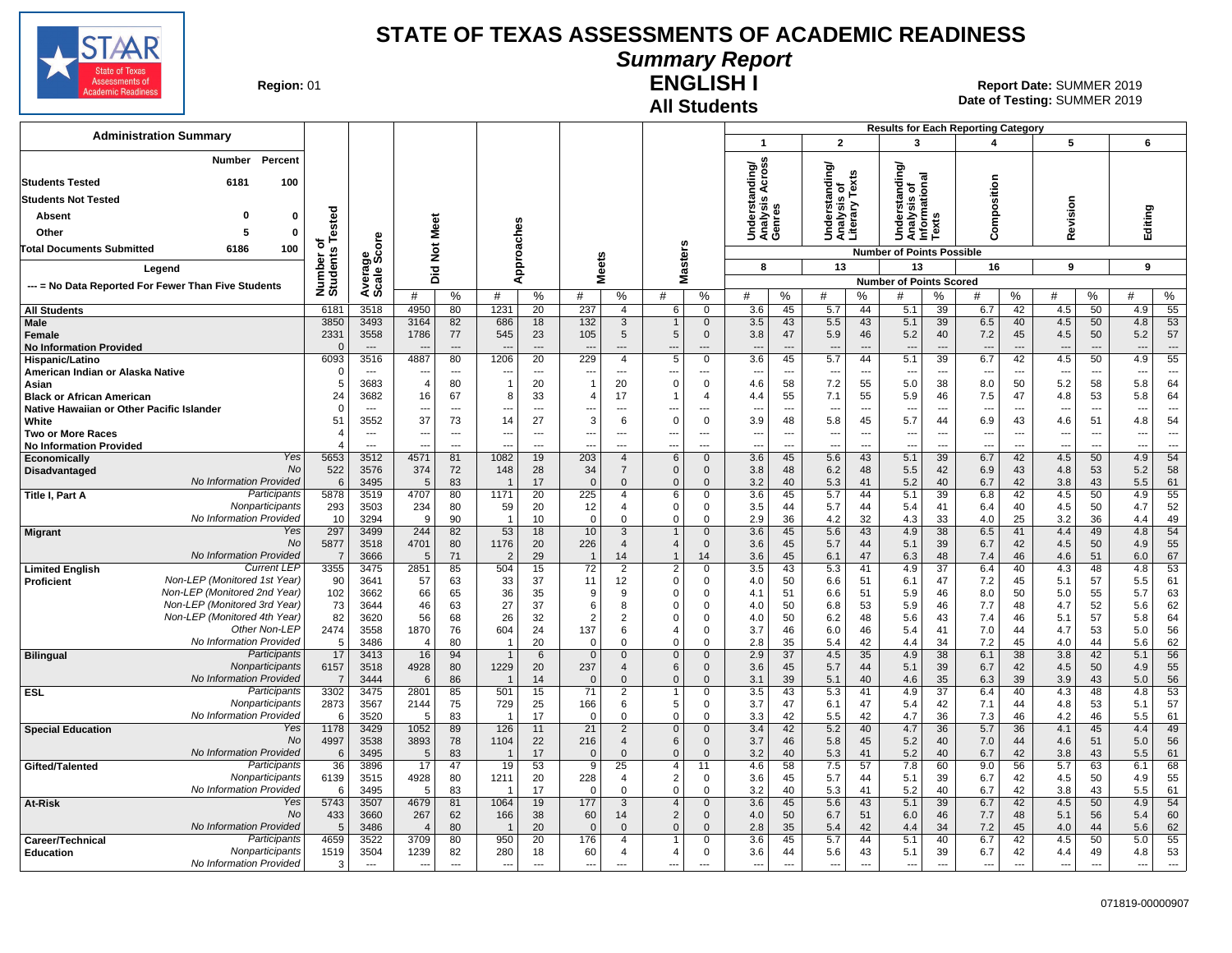

**Constructed Responses Summary Report**

**Region: 01** 

#### **All Students ENGLISH I**

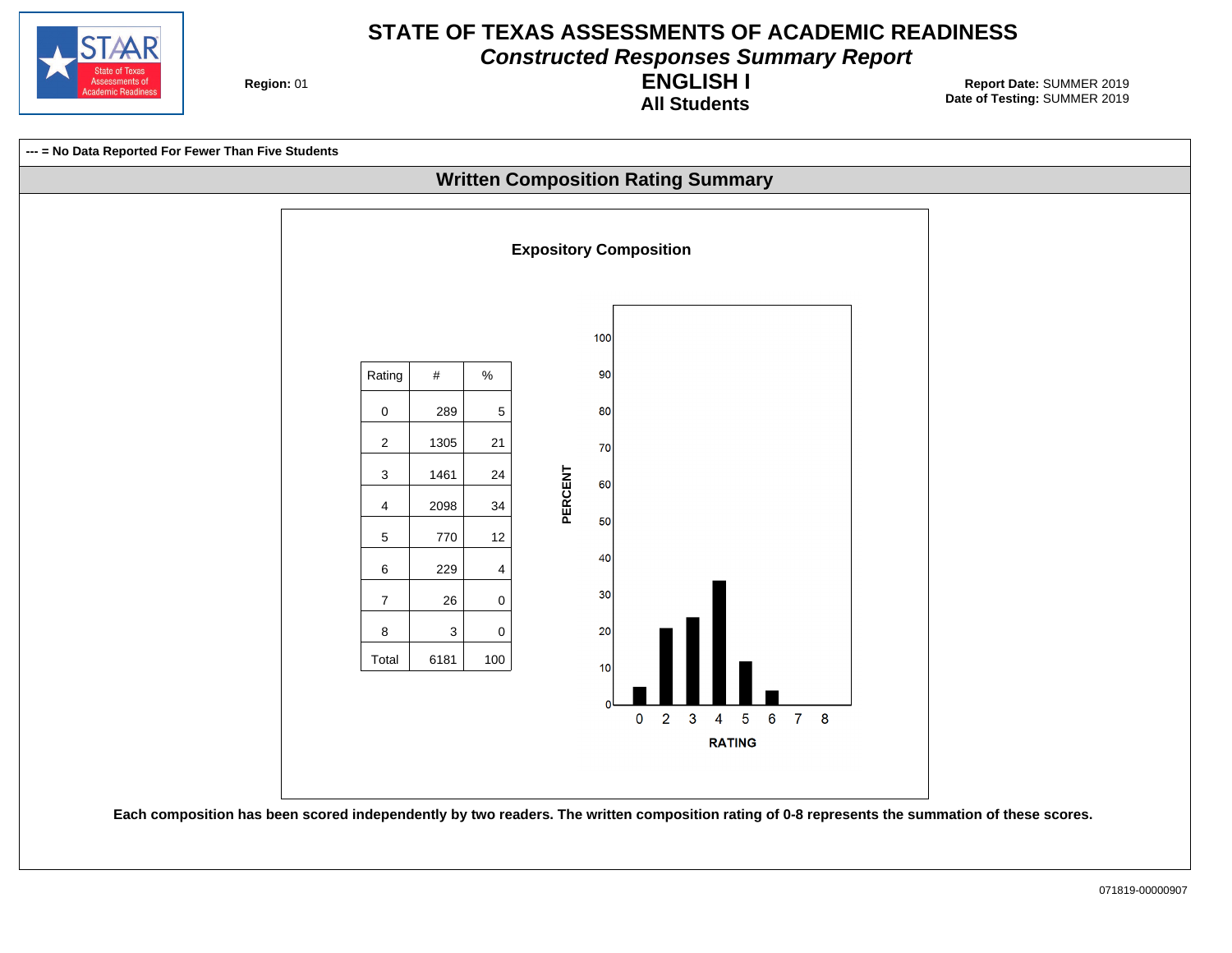

**Summary Report**

**Region: 01** 

### **First-Time Tested Students**

**ENGLISH I** 01 **Report Date:** SUMMER 2019 **Date of Testing:**  SUMMER 2019

|                                                                              |                                   |                                  |                               |                            |                                   |                                |                                |                                |                                 |                                 |                                     |                                |                                                 |                                                      | <b>Results for Each Reporting Category</b>             |                                 |                                                      |                                 |                                 |                                                      |                                      |                                            |
|------------------------------------------------------------------------------|-----------------------------------|----------------------------------|-------------------------------|----------------------------|-----------------------------------|--------------------------------|--------------------------------|--------------------------------|---------------------------------|---------------------------------|-------------------------------------|--------------------------------|-------------------------------------------------|------------------------------------------------------|--------------------------------------------------------|---------------------------------|------------------------------------------------------|---------------------------------|---------------------------------|------------------------------------------------------|--------------------------------------|--------------------------------------------|
| <b>Administration Summary</b>                                                |                                   |                                  |                               |                            |                                   |                                |                                |                                |                                 |                                 | $\overline{\mathbf{1}}$             |                                | $\overline{2}$                                  |                                                      | 3                                                      |                                 | 4                                                    |                                 | 5                               |                                                      | 6                                    |                                            |
| Percent<br>Number                                                            |                                   |                                  |                               |                            |                                   |                                |                                |                                |                                 |                                 |                                     |                                |                                                 |                                                      | ৯                                                      |                                 |                                                      |                                 |                                 |                                                      |                                      |                                            |
| 76<br>100<br><b>Students Tested</b>                                          |                                   |                                  |                               |                            |                                   |                                |                                |                                |                                 |                                 | Across<br>ding/                     |                                | Understanding/<br>Analysis of<br>Literary Texts |                                                      | Understanding<br>Analysis of<br>Informational<br>Texts |                                 |                                                      |                                 |                                 |                                                      |                                      |                                            |
| <b>Students Not Tested</b>                                                   |                                   |                                  |                               |                            |                                   |                                |                                |                                |                                 |                                 | Understand<br>Analysis Av<br>Genres |                                |                                                 |                                                      |                                                        |                                 | omposition                                           |                                 |                                 |                                                      |                                      |                                            |
| $\Omega$<br>Absent<br>0                                                      |                                   |                                  |                               |                            |                                   |                                |                                |                                |                                 |                                 |                                     |                                |                                                 |                                                      |                                                        |                                 |                                                      |                                 | Revision                        |                                                      | Editing                              |                                            |
|                                                                              | Tested                            |                                  |                               | Meet                       |                                   |                                |                                |                                |                                 |                                 |                                     |                                |                                                 |                                                      |                                                        |                                 |                                                      |                                 |                                 |                                                      |                                      |                                            |
| Other<br>$\mathbf{0}$<br>ŋ                                                   | ৳                                 |                                  |                               |                            |                                   |                                |                                |                                |                                 |                                 |                                     |                                |                                                 |                                                      |                                                        |                                 | ن                                                    |                                 |                                 |                                                      |                                      |                                            |
| 100<br>Total Documents Submitted<br>76                                       |                                   | ge<br>Score                      |                               | $\frac{5}{2}$              |                                   |                                |                                |                                |                                 |                                 |                                     |                                |                                                 |                                                      | <b>Number of Points Possible</b>                       |                                 |                                                      |                                 |                                 |                                                      |                                      |                                            |
| Legend                                                                       | Number of<br>Students             |                                  |                               | Did                        |                                   | Approaches                     | <b>Meets</b>                   |                                | Masters                         |                                 | 8                                   |                                | 13                                              |                                                      | 13                                                     |                                 | 16                                                   |                                 | 9                               |                                                      | 9                                    |                                            |
| --- = No Data Reported For Fewer Than Five Students                          |                                   | Avera<br>Scale                   |                               |                            |                                   |                                |                                |                                |                                 |                                 |                                     |                                |                                                 |                                                      | <b>Number of Points Scored</b>                         |                                 |                                                      |                                 |                                 |                                                      |                                      |                                            |
|                                                                              |                                   |                                  | #                             | $\%$                       | #                                 | %                              | #                              | $\%$                           | #                               | %                               | #                                   | %                              | #                                               | %                                                    | #                                                      | %                               | #                                                    | %                               | #                               | %                                                    | #                                    | %                                          |
| <b>All Students</b>                                                          | 76                                | 3585                             | 53                            | 70                         | 23                                | 30                             | 12                             | 16                             | 5                               | $\overline{7}$                  | 3.8                                 | 48                             | 6.2                                             | 48                                                   | 5.8                                                    | 44                              | 6.1                                                  | 38                              | 4.6                             | 51                                                   | 5.1                                  | 57                                         |
| Male                                                                         | 47<br>29                          | 3381<br>3916                     | 38<br>15                      | 81<br>52                   | 9<br>14                           | 19<br>48                       | $\mathbf 1$<br>11              | $\overline{2}$<br>38           | $\mathbf{1}$<br>$\overline{4}$  | $\overline{2}$<br>14            | 3.2<br>4.9                          | 40<br>61                       | 4.9<br>8.3                                      | 38<br>64                                             | 4.7<br>7.6                                             | 36<br>58                        | 5.0<br>7.9                                           | 31<br>50                        | 3.9<br>5.7                      | 43<br>64                                             | 4.3<br>6.4                           | 48                                         |
| Female<br><b>No Information Provided</b>                                     | $\overline{0}$                    | $\overline{\phantom{a}}$         | ---                           | ---                        | ---                               | $\overline{a}$                 |                                | $\overline{a}$                 |                                 | $\overline{a}$                  | $\overline{a}$                      | ---                            | ---                                             | $\overline{a}$                                       | ---                                                    | $\overline{\phantom{a}}$        | $\overline{\phantom{a}}$                             | $\overline{\phantom{a}}$        | $\overline{\phantom{a}}$        | $\overline{a}$                                       | $\overline{\phantom{a}}$             | 72<br>$\overline{a}$                       |
| Hispanic/Latino                                                              | 73                                | 3584                             | 51                            | 70                         | $\overline{22}$                   | 30                             | 11                             | 15                             | $\overline{5}$                  | $\overline{7}$                  | $\overline{3.8}$                    | 48                             | 6.2                                             | 48                                                   | 5.7                                                    | 44                              | 6.2                                                  | 39                              | 4.6                             | 52                                                   | 5.0                                  | 56                                         |
| American Indian or Alaska Native                                             | $\mathbf 0$                       | $\overline{\phantom{a}}$         | ---                           | ---                        | ---                               | $---$                          | ---                            | $\overline{a}$                 | ---                             | ---                             | ---                                 | $\overline{\phantom{a}}$       | ---                                             | $\overline{\phantom{a}}$                             | ---                                                    | $\overline{\phantom{a}}$        | $\overline{\phantom{a}}$                             | $\overline{\phantom{a}}$        | ---                             | $\overline{\phantom{a}}$                             | ---                                  | $\overline{a}$                             |
| Asian                                                                        | $\mathbf 0$                       | $\overline{\phantom{a}}$         | ---                           | $\overline{a}$             | ---                               | $\overline{a}$                 |                                | $---$                          | --                              | ---                             | ---                                 | $\overline{\phantom{a}}$       | --                                              | $\overline{\phantom{a}}$                             | ---                                                    | $\overline{\phantom{a}}$        | $\overline{\phantom{a}}$                             | ---                             | ---                             | $\overline{\phantom{a}}$                             | ---                                  | ---                                        |
| <b>Black or African American</b>                                             |                                   | $\overline{a}$                   | ---                           | $\overline{a}$             | ---                               | $---$                          | ---                            | $---$                          | $\overline{\phantom{a}}$        | $\overline{\phantom{a}}$        | ---                                 | ---                            | $\overline{\phantom{a}}$                        | ---                                                  | ---                                                    | ---                             | $\overline{a}$                                       | ---                             | $\overline{a}$                  | ---                                                  | ---                                  | ---                                        |
| Native Hawaiian or Other Pacific Islander<br>White                           | $\mathbf 0$<br>-1                 | ---<br>---                       | ---<br>---                    | $\overline{a}$<br>$\cdots$ | ---<br>$\overline{\phantom{a}}$   | ---<br>$---$                   | ---<br>---                     | $\sim$<br>$---$                | ---                             | ---<br>$\overline{\phantom{a}}$ | --<br>---                           | ---<br>---                     | ---<br>---                                      | ---                                                  | ---<br>---                                             | ---<br>$\overline{\phantom{a}}$ | $\overline{\phantom{a}}$<br>$\overline{\phantom{a}}$ | ---<br>$\overline{\phantom{a}}$ | ---<br>$\overline{\phantom{a}}$ | ---                                                  | $\overline{\phantom{a}}$<br>$\cdots$ | $\overline{a}$<br>$\overline{\phantom{a}}$ |
| <b>Two or More Races</b>                                                     | $\mathbf 0$                       | $\overline{a}$                   | ---                           | $\overline{\phantom{a}}$   | $\overline{\phantom{a}}$          | ---                            | ---                            | $\overline{a}$                 | $\overline{\phantom{a}}$<br>--- | $\overline{a}$                  | --                                  | ---                            | $\overline{\phantom{a}}$                        | $\overline{\phantom{a}}$<br>$\overline{\phantom{a}}$ | ---                                                    | $\overline{\phantom{a}}$        | $\overline{\phantom{a}}$                             | $\overline{\phantom{a}}$        | $\overline{\phantom{a}}$        | $\overline{\phantom{a}}$<br>$\overline{\phantom{a}}$ | $\overline{\phantom{a}}$             | $\overline{\phantom{a}}$                   |
| <b>No Information Provided</b>                                               |                                   | $\overline{a}$                   |                               | ---                        |                                   | $\overline{a}$                 |                                |                                |                                 | ---                             |                                     |                                | --                                              | ---                                                  |                                                        | $\overline{a}$                  |                                                      | $\overline{\phantom{a}}$        |                                 | $\overline{a}$                                       | ---                                  |                                            |
| Yes<br>Economically                                                          | 69                                | 3561                             | 49                            | 71                         | 20                                | 29                             | 11                             | 16                             | 5                               | $\overline{7}$                  | 3.7                                 | 46                             | 6.1                                             | 47                                                   | 5.6                                                    | 43                              | 5.9                                                  | 37                              | 4.6                             | 51                                                   | 5.0                                  | 56                                         |
| No<br>Disadvantaged                                                          | 6                                 | 3869                             | 3                             | 50                         | $\mathbf{3}$                      | 50                             |                                | 17                             | $\mathbf 0$                     | $\mathbf 0$                     | 5.3                                 | 67                             | 7.7                                             | 59                                                   | 8.2                                                    | 63                              | 8.3                                                  | 52                              | 5.7                             | 63                                                   | 5.8                                  | 65                                         |
| No Information Provided<br>Participants                                      | $\overline{1}$                    | $\overline{\phantom{a}}$         | $\overline{a}$                | $\overline{a}$             | $\overline{\phantom{a}}$          | $---$                          | $\overline{\phantom{a}}$       | $\overline{a}$                 | $\overline{\phantom{a}}$        | $\overline{a}$                  | $\overline{a}$                      | ---                            | $\overline{\phantom{a}}$                        | $---$                                                | $\overline{\phantom{a}}$                               | $\overline{\phantom{a}}$        | $\overline{\phantom{a}}$                             | $---$                           | $\overline{\phantom{a}}$        | $\overline{\phantom{a}}$                             | $\overline{\phantom{a}}$             | $---$                                      |
| Title I, Part A<br>Nonparticipants                                           | 66<br>5                           | 3634<br>3421                     | 44<br>$\overline{\mathbf{A}}$ | 67<br>80                   | $\overline{22}$<br>$\overline{1}$ | 33<br>20                       | 11                             | 17<br>20                       | 5<br>$\mathbf 0$                | 8<br>$\mathbf 0$                | 3.9<br>3.8                          | 49<br>48                       | 6.5<br>5.0                                      | 50<br>38                                             | 6.0<br>5.2                                             | 46<br>40                        | 6.7<br>4.0                                           | 42<br>25                        | 4.9<br>3.2                      | 54<br>36                                             | 5.2<br>5.0                           | 58<br>56                                   |
| No Information Provided                                                      | 5                                 | 3108                             | 5                             | 100                        | $\mathbf 0$                       | $\mathbf 0$                    | $\Omega$                       | $\mathbf 0$                    | 0                               | $\Omega$                        | 3.0                                 | 38                             | 3.0                                             | 23                                                   | 3.6                                                    | 28                              | 1.2                                                  | 8                               | 2.2                             | 24                                                   | $3.8\,$                              | 42                                         |
| Yes<br><b>Migrant</b>                                                        | 8                                 | 3515                             | 6                             | 75                         | $\overline{2}$                    | 25                             | $\overline{1}$                 | 13                             | $\overline{1}$                  | 13                              | 3.8                                 | 47                             | 5.5                                             | 42                                                   | 5.5                                                    | 42                              | 5.3                                                  | 33                              | 4.3                             | 47                                                   | 4.9                                  | 54                                         |
| No                                                                           | 66                                | 3577                             | 46                            | 70                         | 20                                | 30                             | 10                             | 15                             | 3                               | 5                               | 3.8                                 | 48                             | 6.2                                             | 48                                                   | 5.7                                                    | 44                              | 6.2                                                  | 38                              | 4.6                             | 51                                                   | 5.0                                  | 56                                         |
| No Information Provided                                                      | $\overline{2}$                    | $\overline{\phantom{a}}$         |                               | $\overline{a}$             | --                                | $\overline{a}$                 |                                |                                |                                 |                                 | $\overline{\phantom{a}}$            |                                | ---                                             | $\overline{a}$                                       | ---                                                    |                                 | $\overline{\phantom{a}}$                             | $\overline{a}$                  | $\overline{\phantom{a}}$        |                                                      | $\overline{\phantom{a}}$             |                                            |
| <b>Current LEP</b><br><b>Limited English</b><br>Non-LEP (Monitored 1st Year) | $\overline{27}$<br>$\overline{4}$ | 3409<br>$-$                      | 23<br>---                     | 85<br>$---$                | $\overline{4}$<br>$---$           | 15<br>$---$                    | $\overline{2}$<br>$---$        | 7<br>$---$                     | $\overline{2}$<br>$\sim$        | $\overline{7}$<br>$---$         | 3.2<br>$\overline{\phantom{a}}$     | 40<br>$\sim$                   | 5.1<br>$\overline{\phantom{a}}$                 | 39<br>$\sim$                                         | 4.4<br>$\overline{\phantom{a}}$                        | 34<br>$\sim$                    | 5.3<br>$\overline{\phantom{a}}$                      | 33<br>$\sim$                    | 3.7<br>$\sim$                   | 41<br>$\sim$                                         | 4.3<br>---                           | 47<br>$---$                                |
| Proficient<br>Non-LEP (Monitored 2nd Year)                                   | $\mathbf 0$                       | $\overline{\phantom{a}}$         | ---                           | ---                        | ---                               | $\overline{\phantom{a}}$       | ---                            | $---$                          | ---                             | $\overline{\phantom{a}}$        | ---                                 | $\overline{\phantom{a}}$       | ---                                             | $\overline{\phantom{a}}$                             | ---                                                    | $\overline{\phantom{a}}$        | $\overline{\phantom{a}}$                             | $\overline{\phantom{a}}$        | ---                             | $\overline{\phantom{a}}$                             | $\overline{\phantom{a}}$             | $\overline{a}$                             |
| Non-LEP (Monitored 3rd Year)                                                 | $\overline{1}$                    | ---                              | ---                           | $\overline{\phantom{a}}$   | ---                               | ---                            |                                | ---                            |                                 | ---                             | $\overline{\phantom{a}}$            | ---                            | --                                              | ---                                                  | ---                                                    | $\overline{\phantom{a}}$        | ---                                                  | $\overline{\phantom{a}}$        | ---                             | $\overline{\phantom{a}}$                             | $\overline{\phantom{a}}$             | $\overline{a}$                             |
| Non-LEP (Monitored 4th Year)                                                 | $\mathbf 0$                       | $\overline{\phantom{a}}$         | ---                           | $\overline{\phantom{a}}$   | ---                               | $---$                          | ---                            | $---$                          | ---                             | $---$                           | ---                                 | ---                            | ---                                             | $\overline{\phantom{a}}$                             | ---                                                    | $\overline{\phantom{a}}$        | ---                                                  | ---                             | $\overline{\phantom{a}}$        | $\overline{\phantom{a}}$                             | ---                                  | ---                                        |
| Other Non-LEP                                                                | 43                                | 3698                             | 26                            | 60                         | 17                                | 40                             | 9                              | 21                             | 3                               | $\overline{7}$                  | 4.2                                 | 52                             | 7.0                                             | 54                                                   | 6.7                                                    | 52                              | 6.7                                                  | 42                              | 5.2                             | 57                                                   | 5.5                                  | 61                                         |
| No Information Provided                                                      | -1                                | ---                              | Ξ.                            | ---                        | ---                               | $\overline{a}$                 | ---                            | ---                            | $\overline{\phantom{a}}$        | $\overline{a}$                  | $\overline{a}$                      | ---                            | ---                                             | $\overline{\phantom{a}}$                             | ---                                                    | $\overline{\phantom{a}}$        | $\overline{\phantom{a}}$                             | $\overline{\phantom{a}}$        | $\overline{\phantom{a}}$        | $\overline{\phantom{a}}$                             | ---                                  | $\overline{a}$                             |
| Participants<br><b>Bilingual</b><br>Nonparticipants                          | $\overline{1}$<br>73              | $\hspace{0.05cm} \ldots$<br>3597 | Ξ.<br>50                      | $---$<br>68                | $\overline{a}$<br>23              | $\overline{\phantom{a}}$<br>32 | $\overline{\phantom{a}}$<br>12 | $\overline{\phantom{a}}$<br>16 | $\overline{\phantom{a}}$<br>5   | $---$<br>$\overline{7}$         | $\overline{a}$<br>3.9               | $\overline{\phantom{a}}$<br>49 | $\overline{\phantom{a}}$<br>6.3                 | $\overline{\phantom{a}}$<br>48                       | $\overline{\phantom{a}}$<br>5.8                        | $\overline{\phantom{a}}$<br>45  | $\overline{\phantom{a}}$<br>6.2                      | $\overline{\phantom{a}}$<br>39  | $\overline{\phantom{a}}$<br>4.7 | $\overline{\phantom{a}}$<br>52                       | $\overline{\phantom{a}}$<br>5.2      | $\overline{\phantom{a}}$<br>57             |
| No Information Provided                                                      | $\overline{2}$                    | $---$                            | $\overline{a}$                | $---$                      | $\overline{\phantom{a}}$          | $---$                          | $---$                          | $---$                          | $\overline{\phantom{a}}$        | $---$                           | $\overline{a}$                      | ---                            | $\overline{\phantom{a}}$                        | $---$                                                | $\overline{\phantom{a}}$                               | $\overline{\phantom{a}}$        | $---$                                                | $\overline{\phantom{a}}$        | $\overline{\phantom{a}}$        | $---$                                                | $---$                                | $---$                                      |
| Participants<br><b>ESL</b>                                                   | $\overline{27}$                   | 3303                             | $\overline{25}$               | 93                         | $\overline{2}$                    | $\overline{7}$                 |                                | $\overline{4}$                 | $\overline{1}$                  | $\overline{4}$                  | 2.9                                 | 37                             | 4.5                                             | 34                                                   | 4.0                                                    | 30                              | 4.6                                                  | 29                              | 3.5                             | 39                                                   | 4.0                                  | 45                                         |
| Nonparticipants                                                              | 48                                | 3744                             | 27                            | 56                         | 21                                | 44                             | 11                             | 23                             | $\overline{\mathbf{4}}$         | 8                               | 4.3                                 | 54                             | 7.2                                             | 55                                                   | 6.8                                                    | 52                              | 7.0                                                  | 44                              | 5.3                             | 59                                                   | 5.6                                  | 63                                         |
| No Information Provided                                                      | $\overline{1}$                    | $\sim$                           | ---                           | $\overline{a}$             | $\overline{a}$                    | $\overline{a}$                 | ---                            | ÷-                             |                                 | $\overline{a}$                  | $\overline{a}$                      | ---                            | ---                                             | $\overline{a}$                                       | ---                                                    | $\sim$                          | $\overline{a}$                                       | $\sim$                          | $\overline{a}$                  | $\sim$                                               | $\overline{\phantom{a}}$             | $\overline{a}$                             |
| <b>Special Education</b><br>Yes<br>No                                        | 11<br>64                          | 3273<br>3639                     | 10<br>42                      | 91<br>66                   | $\overline{1}$<br>22              | 9<br>34                        | $\overline{1}$<br>11           | 9<br>17                        | $\mathbf 0$<br>5                | $\mathbf{0}$<br>8               | 2.3<br>4.1                          | 28<br>51                       | 3.8<br>6.6                                      | 29<br>51                                             | 4.4<br>6.0                                             | 34<br>46                        | 4.5<br>6.4                                           | 28<br>40                        | 3.5<br>4.8                      | 38<br>54                                             | 3.7<br>5.3                           | 41<br>59                                   |
| No Information Provided                                                      | $\overline{1}$                    |                                  | ---                           | ---                        | $\overline{\phantom{a}}$          | $\overline{a}$                 |                                |                                |                                 |                                 |                                     |                                |                                                 | $\overline{a}$                                       |                                                        | $\overline{a}$                  |                                                      | $\overline{\phantom{a}}$        |                                 |                                                      | $\overline{\phantom{a}}$             | $\overline{a}$                             |
| Participants<br>Gifted/Talented                                              | 6                                 | 4757                             | $\mathbf 0$                   | $\mathbf 0$                | 6                                 | 100                            | 6                              | 100                            | 4                               | 67                              | 7.0                                 | 88                             | 11.8                                            | 91                                                   | 12.2                                                   | 94                              | 12.3                                                 | 77                              | 7.5                             | 83                                                   | 8.5                                  | 94                                         |
| Nonparticipants                                                              | 69                                | 3484                             | 52                            | 75                         | 17                                | 25                             | 6                              | 9                              | $\overline{1}$                  | $\mathbf{1}$                    | 3.6                                 | 44                             | 5.7                                             | 44                                                   | 5.2                                                    | 40                              | 5.6                                                  | 35                              | 4.4                             | 49                                                   | 4.8                                  | 53                                         |
| No Information Provided                                                      | $\overline{1}$                    | $\sim$                           | ---                           | $\overline{a}$             | $\overline{\phantom{a}}$          | $\overline{a}$                 | ---                            | $\overline{a}$                 | ---                             | ---                             | $\overline{\phantom{a}}$            | ---                            | $\overline{\phantom{a}}$                        | ---                                                  | $\overline{\phantom{a}}$                               | $\overline{a}$                  | $\overline{\phantom{a}}$                             | $\overline{\phantom{a}}$        | $\overline{\phantom{a}}$        | ---                                                  | ---                                  | $\overline{a}$                             |
| Yes<br>At-Risk<br>No                                                         | 63                                | 3491                             | 46                            | 73                         | 17                                | 27                             |                                | 11                             | 3                               | $\sqrt{5}$                      | 3.6                                 | 45                             | 5.7                                             | 44                                                   | 5.2                                                    | 40                              | 5.5                                                  | 34                              | 4.4                             | 49                                                   | 4.9                                  | 54                                         |
| No Information Provided                                                      | 12<br>$\overline{1}$              | 4083                             | 6                             | 50                         | 6                                 | 50                             | 5                              | 42                             | $\overline{2}$                  | 17                              | 5.2                                 | 65                             | 8.7                                             | 67                                                   | 8.8                                                    | 67<br>$\overline{\phantom{a}}$  | 9.5                                                  | 59                              | 6.0                             | 67                                                   | 6.2                                  | 69                                         |
| Participants<br>Career/Technical                                             | 46                                | 3490                             | 34                            | $\overline{74}$            | 12                                | 26                             | 5                              | 11                             | $\mathbf 0$                     | $\mathbf 0$                     | 3.6                                 | 45                             | 5.7                                             | 44                                                   | 5.1                                                    | 39                              | 5.9                                                  | $\overline{37}$                 | 4.3                             | 48                                                   | 4.8                                  | 54                                         |
| Nonparticipants<br><b>Education</b>                                          | 28                                | 3723                             | 18                            | 64                         | 10                                | 36                             | 6                              | 21                             | 4                               | 14                              | 4.3                                 | 53                             | 7.0                                             | 54                                                   | 6.7                                                    | 52                              | 6.5                                                  | 41                              | 5.1                             | 56                                                   | 5.4                                  | 60                                         |
| No Information Provided                                                      | $\overline{2}$                    | $\overline{\phantom{a}}$         | ---                           | $\overline{a}$             | $\overline{\phantom{a}}$          | $\overline{a}$                 | $\overline{a}$                 | ---                            | $\overline{a}$                  | $\overline{a}$                  | ---                                 | ---                            | $\overline{\phantom{a}}$                        | $\overline{a}$                                       | $\overline{a}$                                         | $\sim$                          | $\overline{a}$                                       | $\overline{\phantom{a}}$        | $\overline{\phantom{a}}$        | $\overline{a}$                                       |                                      |                                            |
|                                                                              |                                   |                                  |                               |                            |                                   |                                |                                |                                |                                 |                                 |                                     |                                |                                                 |                                                      |                                                        |                                 |                                                      |                                 |                                 |                                                      |                                      |                                            |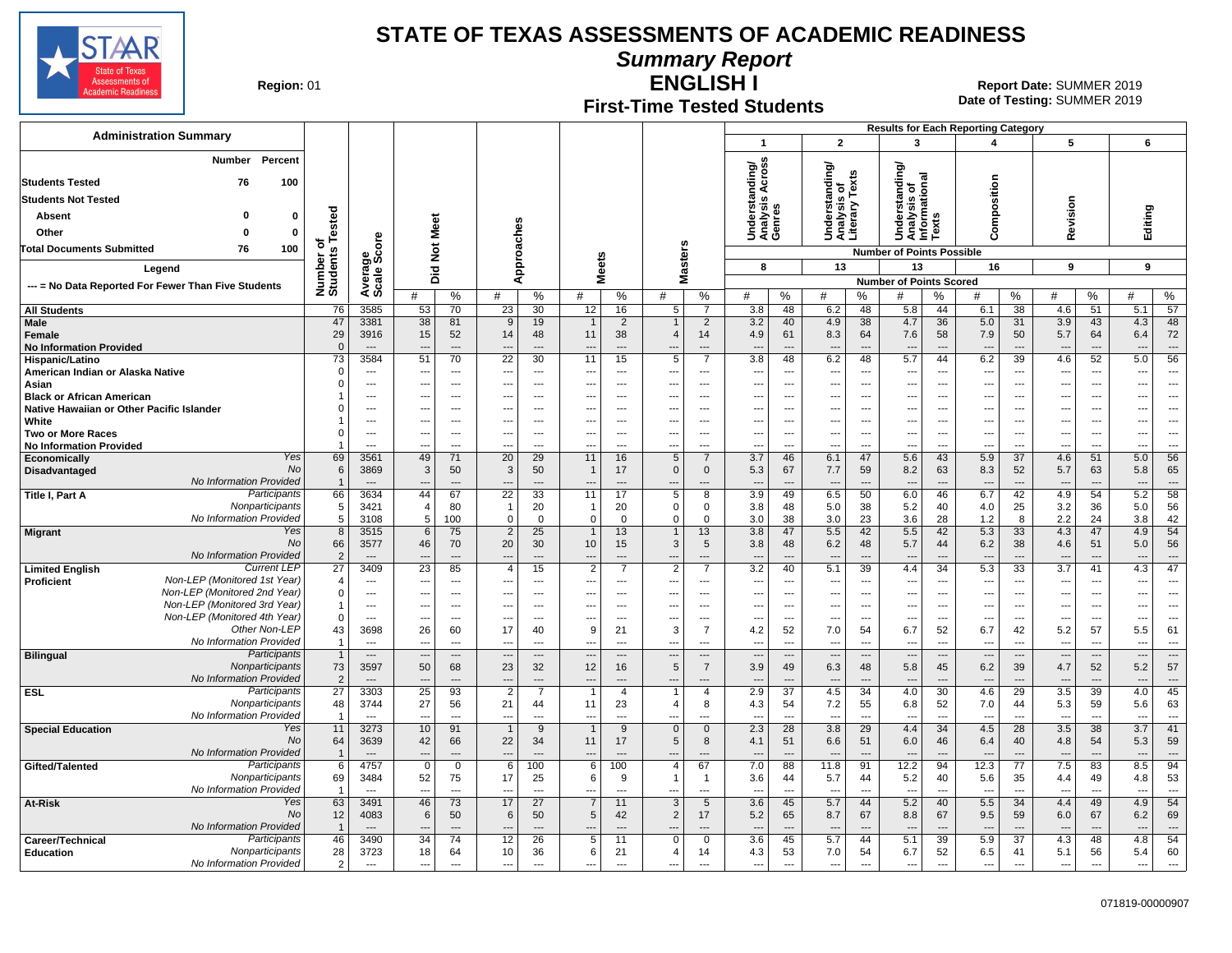

**Constructed Responses Summary Report**

**Region: 01** 

**First-Time Tested Students ENGLISH I**

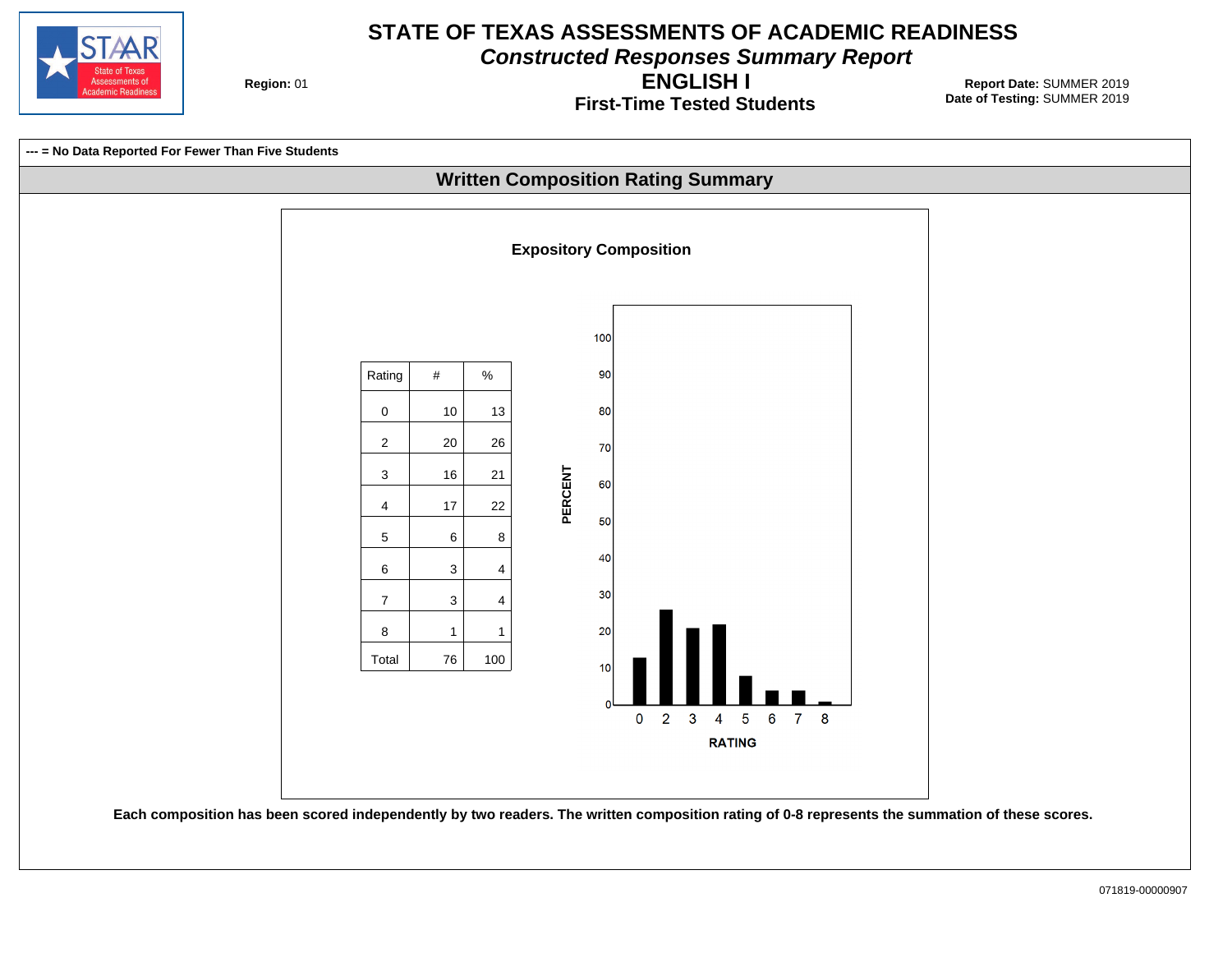

**Summary Report**

**Region: 01** 

### **Retested Students**

**ENGLISH I** 01 **Report Date:** SUMMER 2019 **Date of Testing:**  SUMMER 2019

|                                                              |                                 |                       |                                  |                                            |                          |                          |                                 |                       |                                |                                                      |                                         |                                     |                       |                                                      |                                            | <b>Results for Each Reporting Category</b>           |                                            |                          |                                |                                                      |                                                      |                                                      |                          |
|--------------------------------------------------------------|---------------------------------|-----------------------|----------------------------------|--------------------------------------------|--------------------------|--------------------------|---------------------------------|-----------------------|--------------------------------|------------------------------------------------------|-----------------------------------------|-------------------------------------|-----------------------|------------------------------------------------------|--------------------------------------------|------------------------------------------------------|--------------------------------------------|--------------------------|--------------------------------|------------------------------------------------------|------------------------------------------------------|------------------------------------------------------|--------------------------|
| <b>Administration Summary</b>                                |                                 |                       |                                  |                                            |                          |                          |                                 |                       |                                |                                                      |                                         | $\overline{1}$                      |                       | $\mathbf{2}$                                         |                                            | 3                                                    |                                            | Δ                        |                                | 5                                                    |                                                      | 6                                                    |                          |
| Number<br>6105<br><b>Students Tested</b>                     | Percent<br>100                  |                       |                                  |                                            |                          |                          |                                 |                       |                                |                                                      |                                         | nding/<br>Across                    |                       | Understanding/<br>Analysis of<br>Literary Texts      |                                            | tanding/<br>त्त्व                                    |                                            |                          |                                |                                                      |                                                      |                                                      |                          |
| <b>Students Not Tested</b>                                   |                                 |                       |                                  |                                            |                          |                          |                                 |                       |                                |                                                      |                                         |                                     |                       |                                                      |                                            | ō                                                    | ᇹ                                          |                          |                                |                                                      |                                                      |                                                      |                          |
| <b>Absent</b><br>$\Omega$                                    | 0                               |                       |                                  |                                            |                          |                          |                                 |                       |                                |                                                      |                                         | Understand<br>Analysis Ao<br>Genres |                       |                                                      |                                            | Understa<br>Analysis<br>Informatio                   | S                                          | omposition               |                                | evision                                              |                                                      | Editing                                              |                          |
| Other<br>5                                                   | $\Omega$                        | Tested                |                                  |                                            | Meet                     | ches                     |                                 |                       |                                |                                                      |                                         |                                     |                       |                                                      |                                            |                                                      | Text                                       |                          |                                |                                                      |                                                      |                                                      |                          |
| 6110<br><b>Total Documents Submitted</b>                     | 100                             | ৳                     | ၑ                                |                                            | $\breve{\mathbf{z}}$     |                          |                                 |                       |                                |                                                      |                                         |                                     |                       |                                                      |                                            | <b>Number of Points Possible</b>                     |                                            | ပ                        |                                | œ                                                    |                                                      |                                                      |                          |
|                                                              |                                 |                       | ಕ್ಷ್ಮಿ                           |                                            |                          |                          | eoudd                           | <b>Meets</b>          |                                | Masters                                              |                                         | 8                                   |                       | 13                                                   |                                            | 13                                                   |                                            | 16                       |                                | 9                                                    |                                                      | 9                                                    |                          |
| Legend                                                       |                                 | Number of<br>Students | Avera<br>Scale                   |                                            | Did                      | ⋖                        |                                 |                       |                                |                                                      |                                         |                                     |                       |                                                      |                                            | <b>Number of Points Scored</b>                       |                                            |                          |                                |                                                      |                                                      |                                                      |                          |
| --- = No Data Reported For Fewer Than Five Students          |                                 |                       |                                  | #                                          | %                        | #                        | %                               | #                     | %                              | #                                                    | %                                       | #                                   | %                     | #                                                    | %                                          | #                                                    | %                                          | #                        | %                              | #                                                    | %                                                    | #                                                    | %                        |
| <b>All Students</b>                                          |                                 | 6105                  | 3517                             | 4897                                       | 80                       | 1208                     | 20                              | 225                   | 4                              |                                                      | $\mathbf 0$                             | 3.6                                 | 45                    | 5.7                                                  | 44                                         | 5.1                                                  | 39                                         | 6.7                      | 42                             | 4.5                                                  | 50                                                   | 4.9                                                  | 55                       |
| <b>Male</b>                                                  |                                 | 3803<br>2302          | 3495<br>3553                     | 3126<br>1771                               | 82<br>77                 | 677<br>531               | 18<br>23                        | 131<br>94             | $\mathbf{3}$<br>$\overline{4}$ | $\Omega$<br>$\overline{1}$                           | $\mathbf 0$<br>$\mathbf 0$              | 3.5<br>3.8                          | 43<br>47              | 5.5<br>5.9                                           | 43<br>46                                   | 5.1<br>5.2                                           | 39<br>40                                   | 6.5<br>7.2               | 41<br>45                       | 4.5<br>4.5                                           | 50<br>50                                             | 4.8<br>5.2                                           | 53<br>57                 |
| Female<br><b>No Information Provided</b>                     |                                 | $\Omega$              | $-$ --                           |                                            | $-$                      | $\overline{a}$           | $\sim$                          |                       | $---$                          | $\overline{\phantom{a}}$                             | $\overline{a}$                          | $\overline{\phantom{a}}$            | $\sim$                | $\overline{\phantom{a}}$                             | $\overline{a}$                             | $\overline{\phantom{a}}$                             | $\overline{a}$                             | $\overline{\phantom{a}}$ | $\overline{a}$                 | $\overline{\phantom{a}}$                             | $\overline{a}$                                       | $\overline{\phantom{a}}$                             | $\overline{\phantom{a}}$ |
| Hispanic/Latino                                              |                                 | 6020                  | 3516                             | 4836                                       | 80                       | 1184                     | 20                              | 218                   | $\overline{4}$                 | $\Omega$                                             | $\mathbf 0$                             | $\overline{3.6}$                    | 45                    | 5.7                                                  | 44                                         | 5.1                                                  | 39                                         | 6.7                      | 42                             | 4.5                                                  | 50                                                   | 4.9                                                  | $\overline{55}$          |
| American Indian or Alaska Native<br>Asian                    |                                 | $\Omega$<br>5         | $\overline{a}$<br>3683           | $\overline{4}$                             | $\overline{a}$<br>80     | --<br>$\overline{1}$     | $\overline{a}$<br>20            | ---<br>$\overline{1}$ | $\overline{a}$<br>20           | $\mathbf 0$                                          | $\overline{\phantom{a}}$<br>$\mathbf 0$ | ---<br>4.6                          | ---<br>58             | $\overline{\phantom{a}}$<br>7.2                      | $\overline{a}$<br>55                       | $\overline{\phantom{a}}$<br>5.0                      | $\overline{\phantom{a}}$<br>38             | 8.0                      | $\overline{a}$<br>50           | 5.2                                                  | $\overline{\phantom{a}}$<br>58                       | 5.8                                                  | ---<br>64                |
| <b>Black or African American</b>                             |                                 | 23                    | 3706                             | 15                                         | 65                       | 8                        | 35                              | $\overline{4}$        | 17                             | $\mathbf{1}$                                         | 4                                       | 4.4                                 | 55                    | 7.3                                                  | 56                                         | 6.0                                                  | 46                                         | 7.8                      | 49                             | 4.9                                                  | 54                                                   | 5.8                                                  | 65                       |
| Native Hawaiian or Other Pacific Islander                    |                                 | $\Omega$              |                                  | $\overline{\phantom{a}}$                   | $\overline{\phantom{a}}$ | ---                      | $\overline{a}$                  | ---                   | ---                            | ---                                                  | $\overline{a}$                          |                                     | ---                   | $\overline{\phantom{a}}$                             | $\overline{\phantom{a}}$                   | $\overline{\phantom{a}}$                             | $\overline{\phantom{a}}$                   | ---                      | $\overline{\phantom{a}}$       | $\overline{\phantom{a}}$                             | $\overline{\phantom{a}}$                             | $\overline{\phantom{a}}$                             | $\overline{a}$           |
| White                                                        |                                 | 50                    | 3541                             | 37                                         | 74                       | 13                       | 26                              | $\overline{2}$        | $\overline{4}$                 | 0                                                    | $\mathbf 0$                             | 3.8                                 | 48                    | 5.7                                                  | 44                                         | 5.7                                                  | 44                                         | 6.8                      | 43<br>$\overline{\phantom{a}}$ | 4.5                                                  | 50                                                   | 4.8                                                  | 53<br>$\overline{a}$     |
| <b>Two or More Races</b><br><b>No Information Provided</b>   |                                 | 4<br>3                | $\sim$<br>$\overline{a}$         | $\overline{\phantom{a}}$<br>$\overline{a}$ | $-$<br>$-$               | ---<br>---               | $\overline{\phantom{a}}$<br>--- | ---<br>---            | $---$<br>$\overline{a}$        | $\overline{\phantom{a}}$<br>$\overline{\phantom{a}}$ | $---$<br>$\overline{a}$                 | $\overline{a}$<br>---               | $\overline{a}$<br>--- | $\overline{\phantom{a}}$<br>$\overline{\phantom{a}}$ | $\overline{\phantom{a}}$<br>$\overline{a}$ | $\overline{\phantom{a}}$<br>$\overline{\phantom{a}}$ | $\overline{a}$<br>$\overline{\phantom{a}}$ | ---<br>---               | $\overline{\phantom{a}}$       | $\overline{\phantom{a}}$<br>$\overline{\phantom{a}}$ | $\overline{\phantom{a}}$<br>$\overline{\phantom{a}}$ | $\overline{\phantom{a}}$<br>$\overline{\phantom{a}}$ | $\overline{a}$           |
| Economically                                                 | Yes                             | 5584                  | 3512                             | 4522                                       | 81                       | 1062                     | 19                              | 192                   | 3                              | $\mathbf{1}$                                         | $\mathbf 0$                             | 3.6                                 | 45                    | 5.6                                                  | 43                                         | 5.1                                                  | 39                                         | 6.7                      | 42                             | 4.5                                                  | 50                                                   | 4.9                                                  | 54                       |
| Disadvantaged                                                | No                              | 516                   | 3573                             | 371                                        | 72                       | 145                      | 28                              | 33                    | 6                              | $\mathbf{0}$                                         | $\mathbf{0}$                            | 3.8                                 | 47                    | 6.2                                                  | 48                                         | 5.4                                                  | 42                                         | 6.9                      | 43                             | 4.8                                                  | 53                                                   | 5.2                                                  | 58                       |
| No Information Provided<br>Title I, Part A                   | Participants                    | 5<br>5812             | 3480<br>3517                     | $\overline{4}$<br>4663                     | 80<br>80                 | - 1<br>1149              | 20<br>20                        | $\Omega$<br>214       | $\mathbf{0}$<br>$\overline{4}$ | $\mathbf{0}$                                         | $\mathbf{0}$<br>$\Omega$                | 2.8<br>$\overline{3.6}$             | 35<br>45              | 5.4<br>5.7                                           | 42<br>44                                   | 5.0<br>5.1                                           | 38<br>39                                   | 6.8<br>6.8               | 43<br>42                       | 4.2<br>4.5                                           | 47<br>50                                             | 5.0<br>4.9                                           | 56<br>55                 |
|                                                              | Nonparticipants                 | 288                   | 3505                             | 230                                        | 80                       | 58                       | 20                              | 11                    | 4                              | $\mathbf 0$                                          | 0                                       | 3.5                                 | 44                    | 5.7                                                  | 44                                         | 5.4                                                  | 41                                         | 6.5                      | 40                             | 4.6                                                  | 51                                                   | 4.7                                                  | 52                       |
| No Information Provided                                      |                                 | -5                    | 3480                             | $\overline{4}$                             | 80                       | $\overline{1}$           | 20                              | $\mathbf 0$           | 0                              | $\mathbf 0$                                          | 0                                       | 2.8                                 | 35                    | 5.4                                                  | 42                                         | 5.0                                                  | 38                                         | 6.8                      | 43                             | 4.2                                                  | 47                                                   | 5.0                                                  | 56                       |
| <b>Migrant</b>                                               | Yes<br>No                       | 289<br>5811           | 3498<br>3518                     | 238<br>4655                                | 82<br>80                 | 51<br>1156               | 18<br>20                        | 9<br>216              | 3<br>$\overline{4}$            | $\mathbf{0}$<br>$\overline{1}$                       | $\mathbf{0}$<br>$\mathbf 0$             | 3.6<br>3.6                          | 45<br>45              | 5.6<br>5.7                                           | 43                                         | 4.9<br>5.1                                           | 38<br>39                                   | 6.6<br>6.8               | 41<br>42                       | 4.4                                                  | 49<br>50                                             | 4.8<br>4.9                                           | 54<br>55                 |
| No Information Provided                                      |                                 | 5                     | 3480                             | $\overline{4}$                             | 80                       |                          | 20                              | $\mathbf{0}$          | $\Omega$                       | $\mathbf 0$                                          | $\Omega$                                | 2.8                                 | 35                    | 5.4                                                  | 44<br>42                                   | 5.0                                                  | 38                                         | 6.8                      | 43                             | 4.5<br>4.2                                           | 47                                                   | 5.0                                                  | 56                       |
| <b>Limited English</b>                                       | <b>Current LEP</b>              | 3328                  | 3476                             | 2828                                       | 85                       | 500                      | 15                              | 70                    | $\overline{2}$                 | $\mathbf 0$                                          | 0                                       | $\overline{3.5}$                    | 43                    | 5.3                                                  | 41                                         | 4.9                                                  | $\overline{37}$                            | 6.5                      | 40                             | 4.3                                                  | 48                                                   | 4.8                                                  | 53                       |
| Non-LEP (Monitored 1st Year)<br><b>Proficient</b>            |                                 | 86                    | 3648                             | 54                                         | 63                       | 32                       | 37                              | 10                    | 12                             | $\mathbf 0$                                          | 0                                       | 4.0                                 | 50                    | 6.7                                                  | 51                                         | 6.2                                                  | 47                                         | 7.3                      | 46                             | 5.2                                                  | 57                                                   | 5.5                                                  | 61                       |
| Non-LEP (Monitored 2nd Year)<br>Non-LEP (Monitored 3rd Year) |                                 | 102<br>72             | 3662<br>3640                     | 66<br>46                                   | 65<br>64                 | 36<br>26                 | 35<br>36                        | 9<br>6                | 9<br>8                         | $\Omega$<br>$\Omega$                                 | 0<br>0                                  | 4.1<br>4.0                          | 51<br>50              | 6.6<br>6.8                                           | 51<br>52                                   | 5.9<br>5.9                                           | 46<br>46                                   | 8.0<br>7.7               | 50<br>48                       | 5.0<br>4.7                                           | 55<br>52                                             | 5.7<br>5.6                                           | 63<br>62                 |
| Non-LEP (Monitored 4th Year)                                 |                                 | 82                    | 3620                             | 56                                         | 68                       | 26                       | 32                              | $\overline{2}$        | 2                              | $\Omega$                                             | $\Omega$                                | 4.0                                 | 50                    | 6.2                                                  | 48                                         | 5.6                                                  | 43                                         | 7.4                      | 46                             | 5.1                                                  | 57                                                   | 5.8                                                  | 64                       |
|                                                              | Other Non-LEP                   | 2431                  | 3555                             | 1844                                       | 76                       | 587                      | 24                              | 128                   | 5                              |                                                      | $\Omega$                                | 3.7                                 | 46                    | 6.0                                                  | 46                                         | 5.4                                                  | 41                                         | 7.0                      | 44                             | 4.7                                                  | 53                                                   | 5.0                                                  | 56                       |
| No Information Provided                                      |                                 | $\overline{4}$        | $\overline{a}$                   | $\overline{\phantom{a}}$                   | $\overline{a}$           | ---                      | ---                             | ---                   | $\overline{a}$                 | $\overline{\phantom{a}}$                             | $\overline{\phantom{a}}$                | --                                  | ---                   | $\overline{\phantom{a}}$                             | $\overline{a}$                             | $\overline{\phantom{a}}$                             | $\overline{\phantom{a}}$                   | $\overline{a}$           | ---                            | $\overline{\phantom{a}}$                             | $\overline{\phantom{a}}$                             | $\overline{\phantom{a}}$                             | $\overline{\phantom{a}}$ |
| <b>Bilingual</b>                                             | Participants<br>Nonparticipants | 16<br>6084            | 3419<br>3517                     | 15<br>4878                                 | 94<br>80                 | -1<br>1206               | 6<br>20                         | $\mathbf{0}$<br>225   | $\mathbf 0$<br>$\overline{4}$  | $\mathbf{0}$<br>$\mathbf{1}$                         | $\mathbf{0}$<br>$\mathbf{0}$            | 3.1<br>3.6                          | 38<br>45              | 4.4<br>5.7                                           | 34<br>44                                   | 5.1<br>5.1                                           | 39<br>39                                   | 6.0<br>6.7               | 38<br>42                       | 3.7<br>4.5                                           | 41<br>50                                             | 5.3<br>4.9                                           | 58<br>55                 |
| No Information Provided                                      |                                 | 5                     | 3509                             | $\overline{4}$                             | 80                       | - 1                      | 20                              | $\Omega$              | $\mathbf{0}$                   | $\mathbf{0}$                                         | $\mathbf{0}$                            | 3.0                                 | 38                    | 5.6                                                  | 43                                         | 4.4                                                  | 34                                         | 7.6                      | 48                             | 4.6                                                  | 51                                                   | 5.0                                                  | 56                       |
| <b>ESL</b>                                                   | Participants                    | 3275                  | 3476                             | 2776                                       | 85                       | 499                      | 15                              | 70                    | $\overline{2}$                 | $\mathbf 0$                                          | 0                                       | 3.5                                 | 43                    | 5.4                                                  | 41                                         | 4.9                                                  | 37                                         | 6.4                      | 40                             | 4.3                                                  | 48                                                   | 4.8                                                  | 53                       |
| No Information Provided                                      | Nonparticipants                 | 2825<br>5             | 3564<br>3509                     | 2117<br>$\overline{4}$                     | 75<br>80                 | 708                      | 25<br>20                        | 155<br>$\mathbf 0$    | 5<br>$\mathbf 0$               | $\overline{1}$<br>$\mathbf 0$                        | $\mathbf 0$<br>0                        | 3.7<br>3.0                          | 47<br>38              | 6.1<br>5.6                                           | 47<br>43                                   | 5.4<br>4.4                                           | 42<br>34                                   | 7.1<br>7.6               | 44<br>48                       | 4.7<br>4.6                                           | 53<br>51                                             | 5.1<br>5.0                                           | 56<br>56                 |
| <b>Special Education</b>                                     | Yes                             | 1167                  | 3431                             | 1042                                       | 89                       | 125                      | 11                              | 20                    | $\overline{2}$                 | $\overline{0}$                                       | $\mathbf 0$                             | 3.4                                 | 42                    | 5.2                                                  | 40                                         | 4.7                                                  | 36                                         | 5.7                      | 36                             | 4.1                                                  | 45                                                   | 4.4                                                  | 49                       |
|                                                              | No                              | 4933                  | 3537                             | 3851                                       | 78                       | 1082                     | 22                              | 205                   | $\overline{4}$                 | $\overline{1}$                                       | $\mathbf{0}$                            | 3.6                                 | 46                    | 5.8                                                  | 45                                         | 5.2                                                  | 40                                         | 7.0                      | 44                             | 4.6                                                  | 51                                                   | 5.0                                                  | 56                       |
| No Information Provided                                      | Participants                    | 5                     | 3480                             | $\overline{4}$                             | 80                       |                          | 20                              | $\mathbf{0}$          | $\Omega$                       | $\mathbf{0}$                                         | $\mathbf{0}$                            | 2.8                                 | 35                    | 5.4                                                  | 42                                         | 5.0                                                  | 38                                         | 6.8                      | 43                             | 4.2                                                  | 47                                                   | 5.0                                                  | 56                       |
| Gifted/Talented                                              | Nonparticipants                 | 30<br>6070            | 3723<br>3516                     | 17<br>4876                                 | 57<br>80                 | $\overline{13}$<br>1194  | 43<br>20                        | $\overline{3}$<br>222 | 10<br>4                        | 0<br>$\overline{1}$                                  | 0<br>0                                  | 4.1<br>3.6                          | 52<br>45              | 6.6<br>5.7                                           | 51<br>44                                   | 6.9<br>5.1                                           | 53<br>39                                   | 8.3<br>6.7               | 52<br>42                       | 5.3<br>4.5                                           | 59<br>50                                             | 5.6<br>4.9                                           | 63<br>55                 |
| No Information Provided                                      |                                 | 5                     | 3480                             | $\overline{4}$                             | 80                       | $\overline{1}$           | 20                              | $\mathbf 0$           | $\mathbf 0$                    | 0                                                    | 0                                       | 2.8                                 | 35                    | 5.4                                                  | 42                                         | 5.0                                                  | 38                                         | 6.8                      | 43                             | 4.2                                                  | 47                                                   | 5.0                                                  | 56                       |
| At-Risk                                                      | Yes                             | 5680                  | 3507                             | 4633                                       | 82                       | 1047                     | 18                              | 170                   | 3                              | $\mathbf{1}$                                         | $\mathbf{0}$                            | 3.6                                 | 45                    | 5.6                                                  | 43                                         | 5.1                                                  | 39                                         | 6.7                      | 42                             | 4.5                                                  | 50                                                   | 4.9                                                  | 54                       |
| No Information Provided                                      | No                              | 421                   | 3648<br>$\overline{\phantom{a}}$ | 261                                        | 62                       | 160                      | 38<br>$\overline{a}$            | 55                    | 13                             | $\mathbf 0$                                          | $\mathbf 0$                             | 4.0                                 | 50<br>$\sim$          | 6.6                                                  | 51<br>$\overline{a}$                       | 6.0                                                  | 46<br>$\sim$                               | 7.7                      | 48<br>---                      | 5.1                                                  | 56                                                   | 5.4<br>$\overline{a}$                                | 60<br>$\overline{a}$     |
| Career/Technical                                             | Participants                    | 4613                  | 3522                             | 3675                                       | 80                       | 938                      | 20                              | 171                   | $\overline{4}$                 | $\overline{1}$                                       | $\mathbf 0$                             | 3.6                                 | 45                    | 5.7                                                  | 44                                         | 5.1                                                  | 40                                         | 6.8                      | 42                             | 4.5                                                  | 50                                                   | 5.0                                                  | 55                       |
| <b>Education</b>                                             | Nonparticipants                 | 1491                  | 3500                             | 1221                                       | 82                       | 270                      | 18                              | 54                    | 4                              | $\mathbf 0$                                          | 0                                       | 3.5                                 | 44                    | 5.6                                                  | 43                                         | 5.0                                                  | 39                                         | 6.7                      | 42                             | 4.4                                                  | 49                                                   | 4.7                                                  | 53                       |
| No Information Provided                                      |                                 | $\mathbf{1}$          | $\cdots$                         | $\overline{\phantom{a}}$                   | $---$                    | $\overline{\phantom{a}}$ | $\overline{\phantom{a}}$        | ---                   | ---                            | $\sim$                                               | $\overline{a}$                          | ---                                 | ---                   | ---                                                  | $\overline{\phantom{a}}$                   | $\cdots$                                             | $\hspace{0.05cm} \ldots$                   | $\cdots$                 | ---                            | $\overline{\phantom{a}}$                             | $\overline{\phantom{a}}$                             | ---                                                  | $\cdots$                 |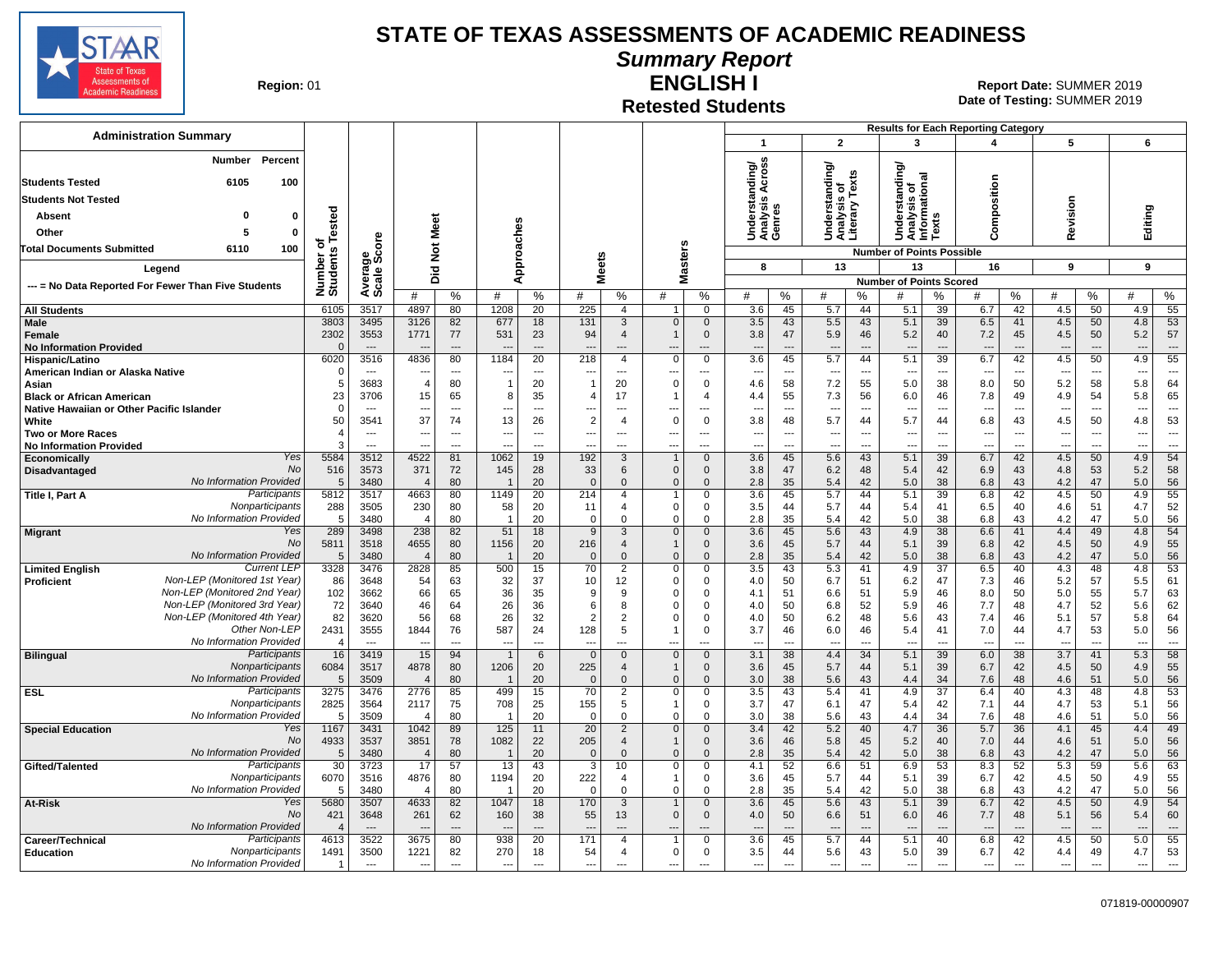

**Constructed Responses Summary Report**

**Region: 01** 

**Retested Students ENGLISH I**

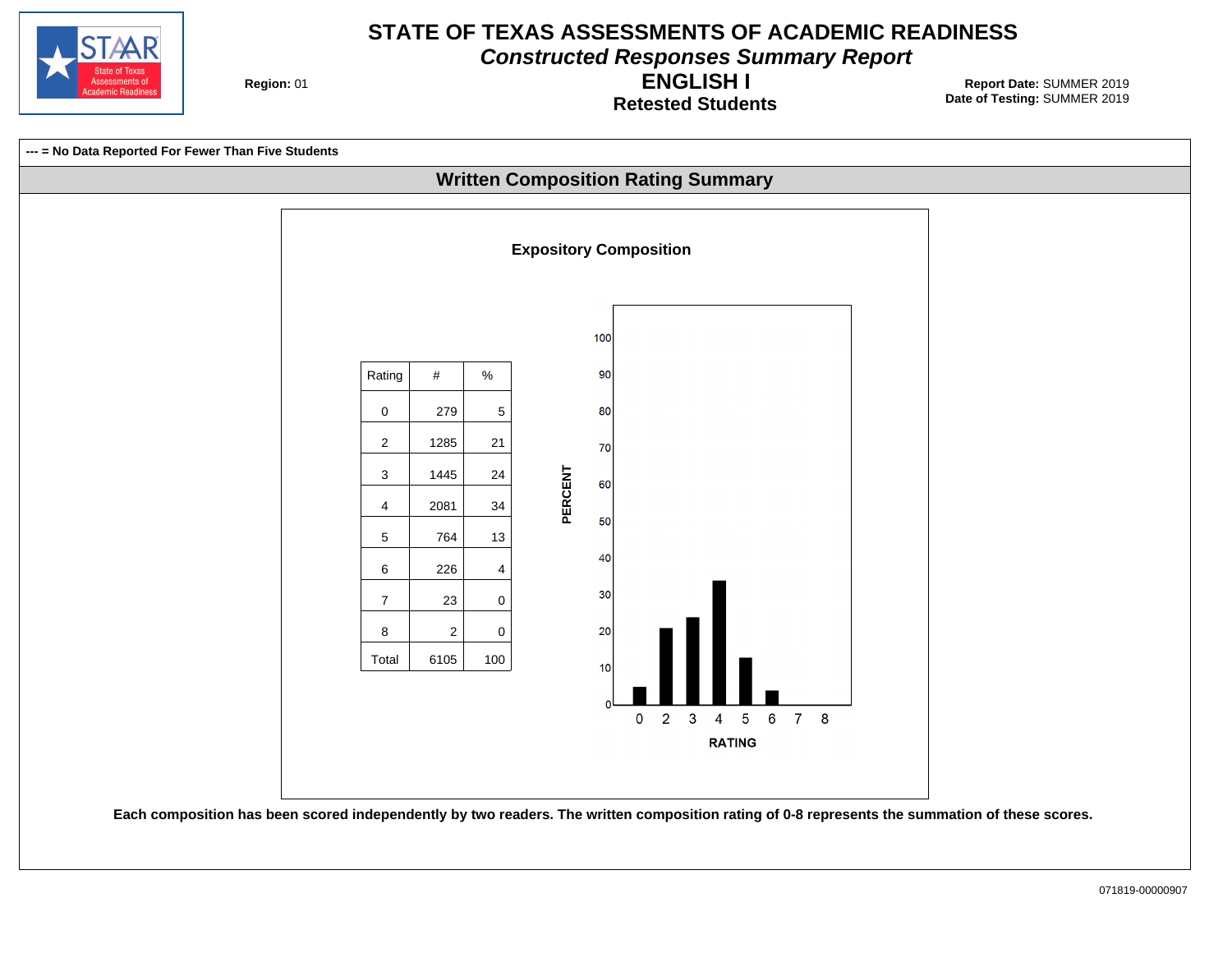

### **Summary Report**

**Region: 01** 

#### **All Students ENGLISH II**

**Date of Testing:**  SUMMER 2019 01 **Report Date:** SUMMER 2019

| <b>Administration Summary</b>                                              |                       |                          |                          |                          |                       |                          |                       |                                  |                                  |                              | $\overline{\mathbf{1}}$            |                          | $\overline{2}$             |                          | 3                                                                  |                | Results for Each Reporting Category'<br>4 |                          | 5                        |                          | 6                        |                          |
|----------------------------------------------------------------------------|-----------------------|--------------------------|--------------------------|--------------------------|-----------------------|--------------------------|-----------------------|----------------------------------|----------------------------------|------------------------------|------------------------------------|--------------------------|----------------------------|--------------------------|--------------------------------------------------------------------|----------------|-------------------------------------------|--------------------------|--------------------------|--------------------------|--------------------------|--------------------------|
| Number<br>Percent                                                          |                       |                          |                          |                          |                       |                          |                       |                                  |                                  |                              |                                    |                          |                            |                          |                                                                    |                |                                           |                          |                          |                          |                          |                          |
| 4860<br><b>Students Tested</b><br>99                                       |                       |                          |                          |                          |                       |                          |                       |                                  |                                  |                              | nding/<br>Across                   |                          | tanding/<br>is of<br>Texts |                          | tanding/<br>Understanding<br>Analysis of<br>Informational<br>Texts |                |                                           |                          |                          |                          |                          |                          |
| <b>Students Not Tested</b>                                                 |                       |                          |                          |                          |                       |                          |                       |                                  |                                  |                              | Understand<br>Analysis A<br>Genres |                          |                            |                          |                                                                    |                | Composition                               |                          |                          |                          |                          |                          |
| O                                                                          |                       |                          |                          |                          |                       |                          |                       |                                  |                                  |                              |                                    |                          | ទី<br>ស្គាំ<br>ក្រុ        |                          |                                                                    |                |                                           |                          | Revision                 |                          |                          |                          |
| 0<br>Absent                                                                |                       |                          |                          | Meet                     |                       |                          |                       |                                  |                                  |                              |                                    |                          | <b>BEE</b><br>SEE          |                          |                                                                    |                |                                           |                          |                          |                          | Editing                  |                          |
| Other<br>27<br>$\mathbf{1}$                                                | Tested<br>৳           | ၑ                        |                          |                          |                       |                          |                       |                                  |                                  |                              |                                    |                          |                            |                          |                                                                    |                |                                           |                          |                          |                          |                          |                          |
| 4887<br>100<br>Total Documents Submitted                                   |                       | န္တီတိ                   |                          | $\breve{\mathbf{z}}$     |                       | pproaches                |                       |                                  | Masters                          |                              |                                    |                          |                            |                          | <b>Number of Points Possible</b>                                   |                |                                           |                          |                          |                          |                          |                          |
| Legend                                                                     |                       |                          |                          | 흐                        |                       |                          | <b>Meets</b>          |                                  |                                  |                              | 8                                  |                          | 13                         |                          | 13                                                                 |                | 16                                        |                          | 9                        |                          | 9                        |                          |
| --- = No Data Reported For Fewer Than Five Students                        | Number on<br>Students | Avera<br>Scale           |                          | ō                        |                       | ∢                        |                       |                                  |                                  |                              |                                    |                          |                            |                          | <b>Number of Points Scored</b>                                     |                |                                           |                          |                          |                          |                          |                          |
|                                                                            |                       |                          | #                        | %                        | #                     | %                        | #                     | %                                | #                                | $\%$                         | #                                  | %                        | #                          | %                        | #                                                                  | %              | #                                         | %                        | #                        | %                        | #                        | %                        |
| <b>All Students</b>                                                        | 4860                  | 3521                     | 3693                     | 76                       | 1167                  | 24                       | 365                   | 8                                | 8                                | $\Omega$                     | 4.1                                | 52                       | 6.4                        | 49                       | 5.6                                                                | 43             | 6.6                                       | 41                       | 4.6                      | 51                       | 5.0                      | 55                       |
| <b>Male</b><br><b>Female</b>                                               | 2795<br>2065          | 3497<br>3553             | 2132<br>1561             | 76<br>76                 | 663<br>504            | 24<br>24                 | 223<br>142            | 8<br>$\overline{7}$              | 6<br>2                           | $\mathbf{0}$<br>$\mathbf{0}$ | 4.1<br>4.2                         | 51<br>53                 | 6.1<br>6.7                 | 47<br>51                 | 5.7<br>5.6                                                         | 44<br>43       | 6.3<br>7.0                                | 39<br>44                 | 4.6<br>4.6               | 51<br>52                 | 4.8<br>5.2               | 53<br>57                 |
| <b>No Information Provided</b>                                             |                       | $---$                    |                          | $\overline{\phantom{a}}$ | $\sim$                | $\sim$                   |                       | ---                              | $\overline{\phantom{a}}$         | $\overline{a}$               | $\overline{a}$                     | $\overline{a}$           | ---                        | $\overline{\phantom{a}}$ | $\overline{a}$                                                     | $\overline{a}$ | $\overline{\phantom{a}}$                  | $\overline{a}$           |                          | $\overline{a}$           | $\sim$                   | $\overline{\phantom{a}}$ |
| Hispanic/Latino                                                            | 4802                  | 3520                     | 3653                     | 76                       | 1149                  | $\overline{24}$          | 355                   | $\overline{7}$                   | 6                                | $\overline{0}$               | 4.1                                | 52                       | 6.4                        | 49                       | 5.6                                                                | 43             | 6.6                                       | 41                       | 4.6                      | 51                       | 5.0                      | 55                       |
| American Indian or Alaska Native                                           | $\Omega$              | $\sim$                   |                          | $---$                    | $\overline{a}$        | $\overline{a}$           |                       | $\overline{a}$                   | $\overline{a}$                   | $---$                        | $\overline{a}$                     | $\sim$                   | $\overline{\phantom{a}}$   | $\overline{a}$           | $\overline{a}$                                                     | ---            | $\overline{a}$                            | $\sim$                   | $\overline{\phantom{a}}$ | $\sim$                   | $\overline{\phantom{a}}$ | $---$                    |
| Asian<br><b>Black or African American</b>                                  | 5<br>13               | 3435<br>3502             | $\overline{4}$<br>10     | 80<br>77                 | $\overline{1}$<br>3   | 20<br>23                 | 0<br>3                | $\overline{0}$<br>23             | $\Omega$<br>$\Omega$             | 0<br>$\mathbf 0$             | 3.6<br>4.2                         | 45<br>52                 | 5.4<br>6.4                 | 42<br>49                 | 4.4<br>5.5                                                         | 34<br>42       | 6.8<br>7.1                                | 43<br>44                 | 4.0<br>3.5               | 44<br>39                 | 5.6<br>5.0               | 62<br>56                 |
| Native Hawaiian or Other Pacific Islander                                  | $\Omega$              | $\sim$                   | $\overline{\phantom{a}}$ | $\overline{\phantom{a}}$ | ---                   | $\overline{\phantom{a}}$ | ---                   | ---                              | --                               | ---                          | ---                                | $\overline{\phantom{a}}$ | $\overline{\phantom{a}}$   | $\overline{\phantom{a}}$ | $\overline{\phantom{a}}$                                           | ---            | ---                                       | $\overline{\phantom{a}}$ | $\overline{\phantom{a}}$ | $\overline{\phantom{a}}$ | $\overline{\phantom{a}}$ | $\sim$                   |
| White                                                                      | 34                    | 3637                     | 22                       | 65                       | 12                    | 35                       | 6                     | 18                               | $\overline{1}$                   | 3                            | 4.3                                | 54                       | 6.8                        | 52                       | 6.5                                                                | 50             | 7.1                                       | 44                       | 5.1                      | 57                       | 5.5                      | 61                       |
| <b>Two or More Races</b>                                                   | -1                    | $\overline{\phantom{a}}$ | $\overline{a}$           | $\overline{a}$           | ---                   | $\overline{a}$           | ---                   | ---                              | ---                              | $\overline{a}$               | ---                                | ---                      | $\overline{\phantom{a}}$   | $\overline{a}$           | $\overline{a}$                                                     | ---            | $\overline{a}$                            | $\overline{a}$           |                          | $\overline{\phantom{a}}$ | $\overline{\phantom{a}}$ | $\overline{a}$           |
| <b>No Information Provided</b><br>Yes                                      | .5                    | 3776                     | $\overline{4}$<br>3393   | 80<br>77                 | 1009                  | 20<br>$\overline{23}$    | $\overline{1}$<br>313 | 20                               | $\overline{1}$<br>$\overline{4}$ | 20<br>$\overline{0}$         | 4.2                                | 53                       | 7.6                        | 58<br>49                 | 8.0                                                                | 62             | 8.4                                       | 53<br>41                 | 4.2<br>4.6               | 47<br>51                 | 5.2                      | 58<br>54                 |
| Economically<br><b>No</b><br>Disadvantaged                                 | 4402<br>450           | 3511<br>3609             | 294                      | 65                       | 156                   | 35                       | 50                    | $\overline{7}$<br>11             | 3                                | $\overline{1}$               | 4.1<br>4.5                         | 51<br>56                 | 6.3<br>6.8                 | 52                       | 5.6<br>6.1                                                         | 43<br>47       | 6.5<br>7.1                                | 44                       | 4.9                      | 54                       | 4.9<br>5.5               | 61                       |
| No Information Provided                                                    | 8                     | 3734                     | 6                        | 75                       | $\overline{2}$        | 25                       | $\overline{2}$        | 25                               | $\mathbf 1$                      | 13                           | 4.4                                | 55                       | 7.5                        | 58                       | 8.1                                                                | 63             | 7.5                                       | 47                       | 4.1                      | 46                       | 5.5                      | 61                       |
| Participants<br>Title I, Part A                                            | 4596                  | 3520                     | 3498                     | 76                       | 1098                  | 24                       | 336                   | 7                                | $\overline{7}$                   | 0                            | 4.1                                | 52                       | 6.4                        | 49                       | 5.6                                                                | 43             | 6.6                                       | 41                       | 4.6                      | 51                       | 4.9                      | 55                       |
| Nonparticipants                                                            | 257                   | 3526                     | 190                      | 74                       | 67                    | 26                       | 27                    | 11                               | 0                                | $\mathbf 0$                  | 4.1                                | 51                       | 6.3                        | 49                       | 5.6                                                                | 43             | 6.6                                       | 41                       | 4.5                      | 50                       | 5.2                      | 58                       |
| No Information Provided<br>Yes                                             | $\overline{7}$<br>209 | 3782<br>3477             | .5<br>172                | 71<br>82                 | $\overline{2}$<br>37  | 29<br>18                 | $\overline{2}$<br>9   | 29<br>$\overline{4}$             | $\mathbf{1}$<br>$\mathbf{0}$     | 14<br>$\mathbf{0}$           | 4.6<br>4.0                         | 57<br>50                 | 7.9<br>6.2                 | 60<br>48                 | 8.0<br>5.5                                                         | 62<br>42       | 8.0<br>6.2                                | 50<br>38                 | 4.3<br>4.4               | 48<br>49                 | 5.7<br>4.8               | 63<br>53                 |
| <b>Migrant</b><br>No                                                       | 4645                  | 3522                     | 3517                     | 76                       | 1128                  | 24                       | 354                   | 8                                | $\overline{7}$                   | $\mathbf 0$                  | 4.1                                | 52                       | 6.4                        | 49                       | 5.6                                                                | 43             | 6.6                                       | 41                       | 4.6                      | 51                       | 5.0                      | 55                       |
| No Information Provided                                                    | 6                     | 3830                     | $\overline{4}$           | 67                       | $\overline{2}$        | 33                       | $\overline{2}$        | 33                               | $\mathbf{1}$                     | 17                           | 4.5                                | 56                       | 8.2                        | 63                       | 8.3                                                                | 64             | 8.3                                       | 52                       | 4.5                      | 50                       | 5.7                      | 63                       |
| Current LEF<br><b>Limited English</b>                                      | 2478                  | 3430                     | 2138                     | 86                       | 340                   | 14                       | 63                    | 3                                | 0                                | 0                            | 3.8                                | 48                       | 5.7                        | 44                       | 5.2                                                                | 40             | 6.1                                       | 38                       | 4.2                      | 47                       | 4.5                      | 50                       |
| Non-LEP (Monitored 1st Year)<br>Proficient<br>Non-LEP (Monitored 2nd Year) | 50                    | 3634                     | 33                       | 66                       | 17                    | 34                       | $\overline{7}$        | 14                               | $\Omega$<br>$\Omega$             | 0                            | 4.6                                | 57                       | 7.3                        | 56                       | 6.1                                                                | 47             | 7.3                                       | 46                       | 5.2                      | 58                       | 5.4                      | 60                       |
| Non-LEP (Monitored 3rd Year)                                               | 184<br>79             | 3630<br>3627             | 127<br>55                | 69<br>70                 | 57<br>24              | 31<br>30                 | 18<br>9               | 10<br>11                         | $\Omega$                         | $\mathbf 0$<br>$\Omega$      | 4.5<br>4.4                         | 56<br>55                 | 7.3<br>7.1                 | 56<br>55                 | 6.4<br>6.2                                                         | 50<br>48       | 7.1<br>7.3                                | 44<br>46                 | 5.0<br>5.1               | 56<br>57                 | 5.4<br>5.6               | 60<br>62                 |
| Non-LEP (Monitored 4th Year)                                               | 83                    | 3683                     | 52                       | 63                       | 31                    | 37                       | 13                    | 16                               | $\Omega$                         | $\Omega$                     | 4.7                                | 59                       | 7.3                        | 56                       | 6.5                                                                | 50             | 7.5                                       | 47                       | 5.2                      | 58                       | 5.8                      | 65                       |
| Other Non-LEF                                                              | 1979                  | 3610                     | 1283                     | 65                       | 696                   | 35                       | 253                   | 13                               | 7                                | $\Omega$                     | 4.4                                | 56                       | 7.0                        | 54                       | 6.1                                                                | 47             | 7.1                                       | 44                       | 4.9                      | 55                       | 5.4                      | 60                       |
| No Information Provided                                                    | -7                    | 3782                     | 5                        | 71                       | $\overline{2}$        | 29                       | $\overline{2}$        | 29                               | -1                               | 14                           | 4.6                                | 57                       | 7.9                        | 60                       | 8.0                                                                | 62             | 8.0                                       | 50                       | 4.3                      | 48                       | 5.7                      | 63                       |
| Participants<br><b>Bilingual</b><br>Nonparticipants                        | 15<br>4837            | 3491<br>3521             | 12<br>3675               | 80<br>76                 | 3<br>1162             | 20<br>24                 | $\mathbf 1$<br>362    | $\overline{7}$<br>$\overline{7}$ | $\overline{0}$<br>$\overline{7}$ | $\mathbf{0}$<br>$\mathbf 0$  | 4.1<br>4.1                         | 51<br>52                 | 6.7<br>6.4                 | 51<br>49                 | 4.9<br>5.6                                                         | 38<br>43       | 6.0<br>6.6                                | 38<br>41                 | 5.0<br>4.6               | 56<br>51                 | 5.1<br>5.0               | 57<br>55                 |
| No Information Provided                                                    | 8                     | 3752                     | 6                        | 75                       | $\overline{2}$        | 25                       | $\overline{2}$        | 25                               | -1                               | 13                           | 4.8                                | 59                       | 7.9                        | 61                       | 7.6                                                                | 59             | 8.0                                       | 50                       | 4.1                      | 46                       | 5.4                      | 60                       |
| Participants<br><b>ESL</b>                                                 | 2439                  | 3431                     | 2102                     | 86                       | 337                   | 14                       | 64                    | 3                                | $\mathbf 0$                      | $\mathbf 0$                  | 3.8                                | 48                       | 5.7                        | 44                       | 5.2                                                                | 40             | 6.1                                       | 38                       | 4.2                      | 47                       | 4.5                      | 50                       |
| Nonparticipants                                                            | 2413                  | 3611                     | 1585                     | 66                       | 828                   | 34                       | 299                   | 12                               | 7                                | 0                            | 4.4                                | 55                       | 7.0                        | 54                       | 6.1                                                                | 47             | 7.1                                       | 44                       | 5.0                      | 55                       | 5.4                      | 60                       |
| No Information Provided<br>Yes                                             | 8                     | 3752                     | 6                        | 75                       | $\overline{2}$        | 25                       | $\overline{2}$<br>15  | 25                               | $\mathbf{1}$<br>$\mathbf{1}$     | 13                           | 4.8<br>3.7                         | 59                       | 7.9                        | 61                       | 7.6<br>4.9                                                         | 59             | 8.0                                       | 50                       | 4.1<br>4.2               | 46<br>47                 | 5.4                      | 60<br>49                 |
| <b>Special Education</b><br><b>No</b>                                      | 645<br>4208           | 3410<br>3537             | 565<br>3123              | 88<br>74                 | 80<br>1085            | 12<br>26                 | 348                   | $\overline{2}$<br>8              | 6                                | $\mathbf{0}$<br>$\mathbf 0$  | 4.2                                | 46<br>53                 | 5.8<br>6.4                 | 44<br>50                 | 5.8                                                                | 38<br>44       | 5.7<br>6.7                                | 36<br>42                 | 4.7                      | 52                       | 4.4<br>5.0               | 56                       |
| No Information Provided                                                    |                       | 3782                     | 5                        | 71                       | $\overline{2}$        | 29                       | $\overline{2}$        | 29                               | $\mathbf{1}$                     | 14                           | 4.6                                | 57                       | 7.9                        | 60                       | 8.0                                                                | 62             | 8.0                                       | 50                       | 4.3                      | 48                       | 5.7                      | 63                       |
| Participants<br>Gifted/Talented                                            | 44                    | 3916                     | 16                       | 36                       | 28                    | 64                       | 19                    | 43                               | 2                                | 5                            | 5.1                                | 64                       | 8.6                        | 66                       | 7.8                                                                | 60             | 8.3                                       | 52                       | 6.3                      | 70                       | 6.7                      | 75                       |
| Nonparticipants                                                            | 4808                  | 3517                     | 3671                     | 76                       | 1137                  | 24                       | 344                   | $\overline{7}$                   | 5                                | $\mathbf 0$                  | 4.1                                | 52                       | 6.3                        | 49                       | 5.6                                                                | 43             | 6.6                                       | 41                       | 4.6                      | 51                       | 4.9                      | 55                       |
| No Information Provided<br>At-Risk<br>Yes                                  | -8<br>4381            | 3771<br>3493             | 6<br>3477                | 75<br>79                 | $\overline{2}$<br>904 | 25<br>21                 | $\overline{2}$<br>229 | 25<br>$5\phantom{.0}$            | -1<br>$\overline{2}$             | 13<br>$\mathbf 0$            | 4.5<br>4.1                         | 56<br>51                 | 8.1<br>6.2                 | 63<br>47                 | 7.9<br>5.5                                                         | 61<br>42       | 7.5<br>6.4                                | 47<br>40                 | 4.5<br>4.5               | 50<br>50                 | 5.9<br>4.8               | 65<br>54                 |
| No                                                                         | 472                   | 3779                     | 211                      | 45                       | 261                   | 55                       | 134                   | 28                               | 5                                | $\overline{1}$               | 4.9                                | 61                       | 8.0                        | 62                       | 7.2                                                                | 55             | 8.0                                       | 50                       | 5.6                      | 62                       | 6.0                      | 66                       |
| No Information Provided                                                    | - 7                   | 3782                     |                          | 71                       | $\overline{2}$        | 29                       | $\overline{2}$        | 29                               | $\mathbf{1}$                     | 14                           | 4.6                                | 57                       | 7.9                        | 60                       | 8.0                                                                | 62             | 8.0                                       | 50                       | 4.3                      | 48                       | 5.7                      | 63                       |
| Participants<br>Career/Technical                                           | 4162                  | 3528                     | 3157                     | 76                       | 1005                  | 24                       | 310                   | $\overline{7}$                   | 5                                | $\Omega$                     | 4.2                                | 52                       | 6.4                        | 49                       | 5.7                                                                | 44             | 6.6                                       | 41                       | 4.6                      | 51                       | 5.0                      | 56                       |
| Nonparticipants<br><b>Education</b><br>No Information Provided             | 694                   | 3478                     | 533                      | 77<br>$-$                | 161                   | 23                       | 54                    | 8                                | $\overline{2}$                   | 0                            | 3.9                                | 49                       | 6.1                        | 47                       | 5.4                                                                | 42             | 6.5                                       | 41                       | 4.4                      | 49                       | 4.7                      | 52                       |
|                                                                            | $\overline{4}$        | $\overline{a}$           | $\overline{\phantom{a}}$ |                          | $\overline{a}$        | $\overline{a}$           | $\overline{a}$        | $\overline{a}$                   | $\overline{a}$                   | $\sim$                       | $\overline{a}$                     | $\overline{a}$           | $\overline{\phantom{a}}$   | $\overline{a}$           | $\overline{a}$                                                     | $\overline{a}$ | $\overline{\phantom{a}}$                  | $\overline{a}$           | $\overline{\phantom{a}}$ | $\overline{a}$           | $\overline{\phantom{a}}$ | $\overline{a}$           |

\* Results for students who took the test with the Braille, American Sign Language videos accommodation, or the paper STAAR with embedded supports are not included in the reporting category results.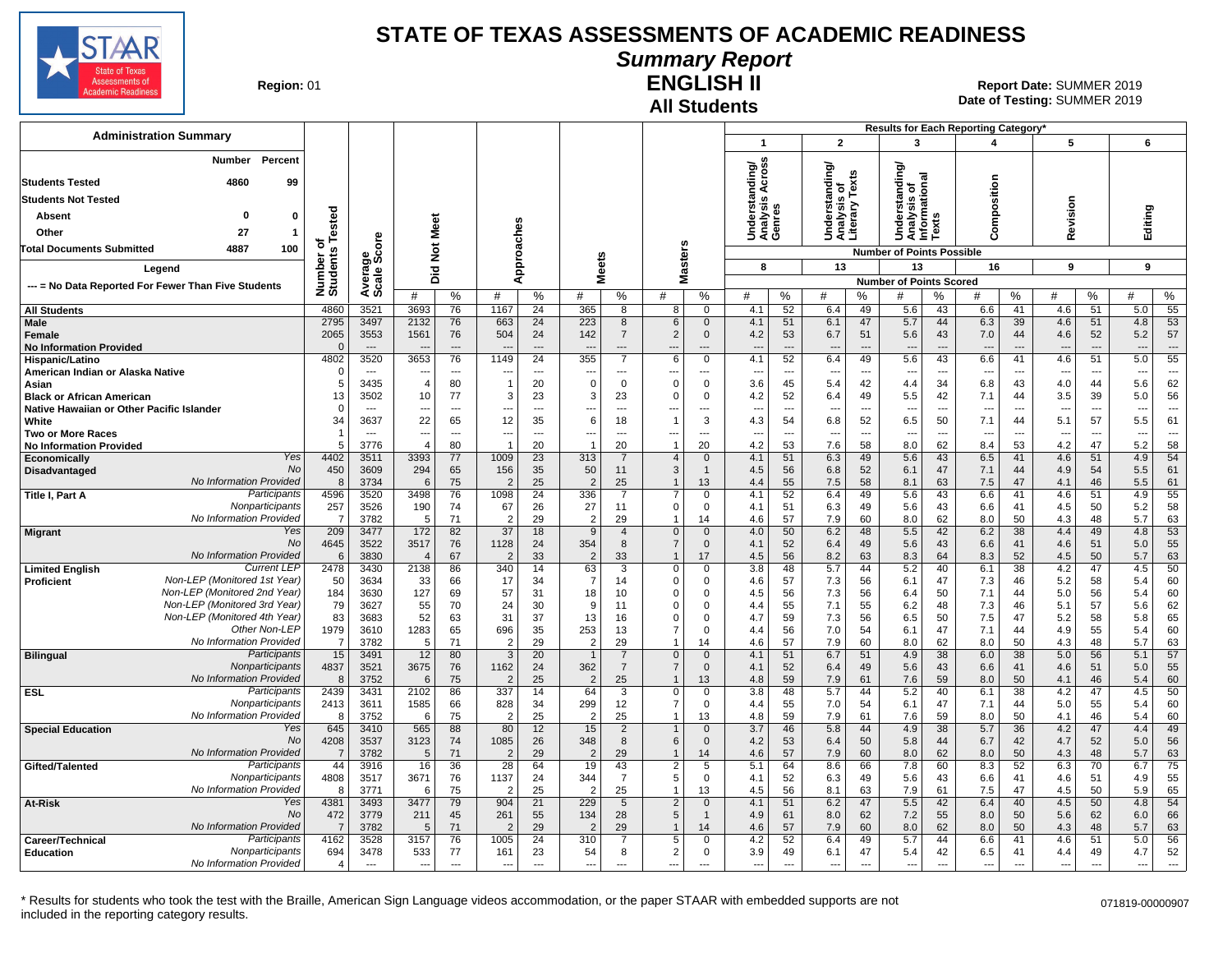

**Constructed Responses Summary Report**

**Region: 01** 

**All Students ENGLISH II**



<sup>\*</sup> Results for students who took the test with the Braille, American Sign Language videos accommodation, or the paper STAAR with embedded supports are 071819-00000907 not included in this report.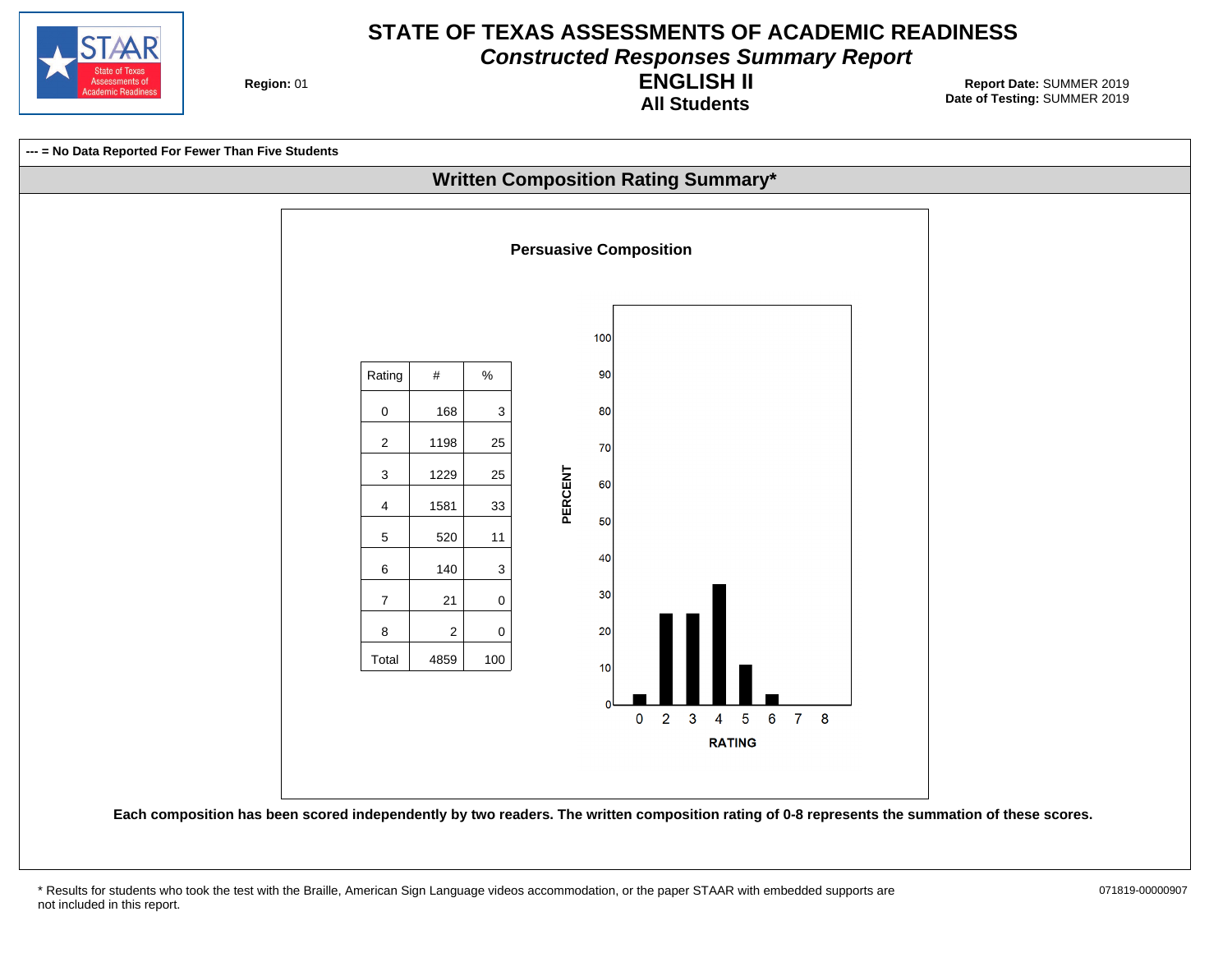

**Summary Report**

**Region: 01** 

### **First-Time Tested Students**

**ENGLISH II** 01 **Report Date:** SUMMER 2019 **Date of Testing:**  SUMMER 2019

|                                                              |                       |                                  |                             |                   |                                  |                          |                                |                          |                                            |                          |                                     |                          |                                                 |                                |                                                |                                | <b>Results for Each Reporting Category</b> |                                |                                 |                                |                                 |                          |
|--------------------------------------------------------------|-----------------------|----------------------------------|-----------------------------|-------------------|----------------------------------|--------------------------|--------------------------------|--------------------------|--------------------------------------------|--------------------------|-------------------------------------|--------------------------|-------------------------------------------------|--------------------------------|------------------------------------------------|--------------------------------|--------------------------------------------|--------------------------------|---------------------------------|--------------------------------|---------------------------------|--------------------------|
| <b>Administration Summary</b>                                |                       |                                  |                             |                   |                                  |                          |                                |                          |                                            |                          | $\overline{\mathbf{1}}$             |                          | $\mathbf{2}$                                    |                                | 3                                              |                                | 4                                          |                                | 5                               |                                | 6                               |                          |
| Percent<br>Number                                            |                       |                                  |                             |                   |                                  |                          |                                |                          |                                            |                          | Across<br>ding/                     |                          | Understanding/<br>Analysis of<br>Literary Texts |                                | ৯                                              |                                |                                            |                                |                                 |                                |                                 |                          |
| 114<br><b>Students Tested</b><br>99                          |                       |                                  |                             |                   |                                  |                          |                                |                          |                                            |                          |                                     |                          |                                                 |                                | ᄛ<br>৳                                         | ional                          |                                            |                                |                                 |                                |                                 |                          |
| <b>Students Not Tested</b>                                   |                       |                                  |                             |                   |                                  |                          |                                |                          |                                            |                          |                                     |                          |                                                 |                                | ā                                              |                                |                                            |                                |                                 |                                |                                 |                          |
| $\mathbf{0}$<br>Absent<br>0                                  | Tested                |                                  |                             |                   |                                  |                          |                                |                          |                                            |                          | Understand<br>Analysis Ao<br>Genres |                          |                                                 |                                | Understar<br>Analysis c<br>Informatic<br>Texts |                                | omposition                                 |                                | evision                         |                                | Editing                         |                          |
| Other<br>$\overline{1}$<br>-1                                |                       |                                  | Meet                        |                   |                                  |                          |                                |                          |                                            |                          |                                     |                          |                                                 |                                |                                                |                                | Ō                                          |                                | ě                               |                                |                                 |                          |
| 100<br><b>Total Documents Submitted</b><br>115               | Ö                     | ge<br>Score                      | $\frac{5}{2}$               |                   |                                  |                          |                                |                          |                                            |                          |                                     |                          |                                                 |                                | <b>Number of Points Possible</b>               |                                |                                            |                                |                                 |                                |                                 |                          |
|                                                              |                       |                                  |                             |                   |                                  | Approaches               | <b>Meets</b>                   |                          | Masters                                    |                          | 8                                   |                          | 13                                              |                                | 13                                             |                                | 16                                         |                                | 9                               |                                | 9                               |                          |
| Legend                                                       |                       |                                  | Did                         |                   |                                  |                          |                                |                          |                                            |                          |                                     |                          |                                                 |                                | <b>Number of Points Scored</b>                 |                                |                                            |                                |                                 |                                |                                 |                          |
| --- = No Data Reported For Fewer Than Five Students          | Number of<br>Students | Avera                            | #                           | $\%$              | #                                | $\%$                     | #                              | $\%$                     | #                                          | $\%$                     | #                                   | %                        | #                                               | %                              | #                                              | %                              | #                                          | %                              | #                               | %                              | #                               | %                        |
| <b>All Students</b>                                          | 114                   | 3767                             | 57                          | 50                | 57                               | 50                       | 40                             | 35                       | 6                                          | 5                        | 5.0                                 | 62                       | 7.6                                             | 59                             | 7.1                                            | 55                             | 7.4                                        | 46                             | 5.5                             | 61                             | 5.6                             | 62                       |
| Male                                                         | 54                    | 3688                             | 33                          | 61                | 21                               | 39                       | 16                             | 30                       | $\overline{4}$                             | $\overline{7}$           | 4.9                                 | 61                       | 7.1                                             | 55                             | 6.9                                            | 53                             | 6.8                                        | 42                             | 4.8                             | 53                             | 5.3                             | 59                       |
| <b>Female</b>                                                | 60                    | 3839                             | 24                          | 40                | 36                               | 60                       | 24                             | 40                       | $\overline{2}$                             | 3                        | 5.1                                 | 64                       | 8.1                                             | 62                             | 7.3                                            | 56                             | 8.0                                        | 50                             | 6.1                             | 68                             | 5.9                             | 66                       |
| <b>No Information Provided</b><br>Hispanic/Latino            | $\Omega$<br>103       | $\overline{\phantom{a}}$<br>3752 | $\overline{a}$<br>52        | ---<br>50         | $\overline{a}$<br>51             | $\overline{a}$<br>50     | $\sim$<br>35                   | $\sim$<br>34             | $\overline{\phantom{a}}$<br>$\overline{4}$ | $\overline{a}$<br>4      | $\overline{a}$<br>5.0               | <br>62                   | $\overline{\phantom{a}}$<br>7.6                 | $\overline{a}$<br>58           | $\overline{\phantom{a}}$<br>7.0                | $\overline{\phantom{a}}$<br>54 | $\overline{\phantom{a}}$<br>7.4            | $\overline{\phantom{a}}$<br>46 | $\overline{\phantom{a}}$<br>5.5 | $\overline{\phantom{a}}$<br>61 | $\overline{\phantom{a}}$<br>5.6 | $\overline{a}$<br>62     |
| American Indian or Alaska Native                             | $\Omega$              | $\overline{a}$                   | ---                         | $---$             | ---                              | $\overline{a}$           | $\overline{a}$                 | $---$                    | $\overline{a}$                             | $\overline{a}$           | ---                                 | ---                      | ---                                             | $\overline{\phantom{a}}$       | $\overline{a}$                                 | $\overline{a}$                 | ---                                        | $\sim$                         | $\overline{\phantom{a}}$        | $\overline{\phantom{a}}$       | ---                             | $\overline{a}$           |
| Asian                                                        | $\Omega$              | $\overline{\phantom{a}}$         | ---                         | ---               | ---                              | $\overline{\phantom{a}}$ | ---                            | $\overline{\phantom{a}}$ | ---                                        | $---$                    | ---                                 | ---                      | ---                                             | $\overline{\phantom{a}}$       | ---                                            | $\sim$                         | ---                                        | $\overline{\phantom{a}}$       | ---                             | $\overline{\phantom{a}}$       | ---                             | $\overline{\phantom{a}}$ |
| <b>Black or African American</b>                             | $\overline{2}$        | $\ddotsc$                        | ---                         | ---               | ---                              | $---$                    | ---                            | $---$                    | ---                                        | $\overline{\phantom{a}}$ | ---                                 | ---                      | ---                                             | ---                            | ---                                            | $\overline{\phantom{a}}$       | ---                                        | $\overline{\phantom{a}}$       | $---$                           | ---                            | ---                             | ---                      |
| Native Hawaiian or Other Pacific Islander                    | $\Omega$              | $\ddotsc$                        | ---                         | ---               | ---                              | $---$                    | ---                            | ---                      | ---                                        | $---$                    | ---                                 | ---                      | ---                                             | ---                            | ---                                            | $\ddotsc$                      | ---                                        | $\overline{\phantom{a}}$       | $\overline{a}$                  | ---                            | ---                             | ---<br>72                |
| White<br><b>Two or More Races</b>                            | -6<br>$\Omega$        | 4025<br>---                      | $\overline{2}$<br>Ξ.        | 33<br>---         | $\overline{4}$<br>---            | 67<br>$\overline{a}$     | 3                              | 50<br>$\overline{a}$     | -1                                         | 17<br>---                | 5.8<br>$\overline{a}$               | 73<br>$\overline{a}$     | 8.8<br>$\overline{\phantom{a}}$                 | 68<br>$\overline{a}$           | 8.7                                            | 67<br>$\overline{a}$           | 8.0<br>$\overline{\phantom{a}}$            | 50<br>$\overline{\phantom{a}}$ | 6.7<br>$\overline{\phantom{a}}$ | 74<br>$\overline{a}$           | 6.5<br>$\overline{\phantom{a}}$ |                          |
| <b>No Information Provided</b>                               | 3                     | ---                              | ---                         | ---               | $\overline{a}$                   | $\overline{a}$           |                                | $\overline{a}$           | --                                         | ---                      | $\overline{a}$                      | Ξ.                       | ---                                             | $\overline{a}$                 | Ξ.                                             | $\overline{a}$                 | $\overline{\phantom{a}}$                   | $\overline{\phantom{a}}$       | ---                             | $\overline{a}$                 | $\overline{\phantom{a}}$        | $\overline{a}$           |
| Yes<br>Economically                                          | 91                    | 3658                             | 52                          | 57                | 39                               | 43                       | $\overline{23}$                | 25                       | $\overline{2}$                             | $\overline{2}$           | 4.6                                 | 58                       | 7.1                                             | 55                             | 6.5                                            | 50                             | 7.0                                        | 44                             | 5.2                             | 58                             | 5.2                             | 58                       |
| <b>No</b><br>Disadvantaged                                   | 18                    | 4303                             | $\overline{2}$              | 11                | 16                               | 89                       | 15                             | 83                       | 3                                          | 17                       | 6.9                                 | 86                       | 10.2                                            | 78                             | 9.8                                            | 76                             | 9.6                                        | 60                             | 7.2                             | 80                             | 7.4                             | 82                       |
| No Information Provided<br>Participants<br>Title I, Part A   | 5<br>101              | 3834<br>3763                     | 3<br>50                     | 60<br>50          | $\overline{2}$<br>51             | 40<br>50                 | $\overline{2}$<br>36           | 40<br>36                 | $\mathbf 1$<br>5                           | 20<br>5                  | 4.8<br>4.9                          | 60<br>62                 | 7.6<br>7.7                                      | 58<br>59                       | 7.8<br>7.1                                     | 60<br>55                       | 8.4<br>7.3                                 | 53<br>46                       | 4.4<br>5.5                      | 49<br>62                       | 6.2<br>5.6                      | 69<br>62                 |
| Nonparticipants                                              | 8                     | 3776                             | $\overline{\mathcal{L}}$    | 50                | $\overline{4}$                   | 50                       | $\overline{2}$                 | 25                       | 0                                          | $\mathbf 0$              | 5.9                                 | 73                       | 7.5                                             | 58                             | 6.9                                            | 53                             | 8.3                                        | 52                             | 5.4                             | 60                             | 5.4                             | 60                       |
| No Information Provided                                      | 5                     | 3834                             | 3                           | 60                | $\overline{2}$                   | 40                       | $\overline{2}$                 | 40                       | $\mathbf{1}$                               | 20                       | 4.8                                 | 60                       | 7.6                                             | 58                             | 7.8                                            | 60                             | 8.4                                        | 53                             | 4.4                             | 49                             | 6.2                             | 69                       |
| Yes<br><b>Migrant</b>                                        | 6                     | 3545                             | $\overline{4}$              | 67                | $\overline{2}$                   | 33                       | 2                              | 33                       | $\mathbf{0}$                               | $\mathbf{0}$             | 4.7                                 | 58                       | 6.3                                             | 49                             | 7.7                                            | 59                             | 5.0                                        | 31                             | 3.8                             | 43                             | 5.3                             | 59                       |
| No<br>No Information Provided                                | 104<br>$\overline{4}$ | 3774<br>$\overline{\phantom{a}}$ | 51                          | 49<br>$\sim$      | 53<br>---                        | 51<br>$\sim$             | 36                             | 35                       | 5                                          | 5                        | 5.0                                 | 63<br>$\overline{a}$     | 7.7                                             | 59<br>$\sim$                   | 7.0<br>---                                     | 54                             | 7.5<br>$\overline{a}$                      | 47<br>$\overline{a}$           | 5.6                             | 62<br>$\sim$                   | 5.6<br>$\overline{\phantom{a}}$ | 62                       |
| <b>Current LEP</b><br><b>Limited English</b>                 | 26                    | 3354                             | 23                          | 88                | 3                                | 12                       | -1                             | $\overline{4}$           | $\mathbf 0$                                | $\mathbf 0$              | 3.7                                 | 47                       | 5.2                                             | 40                             | 4.8                                            | 37                             | 4.8                                        | 30                             | 4.2                             | 47                             | 4.2                             | 47                       |
| Non-LEP (Monitored 1st Year)<br><b>Proficient</b>            | $\overline{2}$        | $\sim$                           | ---                         | $---$             | ---                              | $---$                    | ---                            | $---$                    | ---                                        | $\overline{a}$           | $\sim$                              | ---                      | $\overline{\phantom{a}}$                        | $\overline{\phantom{a}}$       | $\overline{\phantom{a}}$                       | $\sim$                         | ---                                        | $\overline{\phantom{a}}$       | $\ddotsc$                       | $\overline{a}$                 | ---                             | $---$                    |
| Non-LEP (Monitored 2nd Year)                                 | $\overline{2}$        | $\overline{\phantom{a}}$         | ---                         | $\overline{a}$    | ---                              | $\overline{\phantom{a}}$ | ---                            | $\overline{\phantom{a}}$ | ---                                        | $\overline{\phantom{a}}$ | ---                                 | ---                      | ---                                             | $\overline{\phantom{a}}$       | ---                                            | $\overline{\phantom{a}}$       | $\overline{a}$                             | $\overline{\phantom{a}}$       | $\overline{a}$                  | $\overline{\phantom{a}}$       | $\overline{a}$                  | $\overline{a}$           |
| Non-LEP (Monitored 3rd Year)<br>Non-LEP (Monitored 4th Year) | $\mathbf{3}$          | $\overline{\phantom{a}}$         | ---                         | ---               | ---                              | $\overline{\phantom{a}}$ |                                | ---                      | ---                                        | ---                      | $\overline{a}$                      | ---                      | $\overline{\phantom{a}}$                        | ---                            | ---                                            | $\overline{\phantom{a}}$       | $\overline{\phantom{a}}$                   | $\overline{\phantom{a}}$       | ---                             | $\overline{\phantom{a}}$       | ---                             | ---                      |
| Other Non-LEP                                                | 3<br>73               | $\overline{\phantom{a}}$<br>3893 | ---<br>27                   | ---<br>37         | ---<br>46                        | $---$<br>63              | ---<br>32                      | $---$<br>44              | ---<br>5                                   | ---<br>$\overline{7}$    | --<br>5.4                           | $\overline{a}$<br>68     | ---<br>8.3                                      | $\overline{\phantom{a}}$<br>64 | $\overline{\phantom{a}}$<br>7.8                | $-$<br>60                      | ---<br>8.1                                 | $\overline{\phantom{a}}$<br>51 | ---<br>5.9                      | ---<br>65                      | ---<br>6.1                      | $---$<br>68              |
| No Information Provided                                      | 5                     | 3834                             | 3                           | 60                | $\overline{2}$                   | 40                       | $\overline{2}$                 | 40                       | $\mathbf 1$                                | 20                       | 4.8                                 | 60                       | 7.6                                             | 58                             | 7.8                                            | 60                             | 8.4                                        | 53                             | 4.4                             | 49                             | 6.2                             | 69                       |
| Participants<br><b>Bilingual</b>                             | $\overline{0}$        | $---$                            |                             | ---               | $\overline{a}$                   | $\overline{\phantom{a}}$ | $\overline{a}$                 | $\overline{a}$           | $\overline{a}$                             | $---$                    | $\overline{a}$                      | $\overline{\phantom{a}}$ | $\overline{\phantom{a}}$                        | $\overline{\phantom{a}}$       | $\overline{\phantom{a}}$                       | $\overline{\phantom{a}}$       | $\overline{\phantom{a}}$                   | $\overline{\phantom{a}}$       | $\overline{\phantom{a}}$        | $\overline{\phantom{a}}$       | $\overline{\phantom{a}}$        | $\overline{a}$           |
| Nonparticipants                                              | 109                   | 3764                             | 54                          | 50                | 55                               | 50                       | 38                             | 35                       | 5                                          | 5                        | 5.0                                 | 63                       | 7.6                                             | 59                             | 7.1                                            | 54                             | 7.4                                        | 46                             | 5.5                             | 61                             | 5.6                             | 62                       |
| No Information Provided<br>Participants<br>ESL               | $5\phantom{.0}$<br>28 | 3834<br>3381                     | 3<br>$\overline{24}$        | 60<br>86          | $\overline{2}$<br>$\overline{4}$ | 40<br>14                 | $\overline{2}$<br>$\mathbf{1}$ | 40<br>4                  | -1<br>0                                    | 20<br>$\mathbf 0$        | 4.8<br>3.9                          | 60<br>49                 | 7.6<br>5.4                                      | 58<br>41                       | 7.8<br>4.9                                     | 60<br>38                       | 8.4<br>5.1                                 | 53<br>32                       | 4.4<br>4.4                      | 49<br>48                       | 6.2<br>4.3                      | 69<br>48                 |
| Nonparticipants                                              | 81                    | 3897                             | 30                          | 37                | 51                               | 63                       | 37                             | 46                       | 5                                          | 6                        | 5.4                                 | 67                       | 8.4                                             | 65                             | 7.8                                            | 60                             | 8.2                                        | 51                             | 5.9                             | 66                             | 6.0                             | 67                       |
| No Information Provided                                      | 5                     | 3834                             | $\mathbf{3}$                | 60                | $\overline{2}$                   | 40                       | $\overline{2}$                 | 40                       | $\mathbf{1}$                               | 20                       | 4.8                                 | 60                       | 7.6                                             | 58                             | 7.8                                            | 60                             | 8.4                                        | 53                             | 4.4                             | 49                             | 6.2                             | 69                       |
| Yes<br><b>Special Education</b>                              | 13                    | 3679                             | 9                           | 69                | $\overline{4}$                   | 31                       | 3                              | 23                       |                                            | 8                        | 4.0                                 | 50                       | 7.4                                             | 57                             | 6.7                                            | 51                             | 7.1                                        | 44                             | 5.2                             | 58                             | 5.1                             | 56                       |
| <b>No</b>                                                    | 96                    | 3776                             | 45                          | 47                | 51                               | 53                       | 35                             | 36                       | $\overline{4}$                             | $\overline{\mathcal{A}}$ | 5.1                                 | 64                       | 7.7                                             | 59                             | 7.1                                            | 55                             | 7.4                                        | 46                             | 5.6                             | 62                             | 5.7                             | 63                       |
| No Information Provided<br>Participants<br>Gifted/Talented   | 5<br>8                | 3834<br>4538                     | $\mathbf{3}$<br>$\mathbf 0$ | 60<br>$\mathbf 0$ | $\overline{2}$<br>8              | 40<br>100                | $\overline{2}$<br>8            | 40<br>100                | $\mathbf{1}$<br>$\overline{2}$             | 20<br>25                 | 4.8<br>7.5                          | 60<br>94                 | 7.6<br>10.8                                     | 58<br>83                       | 7.8<br>11.4                                    | 60<br>88                       | 8.4<br>10.3                                | 53<br>64                       | 4.4<br>7.9                      | 49<br>88                       | 6.2<br>8.3                      | 69<br>92                 |
| Nonparticipants                                              | 100                   | 3703                             | 53                          | 53                | 47                               | 47                       | 30                             | 30                       | 3                                          | 3                        | 4.8                                 | 60                       | 7.4                                             | 57                             | 6.7                                            | 52                             | 7.2                                        | 45                             | 5.3                             | 59                             | 5.4                             | 60                       |
| No Information Provided                                      | 6                     | 3812                             | $\overline{4}$              | 67                | $\overline{2}$                   | 33                       | 2                              | 33                       | 1                                          | 17                       | 4.7                                 | 58                       | 8.0                                             | 62                             | 7.7                                            | 59                             | 7.7                                        | 48                             | 4.7                             | 52                             | 6.3                             | 70                       |
| Yes<br>At-Risk                                               | 76                    | 3579                             | 50                          | 66                | 26                               | 34                       | 13                             | 17                       |                                            | $\mathbf{1}$             | 4.4                                 | 55                       | 6.6                                             | 51                             | 6.2                                            | 47                             | 6.5                                        | 40                             | 5.0                             | 55                             | 5.0                             | 55                       |
| No                                                           | 33                    | 4192                             | $\overline{4}$              | 12                | 29                               | 88                       | 25                             | 76                       | $\overline{\mathcal{A}}$                   | 12                       | 6.4                                 | 80                       | 10.0                                            | 77                             | 9.2                                            | 70                             | 9.5                                        | 59                             | 6.8                             | 76                             | 7.1                             | 78                       |
| No Information Provided<br>Participants<br>Career/Technical  | 5<br>82               | 3834<br>3780                     | 3<br>37                     | 60<br>45          | $\overline{2}$<br>45             | 40<br>55                 | $\overline{2}$<br>32           | 40<br>39                 | $\mathbf 1$<br>3                           | 20<br>4                  | 4.8<br>5.1                          | 60<br>64                 | 7.6<br>7.9                                      | 58<br>61                       | 7.8<br>7.3                                     | 60<br>56                       | 8.4<br>7.3                                 | 53<br>46                       | 4.4<br>5.6                      | 49<br>62                       | 6.2<br>5.7                      | 69<br>64                 |
| Nonparticipants<br><b>Education</b>                          | 28                    | 3731                             | 17                          | 61                | 11                               | 39                       | $\overline{7}$                 | 25                       | $\overline{2}$                             | $\overline{7}$           | 4.8                                 | 60                       | 7.1                                             | 54                             | 6.5                                            | 50                             | 7.6                                        | 48                             | 5.4                             | 60                             | 5.3                             | 59                       |
| No Information Provided                                      | $\overline{4}$        | $---$                            | $\overline{a}$              | $\overline{a}$    | $\overline{a}$                   | $\overline{a}$           | $\overline{a}$                 | $\overline{a}$           | $\overline{a}$                             | $\overline{a}$           | $\overline{a}$                      | ---                      | $\overline{\phantom{a}}$                        | ---                            | $\overline{a}$                                 | $\overline{a}$                 | $\overline{a}$                             | $\overline{a}$                 | $\overline{a}$                  | $\overline{a}$                 | $\overline{a}$                  |                          |
|                                                              |                       |                                  |                             |                   |                                  |                          |                                |                          |                                            |                          |                                     |                          |                                                 |                                |                                                |                                |                                            |                                |                                 |                                |                                 |                          |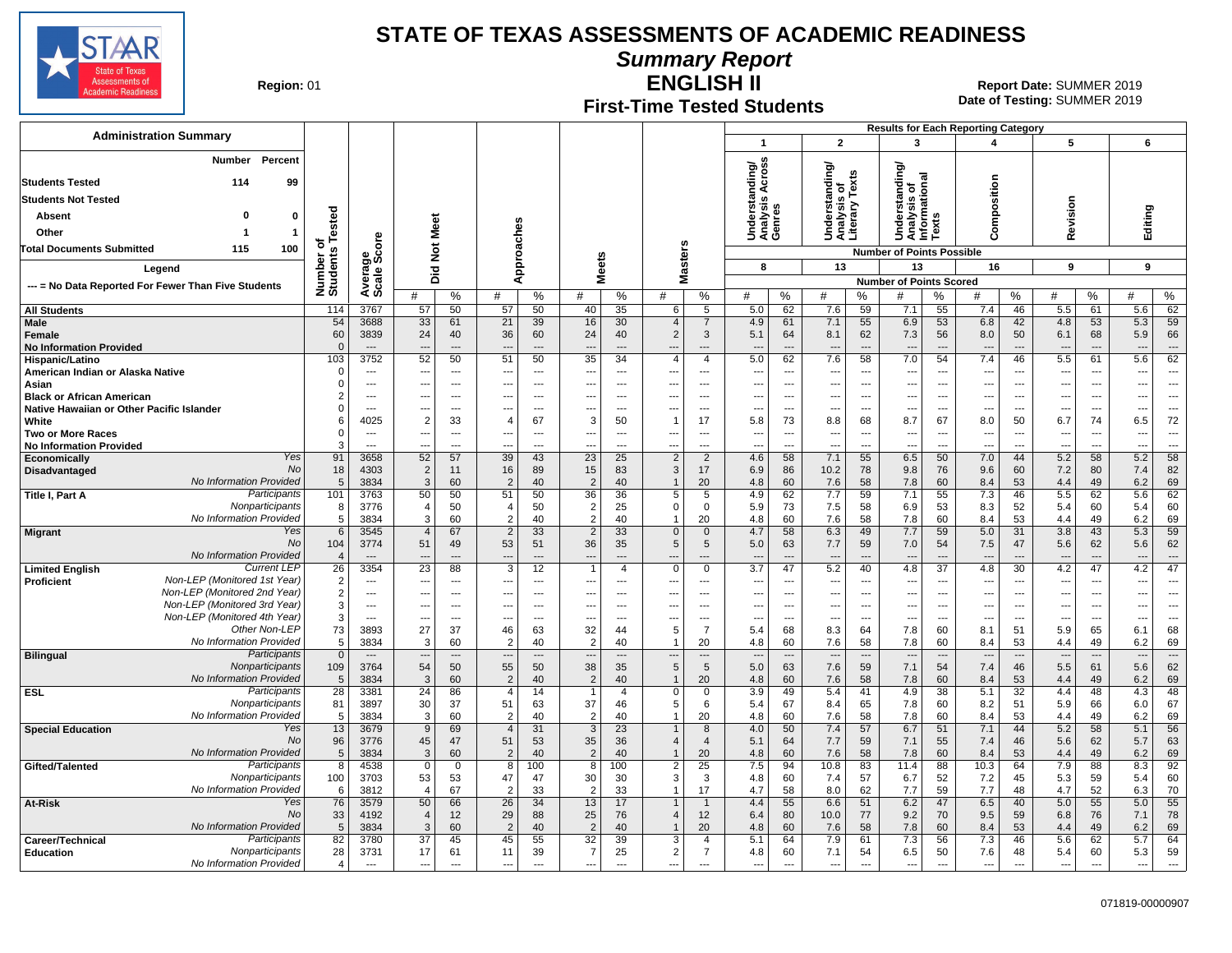

**Constructed Responses Summary Report**

**Region: 01** 

**First-Time Tested Students ENGLISH II**

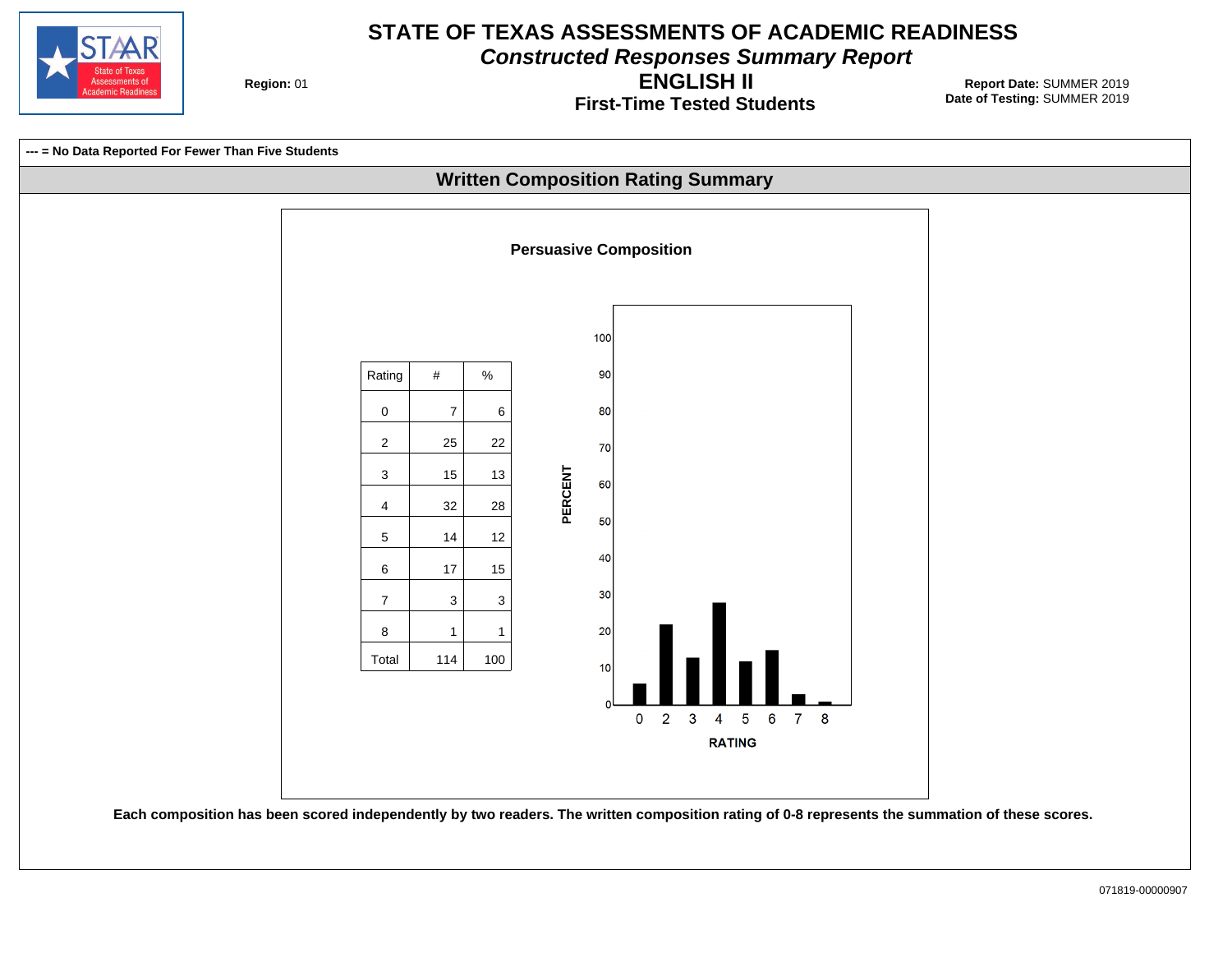

### **Summary Report**

**Region: 01** 

#### **Retested Students ENGLISH II**

**Date of Testing:**  SUMMER 2019 01 **Report Date:** SUMMER 2019

| <b>Administration Summary</b><br>$\overline{2}$<br>5<br>6<br>$\mathbf{1}$<br>3<br>$\overline{\mathbf{A}}$<br><b>Number</b><br>Percent<br>anding/<br>Across<br>Understanding/<br>Analysis of<br>Literary Texts<br>tanding/<br>rsis of<br>mational<br>Composition<br>4746<br>99<br>Understar<br>Analysis <i>I</i><br>Genres<br><b>Students Not Tested</b><br>Revision<br>ersi<br>Editing<br>Number of<br>Students Tested<br>Unders<br>Analys<br>Informa<br>Texts<br><b>Absent</b><br>0<br>$\mathbf{0}$<br>Meet<br>Approaches<br>26<br>Other<br>ၑ<br><b>Masters</b><br>$\breve{\mathbf{z}}$<br>4772<br>100<br><b>Total Documents Submitted</b><br><b>Number of Points Possible</b><br>క్రిట్<br><b>Meets</b><br>13<br>13<br>16<br>9<br>9<br>8<br>Legend<br>흐<br>Avera<br>Scale<br>ه<br><b>Number of Points Scored</b><br>--- = No Data Reported For Fewer Than Five Students<br>#<br>%<br>#<br>%<br>#<br>%<br>#<br>%<br>#<br>%<br>%<br>%<br>℅<br>%<br>#<br>#<br>#<br>%<br>#<br>#<br>4746<br>3515<br>3636<br>325<br>52<br>43<br>41<br>4.6<br>51<br>4.9<br>55<br><b>All Students</b><br>77<br>1110<br>23<br>$\overline{7}$<br>$\overline{2}$<br>$\mathbf 0$<br>4.1<br>6.3<br>49<br>5.6<br>6.6<br><b>Male</b><br>2741<br>3493<br>2099<br>77<br>642<br>23<br>207<br>4.1<br>47<br>5.7<br>44<br>39<br>4.6<br>51<br>4.8<br>53<br>8<br>2<br>$\mathbf 0$<br>51<br>6.1<br>6.3<br>57<br>2005<br>3545<br>1537<br>77<br>468<br>23<br>6<br>$\Omega$<br>4.2<br>6.6<br>5.5<br>43<br>6.9<br>43<br>51<br>118<br>$\mathbf{0}$<br>53<br>51<br>4.6<br>5.1<br>Female<br>$\overline{\phantom{a}}$<br><b>No Information Provided</b><br>$\overline{\phantom{a}}$<br>$\overline{a}$<br>---<br>---<br>$\overline{a}$<br>$\overline{\phantom{a}}$<br>$\overline{\phantom{a}}$<br>$\overline{\phantom{a}}$<br>---<br>$\overline{\phantom{a}}$<br>---<br>÷÷<br>---<br>3515<br>3601<br>1098<br>$\overline{23}$<br>$\overline{2}$<br>52<br>5.6<br>43<br>6.6<br>51<br>4.9<br>55<br>4699<br>77<br>320<br>$\overline{7}$<br>$\mathbf 0$<br>4.1<br>6.3<br>49<br>41<br>4.6<br>Hispanic/Latino<br>American Indian or Alaska Native<br>- 0<br>$\overline{\phantom{a}}$<br>$\overline{\phantom{a}}$<br>$\overline{\phantom{a}}$<br>---<br>---<br>---<br>---<br>---<br>---<br>---<br>---<br>---<br>$\overline{\phantom{a}}$<br>---<br>---<br>---<br>3435<br>80<br>20<br>$\mathbf{0}$<br>$\Omega$<br>$\mathbf 0$<br>3.6<br>45<br>42<br>4.4<br>34<br>6.8<br>43<br>5.6<br>62<br>5<br>$\overline{1}$<br>0<br>5.4<br>4.0<br>44<br>Asian<br>$\Delta$<br>38<br>56<br>11<br>3474<br>9<br>82<br>$\overline{2}$<br>18<br>$\overline{c}$<br>18<br>4.0<br>50<br>6.0<br>46<br>5.2<br>40<br>7.3<br>45<br>3.5<br>5.0<br>$\Omega$<br>$\Omega$<br><b>Black or African American</b><br>Native Hawaiian or Other Pacific Islander<br>$\Omega$<br>$\overline{\phantom{a}}$<br>$\sim$<br>$\overline{\phantom{a}}$<br>---<br>$---$<br>---<br>$\overline{a}$<br>---<br>---<br>$\overline{\phantom{a}}$<br>---<br>$\overline{\phantom{a}}$<br>---<br>$\overline{\phantom{a}}$<br>$\overline{a}$<br>$\overline{\phantom{a}}$<br>$\sim$<br>---<br>---<br>$\overline{\phantom{a}}$<br>$\overline{a}$<br>58<br>28<br>3554<br>20<br>71<br>8<br>3<br>6.0<br>46<br>6.9<br>43<br>53<br>5.3<br>White<br>29<br>$\mathbf 0$<br>$\mathbf 0$<br>4.0<br>50<br>6.4<br>49<br>4.8<br>11<br>$\overline{\phantom{a}}$<br><b>Two or More Races</b><br>$\overline{a}$<br>$\overline{\phantom{a}}$<br>$---$<br>---<br>$---$<br>---<br>$\hspace{0.05cm} \ldots$<br>---<br>$\overline{\phantom{a}}$<br>$\overline{\phantom{a}}$<br>---<br>$\overline{\phantom{a}}$<br>---<br>$\overline{\phantom{a}}$<br>---<br>---<br>$\ddotsc$<br>---<br>---<br>$\overline{\phantom{a}}$<br>$\overline{\phantom{a}}$<br><b>No Information Provided</b><br>$\overline{a}$<br>---<br>---<br>---<br>---<br>---<br>---<br>$\overline{\phantom{a}}$<br>---<br>---<br>Yes<br>4311<br>3508<br>3341<br>$\overline{2}$<br>6.3<br>5.6<br>43<br>6.5<br>4.5<br>4.9<br>54<br>77<br>970<br>23<br>290<br>$\mathbf 0$<br>4.1<br>51<br>48<br>41<br>51<br>Economically<br>7<br><b>No</b><br>432<br>3580<br>292<br>35<br>60<br>68<br>140<br>32<br>8<br>$\mathbf{0}$<br>$\mathbf{0}$<br>6.6<br>51<br>5.9<br>46<br>7.0<br>44<br>4.8<br>53<br>5.4<br>Disadvantaged<br>4.4<br>54<br>No Information Provided<br>-3<br>$\overline{\phantom{a}}$<br>$\overline{\phantom{a}}$<br>$\overline{a}$<br>$\overline{\phantom{a}}$<br>$\overline{a}$<br>$\sim$<br>---<br>$\overline{\phantom{a}}$<br>$\overline{a}$<br>$\overline{a}$<br>$\overline{a}$<br>$\overline{a}$<br>$\overline{a}$<br>$\overline{\phantom{a}}$<br>$\overline{\phantom{a}}$<br>$\overline{\phantom{a}}$<br>$\overline{\phantom{a}}$<br>Participants<br>4495<br>3515<br>3448<br>$\overline{77}$<br>1047<br>$\overline{23}$<br>300<br>52<br>6.3<br>5.6<br>43<br>6.6<br>51<br>55<br>Title I, Part A<br>$\overline{7}$<br>$\overline{2}$<br>$\mathbf 0$<br>4.1<br>49<br>41<br>4.6<br>4.9<br>Nonparticipants<br>50<br>58<br>249<br>3518<br>186<br>75<br>63<br>25<br>25<br>10<br>$\Omega$<br>$\mathbf 0$<br>50<br>6.3<br>48<br>5.6<br>43<br>6.6<br>41<br>5.2<br>4.0<br>4.5<br>No Information Provided<br>$\mathcal{P}$<br>$\overline{a}$<br>$\overline{\phantom{a}}$<br>$-$<br>$\overline{\phantom{a}}$<br>$\overline{a}$<br>---<br>---<br>$\overline{a}$<br>$\overline{a}$<br>$\overline{a}$<br>$\sim$<br>$\overline{a}$<br>---<br>---<br>$\overline{\phantom{a}}$<br>$\overline{\phantom{a}}$<br>$\overline{a}$<br>$\overline{a}$<br>53<br>Yes<br>3475<br>168<br>35<br>$\mathbf{0}$<br>6.2<br>5.4<br>42<br>6.2<br>39<br>4.8<br>203<br>83<br>17<br>$\overline{7}$<br>$\mathbf{3}$<br>$\mathbf{0}$<br>4.0<br>49<br>48<br>4.4<br>49<br><b>Migrant</b><br>No<br>55<br>4541<br>3517<br>3466<br>76<br>1075<br>24<br>318<br>$\overline{7}$<br>2<br>$\mathbf 0$<br>4.1<br>52<br>6.3<br>49<br>5.6<br>43<br>6.6<br>41<br>4.6<br>51<br>5.0<br>No Information Provided<br>$\overline{2}$<br>$\overline{\phantom{a}}$<br>$\overline{\phantom{a}}$<br>$\overline{a}$<br>$\overline{\phantom{a}}$<br>---<br>---<br>---<br>$\overline{\phantom{a}}$<br>$\overline{\phantom{a}}$<br>$\overline{\phantom{a}}$<br>$\overline{\phantom{a}}$<br>$\overline{\phantom{a}}$<br>---<br><b>Current LEP</b><br>2452<br>3431<br>2115<br>86<br>337<br>$\overline{0}$<br>3.8<br>5.7<br>5.2<br>6.1<br>47<br>4.5<br>50<br>62<br>3<br>0<br>48<br>44<br>40<br>38<br>4.2<br><b>Limited English</b><br>14<br>Non-LEP (Monitored 1st Year)<br>3627<br>7.2<br>60<br>48<br>32<br>67<br>33<br>13<br>$\mathbf 0$<br>0<br>4.5<br>57<br>55<br>6.1<br>47<br>7.3<br>46<br>5.2<br>57<br>5.4<br><b>Proficient</b><br>16<br>6<br>Non-LEP (Monitored 2nd Year)<br>182<br>57<br>50<br>3634<br>125<br>69<br>31<br>18<br>10<br>4.5<br>56<br>7.4<br>57<br>6.5<br>7.1<br>44<br>5.0<br>56<br>5.4<br>60<br>$\Omega$<br>$\Omega$<br>Non-LEP (Monitored 3rd Year)<br>76<br>55<br>72<br>21<br>28<br>55<br>7.1<br>47<br>56<br>62<br>3614<br>$\overline{7}$<br>9<br>$\Omega$<br>4.4<br>54<br>6.1<br>7.2<br>45<br>5.0<br>5.6<br>$\Omega$<br>Non-LEP (Monitored 4th Year)<br>80<br>51<br>29<br>7.2<br>57<br>65<br>3660<br>64<br>36<br>11<br>14<br>4.7<br>58<br>55<br>6.4<br>49<br>7.4<br>46<br>5.1<br>5.8<br>$\Omega$<br>$\Omega$<br>Other Non-LEP<br>60<br>1906<br>3599<br>1256<br>66<br>650<br>221<br>12<br>55<br>6.9<br>53<br>6.0<br>46<br>7.0<br>44<br>54<br>34<br>$\overline{2}$<br>$\Omega$<br>4.4<br>4.9<br>5.4<br>No Information Provided<br>-2<br>$\overline{a}$<br>$\overline{a}$<br>$\overline{a}$<br>$\overline{\phantom{a}}$<br>$\overline{\phantom{a}}$<br>$\overline{a}$<br>---<br>---<br>$\overline{a}$<br>$\overline{\phantom{a}}$<br>---<br>$---$<br>---<br>$\overline{\phantom{a}}$<br>$\overline{a}$<br>---<br>$\sim$<br>57<br>Participants<br>15<br>3491<br>12<br>20<br>6.7<br>4.9<br>80<br>-3<br>$\mathbf{0}$<br>4.1<br>51<br>51<br>38<br>6.0<br>38<br>5.0<br>56<br>5.1<br><b>Bilingual</b><br>$\overline{1}$<br>$\overline{7}$<br>$\Omega$<br>Nonparticipants<br>4728<br>3621<br>324<br>2<br>4.9<br>55<br>3515<br>77<br>1107<br>23<br>$\overline{7}$<br>52<br>6.3<br>49<br>5.6<br>43<br>51<br>$\mathbf 0$<br>4.1<br>6.6<br>41<br>4.6<br>No Information Provided<br>$\mathcal{B}$<br>---<br>$\overline{\phantom{a}}$<br>$\overline{\phantom{a}}$<br>$\overline{\phantom{a}}$<br>$---$<br>$---$<br>$---$<br>$\overline{\phantom{a}}$<br>$\overline{a}$<br>---<br>---<br>$---$<br>---<br>$---$<br>$---$<br>$\overline{\phantom{a}}$<br>$\overline{a}$<br>---<br>86<br>333<br>5.7<br>5.2<br>6.1<br>$\overline{38}$<br>4.2<br>4.5<br>50<br><b>ESL</b><br>Participants<br>2411<br>3431<br>2078<br>14<br>63<br>3<br>$\mathbf 0$<br>$\Omega$<br>3.8<br>48<br>44<br>40<br>47<br>Nonparticipants<br>2332<br>67<br>777<br>53<br>47<br>55<br>60<br>3601<br>1555<br>33<br>262<br>11<br>2<br>0<br>4.4<br>55<br>7.0<br>6.1<br>7.1<br>44<br>4.9<br>5.4<br>No Information Provided<br>3<br>$\sim$<br>$\sim$<br>$\overline{a}$<br>$\overline{a}$<br>$\overline{a}$<br>---<br>$\overline{a}$<br>$\overline{a}$<br>$\overline{a}$<br>$\overline{\phantom{a}}$<br>$\overline{a}$<br>--<br>$\overline{\phantom{a}}$<br>---<br>$- -$<br>$\sim$<br>$\sim$<br>$\overline{a}$<br>$\overline{\phantom{a}}$<br>---<br>Yes<br>632<br>49<br><b>Special Education</b><br>3404<br>556<br>88<br>76<br>12<br>12<br>$\overline{2}$<br>$\mathbf 0$<br>3.7<br>46<br>5.7<br>44<br>4.9<br>38<br>5.7<br>36<br>4.2<br>46<br>4.4<br>$\mathbf 0$<br><b>No</b><br>56<br>4112<br>3532<br>3078<br>75<br>1034<br>25<br>313<br>8<br>2<br>4.2<br>52<br>6.4<br>49<br>5.7<br>44<br>6.7<br>42<br>4.6<br>51<br>5.0<br>$\mathbf{0}$<br>No Information Provided<br>$\mathcal{P}$<br>$\overline{\phantom{a}}$<br>---<br>---<br>$\overline{\phantom{a}}$<br>---<br>Participants<br>71<br>36<br>3777<br>16<br>20<br>58<br>8.1<br>7.0<br>54<br>7.9<br>5.9<br>Gifted/Talented<br>44<br>56<br>11<br>31<br>0<br>0<br>4.6<br>62<br>49<br>66<br>6.4<br>Nonparticipants<br>77<br>2<br>55<br>4708<br>3513<br>3618<br>1090<br>$\overline{7}$<br>$\mathbf 0$<br>6.3<br>49<br>5.6<br>43<br>6.6<br>51<br>4.9<br>23<br>314<br>4.1<br>51<br>41<br>4.6<br>No Information Provided<br>$\overline{2}$<br>$---$<br>$-$<br>$---$<br>$\sim$<br>$---$<br>$\sim$<br>---<br>---<br>$\overline{a}$<br>$\overline{a}$<br>---<br>$---$<br>---<br>$\overline{a}$<br>$\overline{a}$<br>$\sim$<br>$---$<br>$\overline{a}$<br>---<br>--<br>$\overline{\phantom{a}}$<br>4305<br>3491<br>3427<br>80<br>878<br>$\overline{20}$<br>216<br>51<br>6.2<br>47<br>5.5<br>42<br>6.4<br>40<br>4.5<br>50<br>4.8<br>54<br>At-Risk<br>Yes<br>$5\overline{)}$<br>$\mathbf 0$<br>4.1<br>No<br>439<br>3748<br>207<br>47<br>232<br>53<br>109<br>25<br>$\mathbf{0}$<br>60<br>7.9<br>61<br>7.0<br>54<br>49<br>61<br>5.9<br>65<br>$\mathbf{1}$<br>4.8<br>7.8<br>5.5<br>No Information Provided<br>$\overline{2}$<br>$\overline{a}$<br>3523<br>76<br>278<br>4.2<br>43<br>55<br>Participants<br>4080<br>3120<br>960<br>24<br>$\overline{2}$<br>52<br>6.4<br>5.6<br>6.6<br>4.6<br>51<br>5.0<br>$\overline{7}$<br>$\Omega$<br>49<br>41<br>Career/Technical<br>52<br>Nonparticipants<br>77<br>150<br>47<br>49<br>666<br>3467<br>516<br>23<br>$\overline{7}$<br>$\mathbf{0}$<br>0<br>3.9<br>48<br>6.0<br>46<br>5.4<br>41<br>6.4<br>40<br>4.4<br>4.6<br><b>Education</b><br>No Information Provided<br>0<br>$\hspace{0.05cm} \ldots$<br>$\overline{a}$<br>$\overline{\phantom{a}}$<br>$\overline{\phantom{a}}$<br>$\overline{\phantom{a}}$<br>$\overline{a}$<br>---<br>$\ldots$<br>$\hspace{0.05cm} \ldots$<br>$\ldots$<br>$\overline{\phantom{a}}$<br>$\overline{\phantom{a}}$<br>$\ddotsc$<br>$\overline{\phantom{a}}$<br>---<br>---<br>$\overline{\phantom{a}}$<br>---<br>$\overline{\phantom{a}}$<br>---<br>--- |                        |  |  |  |  |  |  |  | Results for Each Reporting Category* |  |  |  |  |
|----------------------------------------------------------------------------------------------------------------------------------------------------------------------------------------------------------------------------------------------------------------------------------------------------------------------------------------------------------------------------------------------------------------------------------------------------------------------------------------------------------------------------------------------------------------------------------------------------------------------------------------------------------------------------------------------------------------------------------------------------------------------------------------------------------------------------------------------------------------------------------------------------------------------------------------------------------------------------------------------------------------------------------------------------------------------------------------------------------------------------------------------------------------------------------------------------------------------------------------------------------------------------------------------------------------------------------------------------------------------------------------------------------------------------------------------------------------------------------------------------------------------------------------------------------------------------------------------------------------------------------------------------------------------------------------------------------------------------------------------------------------------------------------------------------------------------------------------------------------------------------------------------------------------------------------------------------------------------------------------------------------------------------------------------------------------------------------------------------------------------------------------------------------------------------------------------------------------------------------------------------------------------------------------------------------------------------------------------------------------------------------------------------------------------------------------------------------------------------------------------------------------------------------------------------------------------------------------------------------------------------------------------------------------------------------------------------------------------------------------------------------------------------------------------------------------------------------------------------------------------------------------------------------------------------------------------------------------------------------------------------------------------------------------------------------------------------------------------------------------------------------------------------------------------------------------------------------------------------------------------------------------------------------------------------------------------------------------------------------------------------------------------------------------------------------------------------------------------------------------------------------------------------------------------------------------------------------------------------------------------------------------------------------------------------------------------------------------------------------------------------------------------------------------------------------------------------------------------------------------------------------------------------------------------------------------------------------------------------------------------------------------------------------------------------------------------------------------------------------------------------------------------------------------------------------------------------------------------------------------------------------------------------------------------------------------------------------------------------------------------------------------------------------------------------------------------------------------------------------------------------------------------------------------------------------------------------------------------------------------------------------------------------------------------------------------------------------------------------------------------------------------------------------------------------------------------------------------------------------------------------------------------------------------------------------------------------------------------------------------------------------------------------------------------------------------------------------------------------------------------------------------------------------------------------------------------------------------------------------------------------------------------------------------------------------------------------------------------------------------------------------------------------------------------------------------------------------------------------------------------------------------------------------------------------------------------------------------------------------------------------------------------------------------------------------------------------------------------------------------------------------------------------------------------------------------------------------------------------------------------------------------------------------------------------------------------------------------------------------------------------------------------------------------------------------------------------------------------------------------------------------------------------------------------------------------------------------------------------------------------------------------------------------------------------------------------------------------------------------------------------------------------------------------------------------------------------------------------------------------------------------------------------------------------------------------------------------------------------------------------------------------------------------------------------------------------------------------------------------------------------------------------------------------------------------------------------------------------------------------------------------------------------------------------------------------------------------------------------------------------------------------------------------------------------------------------------------------------------------------------------------------------------------------------------------------------------------------------------------------------------------------------------------------------------------------------------------------------------------------------------------------------------------------------------------------------------------------------------------------------------------------------------------------------------------------------------------------------------------------------------------------------------------------------------------------------------------------------------------------------------------------------------------------------------------------------------------------------------------------------------------------------------------------------------------------------------------------------------------------------------------------------------------------------------------------------------------------------------------------------------------------------------------------------------------------------------------------------------------------------------------------------------------------------------------------------------------------------------------------------------------------------------------------------------------------------------------------------------------------------------------------------------------------------------------------------------------------------------------------------------------------------------------------------------------------------------------------------------------------------------------------------------------------------------------------------------------------------------------------------------------------------------------------------------------------------------------------------------------------------------------------------------------------------------------------------------------------------------------------------------------------------------------------------------------------------------------------------------------------------------------------------------------------------------------------------------------------------------------------------------------------------------------------------------------------------------------------------------------------------------------------------------------------------------------------------------------------------------------------------------------------------------------------------------------------------------------------------------------------------------------------------------------------------------------------------------------------------------------------------------------------------------------------------------------------------------------------------------------------------------------------------------------------------------------------------------------------------------------------------------------------------------------------------------------------------------------------------------------------------------------------------------------------------------------------------------------------------------------------------------------------------------------------------------------------------------------------------------------------------------------------------------------------------------------------------------------------------------------------------------------------------------------------------------------------------------------------------------------------------------------------------------------------------------------------------------------------------------------------------------------------------------------------------------------------------------------------------------------------------------------------------------------------------------------------------------------------------------------------------------------------------------------------------------------------------------------------------------------------------------------------------------------------------------------------------------------------------------------------------------------------------------------------------------------------------------------------------------------------------------------------------------------------------------------------------------------------------------------------------------------------------------------------------------|------------------------|--|--|--|--|--|--|--|--------------------------------------|--|--|--|--|
|                                                                                                                                                                                                                                                                                                                                                                                                                                                                                                                                                                                                                                                                                                                                                                                                                                                                                                                                                                                                                                                                                                                                                                                                                                                                                                                                                                                                                                                                                                                                                                                                                                                                                                                                                                                                                                                                                                                                                                                                                                                                                                                                                                                                                                                                                                                                                                                                                                                                                                                                                                                                                                                                                                                                                                                                                                                                                                                                                                                                                                                                                                                                                                                                                                                                                                                                                                                                                                                                                                                                                                                                                                                                                                                                                                                                                                                                                                                                                                                                                                                                                                                                                                                                                                                                                                                                                                                                                                                                                                                                                                                                                                                                                                                                                                                                                                                                                                                                                                                                                                                                                                                                                                                                                                                                                                                                                                                                                                                                                                                                                                                                                                                                                                                                                                                                                                                                                                                                                                                                                                                                                                                                                                                                                                                                                                                                                                                                                                                                                                                                                                                                                                                                                                                                                                                                                                                                                                                                                                                                                                                                                                                                                                                                                                                                                                                                                                                                                                                                                                                                                                                                                                                                                                                                                                                                                                                                                                                                                                                                                                                                                                                                                                                                                                                                                                                                                                                                                                                                                                                                                                                                                                                                                                                                                                                                                                                                                                                                                                                                                                                                                                                                                                                                                                                                                                                                                                                                                                                                                                                                                                                                                                                                                                                                                                                                                                                                                                                                                                                                                                                                                                                                                                                                                                                                                                                                                                                                                                                                                                                                                                                                                                                                                                                                                                                                                                                                                                                                                                                                                                                                                                                                                                                                                                                                                                                                                                                                                                                                                                                                                                                                                                                                                  |                        |  |  |  |  |  |  |  |                                      |  |  |  |  |
|                                                                                                                                                                                                                                                                                                                                                                                                                                                                                                                                                                                                                                                                                                                                                                                                                                                                                                                                                                                                                                                                                                                                                                                                                                                                                                                                                                                                                                                                                                                                                                                                                                                                                                                                                                                                                                                                                                                                                                                                                                                                                                                                                                                                                                                                                                                                                                                                                                                                                                                                                                                                                                                                                                                                                                                                                                                                                                                                                                                                                                                                                                                                                                                                                                                                                                                                                                                                                                                                                                                                                                                                                                                                                                                                                                                                                                                                                                                                                                                                                                                                                                                                                                                                                                                                                                                                                                                                                                                                                                                                                                                                                                                                                                                                                                                                                                                                                                                                                                                                                                                                                                                                                                                                                                                                                                                                                                                                                                                                                                                                                                                                                                                                                                                                                                                                                                                                                                                                                                                                                                                                                                                                                                                                                                                                                                                                                                                                                                                                                                                                                                                                                                                                                                                                                                                                                                                                                                                                                                                                                                                                                                                                                                                                                                                                                                                                                                                                                                                                                                                                                                                                                                                                                                                                                                                                                                                                                                                                                                                                                                                                                                                                                                                                                                                                                                                                                                                                                                                                                                                                                                                                                                                                                                                                                                                                                                                                                                                                                                                                                                                                                                                                                                                                                                                                                                                                                                                                                                                                                                                                                                                                                                                                                                                                                                                                                                                                                                                                                                                                                                                                                                                                                                                                                                                                                                                                                                                                                                                                                                                                                                                                                                                                                                                                                                                                                                                                                                                                                                                                                                                                                                                                                                                                                                                                                                                                                                                                                                                                                                                                                                                                                                                                                  |                        |  |  |  |  |  |  |  |                                      |  |  |  |  |
|                                                                                                                                                                                                                                                                                                                                                                                                                                                                                                                                                                                                                                                                                                                                                                                                                                                                                                                                                                                                                                                                                                                                                                                                                                                                                                                                                                                                                                                                                                                                                                                                                                                                                                                                                                                                                                                                                                                                                                                                                                                                                                                                                                                                                                                                                                                                                                                                                                                                                                                                                                                                                                                                                                                                                                                                                                                                                                                                                                                                                                                                                                                                                                                                                                                                                                                                                                                                                                                                                                                                                                                                                                                                                                                                                                                                                                                                                                                                                                                                                                                                                                                                                                                                                                                                                                                                                                                                                                                                                                                                                                                                                                                                                                                                                                                                                                                                                                                                                                                                                                                                                                                                                                                                                                                                                                                                                                                                                                                                                                                                                                                                                                                                                                                                                                                                                                                                                                                                                                                                                                                                                                                                                                                                                                                                                                                                                                                                                                                                                                                                                                                                                                                                                                                                                                                                                                                                                                                                                                                                                                                                                                                                                                                                                                                                                                                                                                                                                                                                                                                                                                                                                                                                                                                                                                                                                                                                                                                                                                                                                                                                                                                                                                                                                                                                                                                                                                                                                                                                                                                                                                                                                                                                                                                                                                                                                                                                                                                                                                                                                                                                                                                                                                                                                                                                                                                                                                                                                                                                                                                                                                                                                                                                                                                                                                                                                                                                                                                                                                                                                                                                                                                                                                                                                                                                                                                                                                                                                                                                                                                                                                                                                                                                                                                                                                                                                                                                                                                                                                                                                                                                                                                                                                                                                                                                                                                                                                                                                                                                                                                                                                                                                                                                                  | <b>Students Tested</b> |  |  |  |  |  |  |  |                                      |  |  |  |  |
|                                                                                                                                                                                                                                                                                                                                                                                                                                                                                                                                                                                                                                                                                                                                                                                                                                                                                                                                                                                                                                                                                                                                                                                                                                                                                                                                                                                                                                                                                                                                                                                                                                                                                                                                                                                                                                                                                                                                                                                                                                                                                                                                                                                                                                                                                                                                                                                                                                                                                                                                                                                                                                                                                                                                                                                                                                                                                                                                                                                                                                                                                                                                                                                                                                                                                                                                                                                                                                                                                                                                                                                                                                                                                                                                                                                                                                                                                                                                                                                                                                                                                                                                                                                                                                                                                                                                                                                                                                                                                                                                                                                                                                                                                                                                                                                                                                                                                                                                                                                                                                                                                                                                                                                                                                                                                                                                                                                                                                                                                                                                                                                                                                                                                                                                                                                                                                                                                                                                                                                                                                                                                                                                                                                                                                                                                                                                                                                                                                                                                                                                                                                                                                                                                                                                                                                                                                                                                                                                                                                                                                                                                                                                                                                                                                                                                                                                                                                                                                                                                                                                                                                                                                                                                                                                                                                                                                                                                                                                                                                                                                                                                                                                                                                                                                                                                                                                                                                                                                                                                                                                                                                                                                                                                                                                                                                                                                                                                                                                                                                                                                                                                                                                                                                                                                                                                                                                                                                                                                                                                                                                                                                                                                                                                                                                                                                                                                                                                                                                                                                                                                                                                                                                                                                                                                                                                                                                                                                                                                                                                                                                                                                                                                                                                                                                                                                                                                                                                                                                                                                                                                                                                                                                                                                                                                                                                                                                                                                                                                                                                                                                                                                                                                                                                  |                        |  |  |  |  |  |  |  |                                      |  |  |  |  |
|                                                                                                                                                                                                                                                                                                                                                                                                                                                                                                                                                                                                                                                                                                                                                                                                                                                                                                                                                                                                                                                                                                                                                                                                                                                                                                                                                                                                                                                                                                                                                                                                                                                                                                                                                                                                                                                                                                                                                                                                                                                                                                                                                                                                                                                                                                                                                                                                                                                                                                                                                                                                                                                                                                                                                                                                                                                                                                                                                                                                                                                                                                                                                                                                                                                                                                                                                                                                                                                                                                                                                                                                                                                                                                                                                                                                                                                                                                                                                                                                                                                                                                                                                                                                                                                                                                                                                                                                                                                                                                                                                                                                                                                                                                                                                                                                                                                                                                                                                                                                                                                                                                                                                                                                                                                                                                                                                                                                                                                                                                                                                                                                                                                                                                                                                                                                                                                                                                                                                                                                                                                                                                                                                                                                                                                                                                                                                                                                                                                                                                                                                                                                                                                                                                                                                                                                                                                                                                                                                                                                                                                                                                                                                                                                                                                                                                                                                                                                                                                                                                                                                                                                                                                                                                                                                                                                                                                                                                                                                                                                                                                                                                                                                                                                                                                                                                                                                                                                                                                                                                                                                                                                                                                                                                                                                                                                                                                                                                                                                                                                                                                                                                                                                                                                                                                                                                                                                                                                                                                                                                                                                                                                                                                                                                                                                                                                                                                                                                                                                                                                                                                                                                                                                                                                                                                                                                                                                                                                                                                                                                                                                                                                                                                                                                                                                                                                                                                                                                                                                                                                                                                                                                                                                                                                                                                                                                                                                                                                                                                                                                                                                                                                                                                                                  |                        |  |  |  |  |  |  |  |                                      |  |  |  |  |
|                                                                                                                                                                                                                                                                                                                                                                                                                                                                                                                                                                                                                                                                                                                                                                                                                                                                                                                                                                                                                                                                                                                                                                                                                                                                                                                                                                                                                                                                                                                                                                                                                                                                                                                                                                                                                                                                                                                                                                                                                                                                                                                                                                                                                                                                                                                                                                                                                                                                                                                                                                                                                                                                                                                                                                                                                                                                                                                                                                                                                                                                                                                                                                                                                                                                                                                                                                                                                                                                                                                                                                                                                                                                                                                                                                                                                                                                                                                                                                                                                                                                                                                                                                                                                                                                                                                                                                                                                                                                                                                                                                                                                                                                                                                                                                                                                                                                                                                                                                                                                                                                                                                                                                                                                                                                                                                                                                                                                                                                                                                                                                                                                                                                                                                                                                                                                                                                                                                                                                                                                                                                                                                                                                                                                                                                                                                                                                                                                                                                                                                                                                                                                                                                                                                                                                                                                                                                                                                                                                                                                                                                                                                                                                                                                                                                                                                                                                                                                                                                                                                                                                                                                                                                                                                                                                                                                                                                                                                                                                                                                                                                                                                                                                                                                                                                                                                                                                                                                                                                                                                                                                                                                                                                                                                                                                                                                                                                                                                                                                                                                                                                                                                                                                                                                                                                                                                                                                                                                                                                                                                                                                                                                                                                                                                                                                                                                                                                                                                                                                                                                                                                                                                                                                                                                                                                                                                                                                                                                                                                                                                                                                                                                                                                                                                                                                                                                                                                                                                                                                                                                                                                                                                                                                                                                                                                                                                                                                                                                                                                                                                                                                                                                                                                                  |                        |  |  |  |  |  |  |  |                                      |  |  |  |  |
|                                                                                                                                                                                                                                                                                                                                                                                                                                                                                                                                                                                                                                                                                                                                                                                                                                                                                                                                                                                                                                                                                                                                                                                                                                                                                                                                                                                                                                                                                                                                                                                                                                                                                                                                                                                                                                                                                                                                                                                                                                                                                                                                                                                                                                                                                                                                                                                                                                                                                                                                                                                                                                                                                                                                                                                                                                                                                                                                                                                                                                                                                                                                                                                                                                                                                                                                                                                                                                                                                                                                                                                                                                                                                                                                                                                                                                                                                                                                                                                                                                                                                                                                                                                                                                                                                                                                                                                                                                                                                                                                                                                                                                                                                                                                                                                                                                                                                                                                                                                                                                                                                                                                                                                                                                                                                                                                                                                                                                                                                                                                                                                                                                                                                                                                                                                                                                                                                                                                                                                                                                                                                                                                                                                                                                                                                                                                                                                                                                                                                                                                                                                                                                                                                                                                                                                                                                                                                                                                                                                                                                                                                                                                                                                                                                                                                                                                                                                                                                                                                                                                                                                                                                                                                                                                                                                                                                                                                                                                                                                                                                                                                                                                                                                                                                                                                                                                                                                                                                                                                                                                                                                                                                                                                                                                                                                                                                                                                                                                                                                                                                                                                                                                                                                                                                                                                                                                                                                                                                                                                                                                                                                                                                                                                                                                                                                                                                                                                                                                                                                                                                                                                                                                                                                                                                                                                                                                                                                                                                                                                                                                                                                                                                                                                                                                                                                                                                                                                                                                                                                                                                                                                                                                                                                                                                                                                                                                                                                                                                                                                                                                                                                                                                                                                  |                        |  |  |  |  |  |  |  |                                      |  |  |  |  |
|                                                                                                                                                                                                                                                                                                                                                                                                                                                                                                                                                                                                                                                                                                                                                                                                                                                                                                                                                                                                                                                                                                                                                                                                                                                                                                                                                                                                                                                                                                                                                                                                                                                                                                                                                                                                                                                                                                                                                                                                                                                                                                                                                                                                                                                                                                                                                                                                                                                                                                                                                                                                                                                                                                                                                                                                                                                                                                                                                                                                                                                                                                                                                                                                                                                                                                                                                                                                                                                                                                                                                                                                                                                                                                                                                                                                                                                                                                                                                                                                                                                                                                                                                                                                                                                                                                                                                                                                                                                                                                                                                                                                                                                                                                                                                                                                                                                                                                                                                                                                                                                                                                                                                                                                                                                                                                                                                                                                                                                                                                                                                                                                                                                                                                                                                                                                                                                                                                                                                                                                                                                                                                                                                                                                                                                                                                                                                                                                                                                                                                                                                                                                                                                                                                                                                                                                                                                                                                                                                                                                                                                                                                                                                                                                                                                                                                                                                                                                                                                                                                                                                                                                                                                                                                                                                                                                                                                                                                                                                                                                                                                                                                                                                                                                                                                                                                                                                                                                                                                                                                                                                                                                                                                                                                                                                                                                                                                                                                                                                                                                                                                                                                                                                                                                                                                                                                                                                                                                                                                                                                                                                                                                                                                                                                                                                                                                                                                                                                                                                                                                                                                                                                                                                                                                                                                                                                                                                                                                                                                                                                                                                                                                                                                                                                                                                                                                                                                                                                                                                                                                                                                                                                                                                                                                                                                                                                                                                                                                                                                                                                                                                                                                                                                                                  |                        |  |  |  |  |  |  |  |                                      |  |  |  |  |
|                                                                                                                                                                                                                                                                                                                                                                                                                                                                                                                                                                                                                                                                                                                                                                                                                                                                                                                                                                                                                                                                                                                                                                                                                                                                                                                                                                                                                                                                                                                                                                                                                                                                                                                                                                                                                                                                                                                                                                                                                                                                                                                                                                                                                                                                                                                                                                                                                                                                                                                                                                                                                                                                                                                                                                                                                                                                                                                                                                                                                                                                                                                                                                                                                                                                                                                                                                                                                                                                                                                                                                                                                                                                                                                                                                                                                                                                                                                                                                                                                                                                                                                                                                                                                                                                                                                                                                                                                                                                                                                                                                                                                                                                                                                                                                                                                                                                                                                                                                                                                                                                                                                                                                                                                                                                                                                                                                                                                                                                                                                                                                                                                                                                                                                                                                                                                                                                                                                                                                                                                                                                                                                                                                                                                                                                                                                                                                                                                                                                                                                                                                                                                                                                                                                                                                                                                                                                                                                                                                                                                                                                                                                                                                                                                                                                                                                                                                                                                                                                                                                                                                                                                                                                                                                                                                                                                                                                                                                                                                                                                                                                                                                                                                                                                                                                                                                                                                                                                                                                                                                                                                                                                                                                                                                                                                                                                                                                                                                                                                                                                                                                                                                                                                                                                                                                                                                                                                                                                                                                                                                                                                                                                                                                                                                                                                                                                                                                                                                                                                                                                                                                                                                                                                                                                                                                                                                                                                                                                                                                                                                                                                                                                                                                                                                                                                                                                                                                                                                                                                                                                                                                                                                                                                                                                                                                                                                                                                                                                                                                                                                                                                                                                                                                                  |                        |  |  |  |  |  |  |  |                                      |  |  |  |  |
|                                                                                                                                                                                                                                                                                                                                                                                                                                                                                                                                                                                                                                                                                                                                                                                                                                                                                                                                                                                                                                                                                                                                                                                                                                                                                                                                                                                                                                                                                                                                                                                                                                                                                                                                                                                                                                                                                                                                                                                                                                                                                                                                                                                                                                                                                                                                                                                                                                                                                                                                                                                                                                                                                                                                                                                                                                                                                                                                                                                                                                                                                                                                                                                                                                                                                                                                                                                                                                                                                                                                                                                                                                                                                                                                                                                                                                                                                                                                                                                                                                                                                                                                                                                                                                                                                                                                                                                                                                                                                                                                                                                                                                                                                                                                                                                                                                                                                                                                                                                                                                                                                                                                                                                                                                                                                                                                                                                                                                                                                                                                                                                                                                                                                                                                                                                                                                                                                                                                                                                                                                                                                                                                                                                                                                                                                                                                                                                                                                                                                                                                                                                                                                                                                                                                                                                                                                                                                                                                                                                                                                                                                                                                                                                                                                                                                                                                                                                                                                                                                                                                                                                                                                                                                                                                                                                                                                                                                                                                                                                                                                                                                                                                                                                                                                                                                                                                                                                                                                                                                                                                                                                                                                                                                                                                                                                                                                                                                                                                                                                                                                                                                                                                                                                                                                                                                                                                                                                                                                                                                                                                                                                                                                                                                                                                                                                                                                                                                                                                                                                                                                                                                                                                                                                                                                                                                                                                                                                                                                                                                                                                                                                                                                                                                                                                                                                                                                                                                                                                                                                                                                                                                                                                                                                                                                                                                                                                                                                                                                                                                                                                                                                                                                                                                  |                        |  |  |  |  |  |  |  |                                      |  |  |  |  |
|                                                                                                                                                                                                                                                                                                                                                                                                                                                                                                                                                                                                                                                                                                                                                                                                                                                                                                                                                                                                                                                                                                                                                                                                                                                                                                                                                                                                                                                                                                                                                                                                                                                                                                                                                                                                                                                                                                                                                                                                                                                                                                                                                                                                                                                                                                                                                                                                                                                                                                                                                                                                                                                                                                                                                                                                                                                                                                                                                                                                                                                                                                                                                                                                                                                                                                                                                                                                                                                                                                                                                                                                                                                                                                                                                                                                                                                                                                                                                                                                                                                                                                                                                                                                                                                                                                                                                                                                                                                                                                                                                                                                                                                                                                                                                                                                                                                                                                                                                                                                                                                                                                                                                                                                                                                                                                                                                                                                                                                                                                                                                                                                                                                                                                                                                                                                                                                                                                                                                                                                                                                                                                                                                                                                                                                                                                                                                                                                                                                                                                                                                                                                                                                                                                                                                                                                                                                                                                                                                                                                                                                                                                                                                                                                                                                                                                                                                                                                                                                                                                                                                                                                                                                                                                                                                                                                                                                                                                                                                                                                                                                                                                                                                                                                                                                                                                                                                                                                                                                                                                                                                                                                                                                                                                                                                                                                                                                                                                                                                                                                                                                                                                                                                                                                                                                                                                                                                                                                                                                                                                                                                                                                                                                                                                                                                                                                                                                                                                                                                                                                                                                                                                                                                                                                                                                                                                                                                                                                                                                                                                                                                                                                                                                                                                                                                                                                                                                                                                                                                                                                                                                                                                                                                                                                                                                                                                                                                                                                                                                                                                                                                                                                                                                                                  |                        |  |  |  |  |  |  |  |                                      |  |  |  |  |
|                                                                                                                                                                                                                                                                                                                                                                                                                                                                                                                                                                                                                                                                                                                                                                                                                                                                                                                                                                                                                                                                                                                                                                                                                                                                                                                                                                                                                                                                                                                                                                                                                                                                                                                                                                                                                                                                                                                                                                                                                                                                                                                                                                                                                                                                                                                                                                                                                                                                                                                                                                                                                                                                                                                                                                                                                                                                                                                                                                                                                                                                                                                                                                                                                                                                                                                                                                                                                                                                                                                                                                                                                                                                                                                                                                                                                                                                                                                                                                                                                                                                                                                                                                                                                                                                                                                                                                                                                                                                                                                                                                                                                                                                                                                                                                                                                                                                                                                                                                                                                                                                                                                                                                                                                                                                                                                                                                                                                                                                                                                                                                                                                                                                                                                                                                                                                                                                                                                                                                                                                                                                                                                                                                                                                                                                                                                                                                                                                                                                                                                                                                                                                                                                                                                                                                                                                                                                                                                                                                                                                                                                                                                                                                                                                                                                                                                                                                                                                                                                                                                                                                                                                                                                                                                                                                                                                                                                                                                                                                                                                                                                                                                                                                                                                                                                                                                                                                                                                                                                                                                                                                                                                                                                                                                                                                                                                                                                                                                                                                                                                                                                                                                                                                                                                                                                                                                                                                                                                                                                                                                                                                                                                                                                                                                                                                                                                                                                                                                                                                                                                                                                                                                                                                                                                                                                                                                                                                                                                                                                                                                                                                                                                                                                                                                                                                                                                                                                                                                                                                                                                                                                                                                                                                                                                                                                                                                                                                                                                                                                                                                                                                                                                                                                                  |                        |  |  |  |  |  |  |  |                                      |  |  |  |  |
|                                                                                                                                                                                                                                                                                                                                                                                                                                                                                                                                                                                                                                                                                                                                                                                                                                                                                                                                                                                                                                                                                                                                                                                                                                                                                                                                                                                                                                                                                                                                                                                                                                                                                                                                                                                                                                                                                                                                                                                                                                                                                                                                                                                                                                                                                                                                                                                                                                                                                                                                                                                                                                                                                                                                                                                                                                                                                                                                                                                                                                                                                                                                                                                                                                                                                                                                                                                                                                                                                                                                                                                                                                                                                                                                                                                                                                                                                                                                                                                                                                                                                                                                                                                                                                                                                                                                                                                                                                                                                                                                                                                                                                                                                                                                                                                                                                                                                                                                                                                                                                                                                                                                                                                                                                                                                                                                                                                                                                                                                                                                                                                                                                                                                                                                                                                                                                                                                                                                                                                                                                                                                                                                                                                                                                                                                                                                                                                                                                                                                                                                                                                                                                                                                                                                                                                                                                                                                                                                                                                                                                                                                                                                                                                                                                                                                                                                                                                                                                                                                                                                                                                                                                                                                                                                                                                                                                                                                                                                                                                                                                                                                                                                                                                                                                                                                                                                                                                                                                                                                                                                                                                                                                                                                                                                                                                                                                                                                                                                                                                                                                                                                                                                                                                                                                                                                                                                                                                                                                                                                                                                                                                                                                                                                                                                                                                                                                                                                                                                                                                                                                                                                                                                                                                                                                                                                                                                                                                                                                                                                                                                                                                                                                                                                                                                                                                                                                                                                                                                                                                                                                                                                                                                                                                                                                                                                                                                                                                                                                                                                                                                                                                                                                                                                  |                        |  |  |  |  |  |  |  |                                      |  |  |  |  |
|                                                                                                                                                                                                                                                                                                                                                                                                                                                                                                                                                                                                                                                                                                                                                                                                                                                                                                                                                                                                                                                                                                                                                                                                                                                                                                                                                                                                                                                                                                                                                                                                                                                                                                                                                                                                                                                                                                                                                                                                                                                                                                                                                                                                                                                                                                                                                                                                                                                                                                                                                                                                                                                                                                                                                                                                                                                                                                                                                                                                                                                                                                                                                                                                                                                                                                                                                                                                                                                                                                                                                                                                                                                                                                                                                                                                                                                                                                                                                                                                                                                                                                                                                                                                                                                                                                                                                                                                                                                                                                                                                                                                                                                                                                                                                                                                                                                                                                                                                                                                                                                                                                                                                                                                                                                                                                                                                                                                                                                                                                                                                                                                                                                                                                                                                                                                                                                                                                                                                                                                                                                                                                                                                                                                                                                                                                                                                                                                                                                                                                                                                                                                                                                                                                                                                                                                                                                                                                                                                                                                                                                                                                                                                                                                                                                                                                                                                                                                                                                                                                                                                                                                                                                                                                                                                                                                                                                                                                                                                                                                                                                                                                                                                                                                                                                                                                                                                                                                                                                                                                                                                                                                                                                                                                                                                                                                                                                                                                                                                                                                                                                                                                                                                                                                                                                                                                                                                                                                                                                                                                                                                                                                                                                                                                                                                                                                                                                                                                                                                                                                                                                                                                                                                                                                                                                                                                                                                                                                                                                                                                                                                                                                                                                                                                                                                                                                                                                                                                                                                                                                                                                                                                                                                                                                                                                                                                                                                                                                                                                                                                                                                                                                                                                                                  |                        |  |  |  |  |  |  |  |                                      |  |  |  |  |
|                                                                                                                                                                                                                                                                                                                                                                                                                                                                                                                                                                                                                                                                                                                                                                                                                                                                                                                                                                                                                                                                                                                                                                                                                                                                                                                                                                                                                                                                                                                                                                                                                                                                                                                                                                                                                                                                                                                                                                                                                                                                                                                                                                                                                                                                                                                                                                                                                                                                                                                                                                                                                                                                                                                                                                                                                                                                                                                                                                                                                                                                                                                                                                                                                                                                                                                                                                                                                                                                                                                                                                                                                                                                                                                                                                                                                                                                                                                                                                                                                                                                                                                                                                                                                                                                                                                                                                                                                                                                                                                                                                                                                                                                                                                                                                                                                                                                                                                                                                                                                                                                                                                                                                                                                                                                                                                                                                                                                                                                                                                                                                                                                                                                                                                                                                                                                                                                                                                                                                                                                                                                                                                                                                                                                                                                                                                                                                                                                                                                                                                                                                                                                                                                                                                                                                                                                                                                                                                                                                                                                                                                                                                                                                                                                                                                                                                                                                                                                                                                                                                                                                                                                                                                                                                                                                                                                                                                                                                                                                                                                                                                                                                                                                                                                                                                                                                                                                                                                                                                                                                                                                                                                                                                                                                                                                                                                                                                                                                                                                                                                                                                                                                                                                                                                                                                                                                                                                                                                                                                                                                                                                                                                                                                                                                                                                                                                                                                                                                                                                                                                                                                                                                                                                                                                                                                                                                                                                                                                                                                                                                                                                                                                                                                                                                                                                                                                                                                                                                                                                                                                                                                                                                                                                                                                                                                                                                                                                                                                                                                                                                                                                                                                                                                                  |                        |  |  |  |  |  |  |  |                                      |  |  |  |  |
|                                                                                                                                                                                                                                                                                                                                                                                                                                                                                                                                                                                                                                                                                                                                                                                                                                                                                                                                                                                                                                                                                                                                                                                                                                                                                                                                                                                                                                                                                                                                                                                                                                                                                                                                                                                                                                                                                                                                                                                                                                                                                                                                                                                                                                                                                                                                                                                                                                                                                                                                                                                                                                                                                                                                                                                                                                                                                                                                                                                                                                                                                                                                                                                                                                                                                                                                                                                                                                                                                                                                                                                                                                                                                                                                                                                                                                                                                                                                                                                                                                                                                                                                                                                                                                                                                                                                                                                                                                                                                                                                                                                                                                                                                                                                                                                                                                                                                                                                                                                                                                                                                                                                                                                                                                                                                                                                                                                                                                                                                                                                                                                                                                                                                                                                                                                                                                                                                                                                                                                                                                                                                                                                                                                                                                                                                                                                                                                                                                                                                                                                                                                                                                                                                                                                                                                                                                                                                                                                                                                                                                                                                                                                                                                                                                                                                                                                                                                                                                                                                                                                                                                                                                                                                                                                                                                                                                                                                                                                                                                                                                                                                                                                                                                                                                                                                                                                                                                                                                                                                                                                                                                                                                                                                                                                                                                                                                                                                                                                                                                                                                                                                                                                                                                                                                                                                                                                                                                                                                                                                                                                                                                                                                                                                                                                                                                                                                                                                                                                                                                                                                                                                                                                                                                                                                                                                                                                                                                                                                                                                                                                                                                                                                                                                                                                                                                                                                                                                                                                                                                                                                                                                                                                                                                                                                                                                                                                                                                                                                                                                                                                                                                                                                                                                  |                        |  |  |  |  |  |  |  |                                      |  |  |  |  |
|                                                                                                                                                                                                                                                                                                                                                                                                                                                                                                                                                                                                                                                                                                                                                                                                                                                                                                                                                                                                                                                                                                                                                                                                                                                                                                                                                                                                                                                                                                                                                                                                                                                                                                                                                                                                                                                                                                                                                                                                                                                                                                                                                                                                                                                                                                                                                                                                                                                                                                                                                                                                                                                                                                                                                                                                                                                                                                                                                                                                                                                                                                                                                                                                                                                                                                                                                                                                                                                                                                                                                                                                                                                                                                                                                                                                                                                                                                                                                                                                                                                                                                                                                                                                                                                                                                                                                                                                                                                                                                                                                                                                                                                                                                                                                                                                                                                                                                                                                                                                                                                                                                                                                                                                                                                                                                                                                                                                                                                                                                                                                                                                                                                                                                                                                                                                                                                                                                                                                                                                                                                                                                                                                                                                                                                                                                                                                                                                                                                                                                                                                                                                                                                                                                                                                                                                                                                                                                                                                                                                                                                                                                                                                                                                                                                                                                                                                                                                                                                                                                                                                                                                                                                                                                                                                                                                                                                                                                                                                                                                                                                                                                                                                                                                                                                                                                                                                                                                                                                                                                                                                                                                                                                                                                                                                                                                                                                                                                                                                                                                                                                                                                                                                                                                                                                                                                                                                                                                                                                                                                                                                                                                                                                                                                                                                                                                                                                                                                                                                                                                                                                                                                                                                                                                                                                                                                                                                                                                                                                                                                                                                                                                                                                                                                                                                                                                                                                                                                                                                                                                                                                                                                                                                                                                                                                                                                                                                                                                                                                                                                                                                                                                                                                                                  |                        |  |  |  |  |  |  |  |                                      |  |  |  |  |
|                                                                                                                                                                                                                                                                                                                                                                                                                                                                                                                                                                                                                                                                                                                                                                                                                                                                                                                                                                                                                                                                                                                                                                                                                                                                                                                                                                                                                                                                                                                                                                                                                                                                                                                                                                                                                                                                                                                                                                                                                                                                                                                                                                                                                                                                                                                                                                                                                                                                                                                                                                                                                                                                                                                                                                                                                                                                                                                                                                                                                                                                                                                                                                                                                                                                                                                                                                                                                                                                                                                                                                                                                                                                                                                                                                                                                                                                                                                                                                                                                                                                                                                                                                                                                                                                                                                                                                                                                                                                                                                                                                                                                                                                                                                                                                                                                                                                                                                                                                                                                                                                                                                                                                                                                                                                                                                                                                                                                                                                                                                                                                                                                                                                                                                                                                                                                                                                                                                                                                                                                                                                                                                                                                                                                                                                                                                                                                                                                                                                                                                                                                                                                                                                                                                                                                                                                                                                                                                                                                                                                                                                                                                                                                                                                                                                                                                                                                                                                                                                                                                                                                                                                                                                                                                                                                                                                                                                                                                                                                                                                                                                                                                                                                                                                                                                                                                                                                                                                                                                                                                                                                                                                                                                                                                                                                                                                                                                                                                                                                                                                                                                                                                                                                                                                                                                                                                                                                                                                                                                                                                                                                                                                                                                                                                                                                                                                                                                                                                                                                                                                                                                                                                                                                                                                                                                                                                                                                                                                                                                                                                                                                                                                                                                                                                                                                                                                                                                                                                                                                                                                                                                                                                                                                                                                                                                                                                                                                                                                                                                                                                                                                                                                                                                                  |                        |  |  |  |  |  |  |  |                                      |  |  |  |  |
|                                                                                                                                                                                                                                                                                                                                                                                                                                                                                                                                                                                                                                                                                                                                                                                                                                                                                                                                                                                                                                                                                                                                                                                                                                                                                                                                                                                                                                                                                                                                                                                                                                                                                                                                                                                                                                                                                                                                                                                                                                                                                                                                                                                                                                                                                                                                                                                                                                                                                                                                                                                                                                                                                                                                                                                                                                                                                                                                                                                                                                                                                                                                                                                                                                                                                                                                                                                                                                                                                                                                                                                                                                                                                                                                                                                                                                                                                                                                                                                                                                                                                                                                                                                                                                                                                                                                                                                                                                                                                                                                                                                                                                                                                                                                                                                                                                                                                                                                                                                                                                                                                                                                                                                                                                                                                                                                                                                                                                                                                                                                                                                                                                                                                                                                                                                                                                                                                                                                                                                                                                                                                                                                                                                                                                                                                                                                                                                                                                                                                                                                                                                                                                                                                                                                                                                                                                                                                                                                                                                                                                                                                                                                                                                                                                                                                                                                                                                                                                                                                                                                                                                                                                                                                                                                                                                                                                                                                                                                                                                                                                                                                                                                                                                                                                                                                                                                                                                                                                                                                                                                                                                                                                                                                                                                                                                                                                                                                                                                                                                                                                                                                                                                                                                                                                                                                                                                                                                                                                                                                                                                                                                                                                                                                                                                                                                                                                                                                                                                                                                                                                                                                                                                                                                                                                                                                                                                                                                                                                                                                                                                                                                                                                                                                                                                                                                                                                                                                                                                                                                                                                                                                                                                                                                                                                                                                                                                                                                                                                                                                                                                                                                                                                                                                  |                        |  |  |  |  |  |  |  |                                      |  |  |  |  |
|                                                                                                                                                                                                                                                                                                                                                                                                                                                                                                                                                                                                                                                                                                                                                                                                                                                                                                                                                                                                                                                                                                                                                                                                                                                                                                                                                                                                                                                                                                                                                                                                                                                                                                                                                                                                                                                                                                                                                                                                                                                                                                                                                                                                                                                                                                                                                                                                                                                                                                                                                                                                                                                                                                                                                                                                                                                                                                                                                                                                                                                                                                                                                                                                                                                                                                                                                                                                                                                                                                                                                                                                                                                                                                                                                                                                                                                                                                                                                                                                                                                                                                                                                                                                                                                                                                                                                                                                                                                                                                                                                                                                                                                                                                                                                                                                                                                                                                                                                                                                                                                                                                                                                                                                                                                                                                                                                                                                                                                                                                                                                                                                                                                                                                                                                                                                                                                                                                                                                                                                                                                                                                                                                                                                                                                                                                                                                                                                                                                                                                                                                                                                                                                                                                                                                                                                                                                                                                                                                                                                                                                                                                                                                                                                                                                                                                                                                                                                                                                                                                                                                                                                                                                                                                                                                                                                                                                                                                                                                                                                                                                                                                                                                                                                                                                                                                                                                                                                                                                                                                                                                                                                                                                                                                                                                                                                                                                                                                                                                                                                                                                                                                                                                                                                                                                                                                                                                                                                                                                                                                                                                                                                                                                                                                                                                                                                                                                                                                                                                                                                                                                                                                                                                                                                                                                                                                                                                                                                                                                                                                                                                                                                                                                                                                                                                                                                                                                                                                                                                                                                                                                                                                                                                                                                                                                                                                                                                                                                                                                                                                                                                                                                                                                                                  |                        |  |  |  |  |  |  |  |                                      |  |  |  |  |
|                                                                                                                                                                                                                                                                                                                                                                                                                                                                                                                                                                                                                                                                                                                                                                                                                                                                                                                                                                                                                                                                                                                                                                                                                                                                                                                                                                                                                                                                                                                                                                                                                                                                                                                                                                                                                                                                                                                                                                                                                                                                                                                                                                                                                                                                                                                                                                                                                                                                                                                                                                                                                                                                                                                                                                                                                                                                                                                                                                                                                                                                                                                                                                                                                                                                                                                                                                                                                                                                                                                                                                                                                                                                                                                                                                                                                                                                                                                                                                                                                                                                                                                                                                                                                                                                                                                                                                                                                                                                                                                                                                                                                                                                                                                                                                                                                                                                                                                                                                                                                                                                                                                                                                                                                                                                                                                                                                                                                                                                                                                                                                                                                                                                                                                                                                                                                                                                                                                                                                                                                                                                                                                                                                                                                                                                                                                                                                                                                                                                                                                                                                                                                                                                                                                                                                                                                                                                                                                                                                                                                                                                                                                                                                                                                                                                                                                                                                                                                                                                                                                                                                                                                                                                                                                                                                                                                                                                                                                                                                                                                                                                                                                                                                                                                                                                                                                                                                                                                                                                                                                                                                                                                                                                                                                                                                                                                                                                                                                                                                                                                                                                                                                                                                                                                                                                                                                                                                                                                                                                                                                                                                                                                                                                                                                                                                                                                                                                                                                                                                                                                                                                                                                                                                                                                                                                                                                                                                                                                                                                                                                                                                                                                                                                                                                                                                                                                                                                                                                                                                                                                                                                                                                                                                                                                                                                                                                                                                                                                                                                                                                                                                                                                                                                                  |                        |  |  |  |  |  |  |  |                                      |  |  |  |  |
|                                                                                                                                                                                                                                                                                                                                                                                                                                                                                                                                                                                                                                                                                                                                                                                                                                                                                                                                                                                                                                                                                                                                                                                                                                                                                                                                                                                                                                                                                                                                                                                                                                                                                                                                                                                                                                                                                                                                                                                                                                                                                                                                                                                                                                                                                                                                                                                                                                                                                                                                                                                                                                                                                                                                                                                                                                                                                                                                                                                                                                                                                                                                                                                                                                                                                                                                                                                                                                                                                                                                                                                                                                                                                                                                                                                                                                                                                                                                                                                                                                                                                                                                                                                                                                                                                                                                                                                                                                                                                                                                                                                                                                                                                                                                                                                                                                                                                                                                                                                                                                                                                                                                                                                                                                                                                                                                                                                                                                                                                                                                                                                                                                                                                                                                                                                                                                                                                                                                                                                                                                                                                                                                                                                                                                                                                                                                                                                                                                                                                                                                                                                                                                                                                                                                                                                                                                                                                                                                                                                                                                                                                                                                                                                                                                                                                                                                                                                                                                                                                                                                                                                                                                                                                                                                                                                                                                                                                                                                                                                                                                                                                                                                                                                                                                                                                                                                                                                                                                                                                                                                                                                                                                                                                                                                                                                                                                                                                                                                                                                                                                                                                                                                                                                                                                                                                                                                                                                                                                                                                                                                                                                                                                                                                                                                                                                                                                                                                                                                                                                                                                                                                                                                                                                                                                                                                                                                                                                                                                                                                                                                                                                                                                                                                                                                                                                                                                                                                                                                                                                                                                                                                                                                                                                                                                                                                                                                                                                                                                                                                                                                                                                                                                                                                  |                        |  |  |  |  |  |  |  |                                      |  |  |  |  |
|                                                                                                                                                                                                                                                                                                                                                                                                                                                                                                                                                                                                                                                                                                                                                                                                                                                                                                                                                                                                                                                                                                                                                                                                                                                                                                                                                                                                                                                                                                                                                                                                                                                                                                                                                                                                                                                                                                                                                                                                                                                                                                                                                                                                                                                                                                                                                                                                                                                                                                                                                                                                                                                                                                                                                                                                                                                                                                                                                                                                                                                                                                                                                                                                                                                                                                                                                                                                                                                                                                                                                                                                                                                                                                                                                                                                                                                                                                                                                                                                                                                                                                                                                                                                                                                                                                                                                                                                                                                                                                                                                                                                                                                                                                                                                                                                                                                                                                                                                                                                                                                                                                                                                                                                                                                                                                                                                                                                                                                                                                                                                                                                                                                                                                                                                                                                                                                                                                                                                                                                                                                                                                                                                                                                                                                                                                                                                                                                                                                                                                                                                                                                                                                                                                                                                                                                                                                                                                                                                                                                                                                                                                                                                                                                                                                                                                                                                                                                                                                                                                                                                                                                                                                                                                                                                                                                                                                                                                                                                                                                                                                                                                                                                                                                                                                                                                                                                                                                                                                                                                                                                                                                                                                                                                                                                                                                                                                                                                                                                                                                                                                                                                                                                                                                                                                                                                                                                                                                                                                                                                                                                                                                                                                                                                                                                                                                                                                                                                                                                                                                                                                                                                                                                                                                                                                                                                                                                                                                                                                                                                                                                                                                                                                                                                                                                                                                                                                                                                                                                                                                                                                                                                                                                                                                                                                                                                                                                                                                                                                                                                                                                                                                                                                                                  |                        |  |  |  |  |  |  |  |                                      |  |  |  |  |
|                                                                                                                                                                                                                                                                                                                                                                                                                                                                                                                                                                                                                                                                                                                                                                                                                                                                                                                                                                                                                                                                                                                                                                                                                                                                                                                                                                                                                                                                                                                                                                                                                                                                                                                                                                                                                                                                                                                                                                                                                                                                                                                                                                                                                                                                                                                                                                                                                                                                                                                                                                                                                                                                                                                                                                                                                                                                                                                                                                                                                                                                                                                                                                                                                                                                                                                                                                                                                                                                                                                                                                                                                                                                                                                                                                                                                                                                                                                                                                                                                                                                                                                                                                                                                                                                                                                                                                                                                                                                                                                                                                                                                                                                                                                                                                                                                                                                                                                                                                                                                                                                                                                                                                                                                                                                                                                                                                                                                                                                                                                                                                                                                                                                                                                                                                                                                                                                                                                                                                                                                                                                                                                                                                                                                                                                                                                                                                                                                                                                                                                                                                                                                                                                                                                                                                                                                                                                                                                                                                                                                                                                                                                                                                                                                                                                                                                                                                                                                                                                                                                                                                                                                                                                                                                                                                                                                                                                                                                                                                                                                                                                                                                                                                                                                                                                                                                                                                                                                                                                                                                                                                                                                                                                                                                                                                                                                                                                                                                                                                                                                                                                                                                                                                                                                                                                                                                                                                                                                                                                                                                                                                                                                                                                                                                                                                                                                                                                                                                                                                                                                                                                                                                                                                                                                                                                                                                                                                                                                                                                                                                                                                                                                                                                                                                                                                                                                                                                                                                                                                                                                                                                                                                                                                                                                                                                                                                                                                                                                                                                                                                                                                                                                                                                                  |                        |  |  |  |  |  |  |  |                                      |  |  |  |  |
|                                                                                                                                                                                                                                                                                                                                                                                                                                                                                                                                                                                                                                                                                                                                                                                                                                                                                                                                                                                                                                                                                                                                                                                                                                                                                                                                                                                                                                                                                                                                                                                                                                                                                                                                                                                                                                                                                                                                                                                                                                                                                                                                                                                                                                                                                                                                                                                                                                                                                                                                                                                                                                                                                                                                                                                                                                                                                                                                                                                                                                                                                                                                                                                                                                                                                                                                                                                                                                                                                                                                                                                                                                                                                                                                                                                                                                                                                                                                                                                                                                                                                                                                                                                                                                                                                                                                                                                                                                                                                                                                                                                                                                                                                                                                                                                                                                                                                                                                                                                                                                                                                                                                                                                                                                                                                                                                                                                                                                                                                                                                                                                                                                                                                                                                                                                                                                                                                                                                                                                                                                                                                                                                                                                                                                                                                                                                                                                                                                                                                                                                                                                                                                                                                                                                                                                                                                                                                                                                                                                                                                                                                                                                                                                                                                                                                                                                                                                                                                                                                                                                                                                                                                                                                                                                                                                                                                                                                                                                                                                                                                                                                                                                                                                                                                                                                                                                                                                                                                                                                                                                                                                                                                                                                                                                                                                                                                                                                                                                                                                                                                                                                                                                                                                                                                                                                                                                                                                                                                                                                                                                                                                                                                                                                                                                                                                                                                                                                                                                                                                                                                                                                                                                                                                                                                                                                                                                                                                                                                                                                                                                                                                                                                                                                                                                                                                                                                                                                                                                                                                                                                                                                                                                                                                                                                                                                                                                                                                                                                                                                                                                                                                                                                                                                  |                        |  |  |  |  |  |  |  |                                      |  |  |  |  |
|                                                                                                                                                                                                                                                                                                                                                                                                                                                                                                                                                                                                                                                                                                                                                                                                                                                                                                                                                                                                                                                                                                                                                                                                                                                                                                                                                                                                                                                                                                                                                                                                                                                                                                                                                                                                                                                                                                                                                                                                                                                                                                                                                                                                                                                                                                                                                                                                                                                                                                                                                                                                                                                                                                                                                                                                                                                                                                                                                                                                                                                                                                                                                                                                                                                                                                                                                                                                                                                                                                                                                                                                                                                                                                                                                                                                                                                                                                                                                                                                                                                                                                                                                                                                                                                                                                                                                                                                                                                                                                                                                                                                                                                                                                                                                                                                                                                                                                                                                                                                                                                                                                                                                                                                                                                                                                                                                                                                                                                                                                                                                                                                                                                                                                                                                                                                                                                                                                                                                                                                                                                                                                                                                                                                                                                                                                                                                                                                                                                                                                                                                                                                                                                                                                                                                                                                                                                                                                                                                                                                                                                                                                                                                                                                                                                                                                                                                                                                                                                                                                                                                                                                                                                                                                                                                                                                                                                                                                                                                                                                                                                                                                                                                                                                                                                                                                                                                                                                                                                                                                                                                                                                                                                                                                                                                                                                                                                                                                                                                                                                                                                                                                                                                                                                                                                                                                                                                                                                                                                                                                                                                                                                                                                                                                                                                                                                                                                                                                                                                                                                                                                                                                                                                                                                                                                                                                                                                                                                                                                                                                                                                                                                                                                                                                                                                                                                                                                                                                                                                                                                                                                                                                                                                                                                                                                                                                                                                                                                                                                                                                                                                                                                                                                                                  |                        |  |  |  |  |  |  |  |                                      |  |  |  |  |
|                                                                                                                                                                                                                                                                                                                                                                                                                                                                                                                                                                                                                                                                                                                                                                                                                                                                                                                                                                                                                                                                                                                                                                                                                                                                                                                                                                                                                                                                                                                                                                                                                                                                                                                                                                                                                                                                                                                                                                                                                                                                                                                                                                                                                                                                                                                                                                                                                                                                                                                                                                                                                                                                                                                                                                                                                                                                                                                                                                                                                                                                                                                                                                                                                                                                                                                                                                                                                                                                                                                                                                                                                                                                                                                                                                                                                                                                                                                                                                                                                                                                                                                                                                                                                                                                                                                                                                                                                                                                                                                                                                                                                                                                                                                                                                                                                                                                                                                                                                                                                                                                                                                                                                                                                                                                                                                                                                                                                                                                                                                                                                                                                                                                                                                                                                                                                                                                                                                                                                                                                                                                                                                                                                                                                                                                                                                                                                                                                                                                                                                                                                                                                                                                                                                                                                                                                                                                                                                                                                                                                                                                                                                                                                                                                                                                                                                                                                                                                                                                                                                                                                                                                                                                                                                                                                                                                                                                                                                                                                                                                                                                                                                                                                                                                                                                                                                                                                                                                                                                                                                                                                                                                                                                                                                                                                                                                                                                                                                                                                                                                                                                                                                                                                                                                                                                                                                                                                                                                                                                                                                                                                                                                                                                                                                                                                                                                                                                                                                                                                                                                                                                                                                                                                                                                                                                                                                                                                                                                                                                                                                                                                                                                                                                                                                                                                                                                                                                                                                                                                                                                                                                                                                                                                                                                                                                                                                                                                                                                                                                                                                                                                                                                                                                                  |                        |  |  |  |  |  |  |  |                                      |  |  |  |  |
|                                                                                                                                                                                                                                                                                                                                                                                                                                                                                                                                                                                                                                                                                                                                                                                                                                                                                                                                                                                                                                                                                                                                                                                                                                                                                                                                                                                                                                                                                                                                                                                                                                                                                                                                                                                                                                                                                                                                                                                                                                                                                                                                                                                                                                                                                                                                                                                                                                                                                                                                                                                                                                                                                                                                                                                                                                                                                                                                                                                                                                                                                                                                                                                                                                                                                                                                                                                                                                                                                                                                                                                                                                                                                                                                                                                                                                                                                                                                                                                                                                                                                                                                                                                                                                                                                                                                                                                                                                                                                                                                                                                                                                                                                                                                                                                                                                                                                                                                                                                                                                                                                                                                                                                                                                                                                                                                                                                                                                                                                                                                                                                                                                                                                                                                                                                                                                                                                                                                                                                                                                                                                                                                                                                                                                                                                                                                                                                                                                                                                                                                                                                                                                                                                                                                                                                                                                                                                                                                                                                                                                                                                                                                                                                                                                                                                                                                                                                                                                                                                                                                                                                                                                                                                                                                                                                                                                                                                                                                                                                                                                                                                                                                                                                                                                                                                                                                                                                                                                                                                                                                                                                                                                                                                                                                                                                                                                                                                                                                                                                                                                                                                                                                                                                                                                                                                                                                                                                                                                                                                                                                                                                                                                                                                                                                                                                                                                                                                                                                                                                                                                                                                                                                                                                                                                                                                                                                                                                                                                                                                                                                                                                                                                                                                                                                                                                                                                                                                                                                                                                                                                                                                                                                                                                                                                                                                                                                                                                                                                                                                                                                                                                                                                                                                  |                        |  |  |  |  |  |  |  |                                      |  |  |  |  |
|                                                                                                                                                                                                                                                                                                                                                                                                                                                                                                                                                                                                                                                                                                                                                                                                                                                                                                                                                                                                                                                                                                                                                                                                                                                                                                                                                                                                                                                                                                                                                                                                                                                                                                                                                                                                                                                                                                                                                                                                                                                                                                                                                                                                                                                                                                                                                                                                                                                                                                                                                                                                                                                                                                                                                                                                                                                                                                                                                                                                                                                                                                                                                                                                                                                                                                                                                                                                                                                                                                                                                                                                                                                                                                                                                                                                                                                                                                                                                                                                                                                                                                                                                                                                                                                                                                                                                                                                                                                                                                                                                                                                                                                                                                                                                                                                                                                                                                                                                                                                                                                                                                                                                                                                                                                                                                                                                                                                                                                                                                                                                                                                                                                                                                                                                                                                                                                                                                                                                                                                                                                                                                                                                                                                                                                                                                                                                                                                                                                                                                                                                                                                                                                                                                                                                                                                                                                                                                                                                                                                                                                                                                                                                                                                                                                                                                                                                                                                                                                                                                                                                                                                                                                                                                                                                                                                                                                                                                                                                                                                                                                                                                                                                                                                                                                                                                                                                                                                                                                                                                                                                                                                                                                                                                                                                                                                                                                                                                                                                                                                                                                                                                                                                                                                                                                                                                                                                                                                                                                                                                                                                                                                                                                                                                                                                                                                                                                                                                                                                                                                                                                                                                                                                                                                                                                                                                                                                                                                                                                                                                                                                                                                                                                                                                                                                                                                                                                                                                                                                                                                                                                                                                                                                                                                                                                                                                                                                                                                                                                                                                                                                                                                                                                                                  |                        |  |  |  |  |  |  |  |                                      |  |  |  |  |
|                                                                                                                                                                                                                                                                                                                                                                                                                                                                                                                                                                                                                                                                                                                                                                                                                                                                                                                                                                                                                                                                                                                                                                                                                                                                                                                                                                                                                                                                                                                                                                                                                                                                                                                                                                                                                                                                                                                                                                                                                                                                                                                                                                                                                                                                                                                                                                                                                                                                                                                                                                                                                                                                                                                                                                                                                                                                                                                                                                                                                                                                                                                                                                                                                                                                                                                                                                                                                                                                                                                                                                                                                                                                                                                                                                                                                                                                                                                                                                                                                                                                                                                                                                                                                                                                                                                                                                                                                                                                                                                                                                                                                                                                                                                                                                                                                                                                                                                                                                                                                                                                                                                                                                                                                                                                                                                                                                                                                                                                                                                                                                                                                                                                                                                                                                                                                                                                                                                                                                                                                                                                                                                                                                                                                                                                                                                                                                                                                                                                                                                                                                                                                                                                                                                                                                                                                                                                                                                                                                                                                                                                                                                                                                                                                                                                                                                                                                                                                                                                                                                                                                                                                                                                                                                                                                                                                                                                                                                                                                                                                                                                                                                                                                                                                                                                                                                                                                                                                                                                                                                                                                                                                                                                                                                                                                                                                                                                                                                                                                                                                                                                                                                                                                                                                                                                                                                                                                                                                                                                                                                                                                                                                                                                                                                                                                                                                                                                                                                                                                                                                                                                                                                                                                                                                                                                                                                                                                                                                                                                                                                                                                                                                                                                                                                                                                                                                                                                                                                                                                                                                                                                                                                                                                                                                                                                                                                                                                                                                                                                                                                                                                                                                                                                                  |                        |  |  |  |  |  |  |  |                                      |  |  |  |  |
|                                                                                                                                                                                                                                                                                                                                                                                                                                                                                                                                                                                                                                                                                                                                                                                                                                                                                                                                                                                                                                                                                                                                                                                                                                                                                                                                                                                                                                                                                                                                                                                                                                                                                                                                                                                                                                                                                                                                                                                                                                                                                                                                                                                                                                                                                                                                                                                                                                                                                                                                                                                                                                                                                                                                                                                                                                                                                                                                                                                                                                                                                                                                                                                                                                                                                                                                                                                                                                                                                                                                                                                                                                                                                                                                                                                                                                                                                                                                                                                                                                                                                                                                                                                                                                                                                                                                                                                                                                                                                                                                                                                                                                                                                                                                                                                                                                                                                                                                                                                                                                                                                                                                                                                                                                                                                                                                                                                                                                                                                                                                                                                                                                                                                                                                                                                                                                                                                                                                                                                                                                                                                                                                                                                                                                                                                                                                                                                                                                                                                                                                                                                                                                                                                                                                                                                                                                                                                                                                                                                                                                                                                                                                                                                                                                                                                                                                                                                                                                                                                                                                                                                                                                                                                                                                                                                                                                                                                                                                                                                                                                                                                                                                                                                                                                                                                                                                                                                                                                                                                                                                                                                                                                                                                                                                                                                                                                                                                                                                                                                                                                                                                                                                                                                                                                                                                                                                                                                                                                                                                                                                                                                                                                                                                                                                                                                                                                                                                                                                                                                                                                                                                                                                                                                                                                                                                                                                                                                                                                                                                                                                                                                                                                                                                                                                                                                                                                                                                                                                                                                                                                                                                                                                                                                                                                                                                                                                                                                                                                                                                                                                                                                                                                                                                  |                        |  |  |  |  |  |  |  |                                      |  |  |  |  |
|                                                                                                                                                                                                                                                                                                                                                                                                                                                                                                                                                                                                                                                                                                                                                                                                                                                                                                                                                                                                                                                                                                                                                                                                                                                                                                                                                                                                                                                                                                                                                                                                                                                                                                                                                                                                                                                                                                                                                                                                                                                                                                                                                                                                                                                                                                                                                                                                                                                                                                                                                                                                                                                                                                                                                                                                                                                                                                                                                                                                                                                                                                                                                                                                                                                                                                                                                                                                                                                                                                                                                                                                                                                                                                                                                                                                                                                                                                                                                                                                                                                                                                                                                                                                                                                                                                                                                                                                                                                                                                                                                                                                                                                                                                                                                                                                                                                                                                                                                                                                                                                                                                                                                                                                                                                                                                                                                                                                                                                                                                                                                                                                                                                                                                                                                                                                                                                                                                                                                                                                                                                                                                                                                                                                                                                                                                                                                                                                                                                                                                                                                                                                                                                                                                                                                                                                                                                                                                                                                                                                                                                                                                                                                                                                                                                                                                                                                                                                                                                                                                                                                                                                                                                                                                                                                                                                                                                                                                                                                                                                                                                                                                                                                                                                                                                                                                                                                                                                                                                                                                                                                                                                                                                                                                                                                                                                                                                                                                                                                                                                                                                                                                                                                                                                                                                                                                                                                                                                                                                                                                                                                                                                                                                                                                                                                                                                                                                                                                                                                                                                                                                                                                                                                                                                                                                                                                                                                                                                                                                                                                                                                                                                                                                                                                                                                                                                                                                                                                                                                                                                                                                                                                                                                                                                                                                                                                                                                                                                                                                                                                                                                                                                                                                                                  |                        |  |  |  |  |  |  |  |                                      |  |  |  |  |
|                                                                                                                                                                                                                                                                                                                                                                                                                                                                                                                                                                                                                                                                                                                                                                                                                                                                                                                                                                                                                                                                                                                                                                                                                                                                                                                                                                                                                                                                                                                                                                                                                                                                                                                                                                                                                                                                                                                                                                                                                                                                                                                                                                                                                                                                                                                                                                                                                                                                                                                                                                                                                                                                                                                                                                                                                                                                                                                                                                                                                                                                                                                                                                                                                                                                                                                                                                                                                                                                                                                                                                                                                                                                                                                                                                                                                                                                                                                                                                                                                                                                                                                                                                                                                                                                                                                                                                                                                                                                                                                                                                                                                                                                                                                                                                                                                                                                                                                                                                                                                                                                                                                                                                                                                                                                                                                                                                                                                                                                                                                                                                                                                                                                                                                                                                                                                                                                                                                                                                                                                                                                                                                                                                                                                                                                                                                                                                                                                                                                                                                                                                                                                                                                                                                                                                                                                                                                                                                                                                                                                                                                                                                                                                                                                                                                                                                                                                                                                                                                                                                                                                                                                                                                                                                                                                                                                                                                                                                                                                                                                                                                                                                                                                                                                                                                                                                                                                                                                                                                                                                                                                                                                                                                                                                                                                                                                                                                                                                                                                                                                                                                                                                                                                                                                                                                                                                                                                                                                                                                                                                                                                                                                                                                                                                                                                                                                                                                                                                                                                                                                                                                                                                                                                                                                                                                                                                                                                                                                                                                                                                                                                                                                                                                                                                                                                                                                                                                                                                                                                                                                                                                                                                                                                                                                                                                                                                                                                                                                                                                                                                                                                                                                                                                                  |                        |  |  |  |  |  |  |  |                                      |  |  |  |  |
|                                                                                                                                                                                                                                                                                                                                                                                                                                                                                                                                                                                                                                                                                                                                                                                                                                                                                                                                                                                                                                                                                                                                                                                                                                                                                                                                                                                                                                                                                                                                                                                                                                                                                                                                                                                                                                                                                                                                                                                                                                                                                                                                                                                                                                                                                                                                                                                                                                                                                                                                                                                                                                                                                                                                                                                                                                                                                                                                                                                                                                                                                                                                                                                                                                                                                                                                                                                                                                                                                                                                                                                                                                                                                                                                                                                                                                                                                                                                                                                                                                                                                                                                                                                                                                                                                                                                                                                                                                                                                                                                                                                                                                                                                                                                                                                                                                                                                                                                                                                                                                                                                                                                                                                                                                                                                                                                                                                                                                                                                                                                                                                                                                                                                                                                                                                                                                                                                                                                                                                                                                                                                                                                                                                                                                                                                                                                                                                                                                                                                                                                                                                                                                                                                                                                                                                                                                                                                                                                                                                                                                                                                                                                                                                                                                                                                                                                                                                                                                                                                                                                                                                                                                                                                                                                                                                                                                                                                                                                                                                                                                                                                                                                                                                                                                                                                                                                                                                                                                                                                                                                                                                                                                                                                                                                                                                                                                                                                                                                                                                                                                                                                                                                                                                                                                                                                                                                                                                                                                                                                                                                                                                                                                                                                                                                                                                                                                                                                                                                                                                                                                                                                                                                                                                                                                                                                                                                                                                                                                                                                                                                                                                                                                                                                                                                                                                                                                                                                                                                                                                                                                                                                                                                                                                                                                                                                                                                                                                                                                                                                                                                                                                                                                                                                  |                        |  |  |  |  |  |  |  |                                      |  |  |  |  |
|                                                                                                                                                                                                                                                                                                                                                                                                                                                                                                                                                                                                                                                                                                                                                                                                                                                                                                                                                                                                                                                                                                                                                                                                                                                                                                                                                                                                                                                                                                                                                                                                                                                                                                                                                                                                                                                                                                                                                                                                                                                                                                                                                                                                                                                                                                                                                                                                                                                                                                                                                                                                                                                                                                                                                                                                                                                                                                                                                                                                                                                                                                                                                                                                                                                                                                                                                                                                                                                                                                                                                                                                                                                                                                                                                                                                                                                                                                                                                                                                                                                                                                                                                                                                                                                                                                                                                                                                                                                                                                                                                                                                                                                                                                                                                                                                                                                                                                                                                                                                                                                                                                                                                                                                                                                                                                                                                                                                                                                                                                                                                                                                                                                                                                                                                                                                                                                                                                                                                                                                                                                                                                                                                                                                                                                                                                                                                                                                                                                                                                                                                                                                                                                                                                                                                                                                                                                                                                                                                                                                                                                                                                                                                                                                                                                                                                                                                                                                                                                                                                                                                                                                                                                                                                                                                                                                                                                                                                                                                                                                                                                                                                                                                                                                                                                                                                                                                                                                                                                                                                                                                                                                                                                                                                                                                                                                                                                                                                                                                                                                                                                                                                                                                                                                                                                                                                                                                                                                                                                                                                                                                                                                                                                                                                                                                                                                                                                                                                                                                                                                                                                                                                                                                                                                                                                                                                                                                                                                                                                                                                                                                                                                                                                                                                                                                                                                                                                                                                                                                                                                                                                                                                                                                                                                                                                                                                                                                                                                                                                                                                                                                                                                                                                                                  |                        |  |  |  |  |  |  |  |                                      |  |  |  |  |
|                                                                                                                                                                                                                                                                                                                                                                                                                                                                                                                                                                                                                                                                                                                                                                                                                                                                                                                                                                                                                                                                                                                                                                                                                                                                                                                                                                                                                                                                                                                                                                                                                                                                                                                                                                                                                                                                                                                                                                                                                                                                                                                                                                                                                                                                                                                                                                                                                                                                                                                                                                                                                                                                                                                                                                                                                                                                                                                                                                                                                                                                                                                                                                                                                                                                                                                                                                                                                                                                                                                                                                                                                                                                                                                                                                                                                                                                                                                                                                                                                                                                                                                                                                                                                                                                                                                                                                                                                                                                                                                                                                                                                                                                                                                                                                                                                                                                                                                                                                                                                                                                                                                                                                                                                                                                                                                                                                                                                                                                                                                                                                                                                                                                                                                                                                                                                                                                                                                                                                                                                                                                                                                                                                                                                                                                                                                                                                                                                                                                                                                                                                                                                                                                                                                                                                                                                                                                                                                                                                                                                                                                                                                                                                                                                                                                                                                                                                                                                                                                                                                                                                                                                                                                                                                                                                                                                                                                                                                                                                                                                                                                                                                                                                                                                                                                                                                                                                                                                                                                                                                                                                                                                                                                                                                                                                                                                                                                                                                                                                                                                                                                                                                                                                                                                                                                                                                                                                                                                                                                                                                                                                                                                                                                                                                                                                                                                                                                                                                                                                                                                                                                                                                                                                                                                                                                                                                                                                                                                                                                                                                                                                                                                                                                                                                                                                                                                                                                                                                                                                                                                                                                                                                                                                                                                                                                                                                                                                                                                                                                                                                                                                                                                                                                                  |                        |  |  |  |  |  |  |  |                                      |  |  |  |  |
|                                                                                                                                                                                                                                                                                                                                                                                                                                                                                                                                                                                                                                                                                                                                                                                                                                                                                                                                                                                                                                                                                                                                                                                                                                                                                                                                                                                                                                                                                                                                                                                                                                                                                                                                                                                                                                                                                                                                                                                                                                                                                                                                                                                                                                                                                                                                                                                                                                                                                                                                                                                                                                                                                                                                                                                                                                                                                                                                                                                                                                                                                                                                                                                                                                                                                                                                                                                                                                                                                                                                                                                                                                                                                                                                                                                                                                                                                                                                                                                                                                                                                                                                                                                                                                                                                                                                                                                                                                                                                                                                                                                                                                                                                                                                                                                                                                                                                                                                                                                                                                                                                                                                                                                                                                                                                                                                                                                                                                                                                                                                                                                                                                                                                                                                                                                                                                                                                                                                                                                                                                                                                                                                                                                                                                                                                                                                                                                                                                                                                                                                                                                                                                                                                                                                                                                                                                                                                                                                                                                                                                                                                                                                                                                                                                                                                                                                                                                                                                                                                                                                                                                                                                                                                                                                                                                                                                                                                                                                                                                                                                                                                                                                                                                                                                                                                                                                                                                                                                                                                                                                                                                                                                                                                                                                                                                                                                                                                                                                                                                                                                                                                                                                                                                                                                                                                                                                                                                                                                                                                                                                                                                                                                                                                                                                                                                                                                                                                                                                                                                                                                                                                                                                                                                                                                                                                                                                                                                                                                                                                                                                                                                                                                                                                                                                                                                                                                                                                                                                                                                                                                                                                                                                                                                                                                                                                                                                                                                                                                                                                                                                                                                                                                                                                  |                        |  |  |  |  |  |  |  |                                      |  |  |  |  |
|                                                                                                                                                                                                                                                                                                                                                                                                                                                                                                                                                                                                                                                                                                                                                                                                                                                                                                                                                                                                                                                                                                                                                                                                                                                                                                                                                                                                                                                                                                                                                                                                                                                                                                                                                                                                                                                                                                                                                                                                                                                                                                                                                                                                                                                                                                                                                                                                                                                                                                                                                                                                                                                                                                                                                                                                                                                                                                                                                                                                                                                                                                                                                                                                                                                                                                                                                                                                                                                                                                                                                                                                                                                                                                                                                                                                                                                                                                                                                                                                                                                                                                                                                                                                                                                                                                                                                                                                                                                                                                                                                                                                                                                                                                                                                                                                                                                                                                                                                                                                                                                                                                                                                                                                                                                                                                                                                                                                                                                                                                                                                                                                                                                                                                                                                                                                                                                                                                                                                                                                                                                                                                                                                                                                                                                                                                                                                                                                                                                                                                                                                                                                                                                                                                                                                                                                                                                                                                                                                                                                                                                                                                                                                                                                                                                                                                                                                                                                                                                                                                                                                                                                                                                                                                                                                                                                                                                                                                                                                                                                                                                                                                                                                                                                                                                                                                                                                                                                                                                                                                                                                                                                                                                                                                                                                                                                                                                                                                                                                                                                                                                                                                                                                                                                                                                                                                                                                                                                                                                                                                                                                                                                                                                                                                                                                                                                                                                                                                                                                                                                                                                                                                                                                                                                                                                                                                                                                                                                                                                                                                                                                                                                                                                                                                                                                                                                                                                                                                                                                                                                                                                                                                                                                                                                                                                                                                                                                                                                                                                                                                                                                                                                                                                                                  |                        |  |  |  |  |  |  |  |                                      |  |  |  |  |
|                                                                                                                                                                                                                                                                                                                                                                                                                                                                                                                                                                                                                                                                                                                                                                                                                                                                                                                                                                                                                                                                                                                                                                                                                                                                                                                                                                                                                                                                                                                                                                                                                                                                                                                                                                                                                                                                                                                                                                                                                                                                                                                                                                                                                                                                                                                                                                                                                                                                                                                                                                                                                                                                                                                                                                                                                                                                                                                                                                                                                                                                                                                                                                                                                                                                                                                                                                                                                                                                                                                                                                                                                                                                                                                                                                                                                                                                                                                                                                                                                                                                                                                                                                                                                                                                                                                                                                                                                                                                                                                                                                                                                                                                                                                                                                                                                                                                                                                                                                                                                                                                                                                                                                                                                                                                                                                                                                                                                                                                                                                                                                                                                                                                                                                                                                                                                                                                                                                                                                                                                                                                                                                                                                                                                                                                                                                                                                                                                                                                                                                                                                                                                                                                                                                                                                                                                                                                                                                                                                                                                                                                                                                                                                                                                                                                                                                                                                                                                                                                                                                                                                                                                                                                                                                                                                                                                                                                                                                                                                                                                                                                                                                                                                                                                                                                                                                                                                                                                                                                                                                                                                                                                                                                                                                                                                                                                                                                                                                                                                                                                                                                                                                                                                                                                                                                                                                                                                                                                                                                                                                                                                                                                                                                                                                                                                                                                                                                                                                                                                                                                                                                                                                                                                                                                                                                                                                                                                                                                                                                                                                                                                                                                                                                                                                                                                                                                                                                                                                                                                                                                                                                                                                                                                                                                                                                                                                                                                                                                                                                                                                                                                                                                                                                                  |                        |  |  |  |  |  |  |  |                                      |  |  |  |  |
|                                                                                                                                                                                                                                                                                                                                                                                                                                                                                                                                                                                                                                                                                                                                                                                                                                                                                                                                                                                                                                                                                                                                                                                                                                                                                                                                                                                                                                                                                                                                                                                                                                                                                                                                                                                                                                                                                                                                                                                                                                                                                                                                                                                                                                                                                                                                                                                                                                                                                                                                                                                                                                                                                                                                                                                                                                                                                                                                                                                                                                                                                                                                                                                                                                                                                                                                                                                                                                                                                                                                                                                                                                                                                                                                                                                                                                                                                                                                                                                                                                                                                                                                                                                                                                                                                                                                                                                                                                                                                                                                                                                                                                                                                                                                                                                                                                                                                                                                                                                                                                                                                                                                                                                                                                                                                                                                                                                                                                                                                                                                                                                                                                                                                                                                                                                                                                                                                                                                                                                                                                                                                                                                                                                                                                                                                                                                                                                                                                                                                                                                                                                                                                                                                                                                                                                                                                                                                                                                                                                                                                                                                                                                                                                                                                                                                                                                                                                                                                                                                                                                                                                                                                                                                                                                                                                                                                                                                                                                                                                                                                                                                                                                                                                                                                                                                                                                                                                                                                                                                                                                                                                                                                                                                                                                                                                                                                                                                                                                                                                                                                                                                                                                                                                                                                                                                                                                                                                                                                                                                                                                                                                                                                                                                                                                                                                                                                                                                                                                                                                                                                                                                                                                                                                                                                                                                                                                                                                                                                                                                                                                                                                                                                                                                                                                                                                                                                                                                                                                                                                                                                                                                                                                                                                                                                                                                                                                                                                                                                                                                                                                                                                                                                                                                  |                        |  |  |  |  |  |  |  |                                      |  |  |  |  |
|                                                                                                                                                                                                                                                                                                                                                                                                                                                                                                                                                                                                                                                                                                                                                                                                                                                                                                                                                                                                                                                                                                                                                                                                                                                                                                                                                                                                                                                                                                                                                                                                                                                                                                                                                                                                                                                                                                                                                                                                                                                                                                                                                                                                                                                                                                                                                                                                                                                                                                                                                                                                                                                                                                                                                                                                                                                                                                                                                                                                                                                                                                                                                                                                                                                                                                                                                                                                                                                                                                                                                                                                                                                                                                                                                                                                                                                                                                                                                                                                                                                                                                                                                                                                                                                                                                                                                                                                                                                                                                                                                                                                                                                                                                                                                                                                                                                                                                                                                                                                                                                                                                                                                                                                                                                                                                                                                                                                                                                                                                                                                                                                                                                                                                                                                                                                                                                                                                                                                                                                                                                                                                                                                                                                                                                                                                                                                                                                                                                                                                                                                                                                                                                                                                                                                                                                                                                                                                                                                                                                                                                                                                                                                                                                                                                                                                                                                                                                                                                                                                                                                                                                                                                                                                                                                                                                                                                                                                                                                                                                                                                                                                                                                                                                                                                                                                                                                                                                                                                                                                                                                                                                                                                                                                                                                                                                                                                                                                                                                                                                                                                                                                                                                                                                                                                                                                                                                                                                                                                                                                                                                                                                                                                                                                                                                                                                                                                                                                                                                                                                                                                                                                                                                                                                                                                                                                                                                                                                                                                                                                                                                                                                                                                                                                                                                                                                                                                                                                                                                                                                                                                                                                                                                                                                                                                                                                                                                                                                                                                                                                                                                                                                                                                                                  |                        |  |  |  |  |  |  |  |                                      |  |  |  |  |
|                                                                                                                                                                                                                                                                                                                                                                                                                                                                                                                                                                                                                                                                                                                                                                                                                                                                                                                                                                                                                                                                                                                                                                                                                                                                                                                                                                                                                                                                                                                                                                                                                                                                                                                                                                                                                                                                                                                                                                                                                                                                                                                                                                                                                                                                                                                                                                                                                                                                                                                                                                                                                                                                                                                                                                                                                                                                                                                                                                                                                                                                                                                                                                                                                                                                                                                                                                                                                                                                                                                                                                                                                                                                                                                                                                                                                                                                                                                                                                                                                                                                                                                                                                                                                                                                                                                                                                                                                                                                                                                                                                                                                                                                                                                                                                                                                                                                                                                                                                                                                                                                                                                                                                                                                                                                                                                                                                                                                                                                                                                                                                                                                                                                                                                                                                                                                                                                                                                                                                                                                                                                                                                                                                                                                                                                                                                                                                                                                                                                                                                                                                                                                                                                                                                                                                                                                                                                                                                                                                                                                                                                                                                                                                                                                                                                                                                                                                                                                                                                                                                                                                                                                                                                                                                                                                                                                                                                                                                                                                                                                                                                                                                                                                                                                                                                                                                                                                                                                                                                                                                                                                                                                                                                                                                                                                                                                                                                                                                                                                                                                                                                                                                                                                                                                                                                                                                                                                                                                                                                                                                                                                                                                                                                                                                                                                                                                                                                                                                                                                                                                                                                                                                                                                                                                                                                                                                                                                                                                                                                                                                                                                                                                                                                                                                                                                                                                                                                                                                                                                                                                                                                                                                                                                                                                                                                                                                                                                                                                                                                                                                                                                                                                                                                                  |                        |  |  |  |  |  |  |  |                                      |  |  |  |  |
|                                                                                                                                                                                                                                                                                                                                                                                                                                                                                                                                                                                                                                                                                                                                                                                                                                                                                                                                                                                                                                                                                                                                                                                                                                                                                                                                                                                                                                                                                                                                                                                                                                                                                                                                                                                                                                                                                                                                                                                                                                                                                                                                                                                                                                                                                                                                                                                                                                                                                                                                                                                                                                                                                                                                                                                                                                                                                                                                                                                                                                                                                                                                                                                                                                                                                                                                                                                                                                                                                                                                                                                                                                                                                                                                                                                                                                                                                                                                                                                                                                                                                                                                                                                                                                                                                                                                                                                                                                                                                                                                                                                                                                                                                                                                                                                                                                                                                                                                                                                                                                                                                                                                                                                                                                                                                                                                                                                                                                                                                                                                                                                                                                                                                                                                                                                                                                                                                                                                                                                                                                                                                                                                                                                                                                                                                                                                                                                                                                                                                                                                                                                                                                                                                                                                                                                                                                                                                                                                                                                                                                                                                                                                                                                                                                                                                                                                                                                                                                                                                                                                                                                                                                                                                                                                                                                                                                                                                                                                                                                                                                                                                                                                                                                                                                                                                                                                                                                                                                                                                                                                                                                                                                                                                                                                                                                                                                                                                                                                                                                                                                                                                                                                                                                                                                                                                                                                                                                                                                                                                                                                                                                                                                                                                                                                                                                                                                                                                                                                                                                                                                                                                                                                                                                                                                                                                                                                                                                                                                                                                                                                                                                                                                                                                                                                                                                                                                                                                                                                                                                                                                                                                                                                                                                                                                                                                                                                                                                                                                                                                                                                                                                                                                                                                  |                        |  |  |  |  |  |  |  |                                      |  |  |  |  |
|                                                                                                                                                                                                                                                                                                                                                                                                                                                                                                                                                                                                                                                                                                                                                                                                                                                                                                                                                                                                                                                                                                                                                                                                                                                                                                                                                                                                                                                                                                                                                                                                                                                                                                                                                                                                                                                                                                                                                                                                                                                                                                                                                                                                                                                                                                                                                                                                                                                                                                                                                                                                                                                                                                                                                                                                                                                                                                                                                                                                                                                                                                                                                                                                                                                                                                                                                                                                                                                                                                                                                                                                                                                                                                                                                                                                                                                                                                                                                                                                                                                                                                                                                                                                                                                                                                                                                                                                                                                                                                                                                                                                                                                                                                                                                                                                                                                                                                                                                                                                                                                                                                                                                                                                                                                                                                                                                                                                                                                                                                                                                                                                                                                                                                                                                                                                                                                                                                                                                                                                                                                                                                                                                                                                                                                                                                                                                                                                                                                                                                                                                                                                                                                                                                                                                                                                                                                                                                                                                                                                                                                                                                                                                                                                                                                                                                                                                                                                                                                                                                                                                                                                                                                                                                                                                                                                                                                                                                                                                                                                                                                                                                                                                                                                                                                                                                                                                                                                                                                                                                                                                                                                                                                                                                                                                                                                                                                                                                                                                                                                                                                                                                                                                                                                                                                                                                                                                                                                                                                                                                                                                                                                                                                                                                                                                                                                                                                                                                                                                                                                                                                                                                                                                                                                                                                                                                                                                                                                                                                                                                                                                                                                                                                                                                                                                                                                                                                                                                                                                                                                                                                                                                                                                                                                                                                                                                                                                                                                                                                                                                                                                                                                                                                                                  |                        |  |  |  |  |  |  |  |                                      |  |  |  |  |
|                                                                                                                                                                                                                                                                                                                                                                                                                                                                                                                                                                                                                                                                                                                                                                                                                                                                                                                                                                                                                                                                                                                                                                                                                                                                                                                                                                                                                                                                                                                                                                                                                                                                                                                                                                                                                                                                                                                                                                                                                                                                                                                                                                                                                                                                                                                                                                                                                                                                                                                                                                                                                                                                                                                                                                                                                                                                                                                                                                                                                                                                                                                                                                                                                                                                                                                                                                                                                                                                                                                                                                                                                                                                                                                                                                                                                                                                                                                                                                                                                                                                                                                                                                                                                                                                                                                                                                                                                                                                                                                                                                                                                                                                                                                                                                                                                                                                                                                                                                                                                                                                                                                                                                                                                                                                                                                                                                                                                                                                                                                                                                                                                                                                                                                                                                                                                                                                                                                                                                                                                                                                                                                                                                                                                                                                                                                                                                                                                                                                                                                                                                                                                                                                                                                                                                                                                                                                                                                                                                                                                                                                                                                                                                                                                                                                                                                                                                                                                                                                                                                                                                                                                                                                                                                                                                                                                                                                                                                                                                                                                                                                                                                                                                                                                                                                                                                                                                                                                                                                                                                                                                                                                                                                                                                                                                                                                                                                                                                                                                                                                                                                                                                                                                                                                                                                                                                                                                                                                                                                                                                                                                                                                                                                                                                                                                                                                                                                                                                                                                                                                                                                                                                                                                                                                                                                                                                                                                                                                                                                                                                                                                                                                                                                                                                                                                                                                                                                                                                                                                                                                                                                                                                                                                                                                                                                                                                                                                                                                                                                                                                                                                                                                                                                                  |                        |  |  |  |  |  |  |  |                                      |  |  |  |  |
|                                                                                                                                                                                                                                                                                                                                                                                                                                                                                                                                                                                                                                                                                                                                                                                                                                                                                                                                                                                                                                                                                                                                                                                                                                                                                                                                                                                                                                                                                                                                                                                                                                                                                                                                                                                                                                                                                                                                                                                                                                                                                                                                                                                                                                                                                                                                                                                                                                                                                                                                                                                                                                                                                                                                                                                                                                                                                                                                                                                                                                                                                                                                                                                                                                                                                                                                                                                                                                                                                                                                                                                                                                                                                                                                                                                                                                                                                                                                                                                                                                                                                                                                                                                                                                                                                                                                                                                                                                                                                                                                                                                                                                                                                                                                                                                                                                                                                                                                                                                                                                                                                                                                                                                                                                                                                                                                                                                                                                                                                                                                                                                                                                                                                                                                                                                                                                                                                                                                                                                                                                                                                                                                                                                                                                                                                                                                                                                                                                                                                                                                                                                                                                                                                                                                                                                                                                                                                                                                                                                                                                                                                                                                                                                                                                                                                                                                                                                                                                                                                                                                                                                                                                                                                                                                                                                                                                                                                                                                                                                                                                                                                                                                                                                                                                                                                                                                                                                                                                                                                                                                                                                                                                                                                                                                                                                                                                                                                                                                                                                                                                                                                                                                                                                                                                                                                                                                                                                                                                                                                                                                                                                                                                                                                                                                                                                                                                                                                                                                                                                                                                                                                                                                                                                                                                                                                                                                                                                                                                                                                                                                                                                                                                                                                                                                                                                                                                                                                                                                                                                                                                                                                                                                                                                                                                                                                                                                                                                                                                                                                                                                                                                                                                                                                  |                        |  |  |  |  |  |  |  |                                      |  |  |  |  |
|                                                                                                                                                                                                                                                                                                                                                                                                                                                                                                                                                                                                                                                                                                                                                                                                                                                                                                                                                                                                                                                                                                                                                                                                                                                                                                                                                                                                                                                                                                                                                                                                                                                                                                                                                                                                                                                                                                                                                                                                                                                                                                                                                                                                                                                                                                                                                                                                                                                                                                                                                                                                                                                                                                                                                                                                                                                                                                                                                                                                                                                                                                                                                                                                                                                                                                                                                                                                                                                                                                                                                                                                                                                                                                                                                                                                                                                                                                                                                                                                                                                                                                                                                                                                                                                                                                                                                                                                                                                                                                                                                                                                                                                                                                                                                                                                                                                                                                                                                                                                                                                                                                                                                                                                                                                                                                                                                                                                                                                                                                                                                                                                                                                                                                                                                                                                                                                                                                                                                                                                                                                                                                                                                                                                                                                                                                                                                                                                                                                                                                                                                                                                                                                                                                                                                                                                                                                                                                                                                                                                                                                                                                                                                                                                                                                                                                                                                                                                                                                                                                                                                                                                                                                                                                                                                                                                                                                                                                                                                                                                                                                                                                                                                                                                                                                                                                                                                                                                                                                                                                                                                                                                                                                                                                                                                                                                                                                                                                                                                                                                                                                                                                                                                                                                                                                                                                                                                                                                                                                                                                                                                                                                                                                                                                                                                                                                                                                                                                                                                                                                                                                                                                                                                                                                                                                                                                                                                                                                                                                                                                                                                                                                                                                                                                                                                                                                                                                                                                                                                                                                                                                                                                                                                                                                                                                                                                                                                                                                                                                                                                                                                                                                                                                                                  |                        |  |  |  |  |  |  |  |                                      |  |  |  |  |

\* Results for students who took the test with the Braille, American Sign Language videos accommodation, or the paper STAAR with embedded supports are not included in the reporting category results.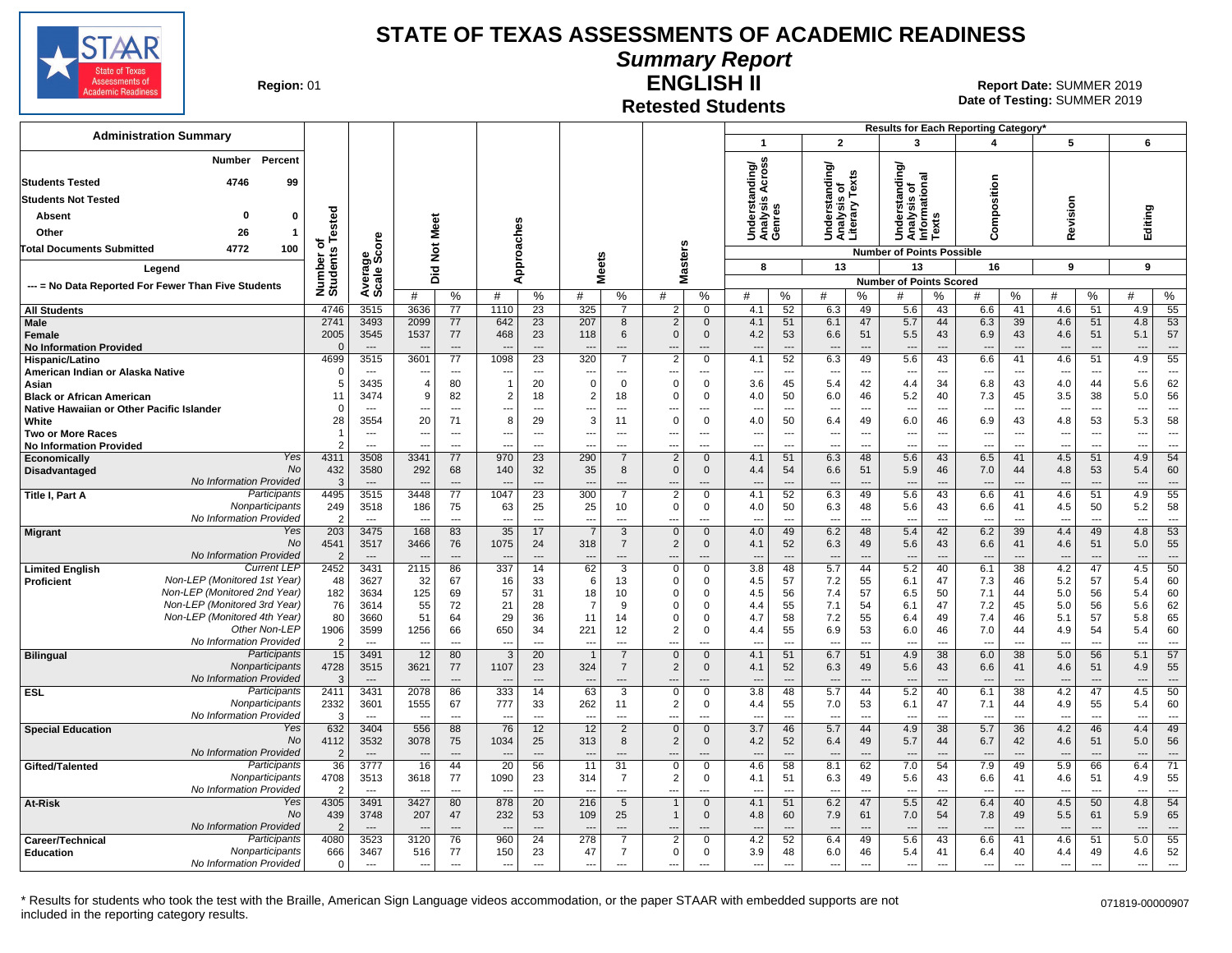

**Constructed Responses Summary Report**

**Region: 01** 

**Retested Students ENGLISH II**



<sup>\*</sup> Results for students who took the test with the Braille, American Sign Language videos accommodation, or the paper STAAR with embedded supports are 071819-00000907 not included in this report.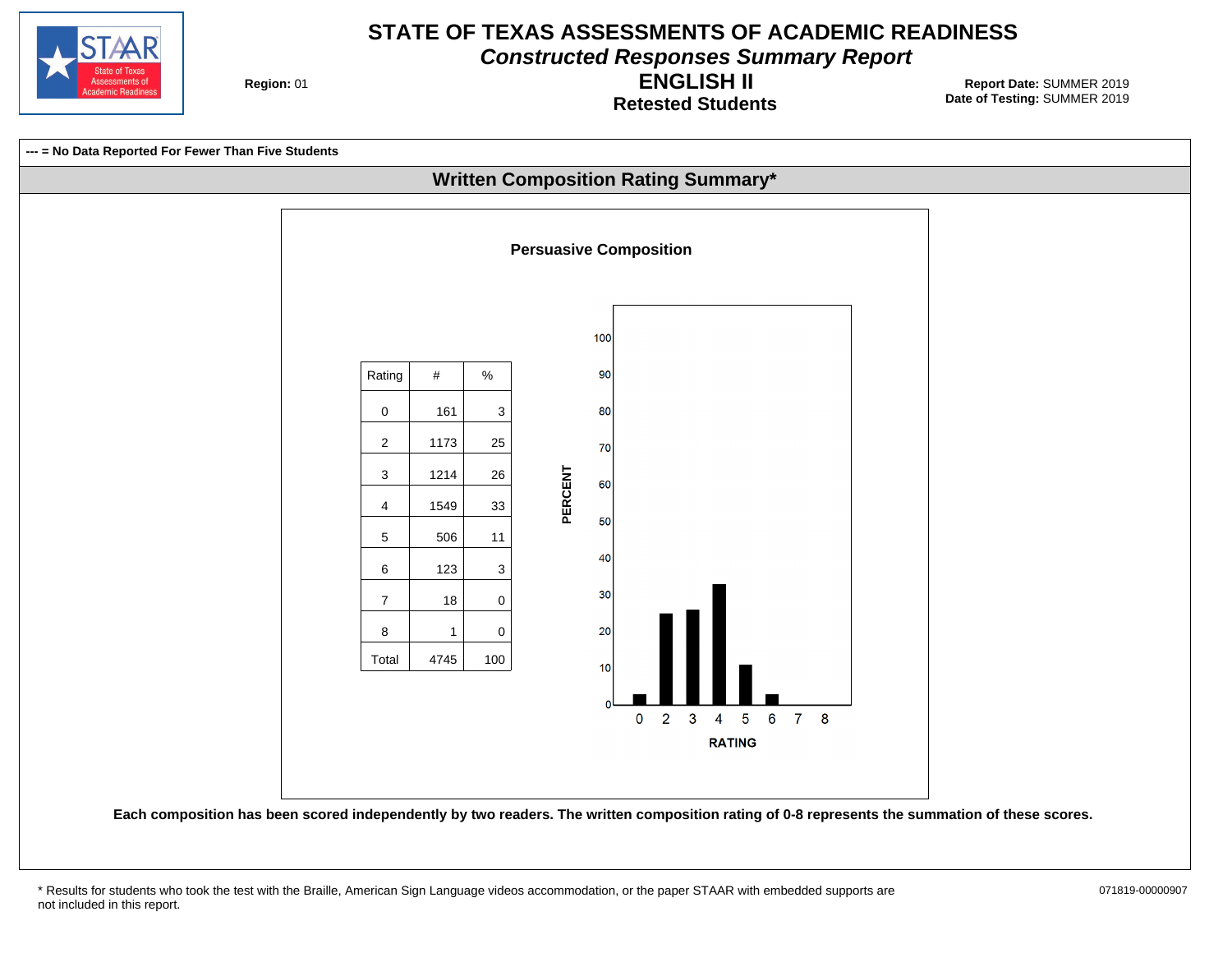

### **Summary Report**

**Region: 01** 

# **All Students**

**U.S. HISTORY** Report Date: SUMMER 2019 **Date of Testing:**  SUMMER 2019

|                                                               |                           |                                  |                                 |                      |                                  |                                |                                                      |                               |                                            |                            |                                  |                                             | <b>Results for Each Reporting Category</b> |                                |                                 |                    |                                                      |                                |
|---------------------------------------------------------------|---------------------------|----------------------------------|---------------------------------|----------------------|----------------------------------|--------------------------------|------------------------------------------------------|-------------------------------|--------------------------------------------|----------------------------|----------------------------------|---------------------------------------------|--------------------------------------------|--------------------------------|---------------------------------|--------------------|------------------------------------------------------|--------------------------------|
| <b>Administration Summary</b>                                 |                           |                                  |                                 |                      |                                  |                                |                                                      |                               |                                            |                            | $\mathbf{1}$                     |                                             | $\mathbf{2}$                               |                                | 3                               |                    | 4                                                    |                                |
| Percent<br>Number                                             |                           |                                  |                                 |                      |                                  |                                |                                                      |                               |                                            |                            |                                  |                                             | and                                        |                                |                                 |                    |                                                      |                                |
| <b>Students Tested</b><br>765<br>100                          |                           |                                  |                                 |                      |                                  |                                |                                                      |                               |                                            |                            |                                  |                                             |                                            |                                |                                 |                    |                                                      |                                |
| <b>Students Not Tested</b>                                    |                           |                                  |                                 |                      |                                  |                                |                                                      |                               |                                            |                            |                                  |                                             | ξ                                          |                                |                                 |                    | Economics,<br>Science,<br>Technology,<br>and Society |                                |
| - 0<br>0<br>Absent                                            |                           |                                  |                                 |                      |                                  |                                |                                                      |                               |                                            |                            |                                  |                                             |                                            |                                |                                 |                    |                                                      |                                |
| Other<br>$\mathbf 0$<br>$\Omega$                              | <b>Tested</b>             |                                  |                                 |                      |                                  |                                |                                                      |                               |                                            |                            | History                          |                                             | Geograp<br>Culture                         |                                | Government<br>and               | and<br>Citizenship |                                                      |                                |
| 100<br>765<br><b>Total Documents Submitted</b>                | ৳<br>Number o<br>Students | Average<br>Scale Score           | Not Meet                        |                      | Approaches                       |                                |                                                      |                               |                                            |                            |                                  |                                             |                                            |                                | <b>Number of Items Tested</b>   |                    |                                                      |                                |
| Legend<br>--- = No Data Reported For Fewer Than Five Students |                           |                                  |                                 |                      |                                  |                                | <b>Meets</b>                                         |                               | Masters                                    |                            | 30                               |                                             | 12                                         |                                | 10                              |                    | 16                                                   |                                |
|                                                               |                           |                                  | Did                             |                      |                                  |                                |                                                      |                               |                                            |                            |                                  |                                             |                                            |                                | Avg. # of Items / % Correct     |                    |                                                      |                                |
|                                                               |                           |                                  | #                               | %                    | #                                | %                              | #                                                    | $\%$                          | #                                          | $\%$                       | #                                | %                                           | #                                          | %                              | #                               | %                  | #                                                    | $\%$                           |
| <b>All Students</b>                                           | 765                       | 3510                             | 456                             | 60                   | 309                              | 40                             | 46                                                   | 6                             | 12                                         | 2                          | 11.7                             | 39                                          | 5.5                                        | 46                             | 3.8                             | 38                 | 6.8                                                  | 42<br>41                       |
| <b>Male</b><br>Female                                         | 362<br>403                | 3485<br>3533                     | 232<br>224                      | 64<br>56             | 130<br>179                       | 36<br>44                       | 29<br>17                                             | 8<br>$\overline{4}$           | 6<br>6                                     | 2<br>$\mathbf{1}$          | 11.6<br>11.9                     | 39<br>40                                    | 5.5<br>5.6                                 | 45<br>47                       | 3.7<br>4.0                      | 37<br>40           | 6.5<br>7.0                                           | 44                             |
| <b>No Information Provided</b>                                | $\Omega$                  | $\overline{a}$                   |                                 | $\sim$               |                                  | $\overline{\phantom{a}}$       |                                                      | $---$                         |                                            | ---                        | $\overline{\phantom{a}}$         | $\sim$                                      | $\overline{a}$                             | $\overline{a}$                 | $\sim$                          |                    | $\overline{\phantom{a}}$                             | $\sim$                         |
| Hispanic/Latino                                               | 755<br>$\Omega$           | 3511<br>---                      | 450<br>$\overline{\phantom{a}}$ | 60<br>---            | 305<br>--                        | 40<br>$\overline{\phantom{a}}$ | 46                                                   | 6<br>---                      | 12<br>---                                  | 2<br>---                   | 11.7<br>---                      | 39<br>$\overline{\phantom{a}}$              | 5.5<br>$\overline{\phantom{a}}$            | 46<br>$\overline{\phantom{a}}$ | 3.8<br>---                      | 38<br>---          | 6.8                                                  | 43<br>$\overline{\phantom{a}}$ |
| American Indian or Alaska Native<br>Asian                     | $\overline{2}$            | ---                              | ---                             | ---                  | …                                | ---                            | $\overline{\phantom{a}}$<br>$\overline{a}$           | ---                           | $\overline{\phantom{a}}$                   | …                          | ---                              | ---                                         | ---                                        | $\overline{a}$                 | ---                             | ---                | ---<br>$\overline{a}$                                | ---                            |
| <b>Black or African American</b>                              | $\overline{2}$            | ---                              | ---                             | ---                  | --                               | ---                            |                                                      | ---                           | $\sim$                                     | ---                        | $\overline{a}$                   |                                             | ---                                        |                                | ---                             | ---                | ---                                                  | ---                            |
| Native Hawaiian or Other Pacific Islander<br>White            | $\Omega$<br>3             | ---<br>---                       | ---<br>---                      | ---<br>---           | --<br>--                         | ---<br>$---$                   | $\overline{\phantom{a}}$<br>$\overline{\phantom{a}}$ | ---                           | ---<br>$\overline{\phantom{a}}$            | ---                        | $\overline{\phantom{a}}$<br>---  | $\sim$                                      | ---                                        |                                | ---                             | ---                | ---                                                  | ---<br>---                     |
| <b>Two or More Races</b>                                      | $\mathbf 0$               | $\overline{a}$                   | ---                             | $---$                | ---                              | $---$                          | ---                                                  | $---$                         | $\overline{\phantom{a}}$                   | ---                        | $\overline{a}$                   | ---                                         | ---<br>$\overline{\phantom{a}}$            | $\sim$                         | ---<br>---                      | ---                | $\overline{\phantom{a}}$<br>---                      | ---                            |
| <b>No Information Provided</b>                                | 3                         | ---                              | $\overline{\phantom{a}}$        | $\overline{a}$       | ---                              | $\overline{a}$                 | ---                                                  | ---                           | $\overline{\phantom{a}}$                   | ---                        | $\overline{a}$                   | $\overline{a}$                              | $\overline{\phantom{a}}$                   | $\overline{a}$                 | ---                             | $---$              | ---                                                  | ---                            |
| <b>Yes</b><br>Economically<br>No<br><b>Disadvantaged</b>      | 699<br>60                 | 3506<br>3547                     | 419<br>36                       | 60<br>60             | 280<br>24                        | 40<br>40                       | 41<br>5                                              | 6<br>8                        | 10<br>$\overline{2}$                       | $\overline{1}$<br>3        | 11.7<br>12.3                     | 39<br>41                                    | 5.5<br>5.6                                 | 46<br>47                       | 3.8<br>3.9                      | 38<br>39           | 6.8<br>7.0                                           | 42<br>44                       |
| No Information Provided                                       | 6                         | 3646                             | $\overline{1}$                  | 17                   | 5                                | 83                             | $\Omega$                                             | $\mathbf 0$                   | $\mathbf{0}$                               | $\mathbf{0}$               | 14.2                             | 47                                          | 6.2                                        | 51                             | 4.3                             | 43                 | 7.2                                                  | 45                             |
| Participants<br>Title I, Part A                               | 730                       | 3513                             | 432                             | 59                   | 298                              | 41                             | 45                                                   | 6                             | 12                                         | $\overline{2}$             | 11.8                             | 39                                          | 5.5                                        | 46                             | 3.8                             | 38                 | 6.9                                                  | 43                             |
| Nonparticipants<br>No Information Provided                    | 30<br>5                   | 3426<br>3584                     | 23<br>$\overline{1}$            | 77<br>20             | $\overline{7}$<br>$\overline{4}$ | 23<br>80                       | $\mathbf{1}$<br>$\Omega$                             | 3<br>$\mathbf 0$              | $\mathbf 0$<br>$\mathbf 0$                 | $\mathbf 0$<br>$\mathbf 0$ | 10.8<br>14.2                     | 36<br>47                                    | 5.4<br>5.8                                 | 45<br>48                       | 4.1<br>3.8                      | 41<br>38           | 5.2<br>6.2                                           | 33<br>39                       |
| Yes<br><b>Migrant</b>                                         | 50                        | 3591                             | 29                              | 58                   | 21                               | 42                             | $\overline{7}$                                       | 14                            | $\mathbf{3}$                               | 6                          | 13.6                             | 45                                          | 5.9                                        | 50                             | 3.8                             | 38                 | 6.8                                                  | 43                             |
| No<br><b>No Information Provided</b>                          | 711                       | 3504                             | 426                             | 60                   | 285                              | 40                             | 39                                                   | $\sqrt{5}$                    | 9                                          | $\mathbf{1}$               | 11.6                             | 39                                          | 5.5                                        | 46                             | 3.8                             | 38                 | 6.8                                                  | 43                             |
| <b>Current LEP</b><br><b>Limited English</b>                  | $\overline{4}$<br>443     | $\overline{\phantom{a}}$<br>3465 | $\overline{\phantom{a}}$<br>291 | ---<br>66            | ---<br>152                       | $\overline{\phantom{a}}$<br>34 | $\overline{\phantom{a}}$<br>16                       | ---<br>$\overline{4}$         | $\overline{\phantom{a}}$<br>$\overline{4}$ | ---<br>$\mathbf{1}$        | $\overline{\phantom{a}}$<br>11.2 | $\overline{\phantom{a}}$<br>$\overline{37}$ | $\overline{\phantom{a}}$<br>5.1            | ---<br>43                      | ---<br>$\overline{3.8}$         | ---<br>38          | $\overline{\phantom{a}}$<br>6.6                      | ---<br>41                      |
| Non-LEP (Monitored 1st Year)<br><b>Proficient</b>             | -7                        | 3477                             | 5                               | 71                   | $\overline{2}$                   | 29                             | $\Omega$                                             | $\mathbf 0$                   | $\mathbf 0$                                | $\mathbf 0$                | 11.3                             | 38                                          | 5.6                                        | 46                             | 4.0                             | 40                 | 6.0                                                  | 38                             |
| Non-LEP (Monitored 2nd Year)<br>Non-LEP (Monitored 3rd Year)  | $\overline{4}$<br>10      | $\sim$<br>3481                   | ---<br>5                        | ---<br>50            | ---<br>5                         | ---<br>50                      | $\overline{\phantom{a}}$<br>$\Omega$                 | ---<br>$\mathbf 0$            | ---<br>$\mathbf 0$                         | ---<br>$\mathbf 0$         | ---<br>10.7                      | $\overline{a}$<br>36                        | ---<br>5.5                                 | $\overline{a}$<br>46           | ---<br>4.1                      | $---$<br>41        | ---<br>6.9                                           | ---<br>43                      |
| Non-LEP (Monitored 4th Year)                                  | 3                         | $-$                              | $\sim$                          | $---$                | ---                              | $---$                          | $\overline{a}$                                       | $\overline{a}$                | ---                                        | ---                        | $\overline{a}$                   | $\overline{\phantom{a}}$                    | $\overline{a}$                             | $\sim$                         | $\sim$                          | ---                | $\overline{\phantom{a}}$                             | $---$                          |
| Other Non-LEP                                                 | 293                       | 3580                             | 151                             | 52                   | 142                              | 48                             | 30                                                   | 10                            | 8                                          | 3                          | 12.7                             | 42                                          | 6.1                                        | 51                             | 3.9                             | 39                 | 7.1                                                  | 44                             |
| No Information Provided<br>Participants<br><b>Bilingual</b>   | 5<br>$\overline{2}$       | 3584<br>$\overline{\phantom{a}}$ | $\overline{\phantom{a}}$        | 20<br>$\overline{a}$ | $\overline{4}$<br>               | 80<br>$\overline{\phantom{a}}$ | $\Omega$<br>$\overline{a}$                           | $\mathbf 0$<br>---            | $\Omega$                                   | $\Omega$<br>---            | 14.2<br>$\overline{\phantom{a}}$ | 47<br>$\overline{\phantom{a}}$              | 5.8<br>$\overline{\phantom{a}}$            | 48<br>$\overline{\phantom{a}}$ | 3.8<br>$\overline{\phantom{a}}$ | 38<br>---          | 6.2<br>$\overline{\phantom{a}}$                      | 39<br>---                      |
| Nonparticipants                                               | 757                       | 3509                             | 454                             | 60                   | 303                              | 40                             | 45                                                   | 6                             | 12                                         | $\overline{2}$             | 11.7                             | 39                                          | 5.5                                        | 46                             | 3.8                             | 38                 | 6.8                                                  | 42                             |
| No Information Provided                                       | 6                         | 3601                             | $\overline{1}$                  | 17                   | 5                                | 83                             | $\Omega$                                             | $\mathbf{0}$                  | $\mathbf{0}$                               | $\Omega$                   | 13.7                             | 46                                          | 5.7                                        | 47                             | 4.3                             | 43                 | 6.8                                                  | 43                             |
| Participants<br><b>ESL</b><br>Nonparticipants                 | 442<br>316                | 3464<br>3574                     | 292<br>162                      | 66<br>51             | 150<br>154                       | 34<br>49                       | 16<br>30                                             | $\overline{4}$<br>9           | 4<br>8                                     | $\mathbf{1}$<br>3          | 11.2<br>12.5                     | $\overline{37}$<br>42                       | 5.1<br>6.1                                 | 43<br>51                       | 3.8<br>3.9                      | 38<br>39           | 6.6<br>7.1                                           | 41<br>44                       |
| No Information Provided                                       | $\overline{7}$            | 3553                             | $\overline{2}$                  | 29                   | 5                                | 71                             | $\Omega$                                             | $\mathsf 0$                   | 0                                          | $\Omega$                   | 13.1                             | 44                                          | 5.4                                        | 45                             | 4.1                             | 41                 | 6.4                                                  | 40                             |
| Yes<br><b>Special Education</b>                               | 110                       | 3390                             | 84                              | 76                   | 26                               | 24                             | $\overline{2}$                                       | $\overline{2}$                | $\mathbf 0$                                | $\mathbf{0}$               | 10.6                             | 35                                          | 4.8                                        | 40                             | 3.1                             | 31                 | 6.1                                                  | 38                             |
| No<br>No Information Provided                                 | 650<br>5                  | 3530<br>3584                     | 371<br>$\overline{1}$           | 57<br>20             | 279<br>$\overline{4}$            | 43<br>80                       | 44<br>$\mathbf 0$                                    | $\overline{7}$<br>$\mathbf 0$ | 12<br>$\mathbf 0$                          | 2<br>$\Omega$              | 11.9<br>14.2                     | 40<br>47                                    | 5.6<br>5.8                                 | 47<br>48                       | 4.0<br>3.8                      | 40<br>38           | 6.9<br>6.2                                           | 43<br>39                       |
| Participants<br>Gifted/Talented                               | 8                         | 3905                             | $\overline{3}$                  | 38                   | $\overline{5}$                   | 63                             | $\overline{4}$                                       | 50                            | $\overline{1}$                             | 13                         | 16.9                             | 56                                          | 6.9                                        | 57                             | 5.8                             | 58                 | 8.9                                                  | 55                             |
| Nonparticipants<br>No Information Provided                    | 751<br>6                  | 3506                             | 452<br>$\overline{1}$           | 60<br>17             | 299<br>5                         | 40                             | 42<br>$\Omega$                                       | 6<br>$\mathbf 0$              | 11<br>$\mathbf 0$                          | $\mathbf 1$<br>$\Omega$    | 11.7                             | 39<br>46                                    | 5.5<br>5.8                                 | 46<br>49                       | 3.8<br>3.8                      | 38<br>38           | 6.8                                                  | 42<br>42                       |
| Yes<br>At-Risk                                                | 714                       | 3590<br>3492                     | 443                             | 62                   | 271                              | 83<br>38                       | $\overline{37}$                                      | 5                             | $\overline{7}$                             | $\mathbf{1}$               | 13.8<br>11.5                     | 38                                          | 5.4                                        | 45                             | 3.8                             | 38                 | 6.7<br>6.7                                           | 42                             |
| No                                                            | 46                        | 3794                             | 12                              | 26                   | 34                               | 74                             | 9                                                    | 20                            | 5                                          | 11                         | 14.7                             | 49                                          | 7.7                                        | 64                             | 4.4                             | 44                 | 8.6                                                  | 54                             |
| No Information Provided<br>Participants                       | 5                         | 3584                             | $\overline{1}$                  | 20                   | $\overline{\mathcal{L}}$         | 80                             | $\Omega$                                             | $\mathbf 0$                   | $\Omega$                                   | $\Omega$<br>2              | 14.2                             | 47                                          | 5.8                                        | 48<br>47                       | 3.8                             | 38<br>39           | 6.2                                                  | 39                             |
| Career/Technical<br>Nonparticipants<br><b>Education</b>       | 639<br>125                | 3520<br>3460                     | 371<br>85                       | 58<br>68             | 268<br>40                        | 42<br>32                       | 40<br>6                                              | 6<br>5                        | 11<br>$\mathbf{1}$                         | $\mathbf{1}$               | 11.8<br>11.7                     | 39<br>39                                    | 5.6<br>5.2                                 | 43                             | 3.9<br>3.5                      | 35                 | 6.9<br>6.2                                           | 43<br>39                       |
| No Information Provided                                       | $\overline{1}$            | $\overline{a}$                   | $\sim$                          | $\overline{a}$       | ---                              | $\overline{a}$                 | $\overline{a}$                                       | ---                           |                                            | ---                        | $\overline{a}$                   | $\overline{a}$                              | $\overline{a}$                             | $\overline{a}$                 | $\overline{a}$                  | $---$              | ---                                                  | ---                            |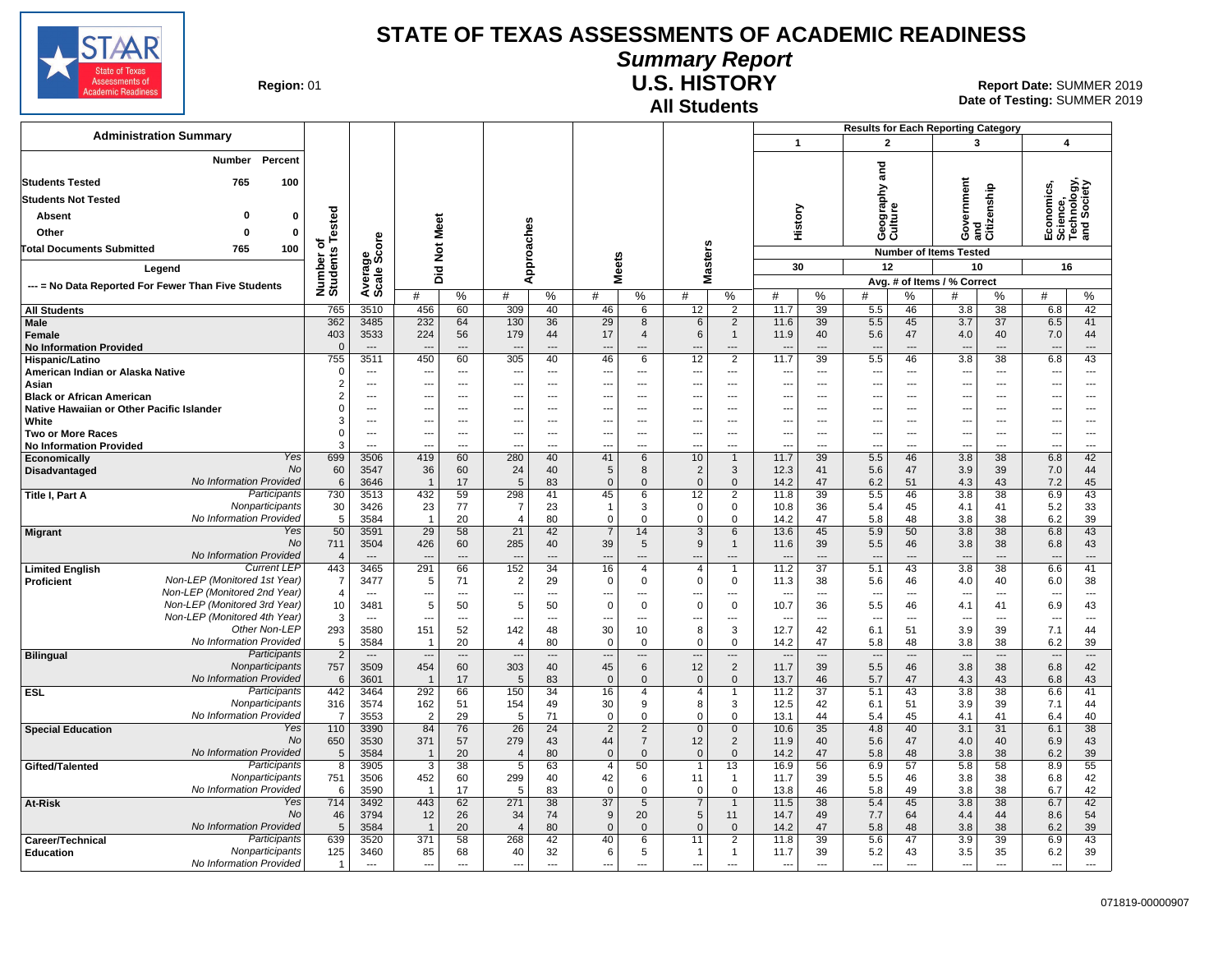**Summary Report**

**State of Texas** Assessments of<br>Academic Readines

**Region: 01** 

#### **First-Time Tested Students U.S. HISTORY** Report Date: SUMMER 2019

**Date of Testing:**  SUMMER 2019

|                                                     |                              |                    |                                   |                                            |                                  |                      |                       |                                   |                                  |                                  |                              |                                  |                                  | <b>Results for Each Reporting Category</b> |                                                      |                                  |                                                      |                                                      |                                    |                                             |
|-----------------------------------------------------|------------------------------|--------------------|-----------------------------------|--------------------------------------------|----------------------------------|----------------------|-----------------------|-----------------------------------|----------------------------------|----------------------------------|------------------------------|----------------------------------|----------------------------------|--------------------------------------------|------------------------------------------------------|----------------------------------|------------------------------------------------------|------------------------------------------------------|------------------------------------|---------------------------------------------|
| <b>Administration Summary</b>                       |                              |                    |                                   |                                            |                                  |                      |                       |                                   |                                  |                                  |                              |                                  | $\mathbf{1}$                     |                                            | $\mathbf{2}$                                         |                                  | $\overline{\mathbf{3}}$                              |                                                      | $\overline{\mathbf{4}}$            |                                             |
| Percent<br>Number                                   |                              |                    |                                   |                                            |                                  |                      |                       |                                   |                                  |                                  |                              |                                  |                                  | $\overline{\mathbf{c}}$                    |                                                      |                                  |                                                      |                                                      |                                    |                                             |
| <b>Students Tested</b>                              | 78                           | 100                |                                   |                                            |                                  |                      |                       |                                   |                                  |                                  |                              |                                  |                                  |                                            | ā                                                    |                                  |                                                      |                                                      |                                    |                                             |
| <b>Students Not Tested</b>                          |                              |                    |                                   |                                            |                                  |                      |                       |                                   |                                  |                                  |                              |                                  |                                  | phy                                        |                                                      | Government<br>and<br>Citizenship |                                                      | Economics,<br>Science,<br>Technology,<br>and Society |                                    |                                             |
| Absent                                              | O                            | $\bf{0}$           |                                   |                                            |                                  |                      |                       |                                   |                                  |                                  |                              |                                  |                                  |                                            | Geograp<br>Culture                                   |                                  |                                                      |                                                      |                                    |                                             |
| Other                                               | $\Omega$                     | $\mathbf 0$        | Tested                            |                                            |                                  |                      |                       |                                   |                                  |                                  |                              |                                  | History                          |                                            |                                                      |                                  |                                                      |                                                      |                                    |                                             |
| <b>Total Documents Submitted</b>                    | 78                           | 100                | ठ                                 |                                            |                                  |                      |                       |                                   |                                  |                                  |                              |                                  |                                  |                                            |                                                      |                                  |                                                      |                                                      |                                    |                                             |
|                                                     |                              |                    |                                   |                                            | Did Not Meet                     |                      | Approaches            |                                   | <b>Meets</b>                     |                                  | Masters                      |                                  | 30                               |                                            | 12                                                   |                                  | <b>Number of Items Tested</b><br>10                  |                                                      | 16                                 |                                             |
|                                                     | Legend                       |                    |                                   |                                            |                                  |                      |                       |                                   |                                  |                                  |                              |                                  |                                  |                                            |                                                      |                                  | Avg. # of Items / % Correct                          |                                                      |                                    |                                             |
| --- = No Data Reported For Fewer Than Five Students |                              |                    | Number o<br>Students              | Average<br>Scale Score                     | #                                | $\%$                 | #                     | $\%$                              | #                                | %                                | #                            | %                                | #                                | %                                          | #                                                    | %                                | #                                                    | %                                                    | #                                  | %                                           |
| <b>All Students</b>                                 |                              |                    | 78                                | 3807                                       | 20                               | 26                   | 58                    | 74                                | 19                               | 24                               | $\overline{7}$               | $\overline{9}$                   | 15.4                             | 51                                         | 7.2                                                  | 60                               | 4.8                                                  | 48                                                   | 8.6                                | 53                                          |
| Male                                                |                              |                    | 40                                | 3784                                       | 12                               | 30                   | 28                    | 70                                | 9                                | 23                               | $\overline{4}$               | 10                               | 15.0                             | 50                                         | 7.0                                                  | 59                               | 4.5                                                  | 45                                                   | 8.7                                | 54                                          |
| <b>Female</b>                                       |                              |                    | 38                                | 3832                                       | 8                                | 21                   | 30                    | 79                                | 10                               | 26                               | 3                            | 8                                | 15.7                             | 52                                         | 7.4                                                  | 61<br>$\overline{a}$             | 5.2                                                  | 52                                                   | 8.4                                | 52                                          |
| <b>No Information Provided</b><br>Hispanic/Latino   |                              |                    | $\overline{0}$<br>$\overline{77}$ | 3810                                       | $\overline{20}$                  | $\overline{a}$<br>26 | 57                    | $---$<br>74                       | $\overline{a}$<br>19             | $\overline{a}$<br>25             | ---<br>$\overline{7}$        | $\overline{a}$<br>$\overline{9}$ | 15.4                             | $\overline{a}$<br>51                       | $\overline{\phantom{a}}$<br>7.2                      | 60                               | $\overline{\phantom{a}}$<br>4.8                      | $---$<br>48                                          | $\overline{a}$<br>8.6              | $\qquad \qquad \cdots$<br>53                |
| American Indian or Alaska Native                    |                              |                    | $\mathbf 0$                       | ---                                        | $\sim$                           | ---                  | ---                   | ---                               | ---                              | ---                              | ---                          | $\overline{a}$                   |                                  | ---                                        | $\overline{\phantom{a}}$                             | $\sim$                           | ---                                                  | $\overline{a}$                                       | $\sim$                             | ---                                         |
| Asian                                               |                              |                    | $\Omega$                          | ---                                        | $---$                            | ---                  | ---                   | $\overline{\phantom{a}}$          | ---                              | ---                              | ---                          | $\overline{\phantom{a}}$         | $\overline{\phantom{a}}$         | ---                                        | $\overline{\phantom{a}}$                             | $\overline{a}$                   | ---                                                  | ---                                                  | $\overline{\phantom{a}}$           | $\overline{\phantom{a}}$                    |
| <b>Black or African American</b>                    |                              |                    | $\Omega$<br>$\Omega$              | $\overline{a}$<br>---                      |                                  | ---                  | ---                   | ---                               | ---<br>---                       | ---                              | ---                          | ---<br>---                       | ---                              | ---<br>---                                 | ---                                                  |                                  | ---                                                  | ---<br>---                                           | $\overline{a}$                     | ---                                         |
| Native Hawaiian or Other Pacific Islander<br>White  |                              |                    | $\Omega$                          | ---                                        | $\overline{\phantom{a}}$         | ---<br>---           | ---<br>---            | $\hspace{0.05cm} \ldots$<br>---   | ---                              | ---<br>---                       | ---<br>---                   | ---                              | $\overline{\phantom{a}}$<br>---  | ---                                        | $\overline{\phantom{a}}$<br>$\overline{\phantom{a}}$ | ---                              | ---<br>…                                             | ---                                                  | ---<br>$\sim$                      | $\hspace{0.05cm} \ldots$<br>---             |
| <b>Two or More Races</b>                            |                              |                    | $\mathbf 0$                       | $\overline{\phantom{a}}$                   |                                  | ---                  | ---                   | $\overline{\phantom{a}}$          | $\overline{\phantom{a}}$         | $\overline{a}$                   | ---                          | ---                              | $\overline{\phantom{a}}$         | ---                                        | $\overline{\phantom{a}}$                             | ---                              | ---                                                  | ---                                                  | $\overline{\phantom{a}}$           | $\overline{\phantom{a}}$                    |
| <b>No Information Provided</b>                      |                              |                    |                                   | $\overline{a}$                             | $\overline{a}$                   | $\overline{a}$       | ---                   | $\overline{a}$                    | $---$                            | $\overline{a}$                   | ---                          | ---                              | $\overline{\phantom{a}}$         | $\sim$                                     | $\overline{a}$                                       | $\overline{a}$                   | $\overline{a}$                                       | $\overline{a}$                                       | $\sim$                             | $---$                                       |
| Economically<br>Disadvantaged                       |                              | Yes<br>No          | 71<br>$\overline{4}$              | 3791<br>$\cdots$                           | 19<br>$\overline{\phantom{a}}$   | 27<br>$---$          | 52<br>---             | 73<br>$\overline{\phantom{a}}$    | 17<br>---                        | $\overline{24}$<br>$\cdots$      | $5\overline{)}$<br>---       | $\overline{7}$<br>---            | 15.2<br>$\overline{\phantom{a}}$ | 51<br>---                                  | 7.2<br>$\overline{a}$                                | 60<br>$---$                      | 4.8<br>---                                           | 48<br>---                                            | 8.5<br>$\overline{\phantom{a}}$    | 53<br>$\overline{\phantom{a}}$              |
|                                                     | No Information Provided      |                    | 3                                 | $\overline{a}$                             |                                  | ---                  |                       | $\overline{\phantom{a}}$          |                                  | ---                              |                              | ---                              |                                  | ---                                        | $\overline{a}$                                       |                                  | ---                                                  |                                                      | $\overline{\phantom{a}}$           | ---                                         |
| Title I, Part A                                     |                              | Participants       | 71                                | 3831                                       | 18                               | 25                   | 53                    | 75                                | 19                               | $\overline{27}$                  | $\overline{7}$               | 10                               | 15.5                             | 52                                         | 7.4                                                  | 62                               | 4.9                                                  | 49                                                   | 8.8                                | 55                                          |
|                                                     | No Information Provided      | Nonparticipants    | $\overline{4}$                    | $\hspace{0.05cm} \ldots$                   | $\overline{\phantom{a}}$         | ---                  | ---                   | $\overline{\phantom{a}}$          | ---                              | $\overline{a}$                   | ---                          | $\overline{\phantom{a}}$         | $\overline{a}$                   | ---                                        | $\overline{\phantom{a}}$                             | $\overline{a}$                   | ---                                                  | $\overline{a}$                                       | $\overline{\phantom{a}}$           | $\overline{\phantom{a}}$                    |
| <b>Migrant</b>                                      |                              | Yes                | 3<br>10                           | $\overline{a}$<br>3888                     | $\overline{a}$<br>$\overline{1}$ | ---<br>10            | ---<br>9              | $\overline{a}$<br>90              | ---<br>$\overline{2}$            | ---<br>20                        | ---<br>$\mathbf{1}$          | ---<br>10                        | ---<br>17.0                      | ---<br>57                                  | ---<br>7.6                                           | 63                               | <br>5.5                                              | ---<br>55                                            | $\overline{a}$<br>8.6              | ---<br>54                                   |
|                                                     |                              | <b>No</b>          | 66                                | 3805                                       | 18                               | 27                   | 48                    | 73                                | 17                               | 26                               | 6                            | 9                                | 15.2                             | 51                                         | 7.2                                                  | 60                               | 4.8                                                  | 48                                                   | 8.6                                | 54                                          |
|                                                     | No Information Provided      |                    | $\overline{2}$                    | $---$                                      | $\overline{a}$                   | ---                  | ---                   | $---$                             | $\overline{a}$                   | $---$                            | ---                          | $\overline{\phantom{a}}$         | $\overline{\phantom{a}}$         | ---                                        | $\overline{a}$                                       | $\overline{\phantom{a}}$         | $\overline{\phantom{a}}$                             | $---$                                                | $\overline{a}$                     | $\overline{\phantom{a}}$                    |
| <b>Limited English</b><br><b>Proficient</b>         | Non-LEP (Monitored 1st Year  | <b>Current LEF</b> | $\overline{20}$<br>$\overline{1}$ | 3579<br>---                                | $\overline{9}$<br>$---$          | 45<br>$\overline{a}$ | 11<br>---             | 55<br>$\overline{\phantom{a}}$    | $\overline{1}$<br>---            | $\overline{5}$<br>$\overline{a}$ | $\overline{0}$<br>---        | $\overline{0}$<br>---            | 13.0<br>$\overline{\phantom{a}}$ | 43<br>---                                  | 5.6<br>$\overline{a}$                                | 46<br>---                        | 4.0<br>---                                           | 40<br>---                                            | 7.6<br>---                         | $\overline{47}$<br>$\overline{\phantom{a}}$ |
|                                                     | Non-LEP (Monitored 2nd Year) |                    | $\overline{1}$                    | ---                                        | $\overline{\phantom{a}}$         | ---                  | ---                   | $\overline{\phantom{a}}$          | $\overline{\phantom{a}}$         | ---                              | ---                          | ---                              | ---                              | ---                                        | $\overline{\phantom{a}}$                             | ---                              | ---                                                  | ---                                                  | ---                                | $\overline{\phantom{a}}$                    |
|                                                     | Non-LEP (Monitored 3rd Year) |                    | $\overline{1}$                    | ---                                        | $\overline{a}$                   | ---                  | ---                   | ---                               | ---                              | ---                              | ---                          | ---                              | $\overline{a}$                   | ---                                        | ---                                                  |                                  | ---                                                  | ---                                                  | $\overline{a}$                     | ---                                         |
|                                                     | Non-LEP (Monitored 4th Year) |                    | $\Omega$                          | ---                                        |                                  | ---                  | ---                   | $\overline{\phantom{a}}$          | ---                              | $\overline{a}$                   | ---                          | ---                              |                                  | ---                                        | ---                                                  |                                  | ---                                                  | ---                                                  |                                    | $\overline{a}$                              |
|                                                     | No Information Provided      | Other Non-LEP      | 52<br>3                           | 3918<br>$\overline{a}$                     | 9<br>$\overline{a}$              | 17<br>$\overline{a}$ | 43<br>$\overline{a}$  | 83<br>$\overline{\phantom{a}}$    | 18<br>$\sim$                     | 35<br>$\overline{a}$             | $\overline{7}$<br>---        | 13<br>---                        | 16.5<br>$\overline{\phantom{a}}$ | 55<br>$\overline{a}$                       | 8.0<br>$\overline{\phantom{a}}$                      | 67<br>$\overline{a}$             | 5.2<br>$\overline{\phantom{a}}$                      | 52<br>$---$                                          | 9.1<br>$\overline{a}$              | 57<br>$\overline{a}$                        |
| <b>Bilingual</b>                                    |                              | Participants       | $\mathbf 0$                       | $\cdots$                                   |                                  | ---                  | ---                   | $\overline{\phantom{a}}$          | $\overline{a}$                   | $\overline{\phantom{a}}$         | ---                          | $\overline{a}$                   | $\overline{\phantom{a}}$         | $\overline{\phantom{a}}$                   | $\overline{\phantom{a}}$                             | ---                              | $\overline{\phantom{a}}$                             | ---                                                  | Ξ.                                 | $---$                                       |
|                                                     |                              | Nonparticipants    | 75                                | 3818                                       | 19                               | 25                   | 56                    | 75                                | 19                               | 25                               | $\overline{7}$               | 9                                | 15.4                             | 51                                         | 7.3                                                  | 61                               | 4.9                                                  | 49                                                   | 8.6                                | 54                                          |
|                                                     | No Information Provided      | Participants       | 3                                 |                                            |                                  | $\overline{a}$       |                       | $---$                             | $\overline{a}$<br>$\overline{1}$ | $\overline{a}$                   | ---                          | ---                              | $\sim$                           | ---                                        | $\overline{a}$                                       | $\sim$                           | ---                                                  | $---$                                                | $\overline{a}$                     | ---                                         |
| <b>ESL</b>                                          |                              | Nonparticipants    | $\overline{20}$<br>55             | 3557<br>3913                               | 10<br>9                          | 50<br>16             | 10<br>46              | 50<br>84                          | 18                               | $\overline{5}$<br>33             | $\overline{0}$<br>7          | $\overline{0}$<br>13             | 12.7<br>16.4                     | 42<br>55                                   | 5.4<br>8.0                                           | 45<br>67                         | 4.0<br>5.2                                           | 40<br>52                                             | 7.3<br>9.1                         | 46<br>57                                    |
|                                                     | No Information Provided      |                    | 3                                 | $\overline{a}$                             |                                  | ---                  | ---                   | ---                               | ---                              | ---                              | ---                          | ---                              | $\overline{\phantom{a}}$         | ---                                        | $\overline{\phantom{a}}$                             |                                  | ---                                                  | ---                                                  | $\sim$                             | ---                                         |
| <b>Special Education</b>                            |                              | Yes                | 9                                 | 3338                                       | $\overline{7}$                   | 78                   | $\overline{2}$        | 22                                | $\mathbf{0}$                     | $\mathbf{0}$                     | $\overline{0}$               | $\overline{0}$                   | 10.1                             | 34                                         | 4.0                                                  | 33                               | 3.1                                                  | 31                                                   | 6.0                                | 38                                          |
|                                                     | No Information Provided      | No                 | 66                                | 3884                                       | 12                               | 18                   | 54                    | 82                                | 19<br>$\overline{a}$             | 29                               | $\overline{7}$               | 11                               | 16.2                             | 54                                         | 7.8                                                  | 65<br>$\overline{\phantom{a}}$   | 5.1                                                  | 51                                                   | 9.0                                | 56<br>$\overline{\phantom{a}}$              |
| Gifted/Talented                                     |                              | Participants       | $\mathbf{3}$<br>3                 | $\overline{a}$<br>$\overline{\phantom{a}}$ | $---$<br>$\overline{a}$          | $---$<br>---         | $\overline{a}$<br>--- | $---$<br>$\overline{\phantom{a}}$ | ---                              | $---$<br>$\overline{a}$          | ---<br>---                   | $\overline{a}$<br>$\overline{a}$ | $\overline{\phantom{a}}$<br>---  | $\overline{\phantom{a}}$<br>---            | $\overline{\phantom{a}}$<br>$\overline{\phantom{a}}$ | ---                              | $\overline{\phantom{a}}$<br>$\overline{\phantom{a}}$ | $---$<br>$\overline{a}$                              | $\overline{\phantom{a}}$<br>$\sim$ | ---                                         |
|                                                     |                              | Nonparticipants    | 71                                | 3809                                       | 18                               | 25                   | 53                    | 75                                | 17                               | 24                               | 6                            | 8                                | 15.4                             | 51                                         | 7.3                                                  | 61                               | 4.8                                                  | 48                                                   | 8.6                                | 54                                          |
|                                                     | No Information Provided      |                    | $\overline{4}$                    | $\overline{a}$                             | $\overline{a}$                   | $\sim$               | ---                   | $\overline{\phantom{a}}$          | $\overline{a}$                   | $\overline{a}$                   | ---                          | ---                              | $\overline{\phantom{a}}$         | ---                                        | $\overline{a}$                                       | $\overline{a}$                   | $\overline{\phantom{a}}$                             | $\overline{a}$                                       | $\overline{a}$                     | ---                                         |
| At-Risk                                             |                              | Yes<br><b>No</b>   | 57<br>18                          | 3725<br>4114                               | 17<br>$\overline{2}$             | 30<br>11             | 40<br>16              | 70<br>89                          | 10<br>9                          | 18<br>50                         | $\overline{2}$<br>$\sqrt{5}$ | $\overline{4}$<br>28             | 14.4<br>18.6                     | 48<br>62                                   | 6.6<br>9.5                                           | 55<br>79                         | 4.7                                                  | 47<br>54                                             | 8.2<br>10.1                        | 51<br>63                                    |
|                                                     | No Information Provided      |                    | 3                                 | $\overline{\phantom{a}}$                   |                                  | ---                  | ---                   | ---                               | $\overline{a}$                   | ---                              | ---                          | ---                              |                                  | $\overline{a}$                             | $\overline{\phantom{a}}$                             |                                  | 5.4<br>$\overline{\phantom{a}}$                      |                                                      | $\overline{\phantom{a}}$           | ---                                         |
| Career/Technical                                    |                              | Participants       | 63                                | 3847                                       | 15                               | 24                   | 48                    | 76                                | 17                               | 27                               | $\overline{7}$               | 11                               | 15.6                             | 52                                         | 7.4                                                  | 62                               | 4.9                                                  | 49                                                   | 9.0                                | 56                                          |
| <b>Education</b>                                    |                              | Nonparticipants    | 14                                | 3646                                       | 5                                | 36                   | 9                     | 64                                | $\overline{2}$                   | 14                               | $\mathbf 0$                  | $\mathbf 0$                      | 14.4                             | 48                                         | 6.4                                                  | 53                               | 4.6                                                  | 46                                                   | 6.5                                | 41                                          |
|                                                     | No Information Provided      |                    | $\overline{1}$                    | $\sim$                                     | $---$                            | $\overline{a}$       | ---                   | $---$                             | ---                              | $---$                            | ---                          | ---                              | $\sim$                           | $\overline{a}$                             | $\overline{a}$                                       | $\sim$                           | $\overline{\phantom{a}}$                             | $---$                                                | $\overline{\phantom{a}}$           | $\overline{\phantom{a}}$                    |